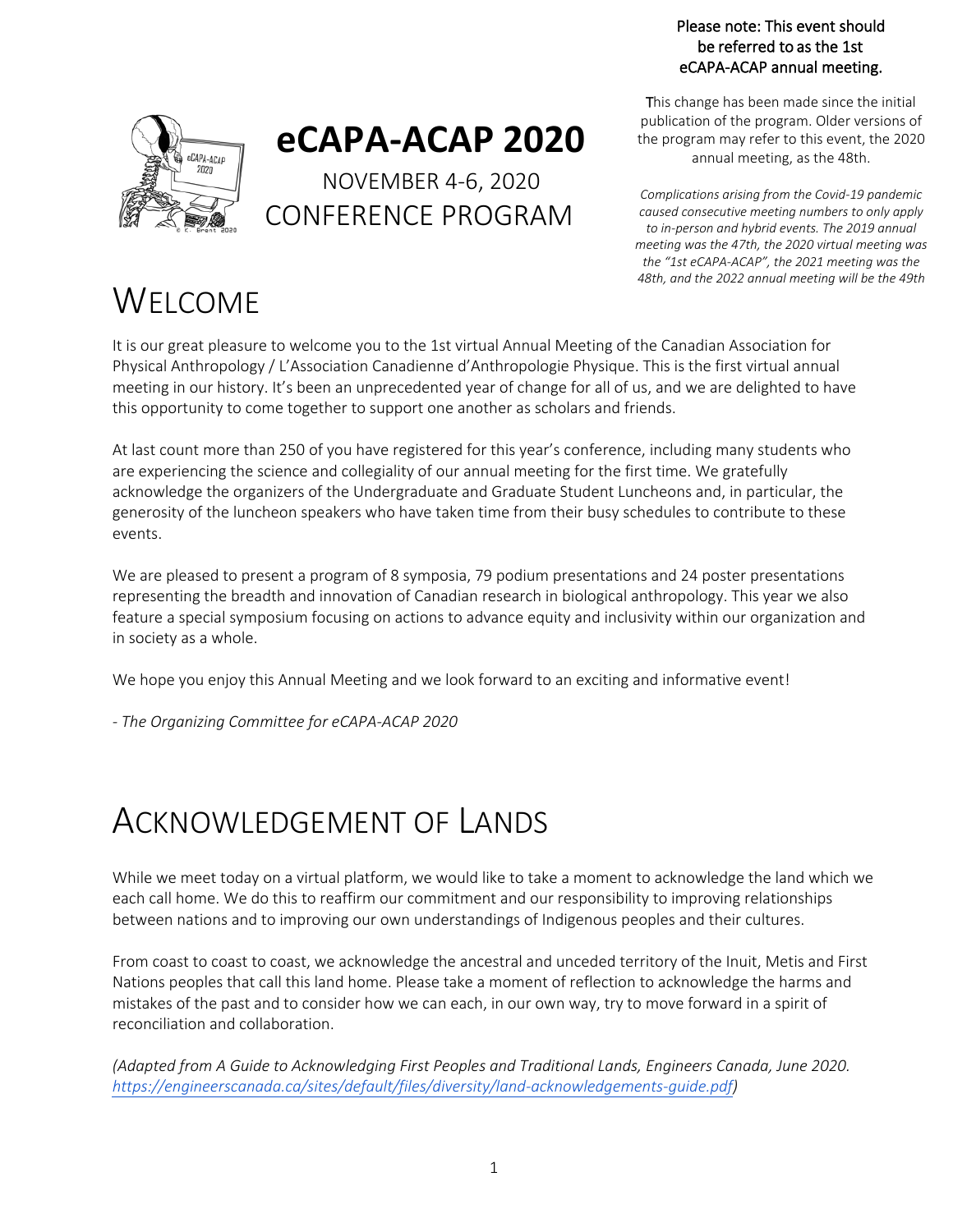# GETTING AROUND THE VIRTUAL CONFERENCE EVENTS

#### *PLEASE NOTE THAT THE PROGRAM IS SET IN CENTRAL STANDARD TIME. A TIME ZONE CALCULATOR CAN ASSIST YOU TO FIND THE CORRECT TIME TO SIGN ON TO CONFERENCE SYMPOSIA AND EVENTS.*

One way to participate in this year's conference is through A ZOOM ACCOUNT. Those of you with existing accounts or educational licenses through your home institutions can log on through those accounts. Those of you without can sign up for a free account here. Use your full name so that meeting hosts can identify you as registered conference attendees and admit you to and from waiting and breakout rooms. Please ensure your version of the Zoom software is the latest available.

If you haven't participated in a Zoom meeting before, some basic best practices for meeting participants include:

- Please join synchronous meetings 10-15 minutes early, to give hosts time to admit you from waiting rooms.
- Keep yourself on mute, and un-mute yourself only when you are speaking
- Enable video during discussions to help give a 'face to face' interaction, though you may wish to turn your video off if you need to step away from your computer
- Familiarize yourself with Zoom features such as the Chat, Polling, Thumbs Up, Raise Hand, and Lower Hand options.

Another way to participate in conference activities is by using GATHER. Here is the link to the conference's custimized Gather space. The password to enter the space is "eCAPA". *Remember, since the intellectual property of conference participants is shared in this space, the conference Gather space is for Registered Attendees only.* Please do not share login and passwords with people who are not registered attendees. Use your full name so that other conference-goers can identify you and choose your favorite avatar. Use the arrow keys on your device to move around and explore the conference! Gather works best on Chrome or Firefox.

Gather town enables social interaction that is much different than the more formal structure of Zoom meetings. Here's a short video so you can see how it works. Gather will be used for many of the conference's social events, including the opening and closing receptions and the much-awaited Trivia Event, sure to be a highlight of the meeting. Plus, all of the asynchronous presentations can be viewed on Gather and the various synchronous sessions can be accessed using the specified Zoom links on the site. Feel free to also explore the Bar, the Lounge, and the Beach when you need a break from the conference.

SYNCHRONOUS SYMPOSIA will proceed according to the timetable provided in the program. Zoom meeting links will be provided for each symposium. You may enter and leave the Zoom meeting space at any time, or join available breakout rooms to discuss topics or presentations as they arise. Conference presenters and participants should be aware that all symposia Zoom meetings will be automatically recorded. Live links to the recordings will remain available for 30 days after the event, to permit registrants to view any synchronous content they missed.

ASYNCHRONOUS PODIUM PRESENTATIONS AND POSTERS will become available through live links once the program is finalized. These will remain live for the duration of the conference and for 30 days after the event.

TECHNICAL SUPPORT for all conference functions is available from 9:00 am to 5:00 pm Central Time and on an oncall basis after-hours. To access technical support for Zoom meetings: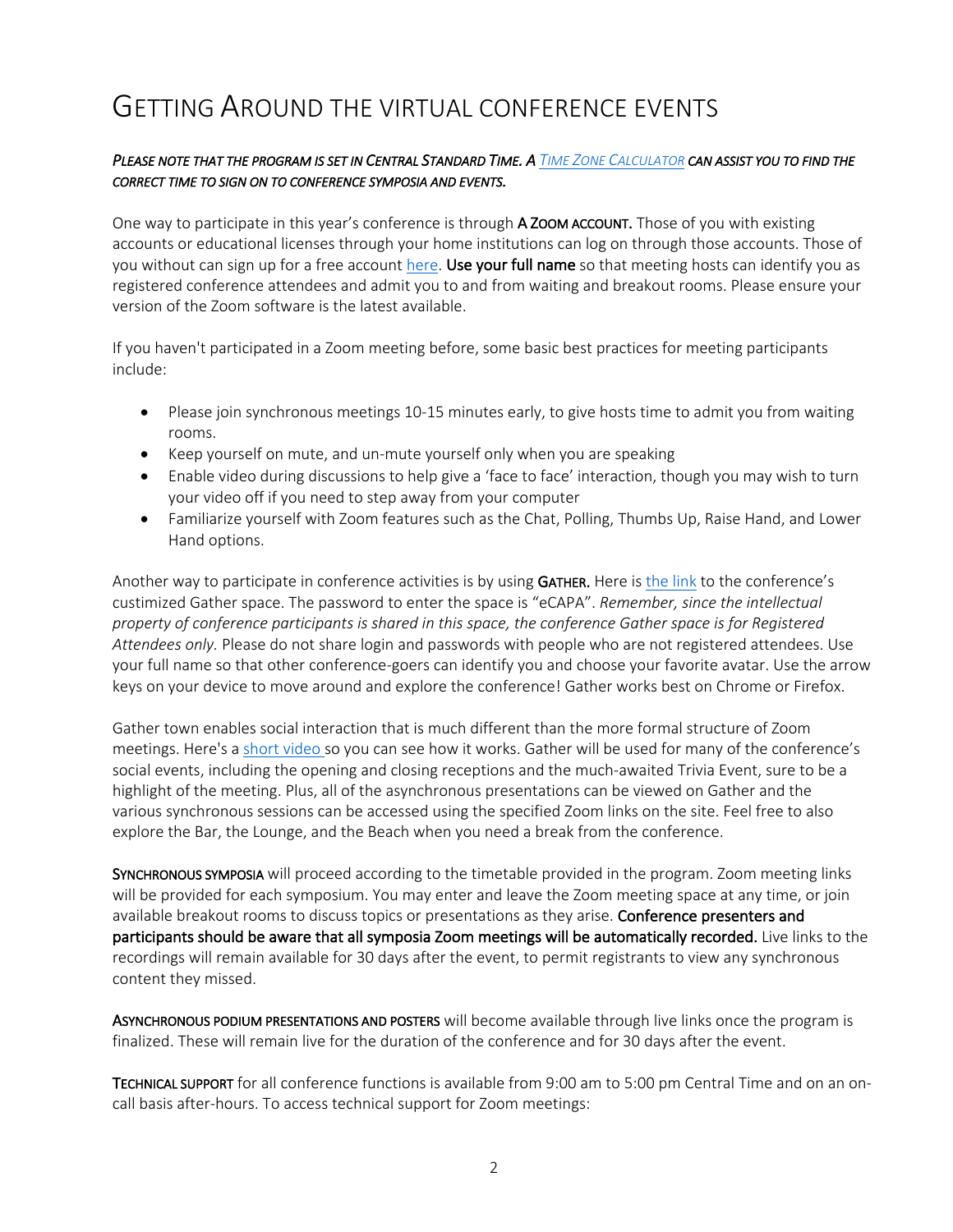- If you experience sudden interruptions or termination of a Zoom meeting, simply login again using the same link. Live links will be updated regularly within the conference program posted on the CAPA-ACAP website. Login regularly to ensure you are using the latest version of the program.
- Contact one of the meeting Co-hosts listed in the conference program using the Chat function on Zoom.
- Contact Lead Technician Scott Reynolds (s.reynolds@utoronto.ca), or Muzammal Kharal (muzammal.kharal@utoronto.ca) via email.
- Users affiliated with the University of Toronto can contact Lead Technician Scott Reynolds or Technician Muzammal Kharal using the chat function of Microsoft Teams.
- To access technical support with Gather functions, contact support@gather.town.
- For other questions or concerns, you may contact tracey.galloway@utoronto.ca at any time during the conference.

CHILD CARE COSTS: We are also pleased to offer support for child care costs during the conference in the amount of \$50/day to registered participants who provide receipts for formal or informal child care services. Funds will be provided on a first-come, first-served basis until the pool of funds is exhausted. Please contact tracey.galloway@utoronto.ca for more information on child care support.

PRIVACY, INTELLECTUAL PROPERTY, AND ONLINE SAFETY: Please be aware that online meeting software such as Zoom uses participants' cameras and therefore may disclose personal information about the user's home environment. Please be conscious of this and take measures such as disabling your video and microphone functions prior to entering the meeting. CAPA-ACAP member Katie Brent, talented designer of the conference logo, has provided Zoom meeting backdrops for conference participants wishing to use them.

PLEASE BE AWARE THAT, AS IN ALL SCHOLARLY CONFERENCE SETTINGS, POSTERS, SLIDE SHOWS AND RECORDINGS ARE INTELLECTUAL PROPERTY OF THE PRESENTER AND SHOULD NOT BE DISTRIBUTED WITHOUT THEIR PRIOR CONSENT AND APPROVAL. Please do not distribute the conference program or live links through personal email or social media. This protects conference meeting hosts and participants from unwanted intrusions or disruptions.

Please treat online interactions with the same courtesy you would an in-person interaction. All online behaviour should be aligned with the CAPA-ACAP Code of Ethics. Conference attendees wishing to report safety concerns may contact one of our *eCAPA-ACAP 2020 Safety Volunteers*, who will report your concerns anonymously to conference organizers:

### eCAPA-ACAP 2020 SAFETY VOLUNTEERS Dr. Laure Spake laure.spake@otago.ac.nz

Lisa Semchuk lisa.semchuk@gmail.com

A virtual conference can be a learning curve for everyone - we understand if there are unforeseen technical difficulties, glitches, or guest appearances from family, pets, or other members of your household on screen.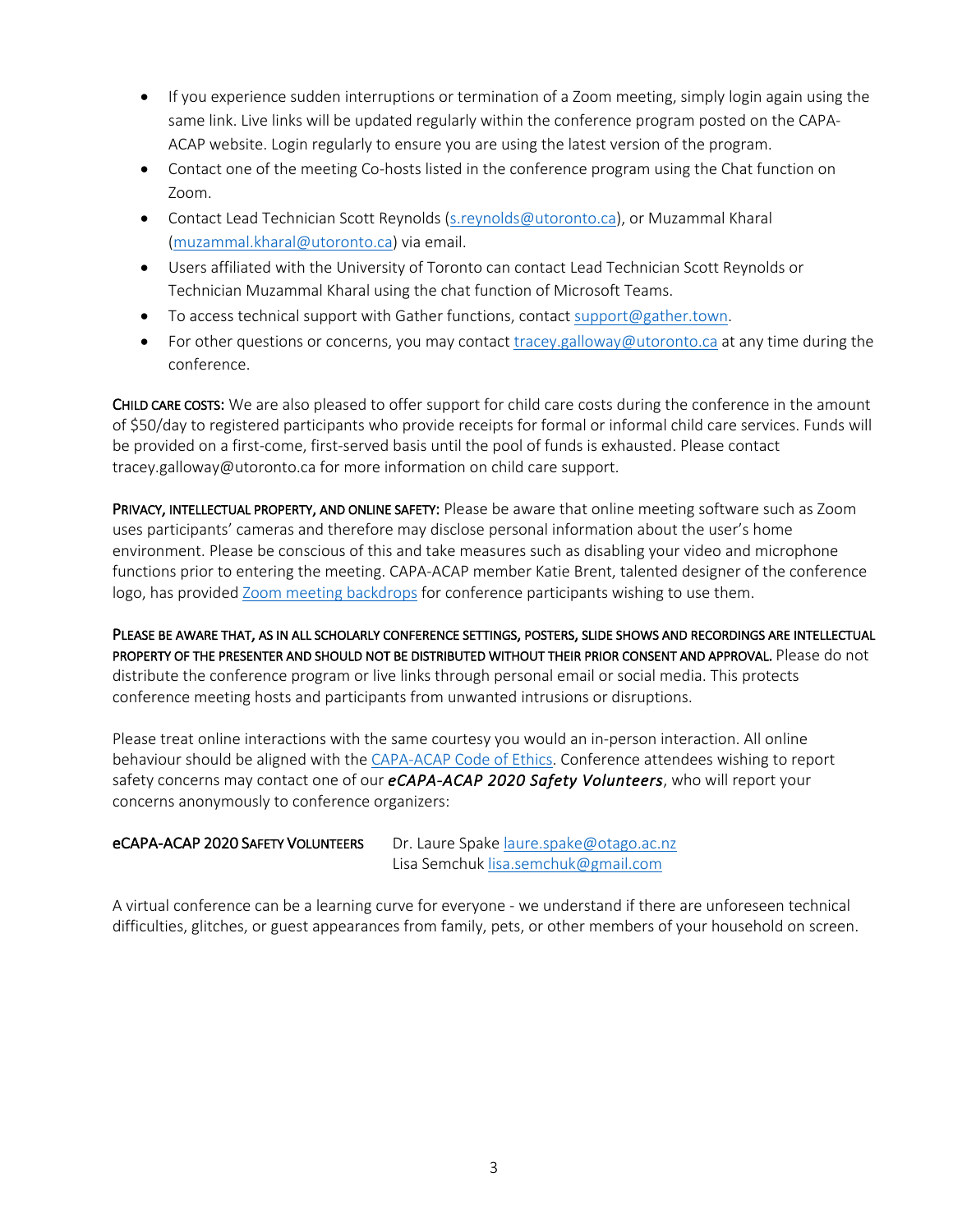#### *THE ORGANIZING COMMITTEE FOR ECAPA-ACAP 2020*

#### CO-CHAIRS

Tracey Galloway, Laure Spake

SCIENTIFIC PROGRAM COMMITTEE

Mirjana Roksandic, Chair Katherine Brent Florence Landry Elizabeth Sawchuk James K. Gibb **Linda Larcombe** Rachel Simpson Courtneay Hopper Andrew Nelson Matt Tocheri Elizabeth Hydesmith

PLANNING COMMITTEE

Sandra Garvie-Lok **Anureet Lotay** Anureet Lotay **Lisa Semchuk** Lesley Harrington **Alison Macintosh** Treena Swanston Courtneay Hopper Madeleine Mant Matt Tocheri Elizabeth Hydesmith Andrew Nelson Tamara Varney

Katherine Brent Florence Landry **Florence Landry** Mirjana Roksandic David Cooper **Ming Fei Li** Elizabeth Sawchuk James K. Gibb **Alexandra Mackay** Rachel Simpson Helen Kurki **Marki Australia State Joseph Parish** Bence Viola

#### **SPONSORS**

Office of the Vice-Principal Research, University of Toronto Mississauga Department of Anthropology, University of Toronto Mississauga Collaborative Digital Research Space, University of Toronto Mississauga Faculty of Social Sciences, Western University Faculty of Science & Environmental Studies, Lakehead University Dr. Andrew Nelson, Department of Anthropology, Western University Dr. Mirjana Roksandic, Department of Anthropology, University of Winnipeg Dr. Matt Tocheri, Department of Anthropology, Lakehead University Dr. Tracey Galloway, Department of Anthropology, University of Toronto Members of the CAPA/ACAP Registrants of eCAPA/ACAP 2020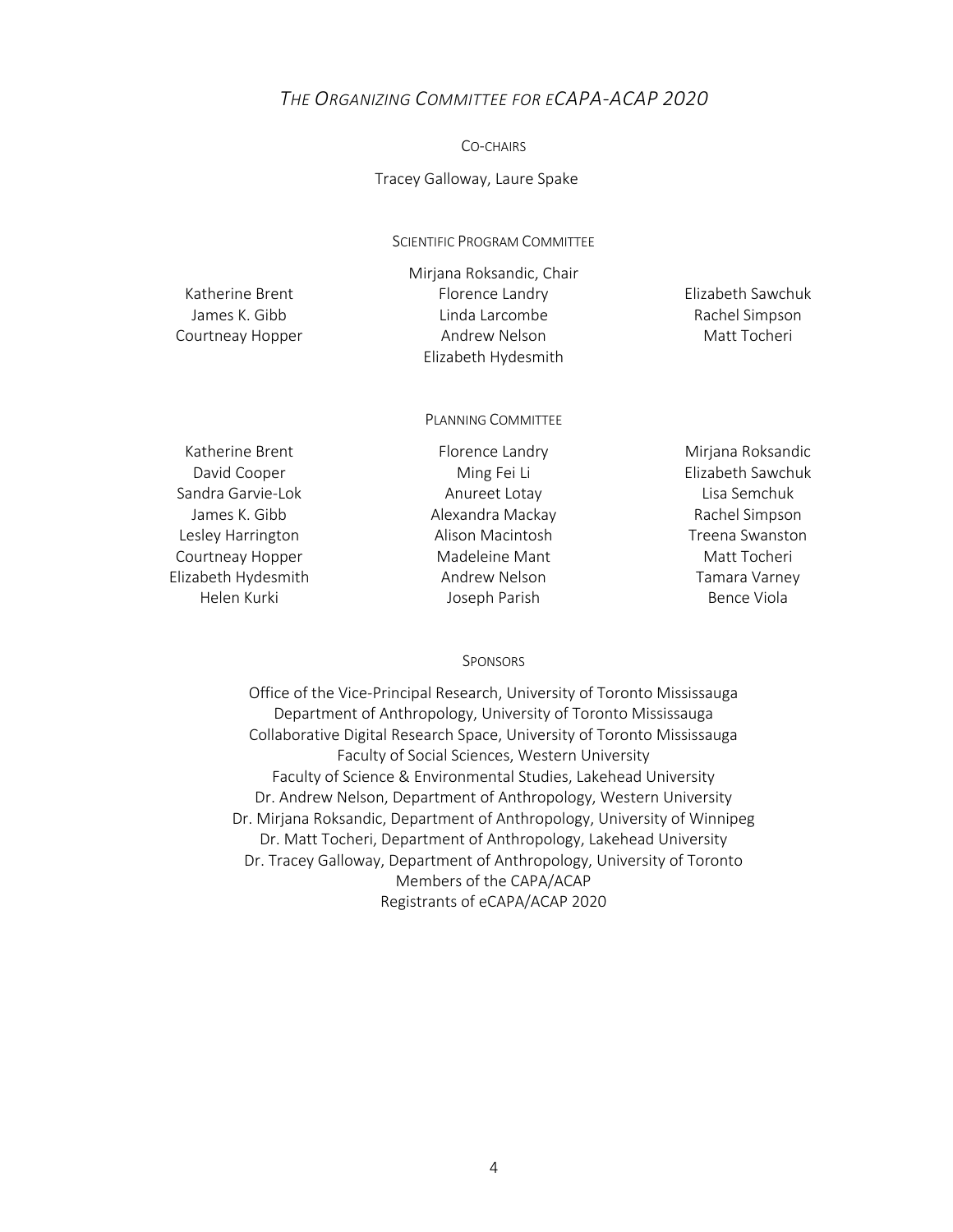

# eCAPA-ACAP 2020 PROGRAM-AT-A-GLANCE

#### *PLEASE NOTE: ALL TIMES ARE IN CENTRAL STANDARD TIME*

| 9:00 AM - 12:00 PM | SESSION 1 - INVITED SYMPOSIUM: HOLOCENE BIOARCHAEOLOGY AT LIANG BUA (FLORES, INDONESIA): WHEN AND    |  |
|--------------------|------------------------------------------------------------------------------------------------------|--|
|                    |                                                                                                      |  |
| $12:00 - 1:00$ PM  |                                                                                                      |  |
| 12:00 - 1:00 PM    |                                                                                                      |  |
| $12:00 - 12:15$ PM |                                                                                                      |  |
| 1:00 - 5:00 PM     | SESSION 2-INVITED SYMPOSIUM: PALEOANTHROPOLOGICAL SOCIETY OF CANADA / SOCIÉTÉ CANADIENNE DE          |  |
|                    |                                                                                                      |  |
| 2:00 - 2:30 PM     |                                                                                                      |  |
| $2:00 - 2:30$ PM   |                                                                                                      |  |
| $3:30 - 4:00$ PM   |                                                                                                      |  |
| 5:00 - 6:00 PM     |                                                                                                      |  |
| 6:00 - 10:00 PM    |                                                                                                      |  |
|                    |                                                                                                      |  |
| 9:00 AM - 12:00 PM | SESSION 3 - INVITED SYMPOSIUM: LESSONS FROM YESTERDAY: INCORPORATING THE PAST INTO UNDERSTANDINGS OF |  |
| THE PRESENT [ZOOM] | $-10-$                                                                                               |  |
| 10:00 - 10:30 AM   |                                                                                                      |  |
| 12:30 - 1:30 PM    |                                                                                                      |  |
| 1:30 - 3:00 PM     |                                                                                                      |  |
| 3:00 - 3:30 PM     |                                                                                                      |  |
| $3:00 - 3:30$ PM   |                                                                                                      |  |
| $3:30 - 5:00$ PM   | SESSION 5 - GENERAL SESSION: RESEARCH IN PRIMATE ECOLOGY AND CONSERVATION [ZOOM] 13-                 |  |
| $5:00 - 6:00$ PM   |                                                                                                      |  |
| $5:00 - 5:30$ PM   |                                                                                                      |  |
| 6:00 - 7:00 PM     |                                                                                                      |  |
| 7:00 - 10:00 PM    |                                                                                                      |  |
|                    |                                                                                                      |  |
| 9:00 AM - 3:00 PM  | SESSION 6-GENERAL SESSION: SKELETAL BIOLOGY, FORENSICS, AND BIOARCHAEOLOGY [ZOOM] 14-                |  |
| $10:00 - 10:30$ AM |                                                                                                      |  |
| $10:00 - 10:30$ AM |                                                                                                      |  |
| $12:00 - 1:30$ PM  |                                                                                                      |  |
| $12:00 - 1:30$ PM  |                                                                                                      |  |
| $3:00 - 3:30$ PM   |                                                                                                      |  |
| $3:00 - 3:30$ PM   |                                                                                                      |  |
| 3:30 - 5:30 PM     | SESSION 7 - SPECIAL SESSION: EQUITY, DIVERSITY AND INCLUSION IN CAPA/ACAP [ZOOM] 18 -                |  |
| $4:00 - 4:30$ PM   |                                                                                                      |  |
| $4:00 - 4:30$ PM   |                                                                                                      |  |
| $5:30 - 6:30$ PM   |                                                                                                      |  |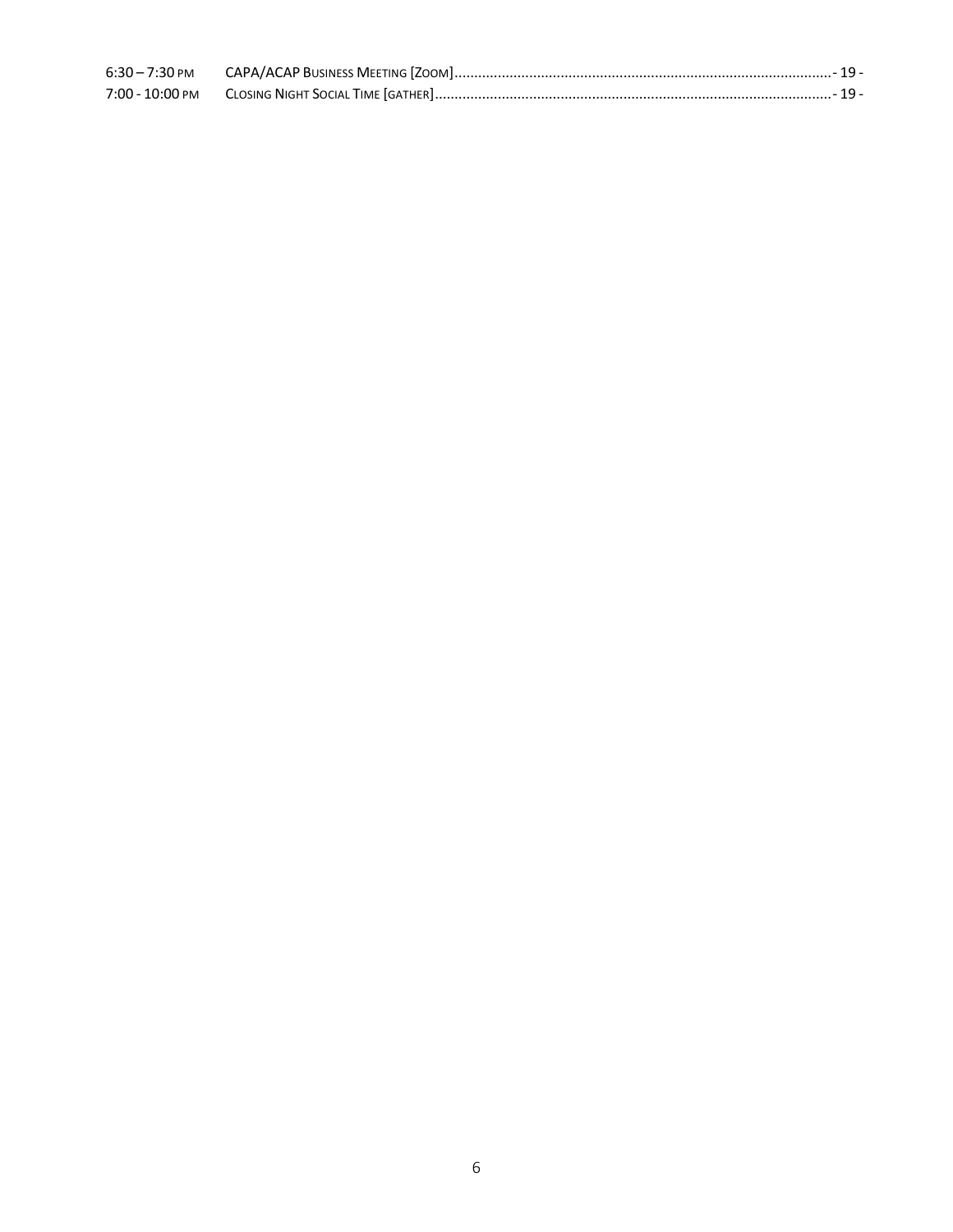

# eCAPA-ACAP 2020 PROGRAM

#### *PLEASE NOTE: ALL TIMES ARE IN CENTRAL STANDARD TIME. PRESENTATIONS MARKED WITH AN ASTERISK\* ARE ENTERED IN THE STUDENT AWARDS COMPETITION.*

# WEDNESDAY, NOVEMBER 4TH

9:00 AM - 12:00 PM SESSION 1 – INVITED SYMPOSIUM: HOLOCENE BIOARCHAEOLOGY AT LIANG BUA (FLORES, INDONESIA): WHEN AND HOW PAST MODERN HUMAN POPULATIONS SHIFTED FROM FORAGING TO FARMING IN EASTERN INDONESIA [GATHER]



*SPONSORED BY SSHRC INSIGHT GRANT TO M. TOCHERI (NO. 435-2017-1234) AND PASC/SCPA*

#### ORGANIZER AND CHAIR: DR. MATT TOCHERI

Liang Bua is best known as the type site of *Homo floresiensis*, an extinct hominin species that vanished from the cave's archaeological record ~60 to 50 thousand years ago. However, Liang Bua also preserves a rich and relatively complete Holocene archaeological sequence that offers an unprecedented opportunity to examine modern human *(Homo sapiens)* cultural change through time, particularly the timing and nature of the complex transition of subsistence patterns from foraging to farming. The origins and spread of agriculture in Island Southeast Asia have been a source of longstanding inquiry and debate, but Liang Bua is relatively unique in that it preserves evidence before, during, and after this transition.

This session will bring together researchers whose work explores various aspects of this body of archaeological and bioarchaeological evidence at Liang Bua and its implications for understanding human dispersals and cultural diffusion throughout Island Southeast Asia during the Holocene.

### *ASYNCHRONOUS 5-MINUTE PRESENTATIONS*

- Julianto IMA, Sutikna T, Jatmiko, Faith JT, Tocheri MW. The temporal distribution of pottery and aquatic shellfish in the Holocene deposits at Liang Bua indicates major shifts in modern human behaviour through time. [Abstract] [Presentation]
- Oliveira S, Pugach I, Hubner A, Essel E, Hajdinjak M, Jatmiko, Sutikna T, Wahyu Saptomo E, Tocheri MW, Meyer M, Stoneking M. Human genetic variation across the Holocene at Liang Bua. [Abstract] [Presentation]
- Tocheri MW, Sutikna T, Faith JT, Jatmiko, France C, Dupras TL. The onset of farming on Flores by at least ~2,700 years ago and the implications for Austronesian cultural history and dispersal. [Abstract] [Presentation]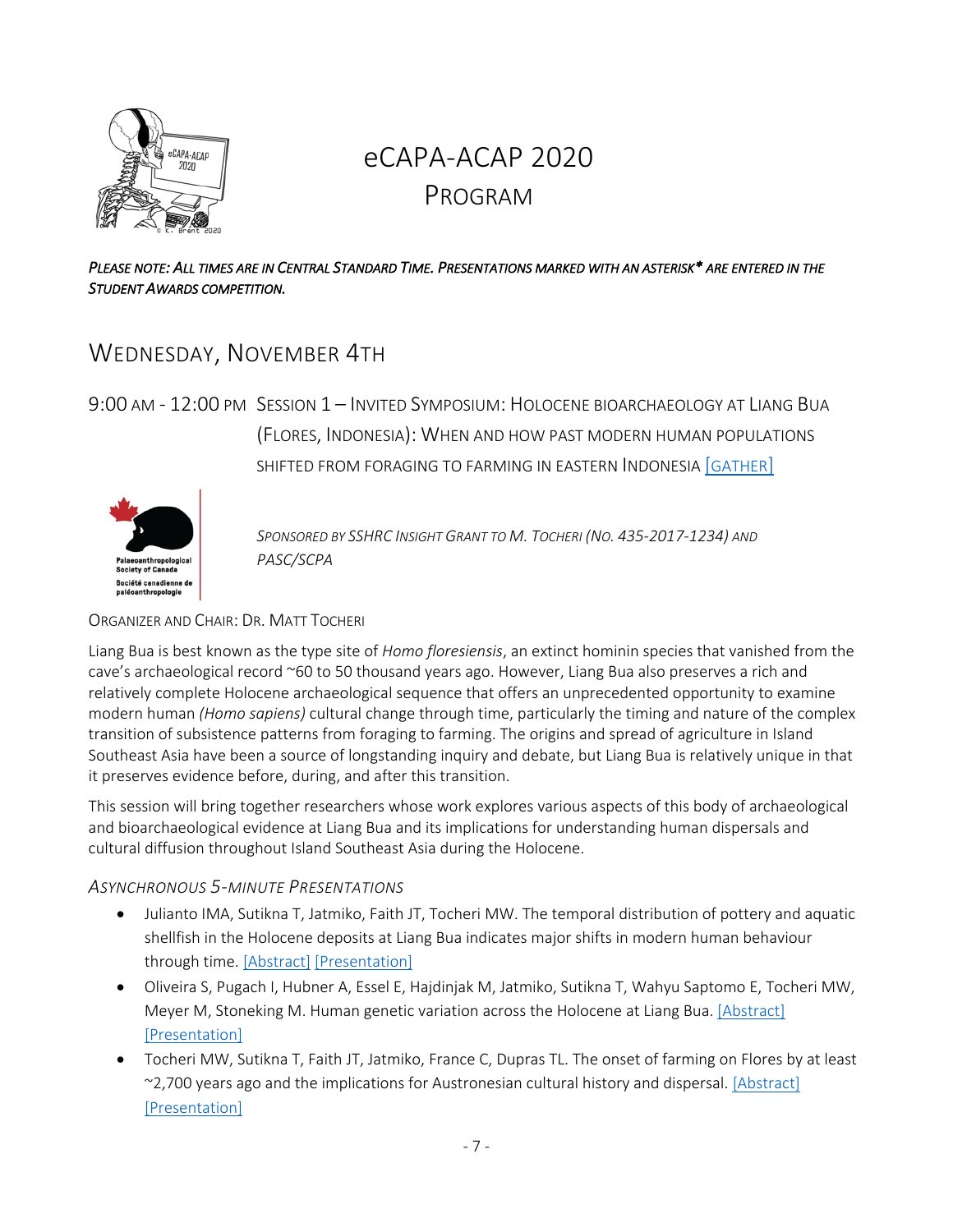- Sutikna T, Faith JT, Jatmiko, Wahyu Saptomo E, Tocheri MW. Faunal change through the Holocene at Liang Bua: Endemic versus introduced mammals. [Abstract] [Presentation]
- Evans BJ, Gansauge M-T, Tocheri MW, Schillaci MA, Sutikna T, Jatmiko, Wahyu Saptomo E, Klegarth A, Tosi AJ, Melnick DJ, Meyer M. Comparative mitogenomics of prehistoric longtail macaques (*Macaca fascicularis*) from Liang Bua (Flores, Indonesia): Implications for understanding of past modern human dispersals. [Abstract] [Presentation]
- Alamsyah N, Munizzi JS, Tocheri MW, Metcalfe J, Dupras TL. Nitrogen stable isotope analysis of Holocene pigs and modern humans from Liang Bua. [Abstract] [Presentation]
- Meijer HJM, Walker SJ, Jatmiko, Wahyu Saptomo E. Have fowl, will travel: Chickens and the transition to farming at Liang Bua, Flores. [Abstract] [Presentation]
- \*Eber A, Veatch EG, Tocheri MW. 2D geometric morphometrics analysis of Liang Bua rat taxa. [Abstract] [Presentation]
- Veatch EG, Jatmiko, Wahyu Saptomo E. Zooarchaeology at Liang Bua: Anthropogenic traces of human subsistence on small mammals. [Abstract] [Presentation]
- Lin SC, Jatmiko, Julianto IMA, Ferdianto A, Sutikna T. Stone artefact assemblage composition as a proxy for changing Holocene land use practices at Liang Bua. [Abstract] [Presentation]

# 12:00 – 1:00 PM UNDERGRADUATE STUDENT LUNCHEON [ZOOM]

CHAIRS: DR. SANDRA GARVIE-LOK, DR. TREENA SWANSTON, KATIE BRENT, LAURE SPAKE, MING FEI LI

12:00 - 1:00 PM HEALTH BREAK [GATHER]

# 12:00 – 12:15 PM STUDENT PRESENTATION JUDGING [ZOOM]

CO-HOSTS: CARLY CHECHOLIK, DARCI BELMORE

• \* Eber A, Veatch EG, Tocheri MW. 2D geometric morphometrics analysis of Liang Bua rat taxa. [Abstract] [Presentation]

1:00 - 5:00 PM SESSION 2 – INVITED SYMPOSIUM: PALEOANTHROPOLOGICAL SOCIETY OF CANADA /

SOCIÉTÉ CANADIENNE DE PALÉOANTHROPOLOGIE (PASC/SCPA) [ZOOM]



*SPONSORED BY NSERC DISCOVERY GRANT TO M. ROKSANDIC (RGPIN-2019-04113) AND PASC/SCPA*

ORGANIZER AND CHAIR: DR. MIRJANA ROKSANDIC

Update on research projects by Canadian scholars, members of the Palaeoanthropology Society of Canada/ Société canadienne de paléoanthropologie (PASC/SCPA) and their students. This forum is meant for the exchange of ideas by scholars and students of human evolution in its most encompassing meaning: including the study of primates, environment, tools, morphology and ancient DNA. In addition to presentations and posters, the forum will feature short research updates.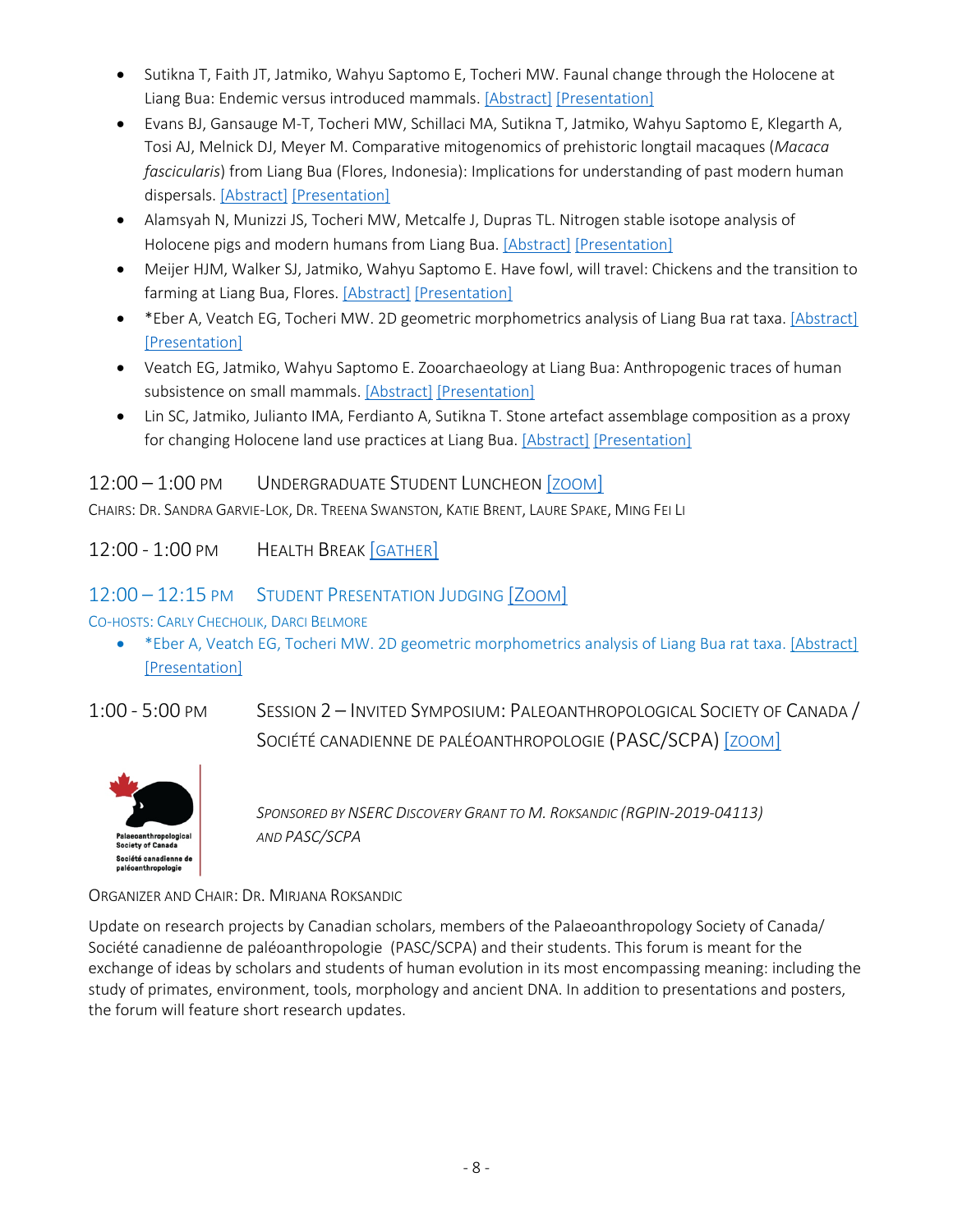#### *SYNCHRONOUS PRESENTATIONS*

CO-HOSTS: DR. MIRJANA ROKSANDIC, JOSH LINDAL

| $1:00 - 1:15$ pm | Dewar G, Stewart BA, Zhao Y, Mitchell PJ, Gleason JD, Blum JD. Ostrich eggshell bead<br>strontium isotopes reveal persistent macroscale social networking across late<br>Quaternary southern Africa. [Abstract]                                                                                                                                                                             |
|------------------|---------------------------------------------------------------------------------------------------------------------------------------------------------------------------------------------------------------------------------------------------------------------------------------------------------------------------------------------------------------------------------------------|
| $1:15 - 1:30$ pm | Mercader J, Akuku P, Boivin N, Bugumba R, Bushozi P, Camacho A, Carter T, Clarke S,<br>Cueva-Temprana A, Durkin P, Favreau J, Fella K, Haberle S, Hubbard S, Inwood J, Itambu<br>M, Koromo S, Lee P, Mohammed A, Mwambwiga A, Olesilau L, Patalano R, Roberts P,<br>Rule S, Saladie P, Siljedal G, Soto M, Umbsaar J, Petraglia M. Hominin Ecology of the<br>Early Oldowan 2 Ma. [Abstract] |
| $1:30 - 1:45$ pm | Nowell A, French JC. Adolescence and innovation in the European Upper Paleolithic.<br>[Abstract]                                                                                                                                                                                                                                                                                            |
| $1:45 - 2:00$ pm | Riel-Salvatore J, Lythe A. New data on Early Holocene funerary practices at Ganj Dareh<br>(Iran). [Abstract]                                                                                                                                                                                                                                                                                |
| $2:00 - 2:30$ PM | <b>HEALTH BREAK [GATHER]</b>                                                                                                                                                                                                                                                                                                                                                                |
|                  |                                                                                                                                                                                                                                                                                                                                                                                             |

# 2:00 – 2:30 PM STUDENT PRESENTATION JUDGING [ZOOM]

#### CO-CHAIRS: CARLY CHECHOLIK, DARCI BELMORE

- \*Appelt CM, Van Ankum EM, Marchiori DF, Boughner JC. Cell processes underpinning the evolution of primate dental form and formula. [Abstract] [Presentation]
- \*Friesen SE, Knigge RP, Tocheri MW. Three-dimensional geometric morphometric analysis of talar and medial cuneiform shape variation in chimpanzees and bonobos. [Abstract] [Presentation]
- \*Nelson J, Holland E, Harrington L, Cardoso HFV. Do the regions of the spinal column record stress differently? An analysis of growth stunting in the vertebral neural canal. [Abstract] [Poster]

### *SYNCHRONOUS PRESENTATIONS (CONTINUED)*

CO-HOSTS: DR. MIRJANA ROKSANDIC, JOSH LINDAL

| $2:30 - 2:45$ pm | Schroeder L, Scott JE, Robinson CA, von Cramon-Taubadel N. The evolution of the<br>human chin: A quantitative genetics perspective. [Abstract]                                    |
|------------------|-----------------------------------------------------------------------------------------------------------------------------------------------------------------------------------|
| $2:45 - 3:00$ pm | Komza K, Viola TB, Netten T, Schroeder L. Morphological integration in the hominoid<br>midfoot. [Abstract]                                                                        |
| $3:00 - 3:15$ pm | Willoughby PR. The Stone Age archaeology of Iringa Region, southern Tanzania.<br>[Abstract]                                                                                       |
| $3:15 - 3:30$ pm | Boughner JC, Marchiori DF, Packota GV. Unexpected variation in molar size patterns in<br>contemporary humans, including among wisdom teeth regardless of impaction.<br>[Abstract] |

3:30 – 4:00 PM HEALTH BREAK [GATHER]

### *SYNCHRONOUS PRESENTATIONS (CONTINUED)*

CO-HOSTS: DR. MIRJANA ROKSANDIC, JOSH LINDAL

4:00 – 4:15 pm Duke H, Feibel C, Sonia Harmand S. Bifacial strategies before the Early Acheulean: new evidence from Kokiselei 6, West Turkana, Kenya 1.8 Ma. [Abstract]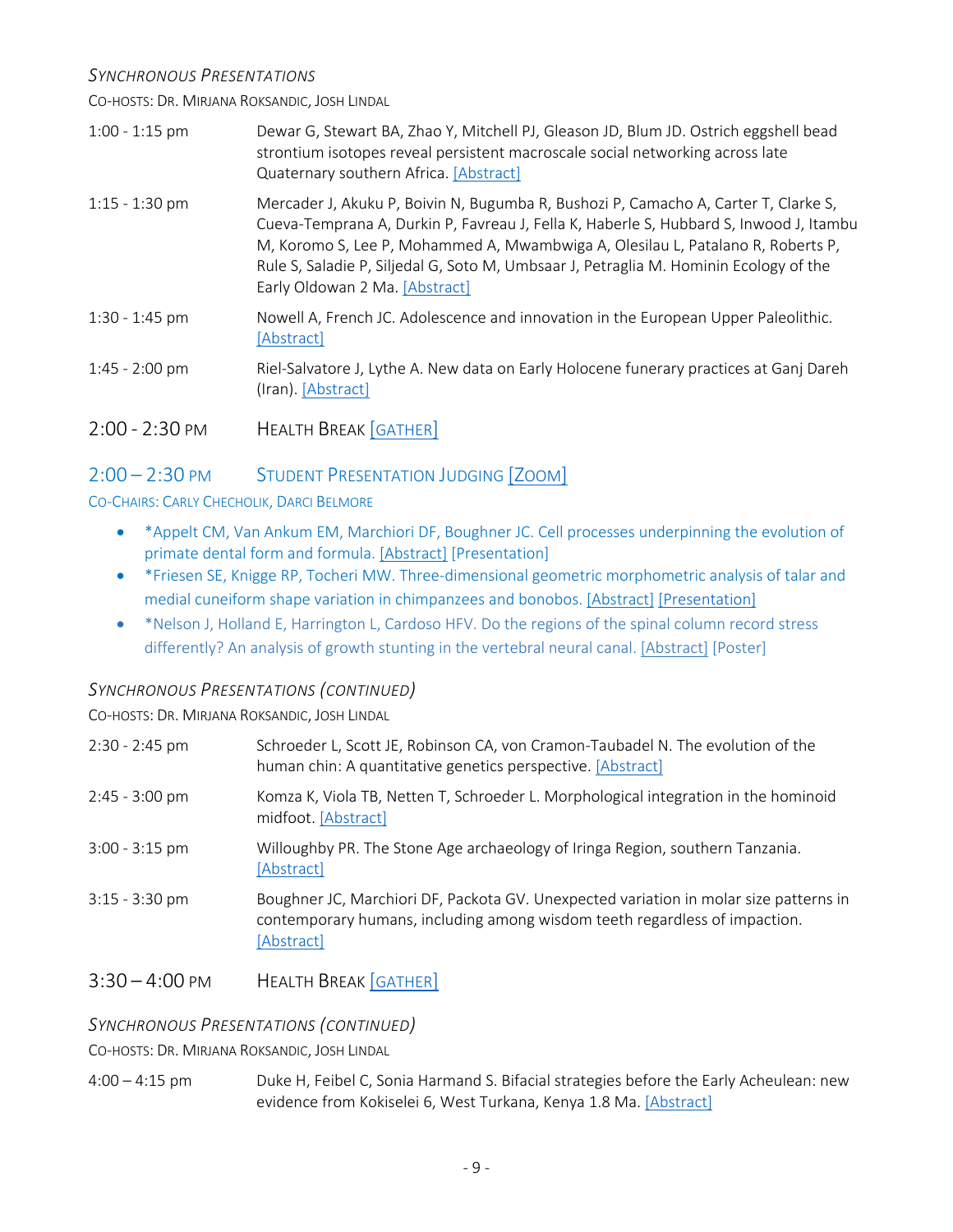| 4:15 – 4:30 pm | Chazan M. If not base camps then what? Perspectives on Homo erectus<br>mobility/territoriality and social organization from Wonderwerk Cave and the Kathu<br>Complex [Abstract] |
|----------------|---------------------------------------------------------------------------------------------------------------------------------------------------------------------------------|
| 4:30 - 4:35 pm | Roksandic M, Lindal J, Radović P, Mihailović D. New hominin finds from Velika Balanica<br>and Kozja Cave, Serbia. [Abstract]                                                    |

4:35 - 5:00 pm Discussion

#### *ASYNCHRONOUS 15-MINUTE PRESENTATIONS*

- \*Appelt CM, Van Ankum EM, Marchiori DF, Boughner JC. Cell processes underpinning the evolution of primate dental form and formula. [Abstract] [Presentation]
- Vallerand A. L'organisation spatiale: Analyse quantitative et comparative des *Homo sapiens* et des Néandertaliens au site de Riparo Bombrini (Ligurie, Italie). [Abstract] [Presentation]
- Brun C, Riel-Salvatore J, Gravel-Miguel C. Les pratiques funéraires durant le Mésolithique ancien: l'exemple de la sépulture de l'enfant de l'Arma Veirana. [Abstract] [Presentation]

#### *ASYNCHRONOUS 5-MINUTE PRESENTATIONS*

• \*Friesen SE, Knigge RP, Tocheri MW. Three-dimensional geometric morphometric analysis of talar and medial cuneiform shape variation in chimpanzees and bonobos. [Abstract] [Presentation]

#### *ASYNCHRONOUS POSTER PRESENTATION*

- Mackereth EM, Tocheri MW. 3D geometric morphometric analysis of the trapezoid in extant great apes and humans as well as fossil hominins. [Abstract] [Poster]
- 5:00 6:00 PM HEALTH BREAK [GATHER]
- 6:00 10:00 PM OPENING NIGHT SOCIAL TIME [GATHER]

# THURSDAY, NOVEMBER 5TH

# 9:00 AM - 12:00 PM SESSION 3 – INVITED SYMPOSIUM: LESSONS FROM YESTERDAY: INCORPORATING THE PAST INTO UNDERSTANDINGS OF THE PRESENT [ZOOM]

#### ORGANIZERS AND CHAIRS: DR. MADELEINE MANT, DR. ALYSON JAAGUMAGI HOLLAND

What lessons from the past persist into our understanding of the present? When the COVID-19 outbreak was first declared a pandemic, media outlets repeatedly asked: what can we learn from the past? Comparisons were made to the 1918 influenza pandemic and polio, where the specters of these "forgotten" pandemics were repeatedly raised in an effort to reduce fear, disseminate coping mechanisms, and learn from past events. What has emerged from this attempt to contextualize and normalize this seemingly unprecedented event are wide spread discussions of collective remembering and forgetting. As anthropologists, our focus often turns to the past, studying traces of past lives found in skeletons, archival records, and oral histories. This focus places our discipline in an important position to understand how past interactions with disease and illness, movement and occupation, can influence our understanding of current and future events.

The proposed presentations delve into the potential lessons to be learned about current health and illness from genetics and life history theory with the specific example of smallpox vaccine strains sequenced from American Civil War-era vaccination kits. The session will ask: what can present-day trauma registries learn from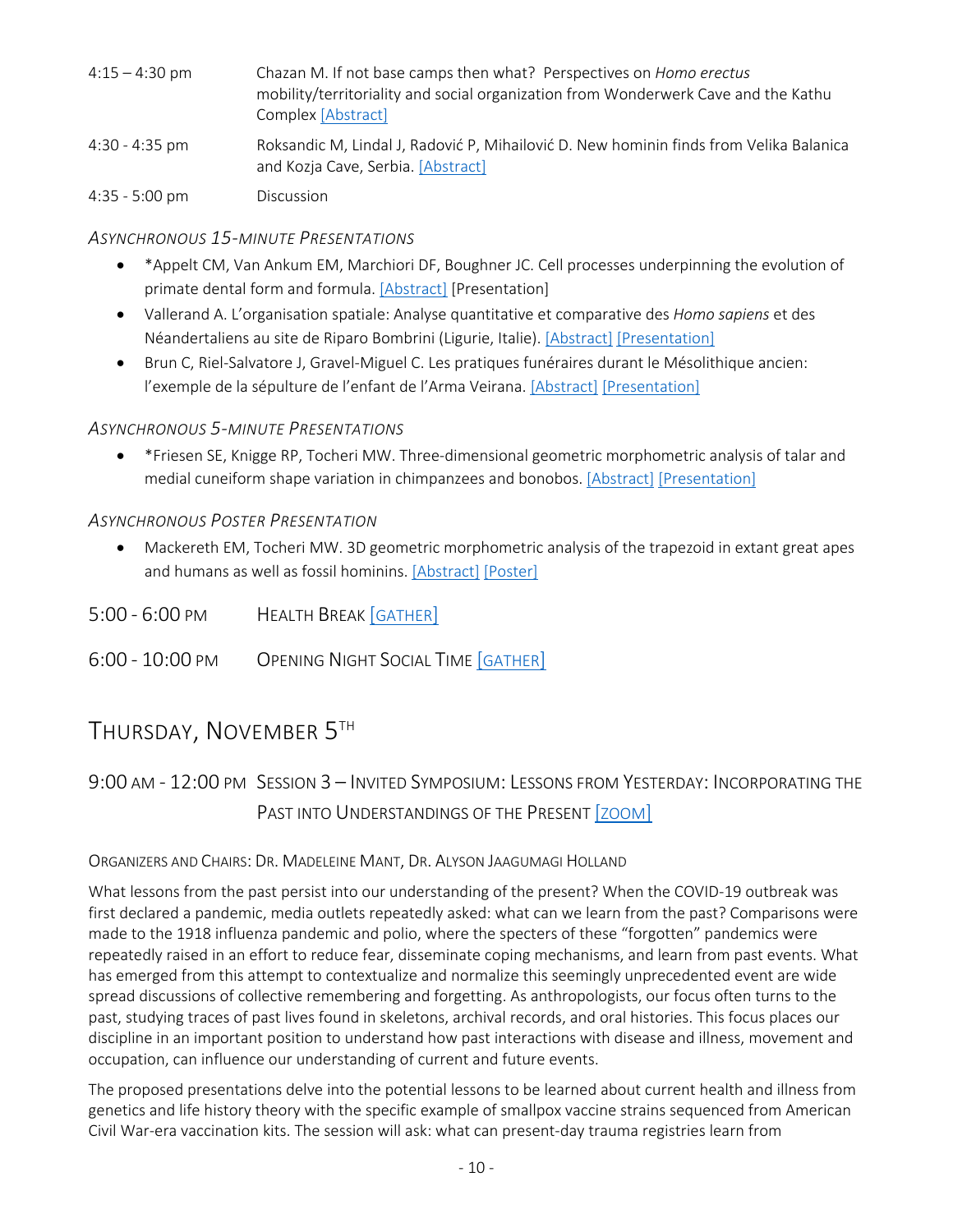bioarchaeological trauma research? What are the effects on living descendants when a fallen soldier ancestor is identified through forensic anthropology? How does the legacy of the Indian Hospital System in Canada affect the health of Indigenous people today? This session will also use COVID-19 as a framing device as presenters consider education in eras of infection, historical precedents for the public health measures being invoked in New Zealand, young adult perceptions of disease risk and health behaviours, and the daily operations of paramedics –front line workers in the fight against the current pandemic.

This session aims to bring together researchers whose work explores how the past comes to influence our understanding of the present. We will highlight the perspectives of students of anthropology and medicine, emerging researchers, and established scholars from institutions across Canada. Our goal is to engender discussion surrounding what lessons from the past persist in the present and how we can best engage with varied stakeholders to amplify previously marginalized voices.

#### *SYNCHRONOUS PRESENTATIONS*

CO-HOSTS: DR. MADELEINE MANT, DR. ALYSON JAAGUMAGI HOLLAND, ELIZABETH HYDESMITH

| $9:00 - 9:15$ am  | Duggan AT, Poinar HN, Klunk J, Porter AF, Dhody AN, Hicks R, Smith GL, Humphreys M,<br>McCollum AM, Davidson WB, Wilkins K, Li Y, Burke A, Polasky H, Flanders L, Poinar D,<br>Raphenya AR, Lau TTY, Alcock B, McArthur AG, Golding GB, Holmes EC. Lab coats<br>amongst the archives: Genomic resuscitation of Civil War vaccine strains from historical<br>artefacts. [Abstract] |
|-------------------|-----------------------------------------------------------------------------------------------------------------------------------------------------------------------------------------------------------------------------------------------------------------------------------------------------------------------------------------------------------------------------------|
| $9:15 - 9:30$ am  | Stock JT. Skeletal phenotypes and life history theory: Ancient clues to interpret modern<br>health and disease. [Abstract]                                                                                                                                                                                                                                                        |
| $9:30 - 9:45$ am  | *Hogan JL, Mant M. Broken record: Informing contemporary trauma registries by asking<br>questions of the past. [Abstract]                                                                                                                                                                                                                                                         |
| $9:45 - 10:00$ am | Lockyer S. The legacy of Canadian soldiers killed in action during the First and Second<br>World Wars. [Abstract]                                                                                                                                                                                                                                                                 |
|                   |                                                                                                                                                                                                                                                                                                                                                                                   |

10:00 - 10:30 am Health Break | GATHER |

#### *SYNCHRONOUS PRESENTATIONS (CONTINUED)*

CO-HOSTS: DR. MADELEINE MANT, DR. ALYSON JAAGUMAGI HOLLAND, ELIZABETH HYDESMITH

| $10:30 - 10:45$ am | Mant M, Abonyi S, Hackett P. Dynevor Indian Hospital (1908-1934): Historical trauma,<br>tuberculosis, and persistent colonial legacy. [Abstract] |
|--------------------|--------------------------------------------------------------------------------------------------------------------------------------------------|
| $10:45 - 11:00$ am | Burke S. Apples, oranges, and lunch boxes: Education in eras of infection – the case of<br>tuberculosis versus COVID-19. [Abstract]              |
| $11:00 - 11:15$ am | Holland AH, Prine A, Mant M. Unprecedented? Young adult conceptions of COVID-19.<br>[Abstract]                                                   |
| $11:15 - 11:30$ am | Oliphant A, Nouvet E, Faulds C, Bengall S. Paramedics, power, politics and precaution:<br>Lessons from SARS and COVID-19. [Abstract]             |

11:30 am - 12:30 pm Discussion

#### *ASYNCHRONOUS 15-MINUTE PRESENTATIONS*

• Battles H. Historical touchstones during COVID-19 in Aotearoa New Zealand. [Abstract] [Presentation]

### 12:30 - 1:30 PM HEALTH BREAK [GATHER]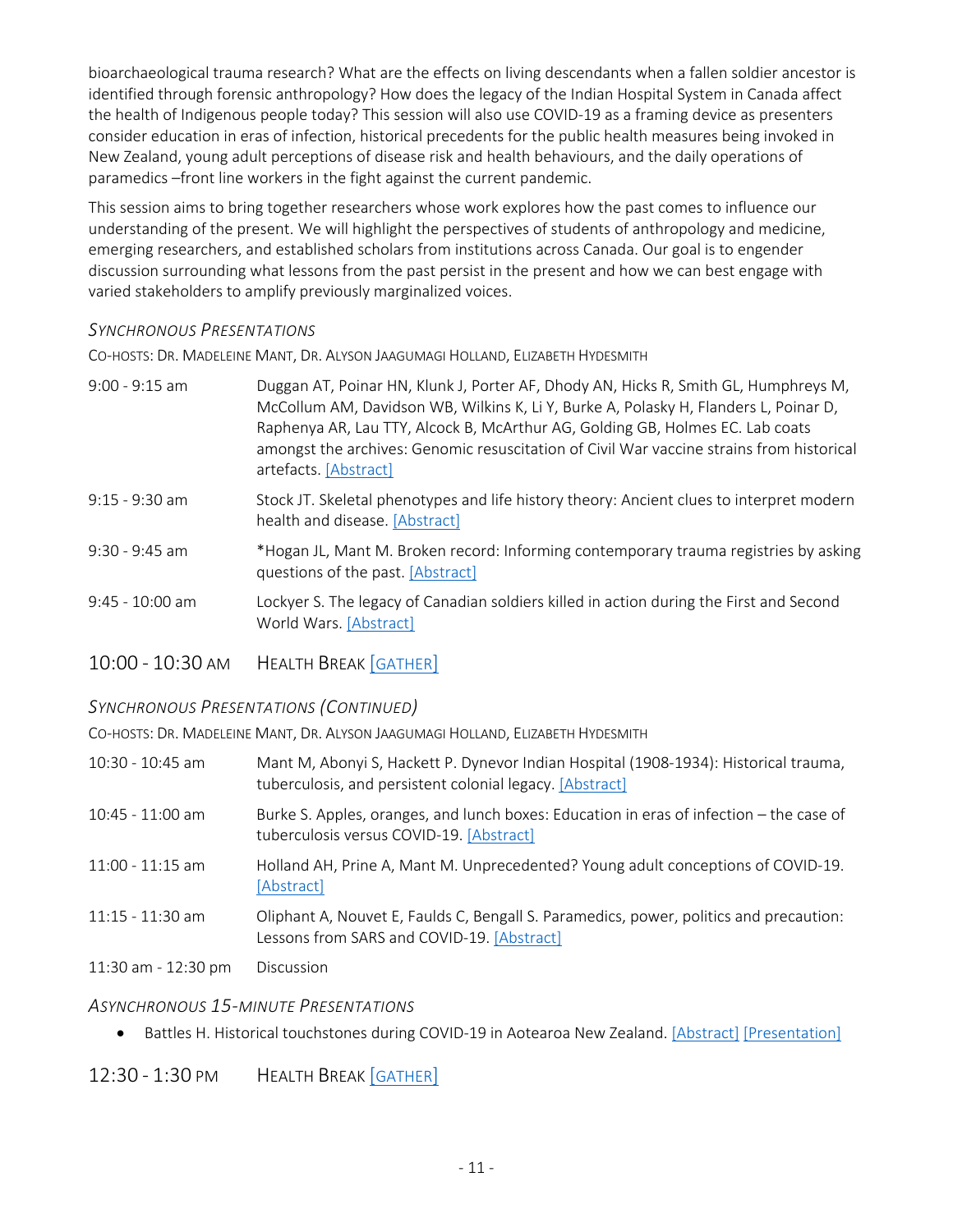1:30 - 3:00 PM SESSION 4 – GENERAL SESSION: RESEARCH IN HUMAN BIOLOGY [ZOOM]

CHAIR: JAMES K. GIBB

#### *SYNCHRONOUS PRESENTATIONS*

CO-HOSTS: DR. LINDA LARCOMBE, JAMES K. GIBB

| $1:30 - 1:45$ pm         | Gibb JK, Shattuck EC. Sexual orientation-based disparities in bone health among<br>American adults. [Abstract]   |
|--------------------------|------------------------------------------------------------------------------------------------------------------|
| $1:45 - 2:00 \text{ pm}$ | Tripp L, Sawchuk LA. The 1918/19 pandemic influenza: Hidden heterogeneity in an<br>island population. [Abstract] |
| $2:00 - 3:00$ pm         | <b>Discussion</b>                                                                                                |

#### *ASYNCHRONOUS 15-MINUTE PRESENTATION*

• \*McKinnon L, Samson DR, Nunn CL, Rowlands A, Salvante KG, Nepomnaschy PA. The influence of developing technological infrastructure on sleep and circadian rhythm in a community of Guatemalan Kaqchikel Maya. [Abstract] [Presentation]

### *ASYNCHRONOUS 5-MINUTE PRESENTATIONS*

- \*Elshahat S, Newbold B, Moffat T. Physical activity practices amongst Arab newcomers in Western societies: A need for equitable and culturally sensitive physical activity opportunities. [Abstract] [Presentation]
- Spake L, Shaver J. Kin-like bonds: Allocare between co-religionists increases when kin are less available. [Abstract] [Presentation]

#### *ASYNCHRONOUS POSTER PRESENTATIONS*

- \*Checholik C, Galloway T. An analysis of the Nutrition North Canada subsidy program in Northern Ontario from 2011 to 2019. [Abstract] [Poster]
- Rowlands A, Salvante KG, McKinnon L, Samson D, Prescivalli AP, Nepomnaschy PA. The hypothalamicpituitary-adrenal axis and sleep as modulators of metabolic energy across the adolescent transition in a group of Mayan girls. [Abstract] [Poster]
- Parish J. The influenza pandemic of 1918-1919 in Cape Breton Island, Nova Scotia. [Abstract] [Poster]
- Woodley C. Syphilis, blame, and stigma across the centuries. [Abstract] [Poster]

# 3:00 - 3:30 PM HEALTH BREAK [GATHER]

# 3:00 – 3:30 PM STUDENT PRESENTATION JUDGING [ZOOM]

### CO-HOSTS: TBA

- \*McKinnon L, Samson DR, Nunn CL, Rowlands A, Salvante KG, Nepomnaschy PA. The influence of developing technological infrastructure on sleep and circadian rhythm in a community of Guatemalan Kaqchikel Maya. [Abstract] [Presentation]
- \*Elshahat S, Newbold B, Moffat T. Physical activity practices amongst Arab newcomers in Western societies: A need for equitable and culturally sensitive physical activity opportunities. [Abstract] [Presentation]
- \* Checholik C, Galloway T. An analysis of the Nutrition North Canada subsidy program in Northern Ontario from 2011 to 2019. [Abstract] [Poster]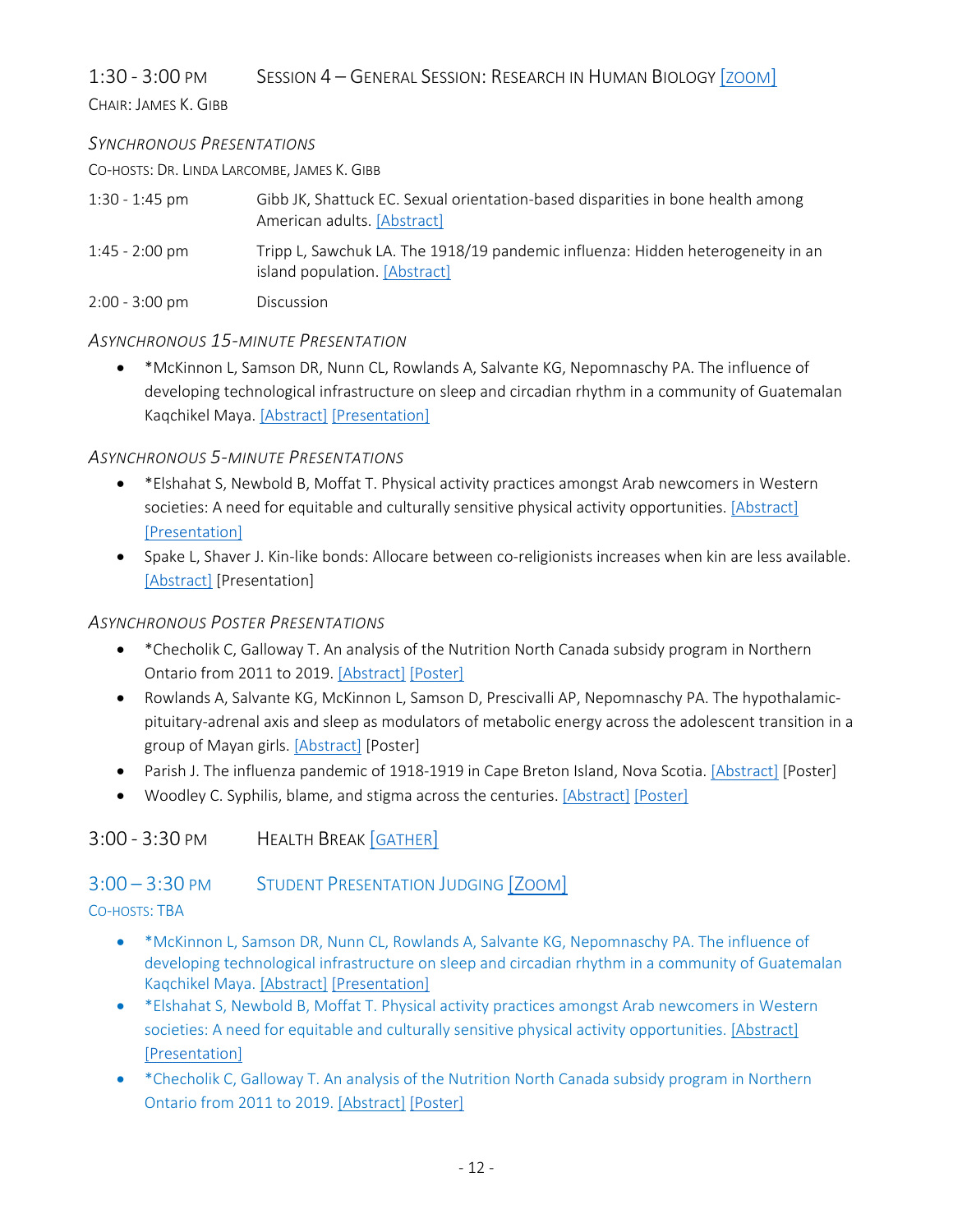# 3:30 – 5:00 PM SESSION 5 – GENERAL SESSION: RESEARCH IN PRIMATE ECOLOGY AND

### CONSERVATION [ZOOM]

CHAIR: FLORENCE LANDRY

### *SYNCHRONOUS PRESENTATIONS*

CO-HOSTS: FLORENCE LANDRY, MING FEI LI

| $3:30 - 3:45$ pm         | *Bouarab M, Rissling T, Sicotte P, Melin A, Bădescu I. Description of fecal stable isotope<br>$(\delta^{13}C:\delta^{15}N,$ %N) methods to track infant feeding transitions in wild primates. [Abstract]                 |
|--------------------------|--------------------------------------------------------------------------------------------------------------------------------------------------------------------------------------------------------------------------|
| $3:45 - 4:00 \text{ pm}$ | *Stewart BM, Turner SE, Matthews HD. Climate change impacts on potential future<br>ranges of non-human primate species based on cumulative $CO2$ emissions and the<br>resulting surface temperature increase. [Abstract] |
| $4:00 - 4:15$ pm         | Joyce MM, Teichroeb JA, Turner SE. Spatial movement foraging strategies among free-<br>ranging Japanese macaques (Macaca fuscata) at the Awajishima Monkey Center, Japan.<br>[Abstract]                                  |
| $4:15 - 5:00$ pm         | <b>Discussion</b>                                                                                                                                                                                                        |

### *ASYNCHRONOUS 15-MINUTE PRESENTATIONS*

- Anderson KA, Stead SM, Teichroeb JA. Preferential handling of infants by adult males in *Colobus angolensis ruwenzorii*. [Abstract] [Presentation]
- Behie AM, Pavelka MSM, Notman H, Hartwell K. Secondary sex ratios in primates following hurricanes. [Abstract] [Presentation]
- Bolt LM, Cavanaugh MN, Schreier AL. Lone males: Solitary and group-living male howler monkey (*Alouatta palliata*) behavioural ecology in a Costa Rican rainforest. [Abstract] [Presentation]
- Frappier-Brinton T. The relative effectiveness of different protected area types at reducing forest fire frequency in Madagascar. [Abstract] [Presentation]
- Ramsay MS, Ramilison ML, Andrinambinina G. Origin myths of critically endangered Coquerel's Sifaka. [Abstract] [Presentation]
- \*Reyes KR, Samson DR, Nunn CL, Patel UA. Lunar and meteorological variables influence sleep in diurnal gibbon (*Hylobates moloch* and *Hylobates pileatus*). [Abstract] [Presentation]
- Teichroeb JA, Vasey EN, Arseneau-Robar TJM. The impact of handling time and food quality on vervet monkey foraging decisions. [Abstract] [Presentation]

### *ASYNCHRONOUS 5-MINUTE PRESENTATIONS*

- Ramilison ML, Andriatsitohaina B, Chell C, Rakotondravony R, Radespiel U, Ramsay MS. Occurrence of the critically endangered Coquerel's Sifaka (*Propithecus coquereli*) across a fragmented landscape in Northwestern Madagascar. [Abstract] [Presentation]
- Turner SE, Fedigan LM, Moriarity RJ, Matthews HD, Shimizu K. Female dominance rank and having a disabled infant predict fecal cortisol levels in free-ranging female Japanese macaques. [Abstract] [Presentation]

# *ASYNCHRONOUS POSTER PRESENTATIONS*

• \*Gaudreault M, Landry F, Curteanu C, Desruelle K, Badescu I. The influence of infant age, sex, and maternal parity on infant carrying in wild chimpanzees. [Abstract] [Poster]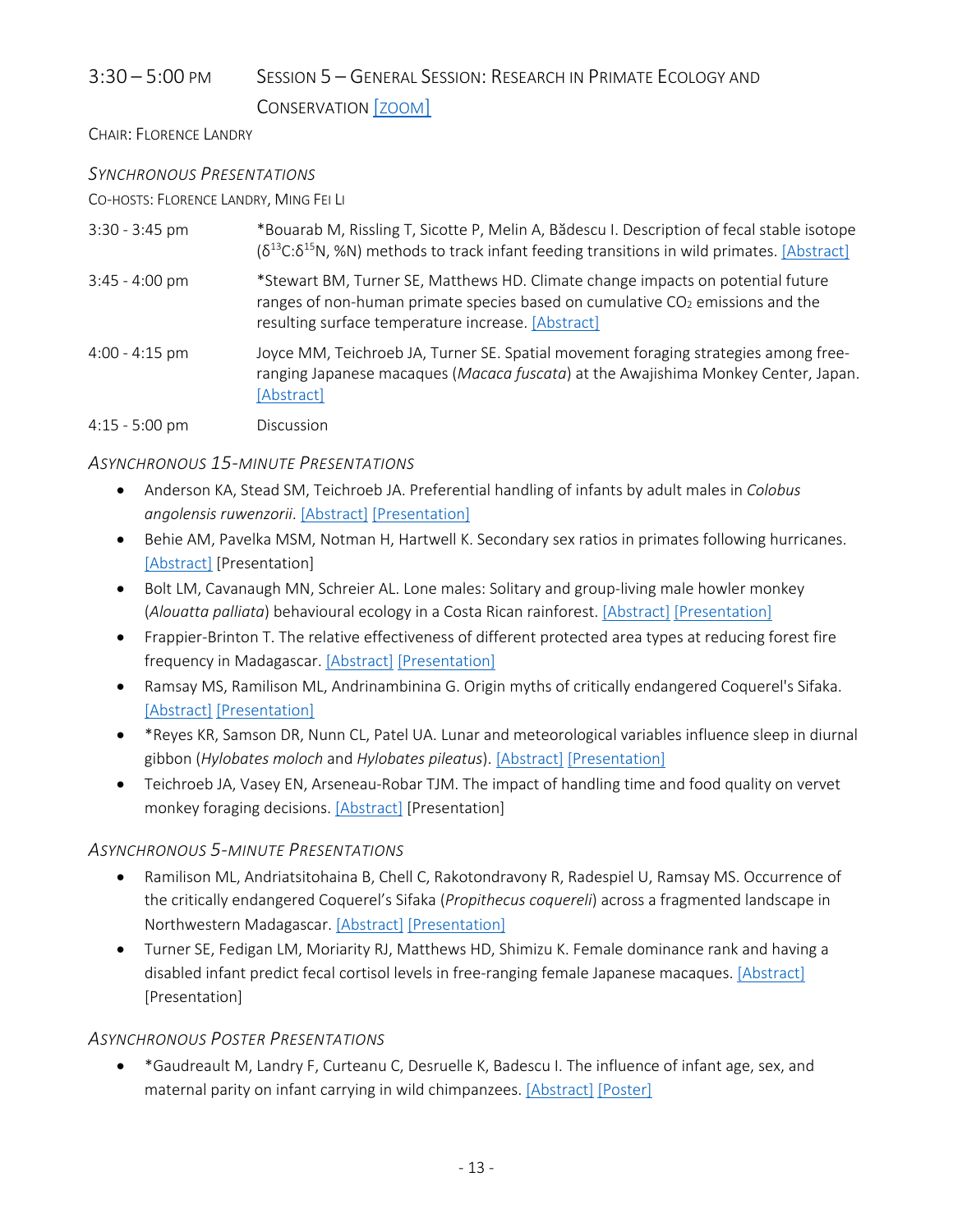- Britton TL. Understanding socio-ecological preferences in substrate-use to inform corridor planning: Preliminary observations of *Alouatta palliata* and *Cebus capucinus* at the La Suerte Biological Field Station. [Abstract] [Poster]
- Desruelle K, Curteanu C, Badescu I. Ontogeny of social grooming in wild infant chimpanzees (*Pan troglodytes schweinfurthii*) at Ngogo, Uganda. [Abstract] [Poster]
- \*Schmidt Z. White faced capuchins across environments: Captive, wild and urban. [Abstract] [Poster]

# 5:00 – 6:00 PM HEALTH BREAK [GATHER]

## 5:00 – 5:30 PM STUDENT PRESENTATION JUDGING [ZOOM]

#### CO-HOSTS: CARLY CHECHOLIK, NEDA MAKI

- \*Reyes KR, Samson DR, Nunn CL, Patel UA. Lunar and meteorological variables influence sleep in diurnal gibbon (*Hylobates moloch* and *Hylobates pileatus*). [Abstract] [Presentation]
- \*Gaudreault M, Landry F, Curteanu C, Desruelle K, Badescu I. The influence of infant age, sex, and maternal parity on infant carrying in wild chimpanzees. [Abstract] [Poster]
- \*Schmidt Z. White faced capuchins across environments: Captive, wild and urban. [Abstract] [Poster]

# 6:00 - 7:00 PM TRIVIA EVENT [GATHER] [ZOOM]

CO-HOSTS: DR. MADELEINE MANT, DR. TRACY PROWSE, KATIE BRENT, RACHEL SIMPSON, COURTNEAY HOPPER

All are welcome to come play trivia via Zoom! No pre-registration is required. You may play as an individual or as a team (up to six members). If you're teaming up, we suggest meeting with your group in Gather so you can talk over your answers. The questions will be delivered via Zoom, so make sure to join the waiting room so your hosts can let you in at 6 p.m. (Central Standard Time).

7:00 - 10:00 PM EVENING SOCIAL TIME [GATHER]

# FRIDAY, NOVEMBER 6TH

9:00 AM - 3:00 PM SESSION 6 – GENERAL SESSION: SKELETAL BIOLOGY, FORENSICS, AND BIOARCHAEOLOGY [ZOOM]

CHAIRS: DR. ANDREW NELSON, DR. LINDA LARCOMBE, DR. AMY SCOTT, DR. ANGELA LIEVERSE, DR. BENCE VIOLA

#### *SYNCHRONOUS PRESENTATIONS*

CO-HOSTS: DR. AMY SCOTT, ALEKSA ALAICA, MALCOLM RAMSAY

- 9:00 9:15 am \*Alaica AK, González La Rosa LM. Cut human cranial fragments from North Coast Peru: Understanding the taphonomy, life history and ceremonial use of osseous artifacts among the Moche. [Abstract]
- 9:15 9:30 am \*Bourgeois RL, Lieverse AR, McKenzie H, Clark TN, Bazaliiskii VI. A multi-method approach to re-associating fragmented and commingled human remains: An example from the Cis-Baikal Region of Siberia, Russia. [Abstract]
- 9:30 9:45 am Chinique de Armas Y, Laffoon J, Buhay W, Reyes I, Skelton S, Rodríguez Suarez R, González Herrera UM, Roksandic M. Multiproxy reconstruction of dietary practices of the 'Archaic Age' populations of Playa del Mango site, Granma, Cuba. [Abstract]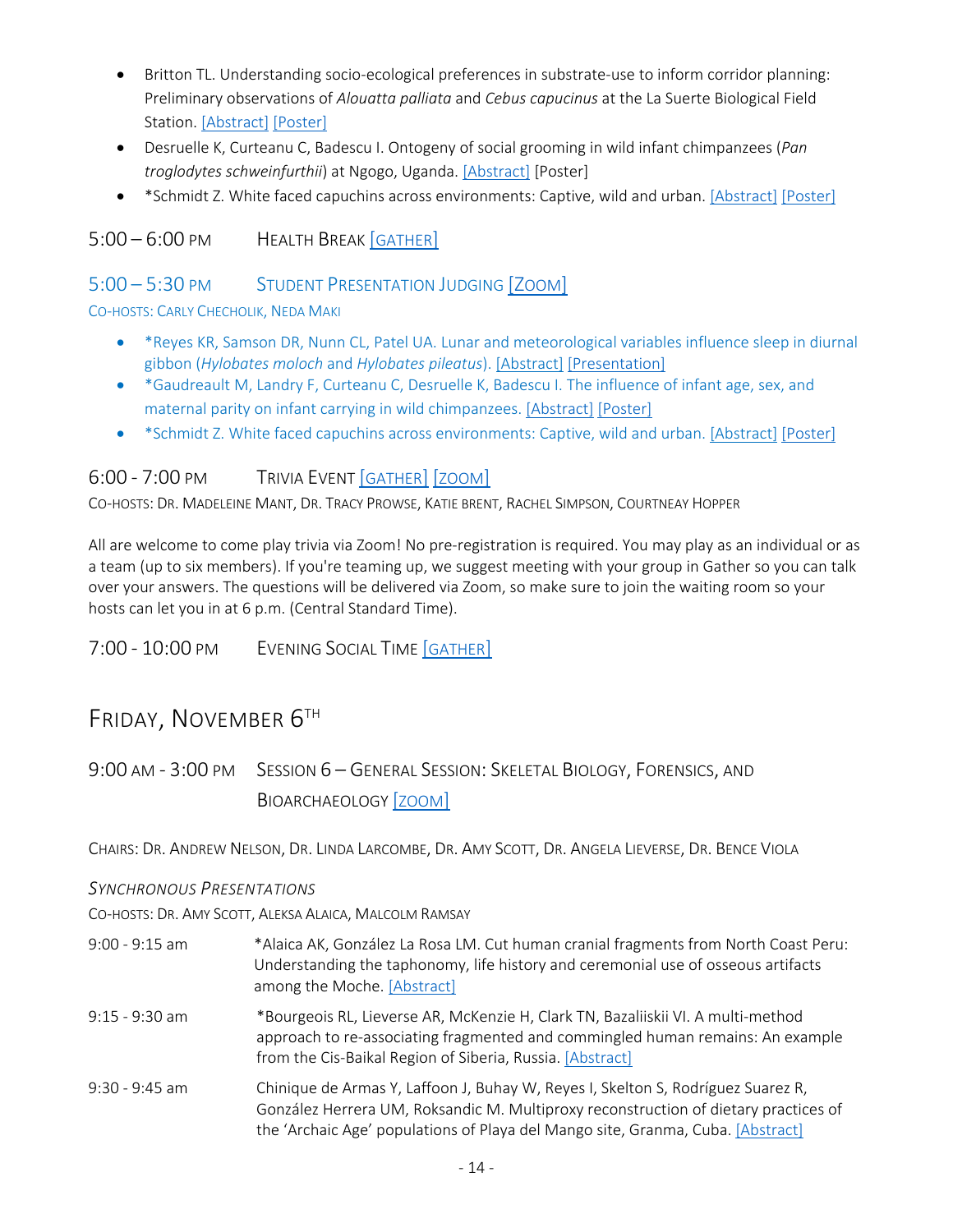9:45 - 10:00 am \*Hyland C, Millaire J-F, Szpak P. A warrior, a pregnancy and a Highlander on the North Coast: Interpreting life events using multi-tissue stable isotope analysis, Virú Valley Peru. [Abstract]

## 10:00 – 10:30 AM HEALTH BREAK [GATHER]

# 10:00 – 10:30 AM STUDENT PRESENTATION JUDGING [ZOOM]

CO-HOSTS: DARCI BELMORE, NEDA MAKI

- \*Avery LC, Brickley MB, Prowse TL. Investigating dietary stable isotope changes in childhood and early adolescence as a proxy for social age changes. [Abstract] [Presentation]
- \*Ghalem Y (1), Ribot I (1). Re-examining human variation in Equatorial Africa from the Late Stone Age to modern times: a 3D analysis of the temporal bone. [Abstract] [Poster] [Dynamic Poster]
- \*Poeta LS, Nelson AJ, Fornier E. Multi-resolution scanning of a shrunken head. [Abstract] [Poster] [Dynamic Poster]
- \*Sierra E, Albanese J. Intra-observer reproducibility test of age-related features on the auricular surface. [Abstract] [Poster]
- \*Simpson R, Cooper DML, Coulthard I, Swanston T, Grimes V, Munkittrick TJA, Jankauskas R, Varney TL. Mapping biogenic and diagenetic lead exposure in experimentally altered bone. [Abstract] [Poster]
- \*Tait V, Grogan T, Szpak P. Assessment of optimal methods for the demineralization of bone for stable isotope analyses. [Abstract] [Poster]

### *SYNCHRONOUS PRESENTATIONS (CONTINUED)*

CO-HOSTS: DR. ANGELA LIEVERSE, DR. ANDREW NELSON, LAUREN MICHELMAN

| 10:30 - 10:45 am    | Mackay-Brown A, Holland E. Discrete vs. descriptive: Examining sexual dimorphism in<br>the juvenile pelvis. [Abstract]                                                                                                 |
|---------------------|------------------------------------------------------------------------------------------------------------------------------------------------------------------------------------------------------------------------|
| 10:45 - 11:00 am    | *Motley J, Nelson AJ, Watson L, Poeta L, Hopkins Barriga A. 2D taphonomy:<br>Reconstructing the taphonomic histories of Andean funerary bundles with conventional<br>radiography. [Abstract]                           |
| $11:00 - 11:15$ am  | Gooderham E, Cardoso HFV. Separating the illness from the individual: using<br>bioarchaeology of disability to understand how tuberculosis impacted life. [Abstract]                                                   |
| $11:15 - 11:30$ am  | *Kennedy D, *Nichols K, Holland E, Albanese J, Reder D, Yang D, Cardoso H, Yellowhorn<br>E. Addressing the legacy of residential school cemeteries: Exploring the important role<br>of a Community Liaison. [Abstract] |
| 11:30 - 11:35 am    | Sawchuk EA, Prendergast ME. Confronting new mysteries and old problems: Ancient<br>DNA and legacy skeletal collections. [Abstract]                                                                                     |
| $11:35 - 11:40$ am  | *Tratch ML, Roksandic M. Tattoo or post-mortem markings? An experimental approach<br>to analyzing skull markings from Muge Valley (Portugal). [Abstract]                                                               |
| 11:40 - 11:45 am    | Wilson T, Szpak P. Examining the impact of demineralization methods on the stable<br>isotope composition of bone collagen. [Abstract]                                                                                  |
| 11:45 am - 12:00 pm | Discussion                                                                                                                                                                                                             |

#### *ASYNCHRONOUS 15-MINUTE PRESENTATIONS*

• \*Avery LC, Brickley MB, Prowse TL. Investigating dietary stable isotope changes in childhood and early adolescence as a proxy for social age changes. [Abstract] [Presentation]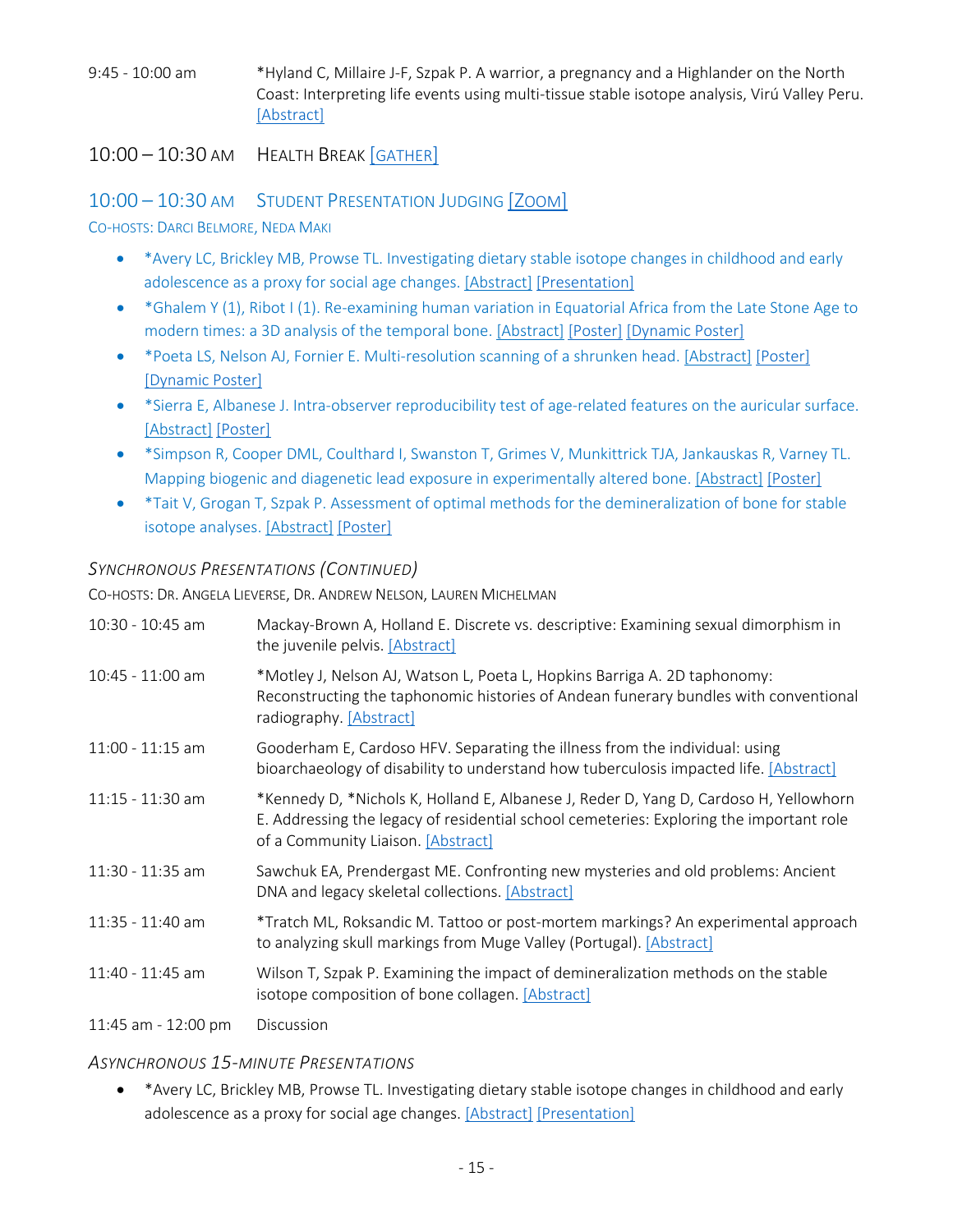- Bleuze M. Logistical mobility and female labour investments in a Middle Period Chumash sample near Point Sal, California. [Abstract] [Presentation]
- \*Brent KE, Chizmeshya SQ, Gilmour RJ. Building on the bioarchaeology of care: Suggestions from the case of Khuyankh. [Abstract] [Presentation]
- Szpak P, Guiry EJ. Are a third of archaeological bone collagen stable isotope measurements unreliable? [Abstract] [Presentation]
- Baliso A, Finaughty C, Heathfield LJ, Gibbon VE. Identification of the deceased: Use of forensic anthropology at Cape Town's busiest medico-legal laboratory. [Abstract] [Presentation]

#### *ASYNCHRONOUS 5-MINUTE PRESENTATIONS*

- Cameron ME. New investigations using spatial approaches in Holocene Later Stone Age southern African bioarchaeology. [Abstract] [Presentation]
- Rangel-de Lázaro G, Martínez-Fernádez A, Rangel-Rivero A, Benito-Calvo A. Application of 3D scanning techniques for the digitalization of pre-Columbian crania collections. [Abstract] [Presentation]

### *ASYNCHRONOUS POSTER PRESENTATIONS*

- \*Ghalem Y (1), Ribot I (1). Re-examining human variation in Equatorial Africa from the Late Stone Age to modern times: a 3D analysis of the temporal bone. [Abstract] [Poster] [Dynamic Poster]
- \*Poeta LS, Nelson AJ, Fornier E. Multi-resolution scanning of a shrunken head. [Abstract] [Poster] [Dynamic Poster]
- \*Sierra E, Albanese J. Intra-observer reproducibility test of age-related features on the auricular surface. [Abstract] [Poster]
- \*Simpson R, Cooper DML, Coulthard I, Swanston T, Grimes V, Munkittrick TJA, Jankauskas R, Varney TL. Mapping biogenic and diagenetic lead exposure in experimentally altered bone. [Abstract] [Poster]
- Teeter MA, Szpak P. Standardization of NaOH treatment for the removal of humics from archaeological bone collagen. [Abstract] [Poster]
- \*Tait V, Grogan T, Szpak P. Assessment of optimal methods for the demineralization of bone for stable isotope analyses. [Abstract] [Poster]
- Wollmann J, Cameron M. Variation in the cross-sectional geometry of the first metatarsal and therelationship with the femur and tibia. [Abstract] [Poster]
- Dolphin AE, Meijer J, Coffin J, Adams RB. Preliminary insights from the Grave 5 charnel house at Wadi Faynan 100, Jordan. [Abstract] [Poster]

### 12:00 – 1:30 PM GRADUATE STUDENT LUNCHEON [ZOOM]

CO-HOSTS: LAURE SPAKE, LISA SEMCHUK

12:00 – 1:30 PM HEALTH BREAK [GATHER]

### *SYNCHRONOUS PRESENTATIONS (CONTINUED)*

CO-HOSTS: DR. LINDA LARCOMBE, DR. BENCE VIOLA, ELIZABETH HYDESMITH

- 1:30 1:45 pm \*Rand A, Freiwald C, Grimes V. Ancient Maya catchment use: Stable sulphur isotopic evidence from Caledonia, Cayo District, Belize. [Abstract]
- 1:45 2:00 pm Munkittrick TJA, Scott A, Grimes V. Childhood lead exposure in 18th-19th century North Atlantic fisheries. [Abstract]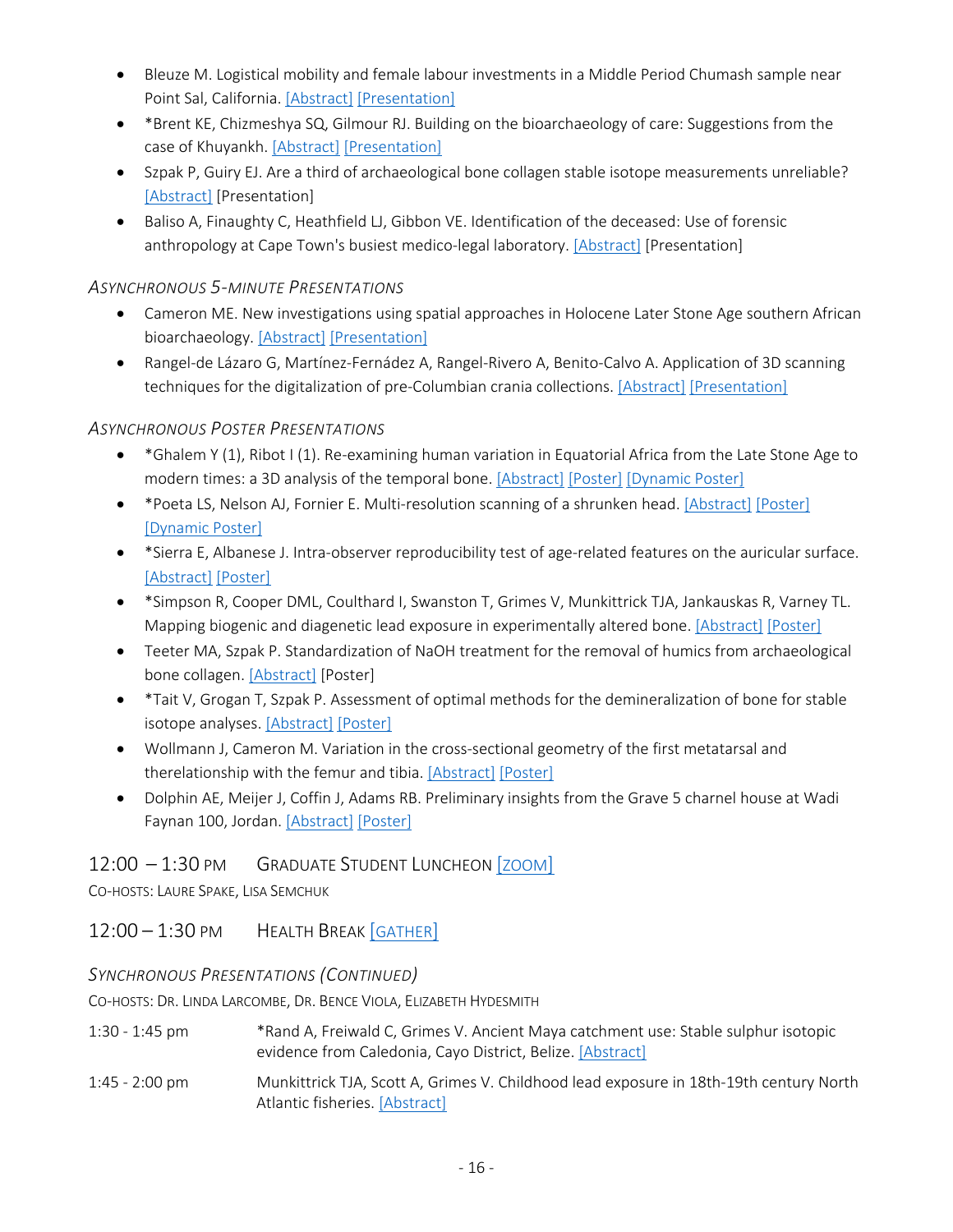## 2:00 - 2:15 Weerasinghe P. Skeletons in wells: Post-mortem treatments in Roman Eretria, Greece. [Abstract]

#### 2:15 - 3:00 pm Discussion

## *ASYNCHRONOUS 15-MINUTE PRESENTATIONS*

- \*Berezowski V, Mallett X, Moffat I, Ellis J. The application of geophysical techniques to clandestine gravesite discovery. [Abstract] [Presentation]
- Finaughty DA, Gibbon VE. Terrestrial Forensic Taphonomy in Cape Town, South Africa. [Abstract] [Presentation]
- French G, Spies MJ, Gibbon VE, Finaughty DA. Eating the evidence: first documentation of forensically significant consumption of carrion entomofauna by the Cape grey mongoose (*Gaerella pulverulenta*). [Abstract] [Presentation]
- \*Bigué R-A, Ribot I, Roberts C. Palaeopathological analysis of an historic urban population from Montreal: exploring interactions between vitamin D deficiency and other diseases. [Abstract] [Presentation]
- Dinkele E, Ballo R, Fredlund V, Gibbon VE. Geographically isolated Mseleni joint disease: Using a biocultural framework to assess onset and aetiology. [Abstract] [Presentation]

## *ASYNCHRONOUS 5-MINUTE PRESENTATIONS*

- \*Ross JB, Varney T. Investigating origins of individuals from a British Royal Navy Hospital Cemetery, English Harbour, Antigua: A multi-isotopic analysis. [Abstract] [Presentation]
- \*Van Ankum EM, Majcher KB, Dolovich AT, Johnston JD, Boughner JC. Vitamin D deficiency and soft diet alters mandible morphology and size: implications for archaeological human populations from a mouse model system. [Abstract] [Presentation]
- \* Bernard M. Bone elemental age-at-death estimation of adult females: a pilot study. [Abstract]
- \*Hider J, Duggan A, Klunk J, Eaton K, Long G, Fornaciari G, Golding B, Prowse T, Poinar H. How to know you've 'caught' a pathogen: exploring *Brucella melitensis* presence in a medieval monk. [Abstract] [Presentation]

### *ASYNCHRONOUS POSTER PRESENTATIONS*

- Brickley MB. Paget's disease of bone: Increasing reporting through consideration of non-pathognomonic lesions. [Abstract] [Poster]
- \*Lamer M, Veselka B, Hoogland MLP, Brickley MB. The effects of growth rates on rachitic porotic lesion expression and the consideration of the medial clavicle in active rickets. [Abstract] [Poster]
- \*Nelson J, Holland E, Harrington L, Cardoso HFV. Do the regions of the spinal column record stress differently? An analysis of growth stunting in the vertebral neural canal. [Abstract] [Poster]
- \*Doucette RG, Merrett DC. Don't you misdiagnose me: Actinomyces spp. and the issues surrounding misdiagnosis in archaeological and clinical populations. [Abstract] [Poster]
- Kilburn NN, Gowland RL, Halldórsdóttir HH, Williams R, Thompson TJU. X-citing Bones: An investigation of the use of portable X-ray fluorescence (pXRF) in the identification of scurvy, rickets, and cribra orbitalia in archaeological bone. [Abstract] [Poster]
- \*Nguyen Y. Syphilis in antiquity: Examination of paleopathological presentation and its history. [Abstract] [Poster]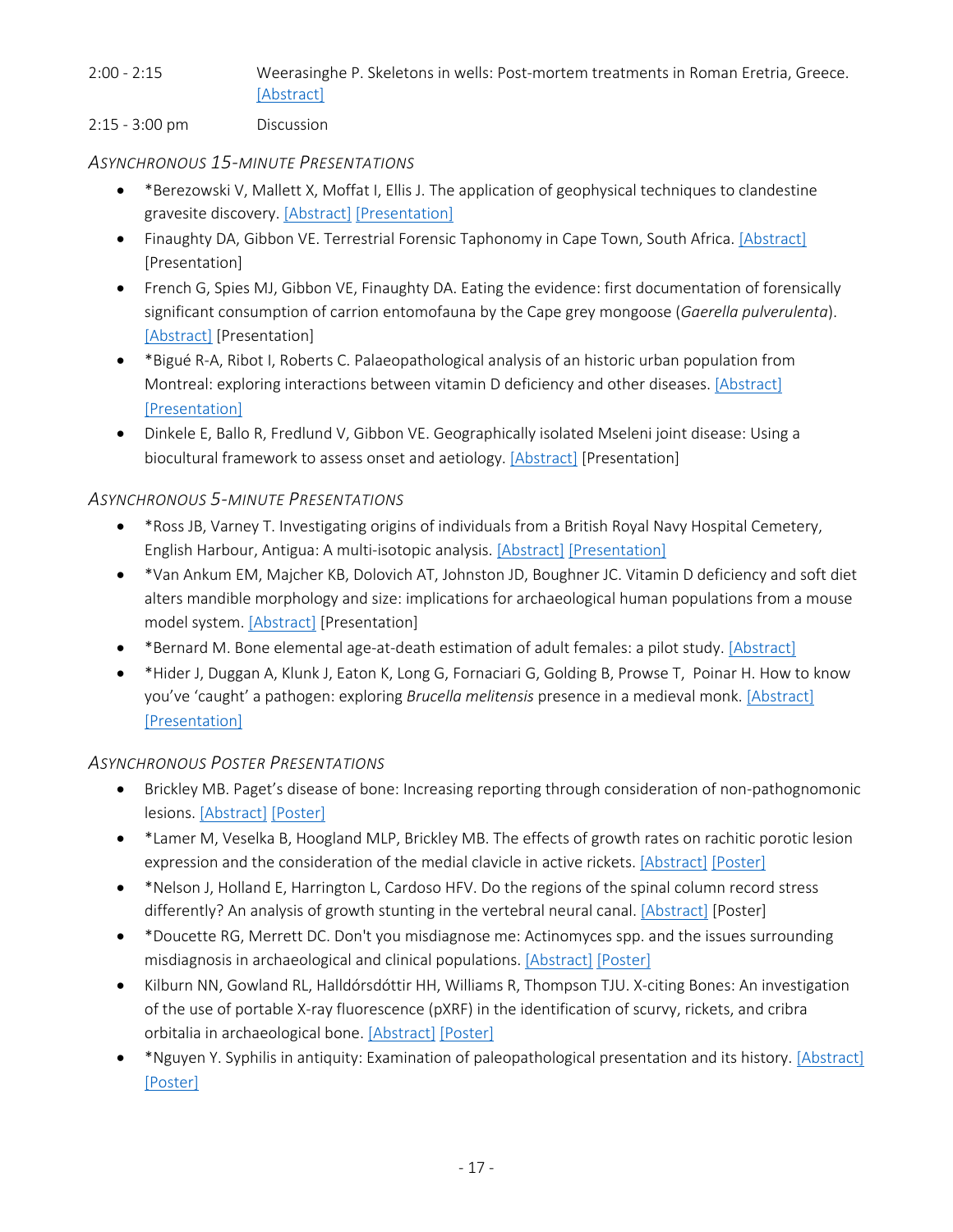# 3:00 – 3:30 PM HEALTH BREAK [GATHER]

### 3:00 – 3:30 PM STUDENT PRESENTATION JUDGING [ZOOM]

CO-HOSTS: DARCI BELMORE, NEDA MAKI

- \*Brent KE, Chizmeshya SQ, Gilmour RJ. Building on the bioarchaeology of care: Suggestions from the case of Khuyankh. [Abstract] [Presentation]
- \*Berezowski V, Mallett X, Moffat I, Ellis J. The application of geophysical techniques to clandestine gravesite discovery. [Abstract] [Presentation]
- \*Bigué R-A, Ribot I, Roberts C. Palaeopathological analysis of an historic urban population from Montreal: exploring interactions between vitamin D deficiency and other diseases. [Abstract] [Presentation]
- \*Hider J, Duggan A, Klunk J, Eaton K, Long G, Fornaciari G, Golding B, Prowse T, Poinar H. How to know you've 'caught' a pathogen: exploring *Brucella melitensis* presence in a medieval monk. [Abstract] [Presentation]
- \*Van Ankum EM, Majcher KB, Dolovich AT, Johnston JD, Boughner JC. Vitamin D deficiency and soft diet alters mandible morphology and size: implications for archaeological human populations from a mouse model system. [Abstract] [Presentation]
- \*Bernard M. Bone elemental age-at-death estimation of adult females: a pilot study. [Abstract]

3:30 - 5:30 PM SESSION 7 - SPECIAL SESSION: EQUITY, DIVERSITY AND INCLUSION IN CAPA/ACAP [ZOOM]

CHAIRS: DR. ELIZABETH SAWCHUK, DR. MADELEINE MANT

As the flagship professional organization for biological anthropology in Canada it is paramount that the Canadian Association for Physical Anthropology /L'Association Canadienne d'Anthropologie Physique (CAPA-ACAP) be an inclusive and welcoming space for members of our diverse society. To ensure that CAPA-ACAP's goals of inclusivity are met, the Equity, Diversity, and Inclusion (EDI) Subcommittee designed a survey to assess the current environment within CAPA-ACAP.

From 2019-2020, a digital survey was utilized to collect data concerning: CAPA-ACAP members' self-reported sociodemographic data, members' past experiences with discrimination and exclusion as part of CAPA-ACAP, current perceptions of CAPA-ACAP's inclusivity, and suggestions on how to improve equity, diversity, and inclusion within the organization.

Sociodemographic data indicates that the majority of participating CAPA-ACAP members (n = 167) identify as white (80%), female/women (74%), non-disabled (92%), heterosexual (74%), between the ages of 18-35 (49%), and are trainees or special members (62%). Human skeletal biology (25%) and bioarchaeology (28%) were the most common research specialties. The majority of CAPA-ACAP members are the first in their family to attend or finish graduate school or to both finish college and graduate school (60%). The majority of survey participants were satisfied with the overall environment at CAPA-ACAP (86%) and felt safe during the annual meetings (85%), although some incidents of exclusion, bullying, harassment, or discrimination were reported (12%). In general, members indicated positive feelings (mean = 81%) about CAPA-ACAP while negative experiences (mean = 9%) were uncommon. However, 45% of participants felt that CAPA-ACAP was homogenous and 29% did not consider CAPA-ACAP to be diverse. The free-form responses focused primarily upon the experiences of student and early career members, with cost and accessibility of the annual meeting raised as major barriers to full participation.

Our findings highlight the need for CAPA-ACAP to prioritize considerations of EDI into its professional mandate, planning of annual meetings, and recruitment of new members.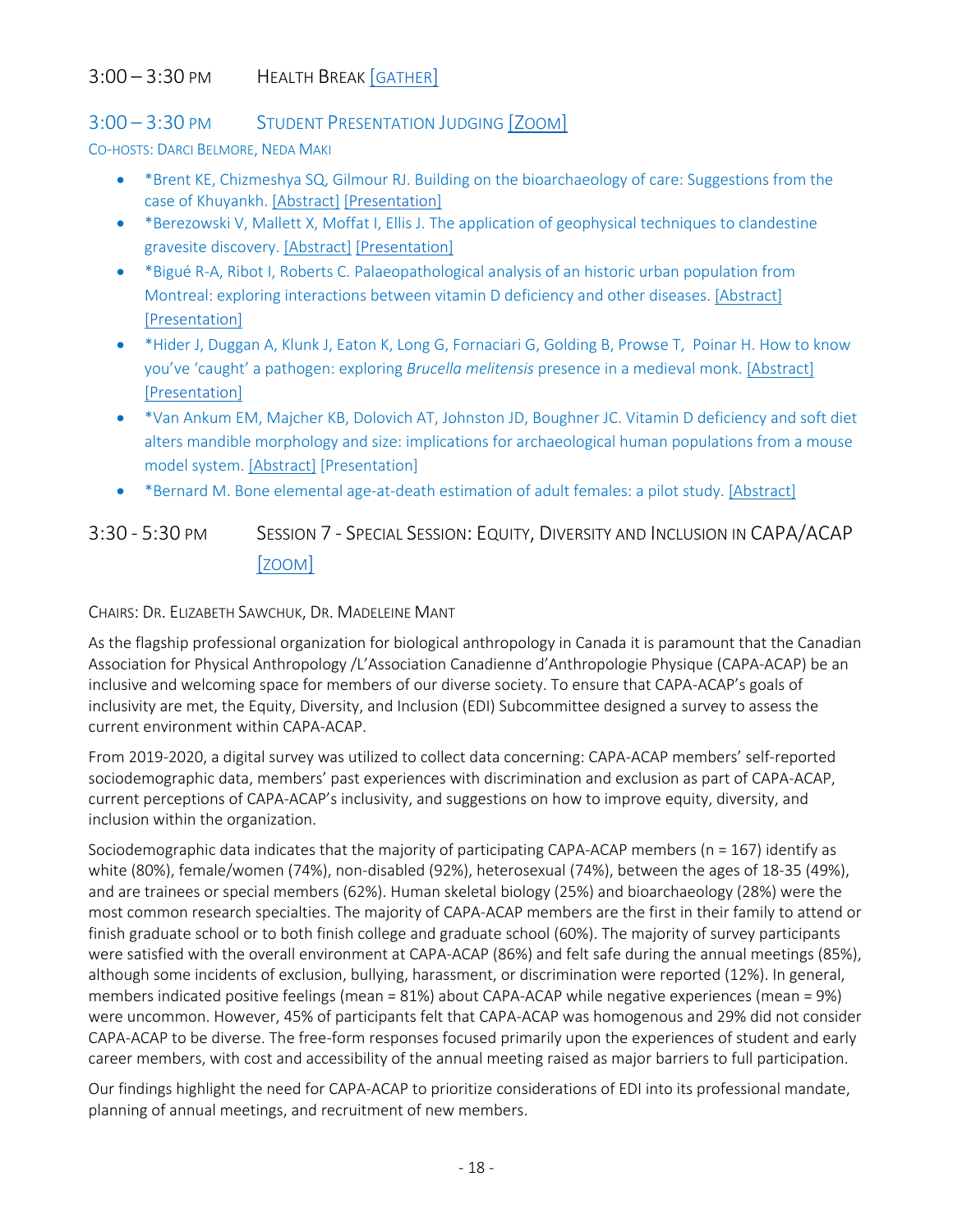#### *SYNCHRONOUS PRESENTATIONS*

CO-HOSTS: DR. MADELEINE MANT, DR. ELIZABETH SAWCHUK, ELLIE GOODERHAM, FLORENCE LANDRY, MING FEI LI, JAMES GIBB

3:30 – 4:00 pm Equity, Diversity and Inclusion Presentations [Link to Presentation Slides]

4:00 – 4:30 PM HEALTH BREAK [GATHER]

4:00 – 4:30 PM STUDENT PRESENTATION JUDGING [ZOOM]

CO-CHAIRS: CARLY CHECHOLIK, NEDA MAKI

- \*Ross JB, Varney T. Investigating origins of individuals from a British Royal Navy Hospital Cemetery, English Harbour, Antigua: A multi-isotopic analysis. [Abstract] [Presentation]
- \*Lamer M, Veselka B, Hoogland MLP, Brickley MB. The effects of growth rates on rachitic porotic lesion expression and the consideration of the medial clavicle in active rickets. [Abstract] [Poster]
- \*Doucette RG, Merrett DC. Don't you misdiagnose me: Actinomyces spp. and the issues surrounding misdiagnosis in archaeological and clinical populations. [Abstract] [Poster]
- \*Nguyen Y. Syphilis in antiquity: Examination of paleopathological presentation and its history. [Abstract] [Poster]

### *SYNCHRONOUS PRESENTATIONS (CONTINUED)*

CO-HOSTS: DR. MADELEINE MANT, DR. ELIZABETH SAWCHUK, ELLIE GOODERHAM, FLORENCE LANDRY, MING FEI LI, JAMES GIBB

4:30 – 5:30 pm Equity, Diversity and Inclusion Presentations [Link to Presentation Slides]

5:30 – 6:30 PM HEALTH BREAK [GATHER]

6:30 – 7:30 PM CAPA/ACAP BUSINESS MEETING [ZOOM]

CHAIR: DR. IAN COLQUHOUN, PRESIDENT

CO-HOSTS: DR. LESLEY HARRINGTON, SECRETARY-TREASURER; DR. TINA MOFFAT, PAST PRESIDENT, DR. LAURE SPAKE, JAMES K. GIBB, FLORENCE LANDRY

The annual CAPA/ACAP Business Meeting is an opportunity to conduct business relating to the organization. For this reason, and in accordance with the CAPA-ACAP Constitution, only CAPA-ACAP Members in good standing will be admitted to the meeting. Other registered attendees of eCAPA-ACAP 2020 are invited to visit the Gather space to view posters, asynchronous presentations, and engage in networking and social time.

7:00 - 10:00 PM CLOSING NIGHT SOCIAL TIME [GATHER]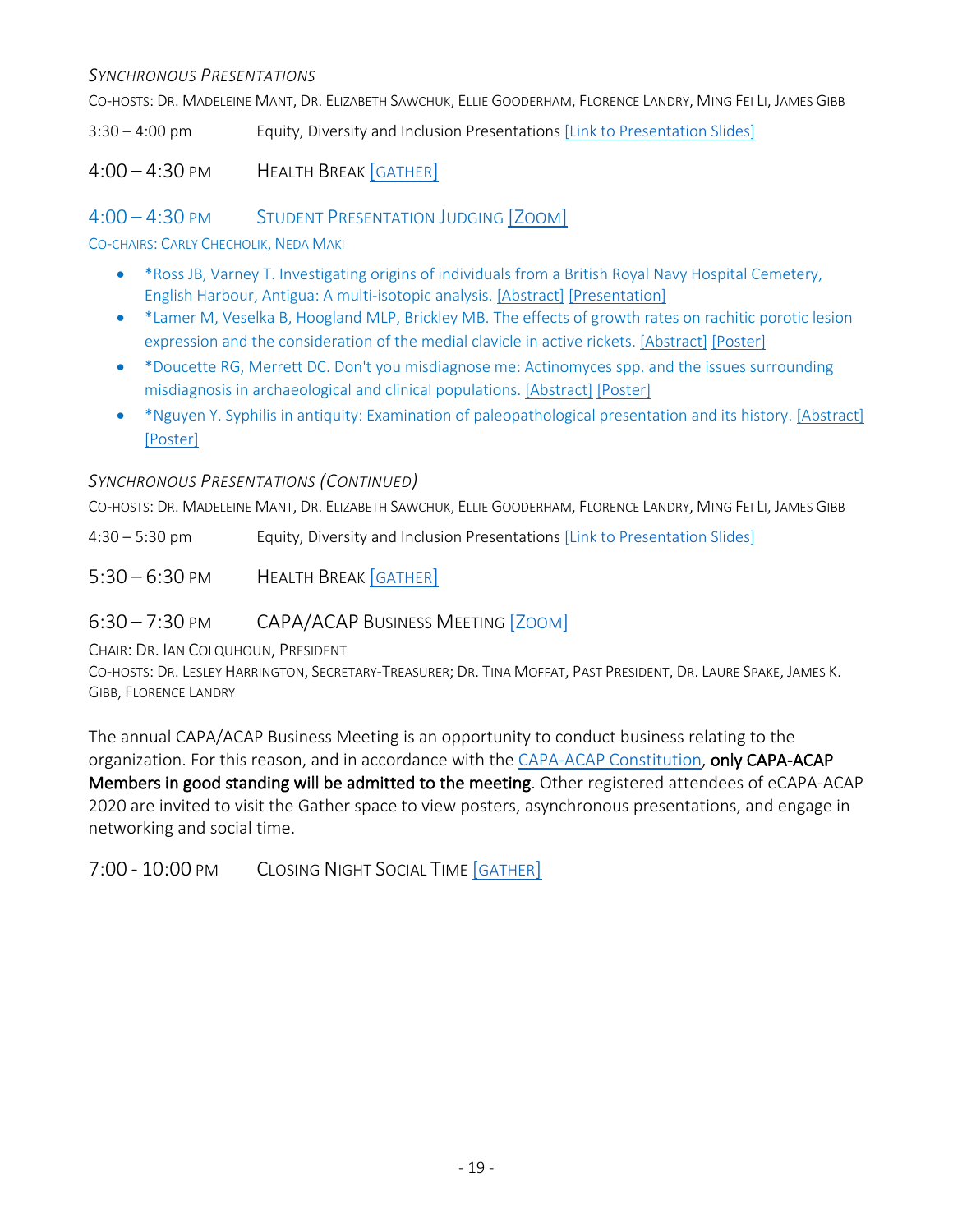

# eCAPA-ACAP 2020 ABSTRACTS

*PLEASE NOTE: ABSTRACTS MARKED WITH AN ASTERISK\* ARE ENTERED IN THE STUDENT AWARDS COMPETITION.* 

#### Cut human cranial fragments from North Coast Peru: Understanding the taphonomy, life history and ceremonial use of osseous artifacts among the Moche

\*Alaica AK (1), González La Rosa LM (2)

1. Department of Anthropology, University of Toronto, Toronto, Ontario, Canada

2. Archaeology Centre, University of Toronto, Toronto, Ontario, Canada

Moche funerary practices involved the revisiting of mortuary contexts, where community members moved and modified human remains before reburying the dead. Sacrificial deposits at Moche sites have uncovered commingled male remains with healed injuries and peri-mortem trauma, signaling recent combat. Niches in the Urban Complex of Huacas de Moche yielded curated human crania that mimic the iconographic depictions of human skull cups. These osseous artifacts are missing the calotte with the remaining cranium and mandible present. The removed calottes were not found in these niche contexts or in middens, indicating that the production of these osseous human artifacts was done elsewhere. Excavations of Huaca Colorada in the Jequetepeque Valley, north of Huacas de Moche, have uncovered seven curated and heavily cut human cranial fragments. They are human parietals with one example of an almost complete human calotte. Several fragments have signs of sun bleaching that indicates these remains were deposited on the surface. Human cranial fragments from Huaca Colorada are distinct from Huacas de Moche not only in their anatomical segments but in their taphonomy. These fragments are heavily cut along the exterior of each fragment, attesting to repeated post-mortem trauma to these skeletal remains. Parallel and diagonal lines are found along the transverse axes of parietal fragments with deep incisions made along the curvature of the calotte fragment. The repetitive incising of these cranial fragments and the worn edges of these objects attests to their curation for a period after the death of the individuals to which they belonged. The human cranial fragments from Huaca Colorada were recovered from midden contexts on the northern edge of the ceremonial sector. Two fragments have red pigment embedded within the diploë bone that may relate to the use of these objects in ceremonial activities. Interestingly, red pigment is found on the zygomatic of two interred human burials at Huaca Colorada. The use of pigment on the faces of elites and warriors is attested to by iconographic depictions. This presentation will explore the stages of human cranial fragment extraction, use and deposition at Huaca Colorada on the North Coast of Peru.

#### Nitrogen stable isotope analysis of Holocene pigs and modern humans from Liang Bua

Alamsyah N (1,2), Munizzi JS (3), Tocheri MW (1,4,5), Metcalfe J (1), Dupras TL (6)

- 1. Department of Anthropology, Lakehead University, Thunder Bay, Ontario, Canada
- 2. Pusat Penelitian Arkeologi Nasional, Jakarta, Indonesia
- 3. Stable Isotope Geochemistry Laboratory, University of Kentucky, Lexington, Kentucky, USA
- 4. Human Origins Program, National Museum of Natural History, Smithsonian Institution, Washington DC, USA

5. Australian Research Council Centre of Excellence for Australian Biodiversity and Heritage, University of Wollongong, Wollongong, Australia

6. Department of Anthropology, University of Central Florida, Orlando, Florida, USA

At the archaeological site of Liang Bua, stable isotope analysis of carbon from Holocene pigs and modern humans reveal an abrupt shift to more  $C_4$  plants in their diets beginning at  $\sim$ 2.7 thousand calibrated radiocarbon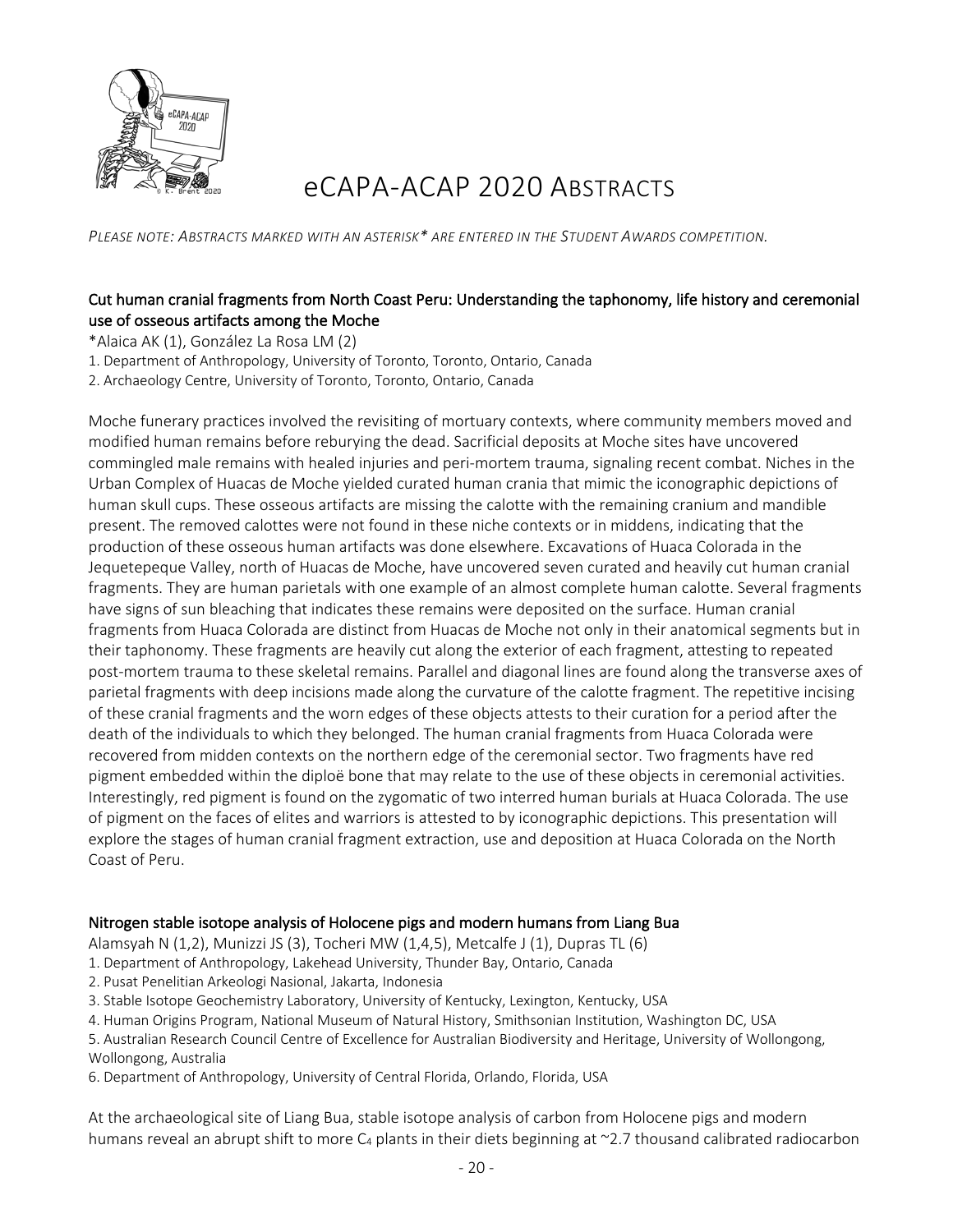years before present (ka cal. BP). In the present study, we explore whether the nitrogen stable isotope values for these taxa show a corresponding shift in values that may also reflect dietary or environmental changes related to the transition to farming on Flores. In our pig sample ( $N = 59$ ), 15 specimens are between  $\sim$ 4.3 and 3.1 thousand years (ka) old and occur in the stratigraphic sequence prior to the appearance of pottery at ~3 ka. Together, these oldest samples yielded a mean  $\delta^{15}N$  value of 8.5, ranging from 7.5 to 9.4. In comparison, eleven specimens are between ~2.7 and 2.0 ka, have a statistically significant lower mean  $\delta^{15}N$  value of 6.9 (p < 0.01), and range from 3.8 to 8.4. Interestingly, the mean  $\delta^{15}N$  value of samples dated to between 1.7 and 1.2 ka is 8.1 (6.2–9.3), returning to pre-3 ka levels, whereas those dated to between 960 and 430 years ago significantly decrease to 6.8  $(4.2–8.3)$  (p < 0.01). These observed changes in mean  $\delta^{15}$ N values for pigs through time are due to the presence of multiple specimens from the past 1 ka and from 3–2 ka that are approximately one trophic level below the rest of the sample. A possible explanation for these changes is that after the transition to farming occurs ~3 ka ago, humans are controlling the diet of some of these pigs through domestication, resulting in a reduced amount of protein in the pig diet relative to that of other pigs that likely remain wild and/or more free-ranging. In contrast,  $\delta^{15}$ N values for humans (N = 3) at Liang Bua before and after ~3 ka do not show any change (~10.0) but remain about one trophic level above the mean values for pigs.

#### Preferential handling of infants by adult males in *Colobus angolensis ruwenzorii*

Anderson KA (1), Stead SM (1), Teichroeb JA (1,2)

1. Department of Anthropology, University of Toronto, Toronto, Ontario, Canada

2. Department of Anthropology, University of Toronto Scarborough, Toronto, Ontario, Canada

Infant handling by adult males is a rare behaviour in mammals, yet it occurs in several primate species. Infant handling may serve a direct fitness benefit when paternity certainty is high, and males are likely to be caring for their own offspring. We tested this hypothesis with the Rwenzori Angolan colobus multi-level society at Lake Nabugabo, Uganda who form core units composed of one-male and multiple females, and multiple males and multiple females. We predicted that males in the one-male core units would exhibit greater handling (holding and carrying) and babysitting behaviour than males in multi-male core units as they can be more certain of their paternity. We also predicted that handling would be non-random, with males preferentially handling certain infants. We conducted scans every 15-minutes (n=2,104) on 16 infants from September 2019 to March 2020 and calculated rates of infant handling and babysitting by adult males. Controlling for the number of males and number of infants available, we found that there were no significant differences between handling rates of the one-male and multi-male core units. We found that babysitting behaviour differed significantly between core unit types. Adult males in the one-male units exhibited significantly more babysitting behaviour than adult males in the multi-male units (p<0.01). We found that handling rates by each male differed significantly (p<0.0001). Each male handled a maximum of two infants, and each infant was handled by a maximum of two males. These findings provide partial support for our hypothesis. While handling rates did not differ between the one-male and multi-male core units, males were not handling infants randomly. The preferential handling of some infants over others may be a result of paternity certainty, or a method of bond formation with the mothers of those infants. Future genetic work on the colobus at Lake Nabugabo will confirm kinship in the band and paternity for some infants. This work will identify if the preferential handling reported here is a result of discriminatory handling of genetic offspring, or if the males are engaging in handling behaviour to form friendships with specific adult females and increase their future reproductive success.

#### Cell processes underpinning the evolution of primate dental form and formula

\*Appelt CM (1), Van Ankum EM (1), Marchiori DF (1), Boughner JC (1)

1. University of Saskatchewan, Saskatchewan, Canada

Primate dentitions develop and evolve under the regulation of cell processes to generate different dental formulae, asymmetry between upper and lower formulae, and specialized tooth forms. Here we explore and theorize about these underlying cellular and developmental processes. Our interdisciplinary meta-analysis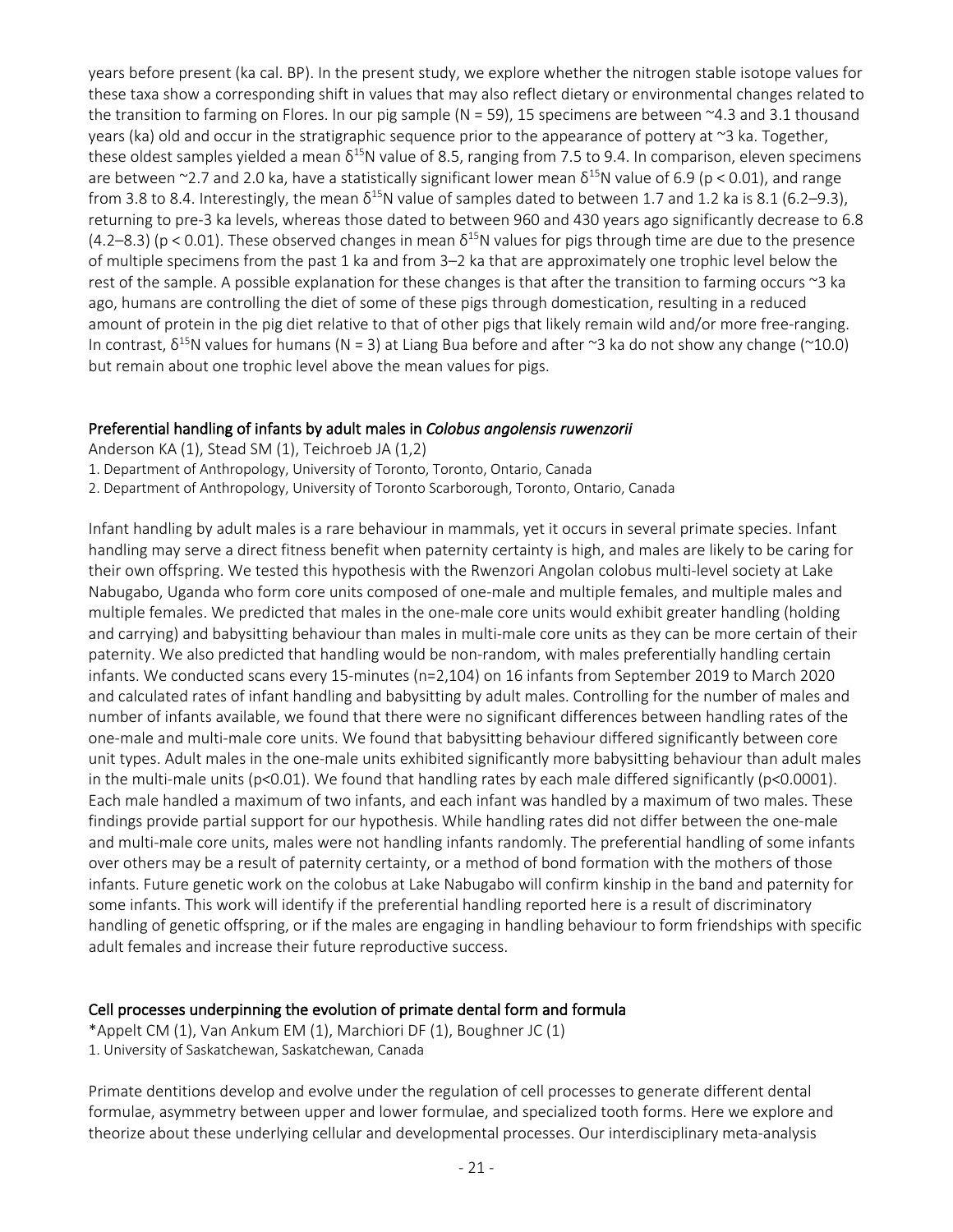integrated data and literature across physical anthropology, cellular biology, and evolutionary developmental biology, including our own research using a mouse mutant for the p63 gene. We found that prosimians show more variation across dental formulae compared to anthropoids. Also, across primates, lower teeth appear more labile in number and form, and morphology appears more varied in ante-molar teeth versus molars. We posit that primate dental formula evolves via changes in the odontogenic homeobox code that patterns the nascent lamina of the deciduous dentition. These changes implicate tooth signaling centres as well as differentiation, proliferation, migration and compaction of odontogenic cells. Referring back to the p63 mouse model of craniodental development, our results in primates generally support the hypothesis that stronger developmental and functional integration of the midface constrains dental macroevolution in the upper dentition compared to the lower dentition. We propose the Linchpin Hypothesis, that deciduous precursors are requisite for the formation of permanent successional (ante-molar) teeth but not additional (molar) teeth. Evolutionary losses in the dental formula likely occur via more than one type of change in the cellular dynamics of odontogenesis. More studies of diphyodont, heterodont animal models are needed to clarify the cell processes evolving under strong selection for diet and other para-functions in primates including humans and fossil relations.

#### Investigating dietary stable isotope changes in childhood and early adolescence as a proxy for social age changes

\*Avery, LC (1), Brickley MB (1), Prowse TL (1) 1. McMaster University, Hamilton, Ontario, Canada

Dietary stable isotope analyses using incremental sections of tooth dentine provide a way to analyze individual diet and dietary change over time. Prior dietary isotopic studies using incremental analysis focused on patterns of weaning in past populations, leaving the period of childhood and early adolescence unexplored. This study examines 30 second permanent molars (217 dentine sections) to identify dietary changes for males and females between the ages of 2.5 and 15 years, buried at the Imperial Roman Michelet Necropolis in northern France (c. 350-450 CE). We investigate the hypothesis that social age change (differentiated by gender in Roman Gaul) may also be reflected in gendered diets, by incorporating ancient literary sources, pubertal data, and stable isotope evidence. In doing so, we investigate gendered patterns of consumption and how diets may have changed in the important transition from childhood to adolescence. Our results show that  $\delta^{13}$ C values were not significantly different between males and females ( $p > 0.050$ ) for the entire sample, nor when subdivided by age category. However, males exhibited significantly lower  $\delta^{15}N$  values than females at age 15 (p = .008; other age categories were not significantly different between males and females). The lower nitrogen values for males at age 15 may be reflective of dietary changes as they entered apprenticeships or the general workforce around this age. Thus, this shift in  $\delta^{15}$ N may reflect a social change as they transitioned from childhood to adolescence. These changes may also reflect the beginning of gendered dietary treatments following the onset of puberty and pubertal development, which occurs around the same point. The results of this study help to further understand the important social and biological transition from childhood to adolescence in the Roman Empire and gendered experiences within the life course.

#### Identification of the deceased: Use of forensic anthropology at Cape Town's busiest medico-legal laboratory

Baliso A (1), Finaughty C (1), Heathfield LJ (2), Gibbon VE (1)

1. Division of Clinical Anatomy and Biological Anthropology, Department of Human Biology, University of Cape Town, Observatory, Cape Town, South Africa

2. Division of Forensic Medicine and Toxicology, Department of Pathology, Faculty of Health Science, University of Cape Town, South Africa

South Africa is faced with a serious issue of unidentified human remains, made more difficult when bodies are decomposed, skeletonised, or burnt. Salt River Mortuary is one of the busiest medico-legal laboratories in the country and investigates approximately 4000 cases per year. This represents roughly half of all medico-legal autopsies across the City of Cape Town. When cases involve decomposed, skeletal or charred remains, they may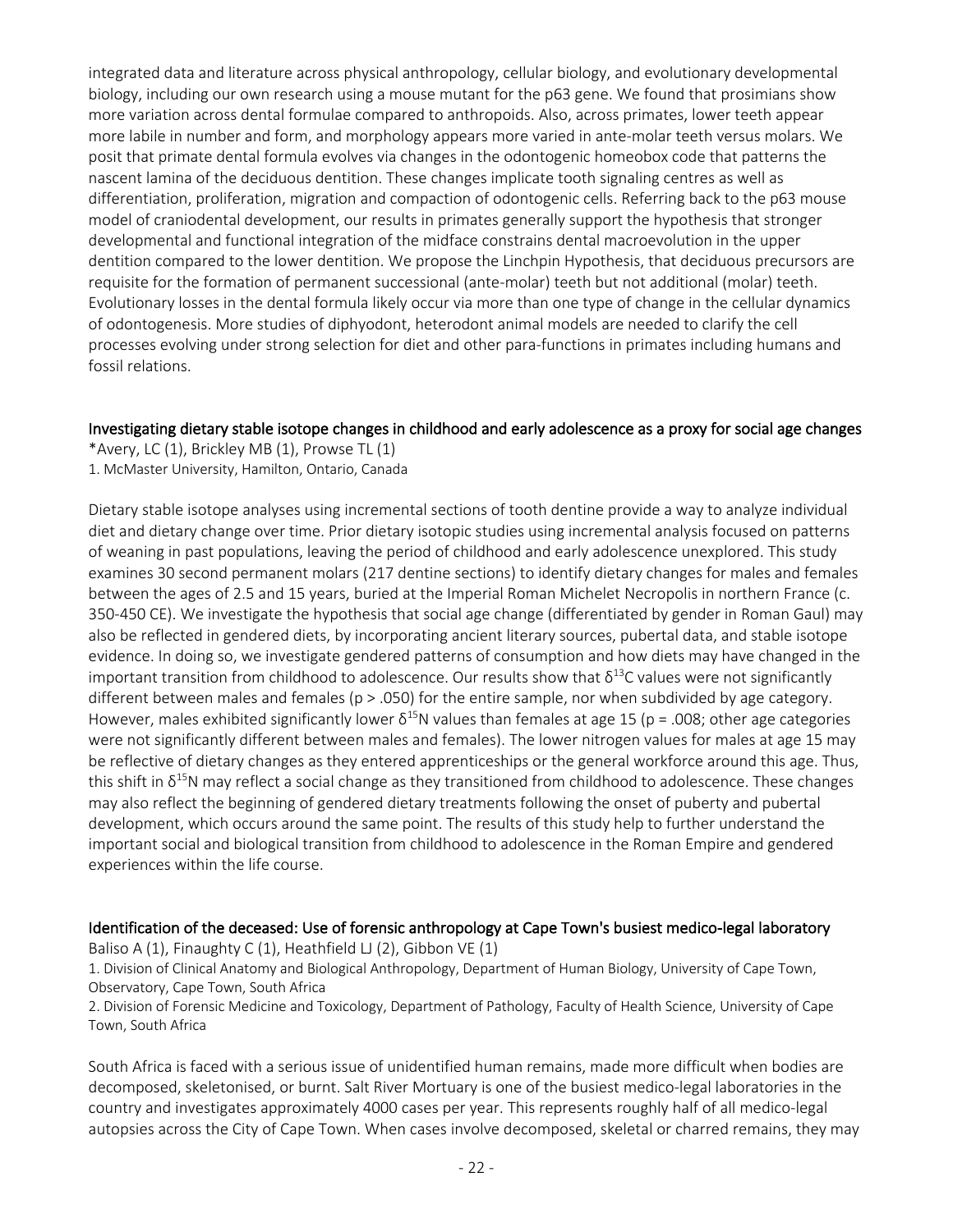be referred to the Forensic Anthropology Cape Town (FACT) laboratory at the University of Cape Town (UCT). The aim of this study was to assess the impact of anthropological analyses on local medico-legal death investigations. Cases which FACT analysed from Salt River Mortuary between the years 2008 – 2018 were retrospectively evaluated. Over the 11 year period, FACT was consulted in 73 cases of medico-legal significance. Most decedents were found in high crime areas or rural sparsely populated areas. Biological profile estimations were impacted by fragmentation and incomplete skeletal recovery. A total of 75 individuals were examined, with males (61%) making up the majority and exhibiting more trauma. Pathologies, associated evidence (such as clothing, jewellery), individualising features (like tattoos, dental features), and ante-mortem trauma were important for identification. Police case outcomes were known in 51% (37/73) of all cases, and of those, 76% (28/37) were closed and 24% (9/37) were open at the time of this research. Information pertaining to whether a decedent was identified or not was available for 45 individuals and of these, 47% (21/45) were positively identified. Only 57% (12/21) of the positively identified individuals had ante-mortem records available. The sex, age-at-death and stature estimations were correct in all of these cases, whereas ancestry estimations were correct in 89%. This study highlighted that communication between different stakeholders is poor and that forensic anthropology is underutilised. Despite these challenges, the high accuracy of the biological profiles showed that the methodology utilised by FACT performed well for the South African population. When used forensic anthropology in South Africa has the potential to assist with case resolution, victim identification and social/criminal justice.

#### Historical touchstones during COVID-19 in Aotearoa New Zealand

Battles H (1) 1. Anthropology, School of Social Sciences, The University of Auckland, Auckland, New Zealand

Researchers who study disease in the past often hope that their work will inform understanding of events today and in the future. Furthermore, there is broad interest in understanding which particular histories come to serve as touchstones and why, as these may shape people's understandings and responses with consequences for official policy, community action, and public behaviour. This research asks, what past epidemics have been invoked in New Zealand's public media during COVID-19, what aspects of those epidemics, and in what contexts? Does this analysis suggest reasons as to why certain past epidemics are invoked, and can this offer any 'lessons'? Here I present the results of preliminary content and thematic analysis of media stories (articles and radio segments with associated text) in Aotearoa New Zealand (NZ) over the first 9 months of the COVID-19 pandemic (Jan-Sept 2020). Stories were gathered via the Google News search engine and the Newztext database, and information entered into an Excel spreadsheet. Criteria for inclusion were that the stories were published in an NZ-based media outlet or clearly intended for an NZ audience. For an epidemic to be coded for this analysis, it needed to be more than only a passing mention and discussed in relation to COVID-19. Of the 32 stories eligible for analysis, the historical epidemics or diseases most frequently invoked were the 1918-19 influenza pandemic (n=17) and various 20th-century polio epidemics (n=13). Others included smallpox, tuberculosis, plague, leprosy, and the general influx of European diseases during colonization. Most stories focused on past epidemics within NZ, but the Pacific Islands were also discussed in the context of the 1918 flu. Six stories specifically focused on impact on Māori.

#### Secondary sex ratios in primates following hurricanes

Behie AM (1), Pavelka MSM (2), Notman H (2,3), Hartwell K (2)

- 1. School of Archaeology and Anthropology, The Australian National University, Canberra, Australia
- 2. Faculty of Arts, The University of Calgary, Calgary, Ontario, Canada
- 3. Anthropology, Athabasca University, Athabasca, Alberta, Canada

It is generally thought that in humans less male offspring are born under stressful conditions with a reduction in the number of males born relative to females following economic crises and natural disasters. While this is assumed to be due to increased stress, it is hard to isolate stress from cultural influences in humans. This study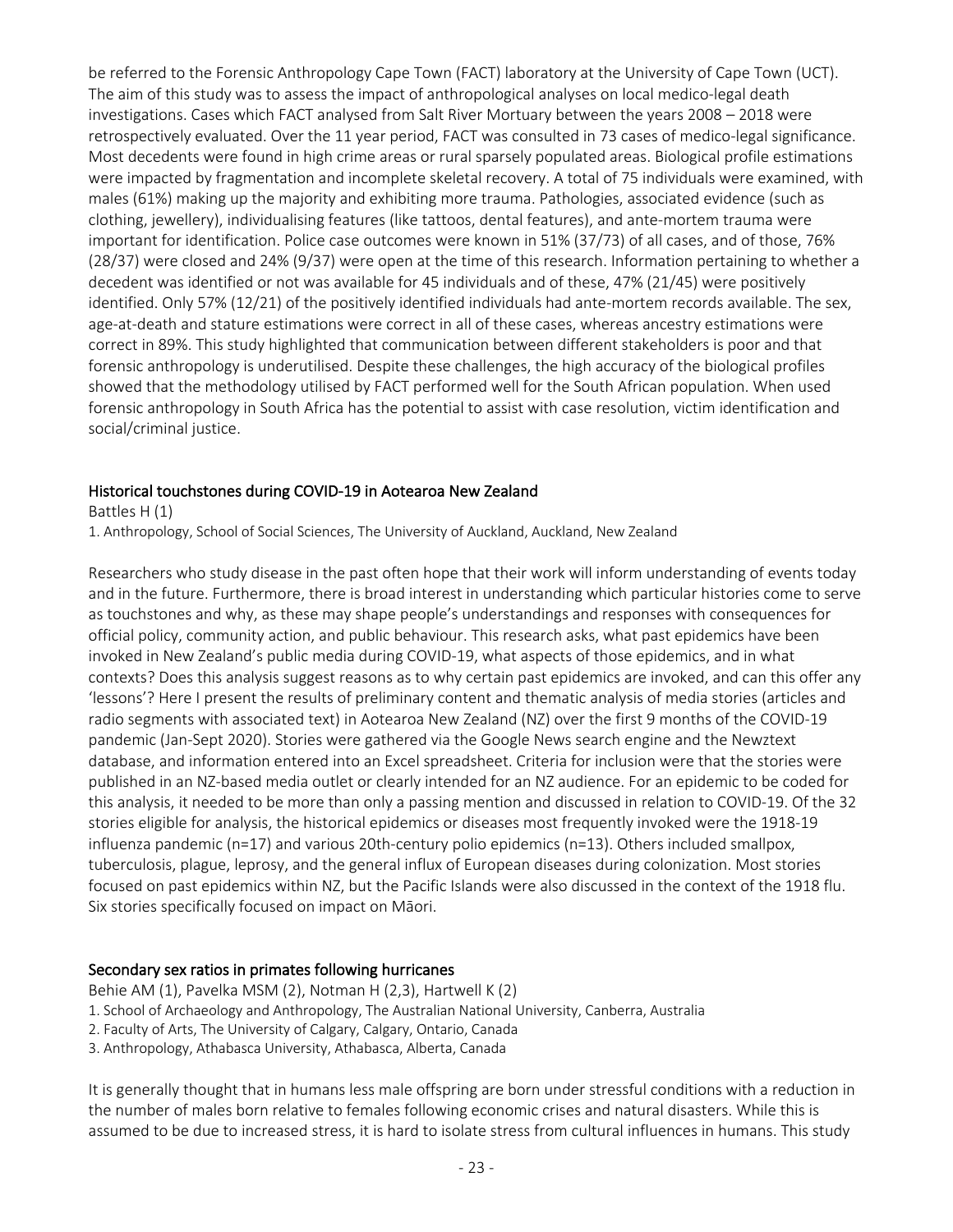thus explores the sex ratio at birth, or secondary sex ratio (SSR) of two non-human primate species following hurricanes to better isolate the role of the environmental change itself. Birth patterns and SSRs of black howler monkeys (Alouatta pigra) and Yucatan spider monkeys (Ateles geoffroyi yucatanensis) are reported both before and after two separate hurricanes in Belize. Neither species had any births in the year following each hurricane. In the first three years after this, howler monkeys showed a sex ratio not different from expected at 1:0.85 (7/13 infants born were male) while spider monkeys showed a largely male biased SSR at 11:1 (11/12 infants born were male). This was a significant deviation from the 1:1.6 pre-hurricane SSR in the same population. Infant mortality was 61.5% in howler monkeys and only 9% in spider monkeys, with a tendency for more male infants to die in the first year of life than females. While preliminary, results show the opposite SSR skew that is expected in humans, with more males being born in the aftermath of a natural disaster. This suggests no uniform response to sex ratio skew in primates following natural disasters.

#### The application of geophysical techniques to clandestine gravesite discovery

- \*Berezowski V (1), Mallett X (1), Moffat I (2,3), Ellis J (1)
- 1. School of Humanities and Social Sciences, University of Newcastle, Newcastle, New South Wales, Australia
- 2. McDonald Institute for Archaeological Research, Cambridge University, Cambridge, United Kingdom
- 3. College of Humanities and Social Science, Flinders University, Adelaide, South Australia, Australia

Death is a universal part of the human experience and retaining one's identity in death is seen as a fundamental human right. Following certain criminal acts, victims are sometimes buried in covert graves, which can be very difficult to detect months or years later. In missing persons investigations, the importance of detecting these clandestine graves cannot be overestimated as it can provide closure to the family, as well as allowing the authorities to prosecute the individual(s) responsible. The location of unmarked graves is one of the key challenges for forensic science, cultural heritage management and archaeological communities as conventional excavation techniques are overly invasive, expensive and time consuming. The purpose of this presentation is to introduce two geophysical techniques, ground penetrating radar (GPR) and electrical resistivity tomography (ERT), outline their effectiveness and significance in locating clandestine burials and discuss their use in a live forensic case in Australia, known as the Beaumont Investigation. This case is one of Australia's most well-known cold cases, wherein Jane, Arna, and Grant Beaumont went missing on 26 January 1966. In January 2018, a geophysical survey was undertaken at a site of interest wherein both GPR and ERT were used to locate the grave of the Beaumont siblings. Of note, this was the first time that ERT was applied in a forensic capacity in Australia. Unfortunately, the soil was not conducive to a GPR survey, which resulted in limited depth and penetration. The ERT survey however, highlighted a rectangular area that was 2m long x 1m wide x 2m deep that correlated with a potential burial. An excavation was undertaken with a large digger, as the anomaly was 1.5m deep, as well as trained police personnel for the hand excavation, which only uncovered rubbish and animal bones. Although this result was negative for the Beaumont investigation, it highlighted the effectiveness of using ERT for locating covert burials.

#### Bone elemental age-at-death estimation of adult females: a pilot study

\*Bernard M (1)

1. Département d'anthropologie, Université de Montréal, Montréal, Québec, Canada

Common age-at-death estimation methods rely on macromorphology of the skeleton, such as dental development and long bone length for juvenile individuals and teeth or bone wear for adult individuals. Health, biomechanical stress, socioeconomic status, sex, are factors amongst other which can affect bone ageing and the appearance of wear. To mitigate these biological variations between individuals, common macromorphological methods provide a wide range of estimated age-at-death which can span 15-20 years or more for the elderly population. Developing a more precise age-at-death estimation method could help reduce those age ranges in adult individuals and better address demographic questions. Studies showed that in healthy individuals, the inorganic osseous component consists primarily of Calcium and Phosporus with a high molar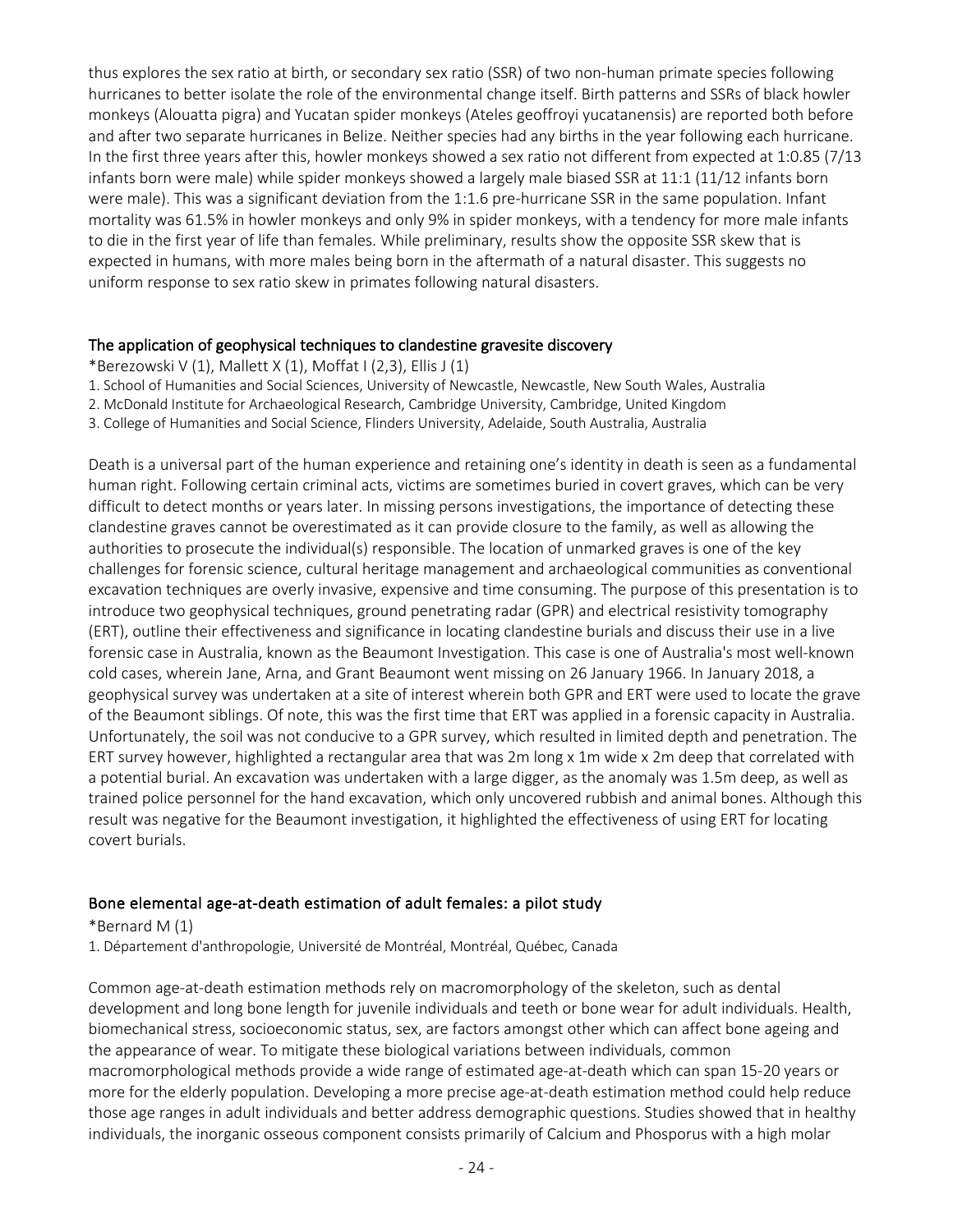ratio during fetal development and skeletal growth, that gradually declines to a plateau at a ratio of 1.67 when reaching skeletal maturity (Hancock et al. 1987). Almeida and colleagues (2017) hypothesized that natural ageing processes impact levels of sex hormones, causing osseous Ca levels to decrease and Ca:P ratios to decline in the elderly population. A pilot study on 9 adult males demonstrated a linear relationship between declining Ca:P ratios and age-at-death at the midshaft of the femur (Clayton 2016). To control for sexual variation in bone ageing and provide missing data on Ca:P ratios, the present pilot study investigated Ca:P ratios in relation to ageat-death of 16 adult females aged 49 to 101 years. Specimens were harvested from the femoral midshaft; a cross-section was observed and analyzed using a Scanning Electron Microscope with an Energy Dispersive X-rays. Ten fields of view of secondary osteons were selected and analyzed elementally using backscatter electron to determine Ca:P ratios which were averaged per individuals. The resulting 16 averaged Ca:P ratios were analyzed with and without outliers to identify possible disparities due to biological variations within and between individuals. The results of this pilot study were inconclusive, another study with a larger sample size of individuals representing all adult age categories is necessary before evaluating if Ca:P ratio is a viable alternative method for age-at-death estimation in adult individuals.

#### Palaeopathological analysis of an historic urban population from Montreal: exploring interactions between vitamin D deficiency and other diseases

\*Bigué R-A  $(1)$ , Ribot I $(1)$ , Roberts C $(2)$ 

- 1. Anthropology, Université de Montréal, Montréal, Québec, Canada
- 2. Durham University, Durham, United Kingdom

Vitamin D occupies many functions in the regulation of the whole body. A deficiency of this hormone thus affects many essential systems (e.g. skeletal, dental, immune) and can leave visible lesions on the skeleton and teeth. During the Industrial Revolution, various environmental factors probably contributed to an increase in vitamin D deficiency. Therefore, most studies on vitamin D deficiency have been conducted on European skeletal samples dated to the 19th century. So far, in Canada and for the same period, the frequency of metabolic diseases has not been explored extensively. Furthermore, in paleopathology, the possible interactions between vitamin D deficiency and other diseases have been poorly explored. To fill this gap, the analysis of a historic Euro-Quebecois population concentrates on the following research questions: Does the frequency of lesions associated with vitamin D deficiency and other diseases vary according to demographic (sex, age-at-death) and environmental parameters (urban)? It is possible that industrializing Montreal underwent sanitary deterioration which increased the prevalence of vitamin D deficiency episodes. Are the individuals affected by vitamin D deficiency during infancy more prone to health deterioration later in life? Clinical studies seem to indicate a link between vitamin D deficiency and compromised immunity. The studied sample is constituted of 54 individuals from the Saint-Antoine urban cemetery in Montreal (1799-1854). The methodology is composed of a basic skeletal inventory, macroscopic and radiographic observations of the pathological lesions on the skeleton and an histologic examination of selected teeth to assess the presence of interglobular dentin (IGD). The results indicate a high prevalence of vitamin D deficiency during infancy, i.e. 57.4% (excluding degree 1 of IGD) to 79.6% (including degree 1 of IGD) according to the presence of interglobular dentin (IGD). The majority of these episodes occurred at 6-12 months-old and 2.5 years-old, which raises questions about weaning age and diet. Vitamin D deficiency during infancy was not correlated with biological parameters and health status deterioration later in life. However, the frequency of vitamin D deficiency cases during infancy seems to increase as the period of use of the cemetery progresses, which might be linked to industrial development.

#### Logistical mobility and female labor investments in a Middle Period Chumash sample near Point Sal, California Bleuze M (1)

1. Department of Anthropology, California State University, Los Angeles, California, USA

Archaeological evidence from a number of Late Holocene (beginning ca. 3500 cal BP) Chumash sites suggest population pressure, climatic fluctuations, and environmental changes affected the availability of food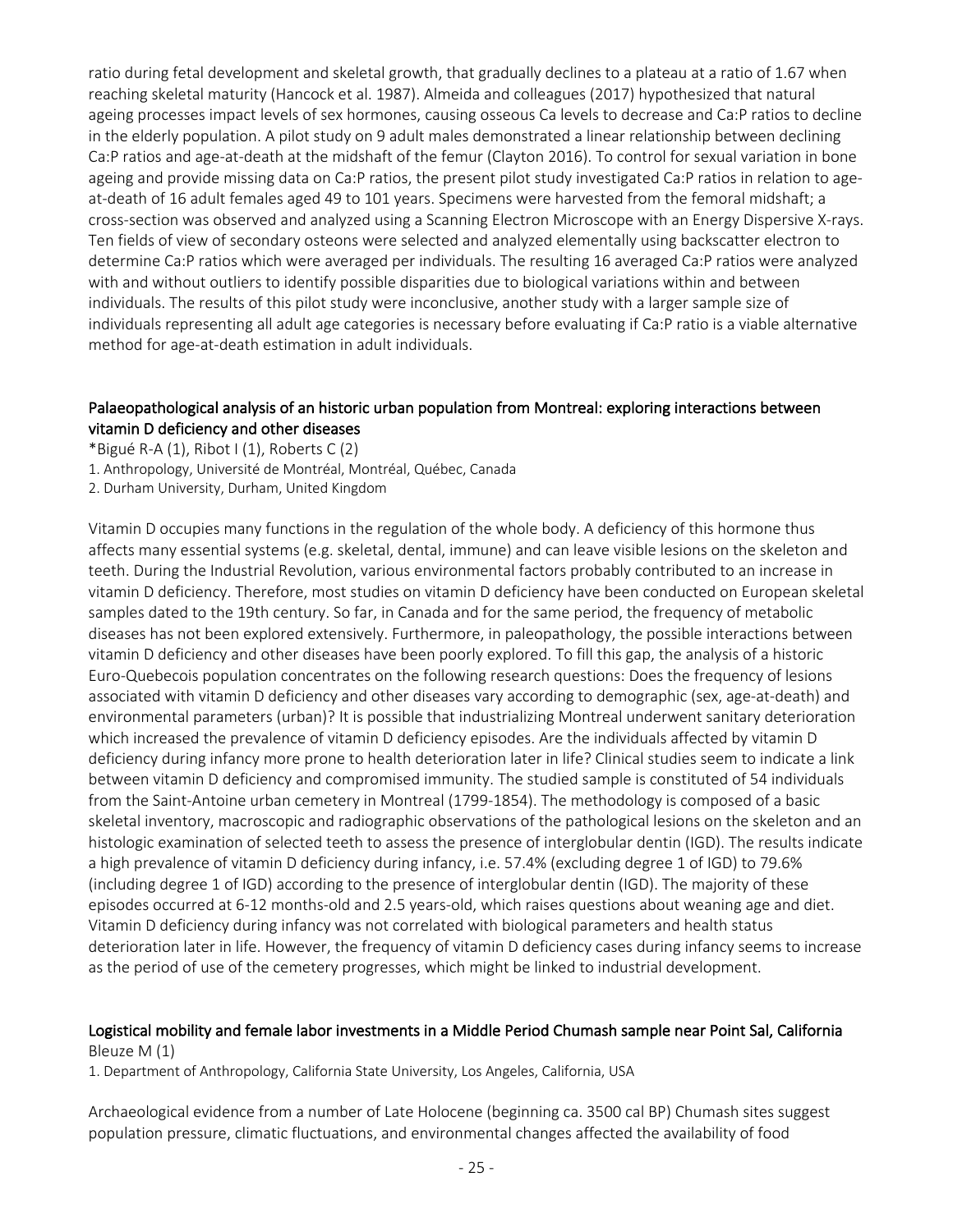resources, which motivated a variety of adaptive responses to the changing resource landscape. The expansion of diet breadth is one of the many responses to resource stress observed at several Middle Period (ca. 2440−570 cal BP) Chumash sites. Archaeological and stable isotope evidence indicate the Middle period inhabitants of the G-1 site near Point Sal, California, exploited a diversity of local and distant resources. Sex-specific logistical mobility may have allowed this group to enjoy a mixed subsistence. Femur midshaft shape, an indicator of logistical mobility, and femur midshaft robusticity, a proxy for relative femur strength, were assessed using external bone measurements. Comparisons were made between the sexes to test the hypothesis that females and males engaged in sex-specific, non-overlapping foraging strategies. If the sexes had different foraging strategies, then sex differences in skeletal indicators of mobility should be apparent. Femur midshaft shape was significantly different between the sexes. Although both sexes were highly mobile, males may have engaged in foraging forays more frequently and/or may have engaged in more long-distance foraging forays than females. Relative femur strength was not significantly different between the sexes, suggesting they may have traversed over similar types of terrain, different types of terrain that yielded similar loading patterns on the femur, and/or engaged in a similar level of intensity of activities impacting the lower limbs. Females were actively involved in foraging, and foraging spheres were likely non-overlapping between the sexes. Adopting behavioral patterns where female and male foraging patterns were complementary may have helped this group maximize land-use strategies.

# Understanding socio-ecological preferences in substrate-use to inform corridor planning: Preliminary observations of Alouatta palliata and Cebus capucinus at the La Suerte Biological Field Station

Britton TL (1,2)

1. Department of Anthropology, Western University, London, Ontario, Canada

2. Maderas Rainforest Conservancy, La Suerte Biological Research Station, Costa Rica

This study investigates how two sympatric primate species Alouatta palliata and Cebus capucinus at La Suerte Biological Research Station in northeastern Costa Rica (10°26ʹN, 83°46ʹW) share and shape their arboreal niches through their structural and social ecologies. It is hypothesized that both species will share overlapping and interacting ecologies but will differ in the overall frequency of specific substrate use during ecological and social behaviours. This study utilizes two-minute interval point sampling every 30 minutes to investigate interconnections between substrate use (branch width, tree preference, and distance from trunk) and both social (play, and social grooming) and ecological behaviours (feeding, resting and locomotion). Data collection occurred over an eight-day period during the rainy season in the month of July, for a daily average of eight observational hours between 0500-0630, 0800-1130 and 1400-1700. A total of twenty-five hours and seventeen minutes of behavioral substrate use was documented between both species, with sixteen hours and thirteen minutes observed for C. capucinus, and nine hours and four minutes for A. palliata. Both adults and juveniles were included as sample animals for each species, however sex was not included as a variable based on the inconsistency of visual conformation of genitalia for capuchins. The results indicate that across socio-ecological behaviours species share more similarities than differences in substrate preference for thin and medium width branches and middle parts of the tree than previously hypothesized. While these primates do not compete directly over food resources, in fragmented habitats they may compete for space. Thus, including La Suerte as part of the reforestation of a biological corridor would help to reduce habitat pressure on each species for competition over niche preference. Results also indicate that both primates showed preference for tree species in anthropogenic areas, indicating their resilience and adaptability to manipulate their environments to meet their needs. This study indicates that researching substrate use has the potential to inform corridor policy and planning.

#### Lone males: Solitary and group-living male howler monkey (Alouatta palliata) behavioural ecology in a Costa Rican rainforest

Bolt LM (1,2), Cavanaugh MN (3), Schreier AL (2,3) 1. Department of Anthropology, University of Waterloo, Waterloo, Ontario, Canada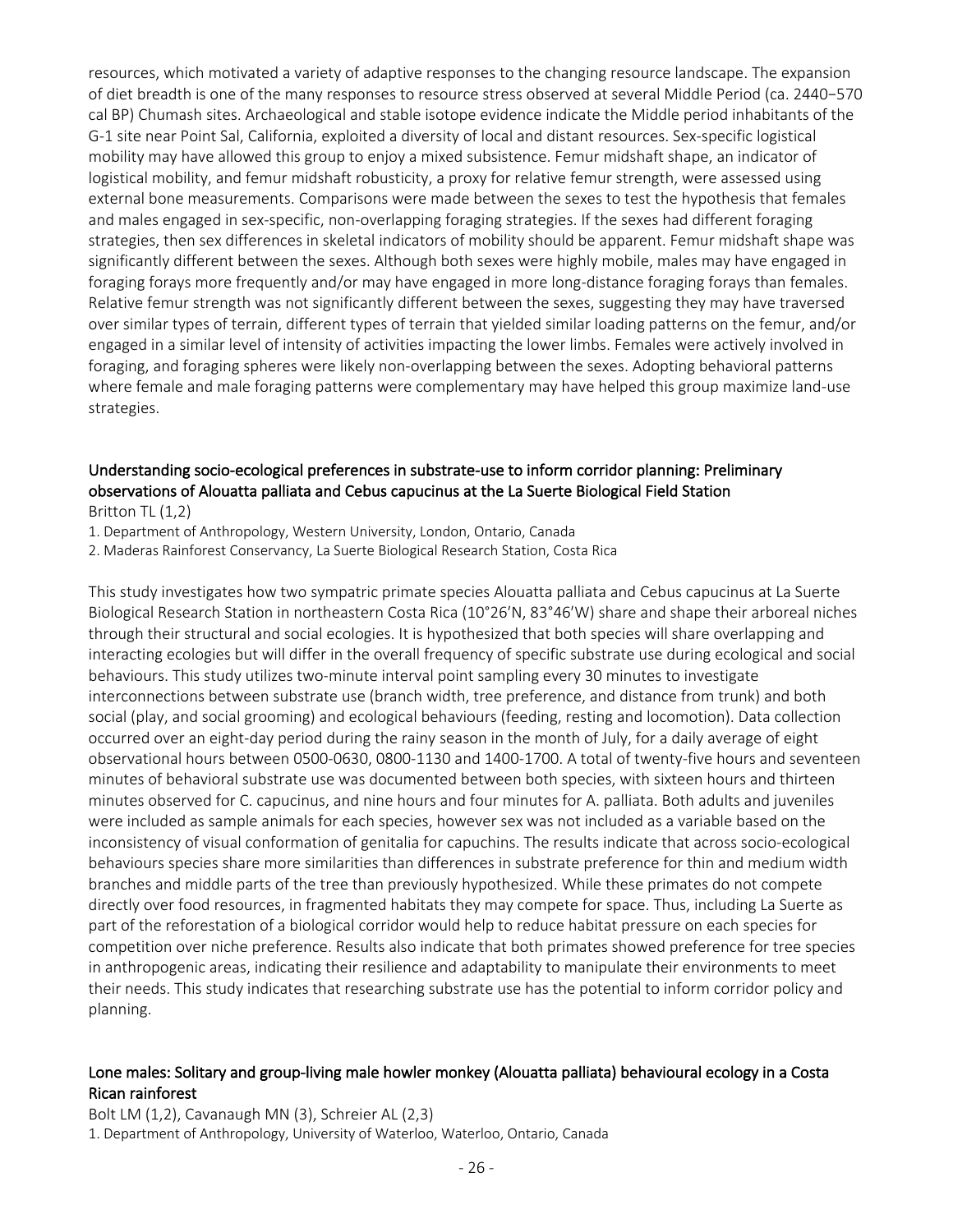- 2. The Maderas Rainforest Conservancy, Miami, Florida, USA
- 3. Department of Biology, Regis University, Denver, Colorado, USA

Many group-living primate species have evolved the capacity for some individuals to live alone for part of their lives, but this solitary life stage has rarely been the subject of focused research. The mantled howler monkey (Alouatta palliata) is a social primate species with bisexual dispersal that lives in mixed-sex groups with low maleto-female sex ratios. Consequently, males often spend a long period of their lives as solitary individuals. This study compares the tree use, feeding, and long-distance vocalization behaviour of solitary and group-living mantled howler monkey males living within a fragmented rainforest in Costa Rica, La Suerte Biological Research Station. Based on differences in competitive ability between solitary and group-living males, we predicted that lone males would be found in significantly smaller feeding and resting trees, consume more low-quality foods, and produce shorter howling bouts made at lower rates than group-living males. We collected data on tree use and feeding during 30-minute focal samples on male focal animals, recording data at 2-min intervals. We measured the trees in which the monkeys fed and rested for two or more intervals, and recorded the plant parts consumed. We recorded howling behaviour using all-occurrences sampling. Lone males used significantly smaller feeding and resting trees, consumed more low-quality foods, and howled at lower rates but had longer howling bouts triggered by anthropogenic noise more than group-living males. Our results demonstrate that lone males differ in their behavioural ecology compared to group-living males, thus improving understanding of the solitary male life stage in primates.

#### Description of fecal stable isotope ( $\delta^{13}C:\delta^{15}N$ , %N) methods to track infant feeding transitions in wild primates

- \*Bouarab M (1), Rissling T (2), Sicotte P (2,3), Melin A (2), Bădescu I (1)
- 1. Université de Montréal, Department of Anthropology, Montréal, Québec, Canada
- 2. University of Calgary, Department of Anthropology and Archaeology, Calgary, Alberta, Canada
- 3. Concordia University, Department of Biology, Montréal, Québec, Canada

Identifying the timing of feeding transitions, including the ages at which infants start consuming adult foods and at weaning, are key biomarkers used to distinguish species-specific life histories. Determining feeding transitions from observations in wild primates is challenging and probably imprecise. The use of fecal stable isotope  $(\delta^{13}C:\delta^{15}N,$  %N) methods can help mitigate these limitations. Here, we report new methodological modifications that improve the precision and usability of the relatively new approach first developed by Reitsema (2012) and Bădescu et al. (2017) using fecal stable isotopes to track infant diets and feeding transitions. We also adapted the methods to a new species, the ursine colobus (Colobus vellerosus), an arboreal ruminant. Our recommendations for other researchers to apply this method follow. Opportunistically collected samples of 2-4 g of feces from infants must be matched to samples collected from their mothers the same day, as maternal samples provide an isotopic baseline from which to infer infant diets. For storing in the field, feces should be frozen, or dried and stored in vials with silica. We recommend autoclave sterilization, which permits processing of the samples in Canadian laboratories without biosafety levels. After autoclaving, we recommend re-drying samples in a dehydrator and crushing them with a mortar and pestle. We recommend using an anti-static gun to remove static electricity; this decreases sample loss and maximizes the amount of fecal matter for analysis. Samples are passed through a 75 μm coarse sieve to obtain a homogenous powder. In a stable isotope laboratory, samples are weighed (1.2-1.6 mg) and analyzed using an Isotope Ratio Mass Spectrometer and Elemental Analyzer. Stable carbon ( $\delta^{13}C$  = permil (‰) deviation of the ratio of  $^{13}C$ :<sup>12</sup>C relative to standard) and nitrogen ( $\delta^{15}N$  = ‰ deviation of  $^{15}N$ :<sup>14</sup>N relative to air) isotopes, and nitrogen content (%N), are measured. These methods are non-invasive, require basic equipment, and increase the feasibility of obtaining import permits, as isotopic integrity is maintained with heat sterilization. Analyses are cost effective at isotope labs found in most North American cities. The novel methods described will help to systematize measurements of infant feeding and lactation lengths in wild mammals.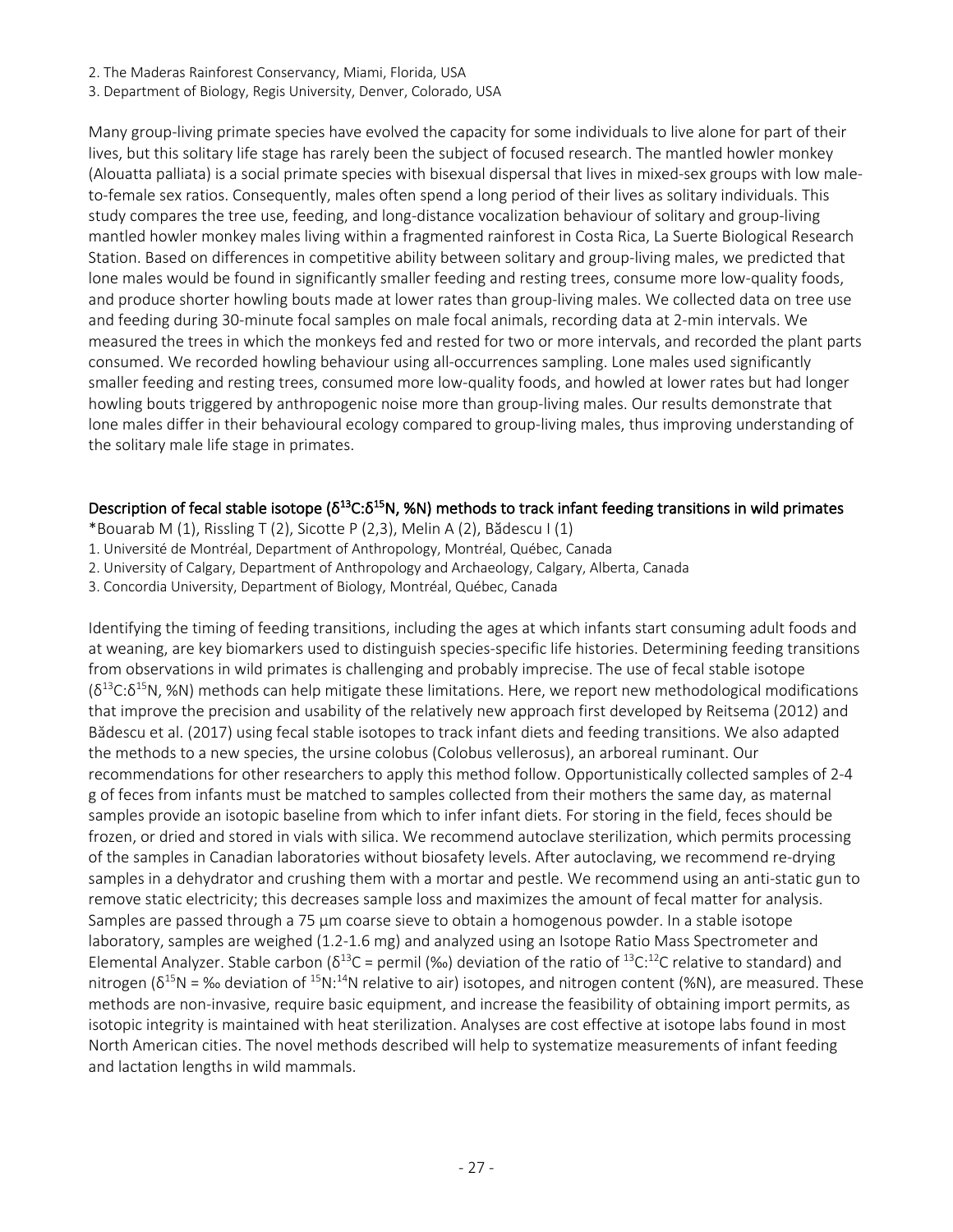#### Unexpected variation in molar size patterns in contemporary humans, including among wisdom teeth regardless of impaction

Boughner JC (1), Marchiori DF (1), Packota GV (2)

1. Department of Anatomy, Physiology & Pharmacology, College of Medicine, University of Saskatchewan, Saskatoon, Saskatchewan, Canada

2. College of Dentistry, University of Saskatchewan, Saskatoon, Saskatchewan, Canada

The inhibitory cascade model (ICM) is a tenet of mammalian molar morphogenesis that predicts that the larger the first molar (M1) is relative to the size of adjacent molars (M2 and M3), the smaller the M3 and the later its initiation. Worldwide, contemporary modern humans frequently present with impacted M3s that, for unclear mechanisms, are at higher risk of impaction when they develop later. Unexpectedly, our radiographic sample of 323 oral quadrants from 99 dental patients presents 13 molar size ratio patterns at different frequencies (e.g., M1>M2>M3 in only 31.6% of cases) that reflect the maxilla versus the mandible. This pattern diversity includes non-linear size progressions (e.g., M1>M2<M3), and up to four patterns in the same person's mouth. Further, we report that M3 size is predicted not by M1 size but by M2/M1 ratio and absolute M2 size. We also report that M1 size does not predict early versus late M3 development, or proper M3 emergence versus impaction. Our findings that contemporary modern humans do not show one stereotypic molar size ratio pattern indicate that molar size is genetically softwired in recent humans, and subject to oral quadrant-specific and jaw-specific effects. This divergence from the ICM implies relaxed selection pressures leading to weaker developmental integration, stability, and canalization of *Homo sapiens* molar sizes and molar proportions that nonetheless does not impact M3 eruption. Our work suggests that ICM predictions of molar sizes may only be conditionally applied, with caution, across humans including fossil anatomically modern H. sapiens. The lack of one stereotypical molar size pattern for contemporary humans may confound predictions of molar size in fragmented fossil human specimens.

#### A multi-method approach to re-associating fragmented and commingled human remains: An example from the Cis-Baikal Region of Siberia, Russia

- \*Bourgeois RL (1), Lieverse AR (2), McKenzie H (3), Clark TN (2), Bazaliiskii VI (4)
- 1. Department of Anthropology, University of Alberta, Edmonton, Alberta, Canada
- 2. Department of Archaeology and Anthropology, University of Saskatchewan, Saskatoon, Saskatchewan, Canada
- 3. Department of Anthropology, Economics and Political Science, MacEwan University, Edmonton, Alberta, Canada

4. Scientific Research Centre, Irkutsk State University, Irkutsk, Irkutsk Oblast, Russia

Bioarchaeological methods are limited in their ability to re-associate fragmented and commingled human remains from disturbed cemetery sites. Although there are many commonly employed methods that successfully re-associate commingled human remains, most are ineffective when the level of fragmentation is high. As a part of the Baikal Archaeology Project, this study seeks to extend and develop existing bioarchaeological, forensic anthropological, and zooarchaeological methods to identify discrete individuals from commingled and fragmented human remains. Building on preliminary results previously presented in a poster at CAPA 2019, this presentation will showcase new, more detailed results founded on further analysis done during the refinement of our methodology. It focuses on the Early Neolithic cemetery site of Moty-Novaia Shamanka, situated in the Cis-Baikal region of Siberia, Russia, which was bulldozed in the 1990s during land development, destroying the graves within it. By using a four-stage approach which tests qualitative associations (visual pair matches based on morphological and surface observations) with quantitative data (osteometric pair matching and GIS), we were able to identify five discrete individuals and make eight other groupings of elements from the same individual. Through a process of elimination, we determined that these groupings represented at least seven people. The entirety of the collection contained 1245 human bone fragments of varying degrees of preservation, from which we were able to refit 202 (16.23%) and calculate an MNI of nine based on femoral fragments. These results were contrasted with the only other bioarchaeological account of these remains (a population size estimate without reported methods) to show that they provided more information on life history. This was also true when we compared our four-stage approach to the MNI estimate.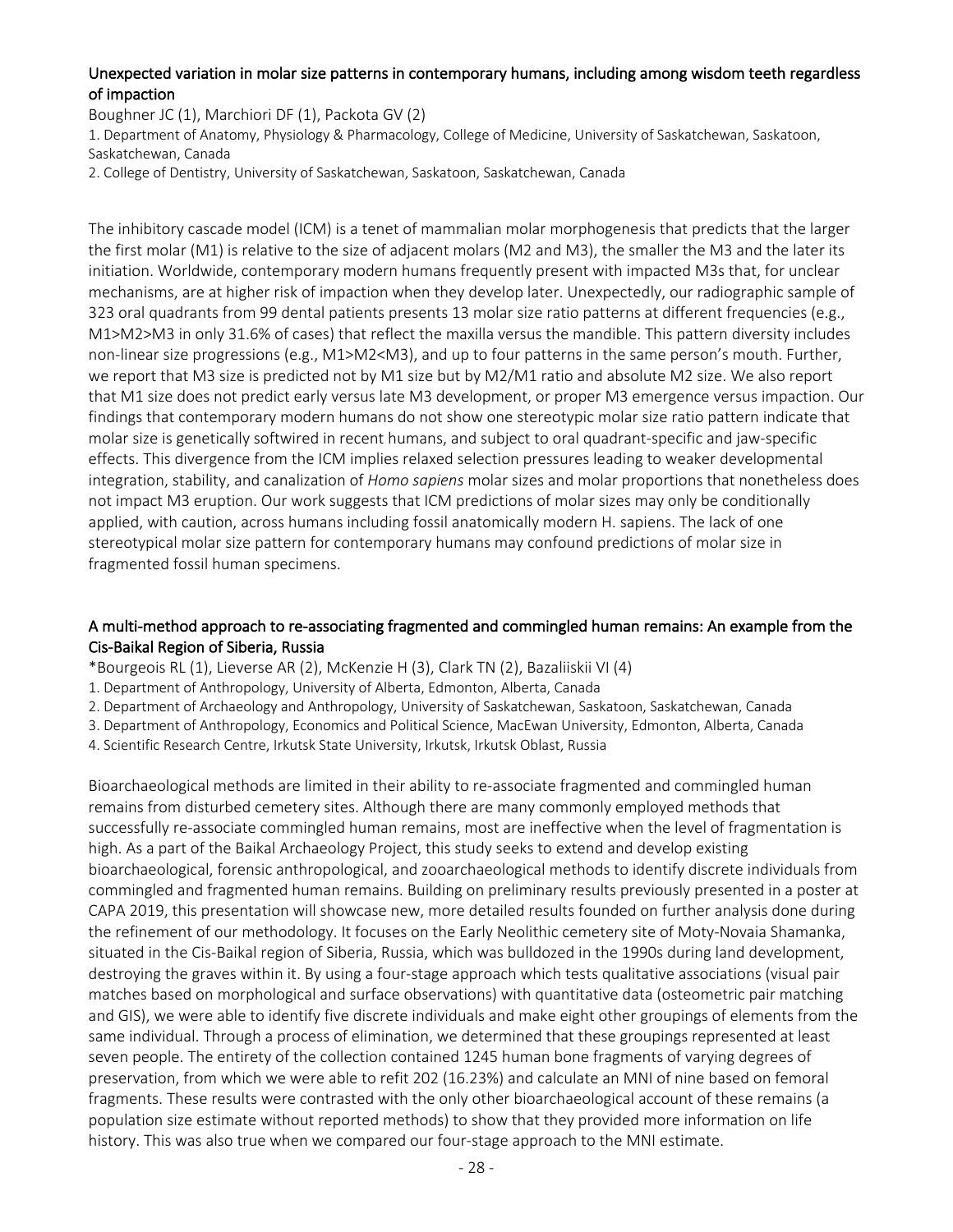#### Building on the bioarchaeology of care: Suggestions from the case of Khuyankh

\*Brent KE (1,2), Chizmeshya SQ (1), Gilmour RJ (1,3)

- 1. Department of Anthropology, McMaster University, Hamilton, Ontario, Canada
- 2. Department of Anthropology, University of Toronto, Toronto, Ontario, Canada
- 3. Department of Sociology and Anthropology, Mount Royal University, Calgary, Canada

In the last decade, examining care in the archaeological record re-emerged as a topic of importance to bioarchaeologists. In particular, Lorna Tilley's 'Index of Care' framework has allowed bioarchaeologists to assess paleopathological case studies to interpret care an individual may have required or received. As part of our research, we applied Tilley's Index of Care to the case study presented in Eugene Strouhal's 1993 paper "Physical Features and Disease of a Middle Kingdom Official". In light of this experience, we provide three concrete recommendations to expand upon the Index of Care framework. Our goal is to further enhance the Index's biocultural considerations, which we argue are foundational to care provision. First, we propose a revision in the terminologies used in categorization within the Index. This involves eliminating 'lumped categories,' i.e. those that equate and conglomerate phrases such as "little or no impact" and "impossible to tell". Furthermore, referring to a condition as "resolved" or "unresolved" in a purely pathological sense divorces the morphological manifestation of the pathology from the individual's experiences with it; while a pathological condition may 'resolve,' its experience may not. Second, we suggest that the Index implement a line of questioning that more actively considers evidence of personal agency. Our intention here is to examine the opportunities of autonomy the individual may have had over their illness and disease states, including through the use of mobility aids or prostheses. Finally, we propose that the Index makes stronger connections between how the individuals of study 'fit' into their society's general lifeways and how care may have been afforded or provisioned. By highlighting the important connections between these factors, researchers are given insights into how socioeconomic status, for example, has the propensity to affect the need for care or the availability of care for a specific individual. We propose specific ways to implement these three recommendations into Tilley's Index of Care in order to bolster the already bioculturally robust Index and derive more nuanced connections between pathological conditions and individual experiences of care.

#### Paget's disease of bone: Increasing reporting through consideration of non-pathognomonic lesions

Brickley MB (1)

1. Department of Anthropology, McMaster University, Hamilton, Ontario, Canada

Paget's disease of bone (PDB) is a disorder that results in localized disruptions of bone remodeling with affected bones going through three phases of change. Over the last twenty years the number of reported cases of PDB in archaeological human remains has grown, but most have featured pathognomonic lesions found in phases two and three. This study aims to review the development of earlier phase, and non-pathognomonic lesions, and set out approaches that assist in evaluation of such lesions. The comparative approach to paleopathological diagnosis, in which comparisons are made to a known reference group, has considerable strengths in confirming cases of PDB with pathognomonic radiographic and histologic lesions. To date, however, few cases of PDB with non-pathognomonic lesions have been suggested but there is potential to do so using a biological approach. In the first phase of PDB osteoclastic activity predominates, with a move to an increase in both osteoclastic and osteoblastic activity in phase two. Aspects of phase one osteoclastic activity are discernable radiographically, with lesions such as osteoporosis circumscripta occurring in the cranial bones. The 'mosaic' appearance of bone, observed via histology in the later stages of phase 2 onwards is pathognomonic, but regions of woven bone that develop in earlier stages of phase two could be diagnostic in combination with other lesions. A framework for lesion evaluation and examples of both pathognomonic and earlier stage lesions will be presented enabling a biological approach to be considered in potential earlier stage cases. Taking a biological approach to diagnosis offers the potential to consider earlier stage lesions. Consideration of non-pathognomonic lesions in a biological framework would contribute to understanding disease development. There is much that remains to be learned regarding PDB and there is considerable potential for paleopathological investigations to contribute to the understanding of current health questions linked to this condition.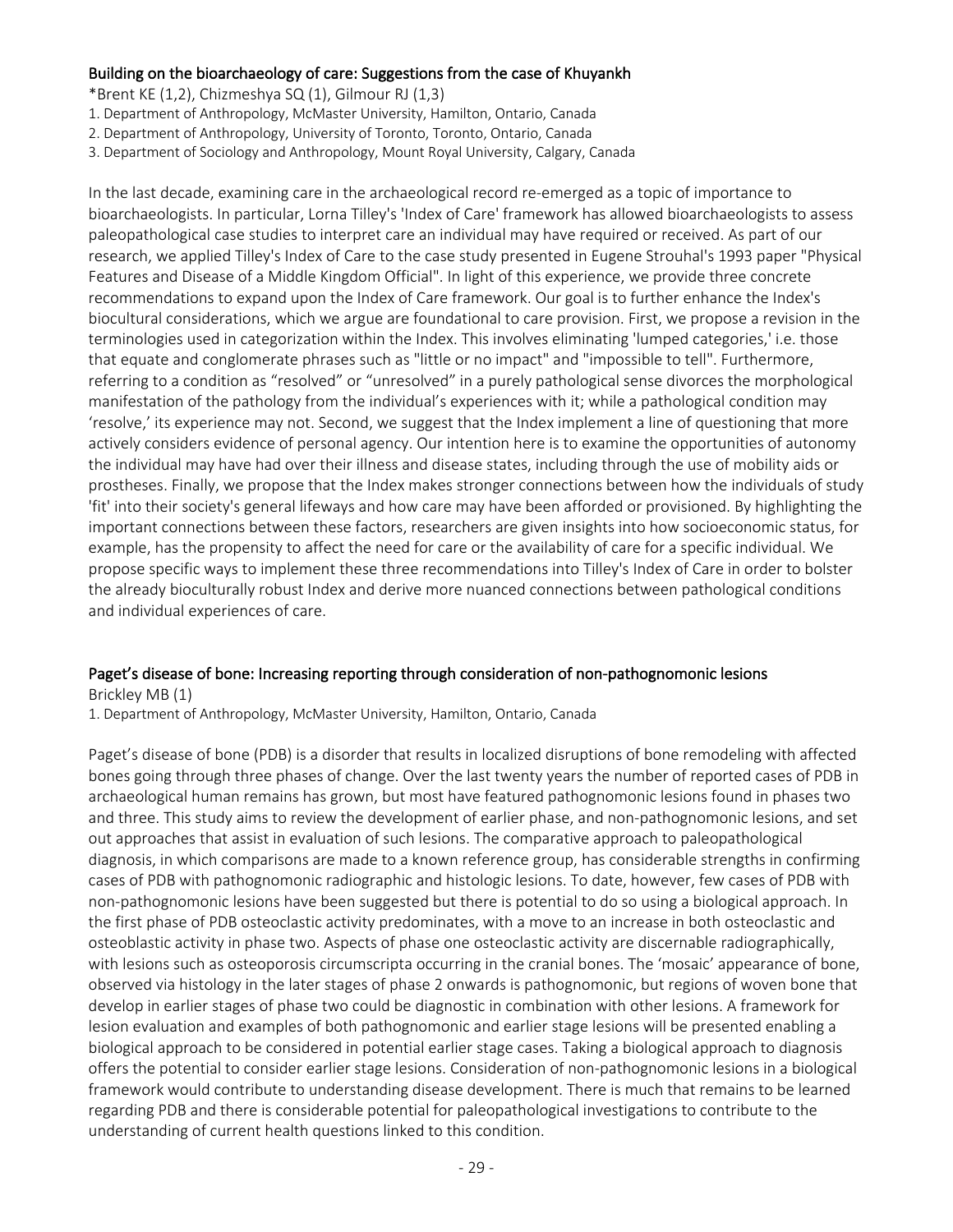# Les pratiques funéraires durant le Mésolithique ancien : l'exemple de la sépulture de l'enfant de l'Arma Veirana

Brun C (1), Riel-Salvatore J (1), Gravel-Miguel C (2)

1. Département d'anthropologie, Université de Montréal, Montréal, Québec, Canada

2. School of Human Evolution and Social Change, Arizona State University, Tempe, Arizona, USA

La découverte en 2017 de la tombe d'un nouveau-né daté du Mésolithique ancien (10000-9000 avant aujourd'hui [AA]) est très importante, tant par la rareté d'une telle sépulture que par la richesse et la diversité du mobilier funéraire qui l'accompagnait. Ces parures sont composées de différentes espèces de coquillages perforés et incorporés dans des ornements complexes. Au total, ce sont 84 coquillages perforés qui constituent l'assemblage du matériel funéraire, en plus de 4 pendentifs. L'objet d'étude propose de décrire ces parures et d'étudier expérimentalement la manière dont elles ont été confectionnées et portées. Une phase de réplication en laboratoire de production des perles en utilisant des fragments de coquillages de la même espèce documentée à l'Arma Veirana est l'élément central de la recherche. Cela sera suivi par une analyse microscopique entre les répliques et les perles retrouvées à la sépulture. Cette présentation sera donc sur le cadre de recherche dans lequel les expériences seront entreprises afin de mieux comprendre l'implication de l'archéologie expérimentale dans la démarche scientifique. À travers ces expériences, nous tenterons d'explorer les preuves possibles de l'émergence de comportements novateurs, en particulier les premières expressions de hiérarchie sociale manifestées par le développement ou la transmission du statut social héréditaire.

#### Apples, oranges, and lunch boxes: Education in eras of infection – the case of tuberculosis versus COVID-19 Burke S (1)

1. Department of Anthropology, University of Manitoba, Winnipeg, Manitoba, Canada

While children's education has emerged as one of the key issues in the COVID-19 pandemic, schools have histories in relation to infectious disease-related concerns and attentions. This research explores disease understandings as they relate to children and the negotiation of education in the presence of pervasive infectious disease challenges. Adopting a comparative approach drawing together two points separated by about 100 years, the very different contexts of tuberculosis and coronavirus are considered, along with shifting perceptions of the nature and risks of disease progression, variable states of vulnerability and infectiousness, and the underlying characteristics of the microbes at hand. Through a comparative, biocultural lens, both scientific knowledge and public awareness are considered in the policies and attitudes framing education-related decisions. Despite myriad differences defining tuberculosis and coronavirus, comparisons prove useful in exploring disease contexts and histories that are framed and reframed through changing awareness, while also highlighting important differences connected with endemic and epidemic infectious disease contexts.

### New investigations using spatial approaches in Holocene Later Stone Age southern African bioarchaeology

Cameron ME (1)

1. Department of Anthropology, University of Toronto, Toronto, Ontario, Canada

This presentation will introduce a novel research project investigating Holocene Southern African Later Stone Age (LSA) human skeletal variation by integrating bioarchaeology, landscape approaches, and palaeoenvironmental research. Evolutionary anthropologists often investigate how environmental variation contributes to human diversity. For example, the relationship between long bone biomechanical properties as well as stable isotope investigations of bone collagen have both been connected to ecological conditions in some archaeological contexts. These traits are often compared among groups from different regions to determine if certain environmental conditions are associated with certain skeletal properties. For example, among Holocene Southern African LSA groups, some individuals have stable isotopic properties indicative of marine resource exploitation and most individuals have lower limb bone biomechanical properties indicative of highly mobile lifeways. These variables relating to diet and terrestrial mobility have been compared between different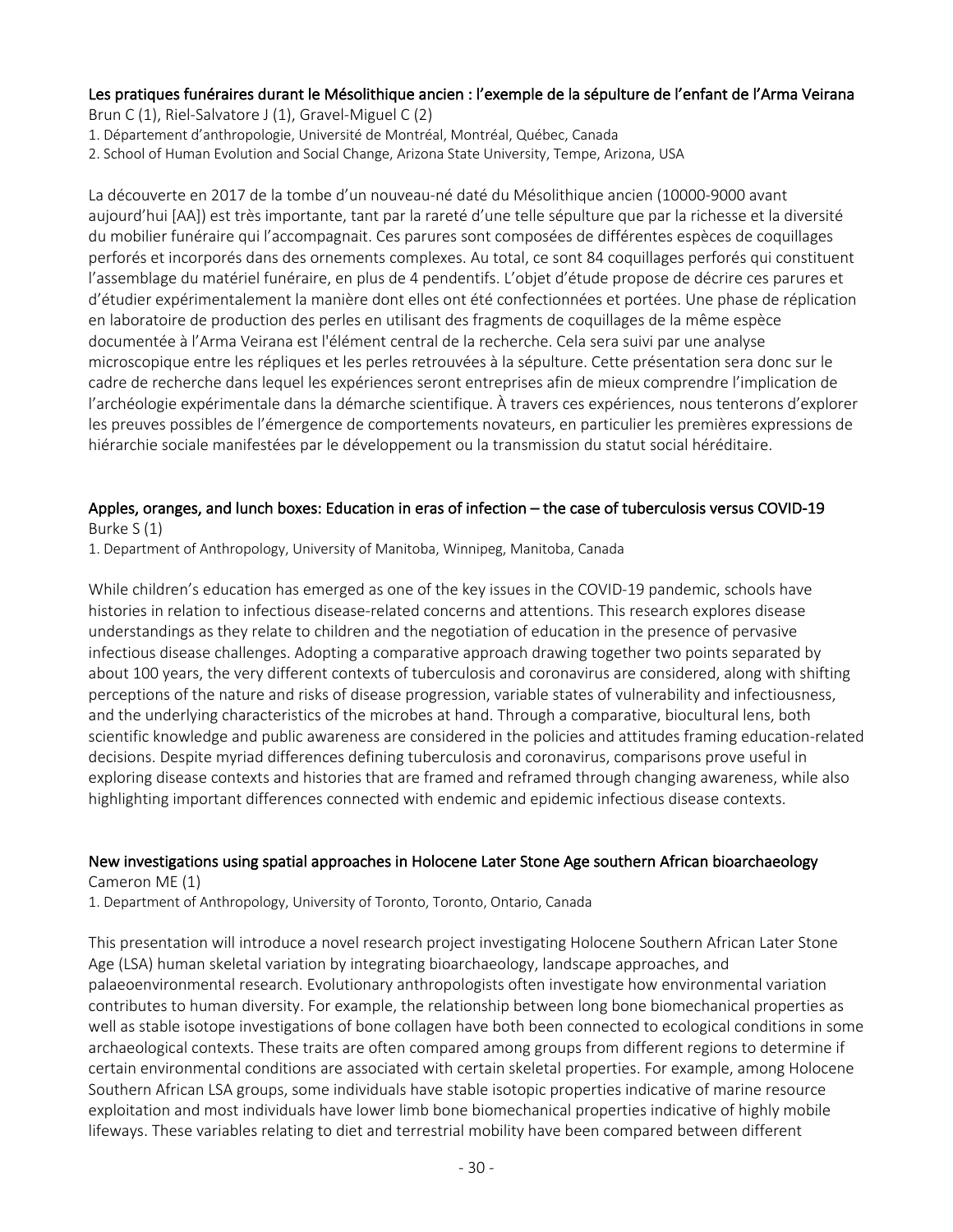Southern African regions, particularly along the southern and western Cape coasts. However, such regional analyses may mask the important influence of local factors, such as distances to key resources, like rich marine resources, or local vegetation patterns. This novel project seeks to understand if and how these local factors affected past lifeways with implications for skeletal properties. Geographic Information Systems (GIS) will be used to test how local environmental factors, such as vegetation and terrain, impacted skeletal indicators of physical activity patterns, diet, and stress. Spatial distributions of Southern African skeletal properties will be investigated by integrating burial site locations with contemporary environmental and landscape information. Temporal variation in palaeoenvironmental conditions will also be examined to clarify if long-term climate changes shaped skeletal properties. This research will combine innovative methods in skeletal and environmental analyses to elucidate how local contexts impacted past populations.

#### If not base camps then what? Perspectives on *Homo erectus* mobility/territoriality and social organization from Wonderwerk Cave and the Kathu Complex

Michael Chazan (1)

1. Department of Anthropology, University of Toronto, Toronto, Ontario, Canada

Glynn Isaac's home base/food sharing model plays a central role in the archaeology of early hominins connecting the attributes of settlement structure visible in the archaeological record with aspects of social structure distinctive of human hunter gatherers. Yet decades of research have found little compelling evidence for such sites in Early Stone Age (ESA) contexts. This talk briefly presents a perspective on the structure of ESA archaeological localities and possible implications for the social structure of ESA hominin society based on research at Wonderwerk Cave and the Kathu Complex, located in the Northern Cape Province, South Africa.

#### An analysis of the Nutrition North Canada subsidy program in Northern Ontario from 2011 to 2019

\*Checholik C (1), Galloway T (2)

1. Department of Anthropology, University of Toronto, Toronto, Ontario, Canada

2. Department of Anthropology, University of Toronto Mississauga, Mississauga, Ontario, Canada

Populations living in remote northern communities in Canada experience higher rates of food insecurity compared to the rest of the country. An identified cause of this is that remote communities, defined as those without year-round road access, rely on air transportation to acquire nutritious, but perishable food throughout the year when road travel is not possible. High costs associated with transporting nutritious foods by air result in extremely high food costs, making healthy foods unaffordable and contributing to an elevated rate of food insecurity and diet-related chronic diseases. This study aims to understand the effectiveness of Nutrition North Canada (NNC), a Government of Canada subsidy program overseen by Indigenous Services Canada, aimed at reducing the costs of nutritious foods in remote Canadian communities. The success of the NNC program has been questioned by numerous academics as studies have repeatedly shown that rates of food insecurity have not decreased in remote communities since the establishment of NNC in 2011. In 2016, in response to complaints that NNC had not adequately reduced food costs, Indigenous Services Canada made changes to the program for the first time since its creation. Whether these changes implemented in 2016 are likely to have significantly lowered food costs and improved food security, is the question examined in this study. To study the effectiveness of the NNC subsidy program for the northern Ontario region specifically, a longitudinal dataset was compiled and analyzed from the publicly-available Reports section of the NNC website. The non-parametric Kruskal-Wallis test was used to test whether subsidy amounts increased significantly from the 2011/2012 fiscal year to the 2018/2019 fiscal year. The results indicate that in Ontario, although the total subsidy amounts increased in 2016, median subsidy amounts received by each community did not change significantly because in Ontario, 12 communities became newly eligible to receive the NNC subsidy in 2016. Therefore, despite federal claims which state otherwise, it is concluded that the NNC subsidy has not succeeded in making nutritious foods affordable in remote, northern communities.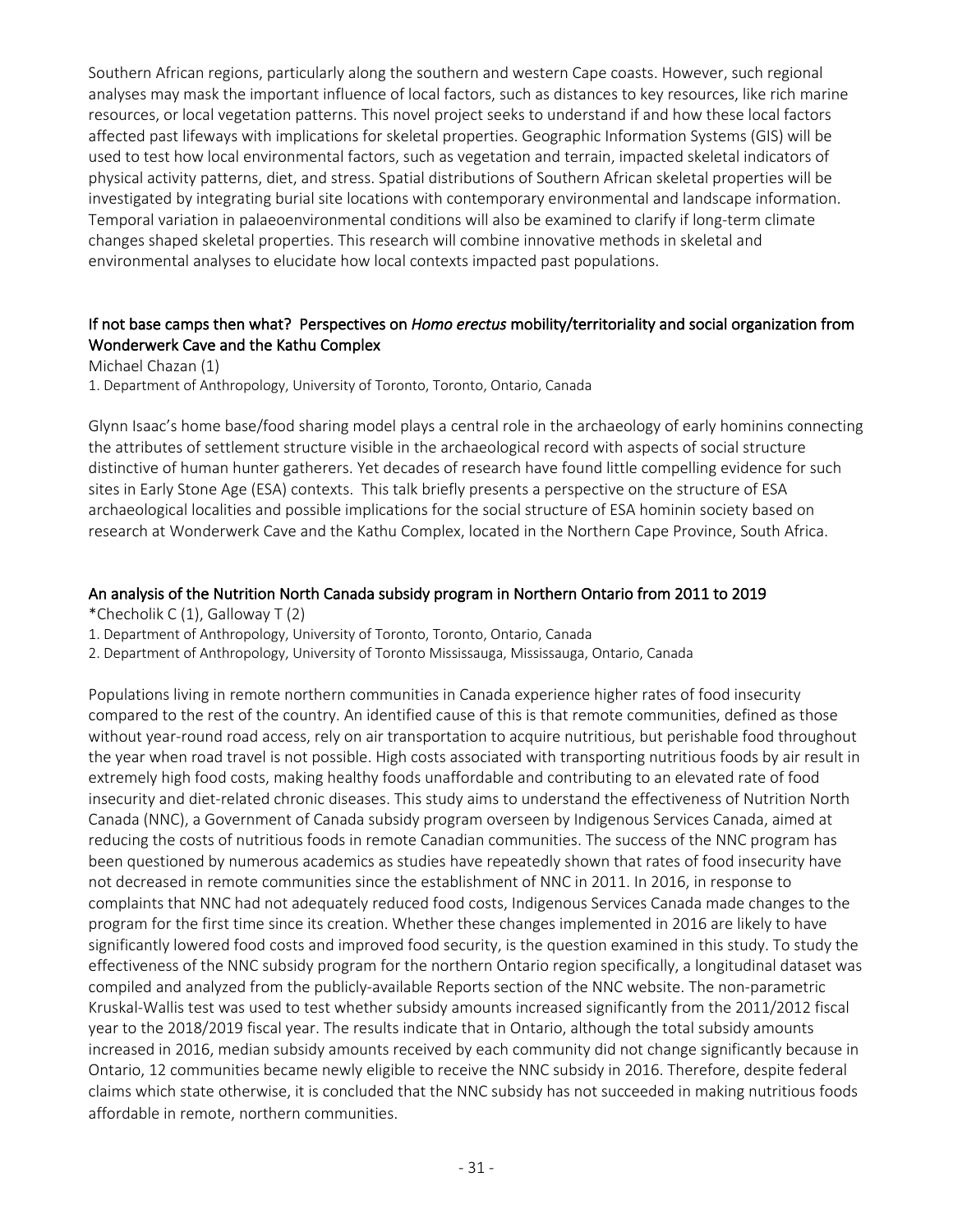#### Multiproxy reconstruction of dietary practices of the 'Archaic Age' populations of Playa del Mango site, Granma, Cuba

Chinique de Armas Y (1), Laffoon J (2), Buhay W (3), Reyes I (4), Skelton S (1), Rodríguez Suarez R (4), González Herrera UM (4), Roksandic M (1)

- 1. Department of Anthropology, University of Winnipeg, Winnipeg, Manitoba, Canada
- 2. Leiden University, Faculty of Archaeology, Leiden, The Netherlands
- 3. Department of Geography, University of Winnipeg, Winnipeg, Manitoba, Canada
- 4. Cuban Institute of Anthropology, Havana, Cuba

Paleoethnobotanical and stable isotope studies have demonstrated that Archaic Age populations from the Antilles, traditionally understood as groups who depended exclusively on wild resources, cultivated and consumed both  $C_3$  and  $C_4$  plants. However, questions remain about the relative importance of cultigens, in comparison to other resources, and the differential use of plants, especially maize, between populations and individuals. In this paper we combined the use of stable isotope analysis ( $\delta^{15}N$ ,  $\delta^{13}C$ co,  $\delta^{13}C$ en,  $\delta^{13}C$ ap,  $\delta^{37}S$ ) in 27 individuals from the archaeological site of Playa del Mango with the identification of starch grains in dental calculus. Although C3 (e.g., *Calathea* sp., *Maranta* sp., *Ipomoea batatas*) and C4 plants (*Zea mays*) were found in similar proportions in the dental calculus of the individuals sampled, the stable isotope results indicated that they had a diet 70:30 C<sub>3</sub>/C<sub>4</sub> diet, where at least 65% was based on C<sub>3</sub> protein. This supports that the amount of starch grains, lack of or abundance, cannot directly indicate the frequency of starches consumed within a population. In addition, statistically significant differences were found between female and male individuals for the carbon composition of diet and its energy portion. The protein source of diet was found to be similar. This suggests a differential consumption of plants between females and males. Playa del Mango individuals' diet was statistically significant different that the diet reported for other Archaic Age sites from Cuba (Canímar Abajo, Cueva del Perico I, Cueva Calero and Guayabo Blanco), supporting that Archaic Age populations with different dietary practices inhabited Cuba in precolonial times. In addition to understanding the dietary variation among the Caribbean indigenous groups, this study demonstrated that the combined use of stable isotopes and starch analysis is a powerful tool to reconstruct dietary practices of past populations.

# Ontogeny of social grooming in wild infant chimpanzees (Pan troglodytes schweinfurthii) at Ngogo, Uganda

Desruelle K (1), Curteanu C (1), Badescu I (1)

1. Département d'Anthropologie, Université de Montréal, Montréal, Québec, Canada

Social grooming is important for primates for its hygienic purpose and for the creation and maintenance of social relationships. Grooming skills are likely acquired during infancy and juvenility, but little is known about how this behaviour develops and which factors affect its expression. We examined the effects of infant and maternal characteristics on social grooming of infants with the mother and other group members in wild chimpanzees (*Pan troglodytes schweinfurthii*) at Ngogo, Uganda. January to April 2018 we collected behavioural data using one-hour focal animal sampling of 23 infants who ranged in age from birth to 7 y/o. We measured mean grooming rates (bouts/hour), probabilities (presence or absence), and durations (seconds per grooming bout), and used Generalized Estimating Equations (GEE) to determine the effects of infant age, sex and maternal parity on each grooming variable. Older infants gave (GEE, with mother:  $p = 0.00$ ) and received (with mother:  $p = 0.02$ ; with others:  $p = 0.09$ ) longer grooming bouts. These results emphasize that social grooming for chimpanzees begins early in life during interactions mostly with mothers, but also with others, and that it becomes more prominent in infants' lives as they age. Whether the infant was male or female had no impact on grooming dimensions, which indicates that grooming fulfills important functions for both sexes in chimpanzees. In this male philopatric species, grooming for females is important when integrating into a new group during dispersal, which happens in adolescence, and for males grooming is used when integrating into the male social hierarchy in early adulthood. Primiparous mothers were groomed by their offspring longer than multiparous mothers (p = 0.03). Infants of multiparous mothers received more grooming by other group members than did infants of primiparous mothers (rate:  $p = 0.10$ ; likelihood of grooming presence:  $p = 0.00$ ). These results suggest that in contrast to primiparous females, infants of multiparous females benefit from grooming with a wider variety of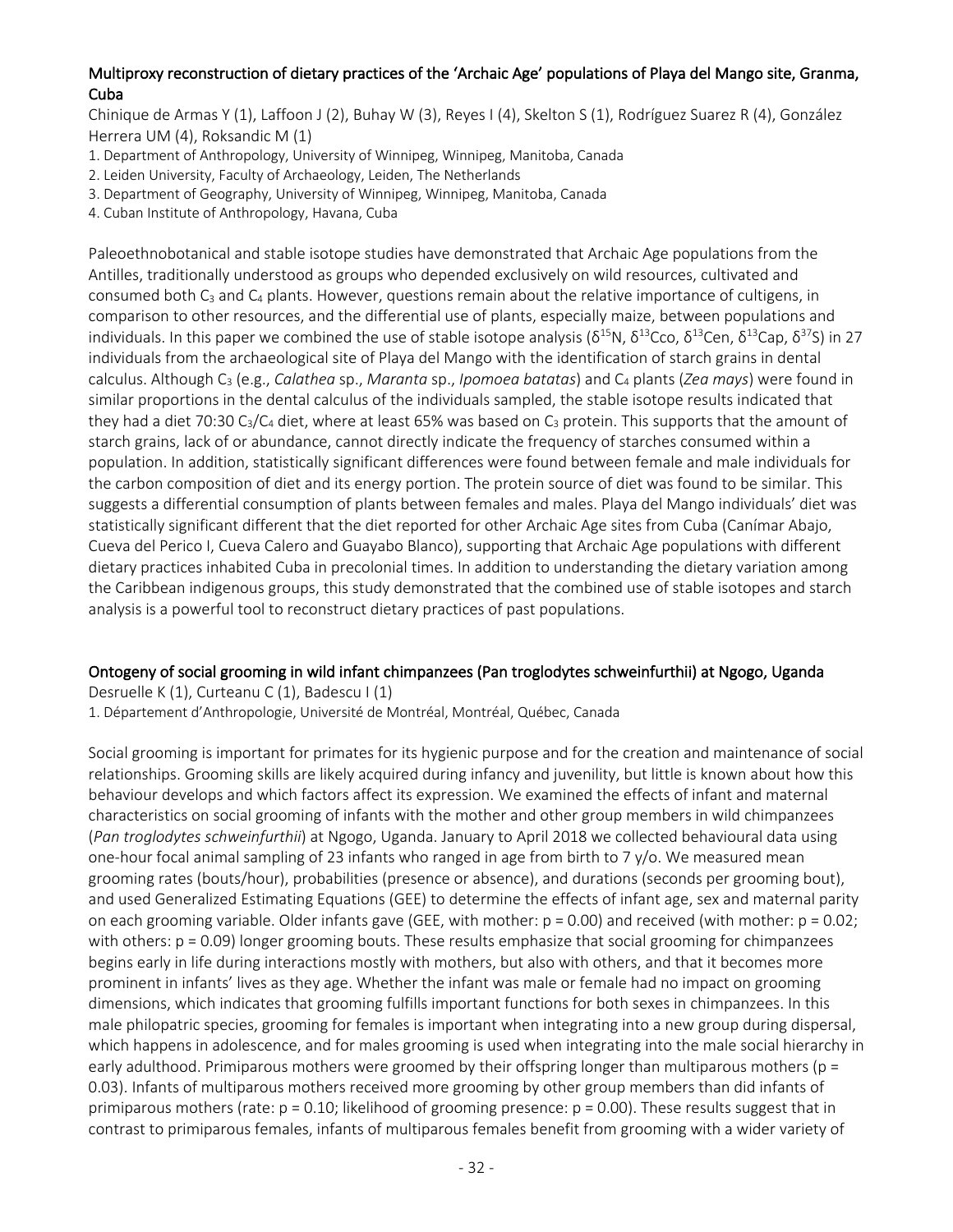conspecifics, especially maternal siblings. Understanding how social grooming is acquired in early life sheds light on the functions of this behavior later in life, into adulthood.

#### Ostrich eggshell bead strontium isotopes reveal persistent macroscale social networking across late Quaternary southern Africa

Dewar G (1,2), Stewart BA (3,1), Zhao Y (3), Mitchell PJ (4,5), Gleason JD (6), Blum JD (6)

1. Rock Art Research Institute, University of the Witwatersrand, Witwatersrand, South Africa

2. Department of Anthropology, University of Toronto Scarborough, Toronto, Ontario, Canada

3. Department of Anthropology and Museum of Anthropological Archaeology, University of Michigan, Ann Arbor, Michigan, USA

4. School of Archaeology, University of Oxford, Oxford, United Kingdom

5. School of Geography, Archaeology, and Environmental Studies, University of the Witwatersrand, Witwatersrand, South Africa

6. Earth and Environmental Sciences, University of Michigan, Ann Arbor, Michigan, USA

Hunter-gatherer exchange networks that dampen subsistence and reproductive risks by building relationships of mutual support outside local groups that are underwritten by symbolic gift exchange. Hxaro, the system of delayed reciprocity between Ju/'hoãn individuals in southern Africa's Kalahari Desert, is the best known such example and the basis for most analogies and models of hunter-gatherer exchange in prehistory. However, its antiquity, drivers, and development remain unclear, as they do for long-distance exchanges among African foragers more broadly. Here we show through strontium isotope analyses of ostrich eggshell beads from highland Lesotho, and associated strontium isoscape development, that such practices stretch back into the late Middle Stone Age. We argue that these exchange items originated beyond the macroband from groups occupying the more water-stressed subcontinental interior. Tracking the emergence and persistence of macroscale, transbiome social networks helps illuminate the evolution of social strategies needed to thrive in stochastic environments, strategies that in our case study show persistence over more than 33,000 y

#### Geographically isolated Mseleni joint disease: Using a biocultural framework to assess onset and aetiology

Dinkele E (1,2), Ballo R (2), Fredlund V (3), Gibbon VE (1)

1. Division of Clinical Anatomy and Biological Anthropology, Department of Human Biology, Cape Town, South Africa

2. Division of Cell Biology/Nutrition/Physiological Sciences, Department of Human Biology, Cape Town, South Africa

3. Mseleni Hospital, Kwa-Zulu Natal, South Africa

Mseleni joint disease (MJD) is a crippling arthropathy that is endemic to a rural community of Bantu-language speakers in KwaZulu-Natal, South Africa. It is described as a bilateral, uniform, polyarticular condition that is most severely localised to the hip region. The geographic confinement of MJD is peculiar as the affected population is neither genetically nor culturally isolated from other Bantu-descendent South Africans. The early onset of MJD in children and adolescents and the greater prevalence in women are unique features of this condition. Several cultural, biological and epigenetic factors are suspected to be aetiological of MJD, however, these are yet to be identified. The aims of this study were to examine biocultural factors implicated in the onset and clinical presentation of MJD and to investigate the explanatory models of MJD in the affected community. Quantitative data from medical records (n=733) and both qualitative and quantitative data from surveys (n=50) from 2019 were analysed (HREC 079/2019). Findings from medical records confirm that MJD initiates in synovial joints and pathology in the lumbar spine (fibrocartilaginous joints) occurs due to a change in gait as a result of hip and knee pain. The onset of MJD occurs most commonly in the hip (68%) and knee joints (45%) with unilateral joint pathology identified more frequently (52%) at onset than bilateral pathology. No MJD patients younger than 35 years of age were identified, suggesting a later onset and diagnostic age than previously reported. Women were almost twice as likely to have MJD than men (OR= 1.88; p=0.03). Several women linked the onset of MJD to childbirth and performing domestic tasks requiring load bearing and walking long-distances. Survey participants perceived MJD to have one or several supernatural (witchcraft or evil spirits), natural (physiology, genetics, environmental conditions and sanitation) and/or social causes (gender-based practices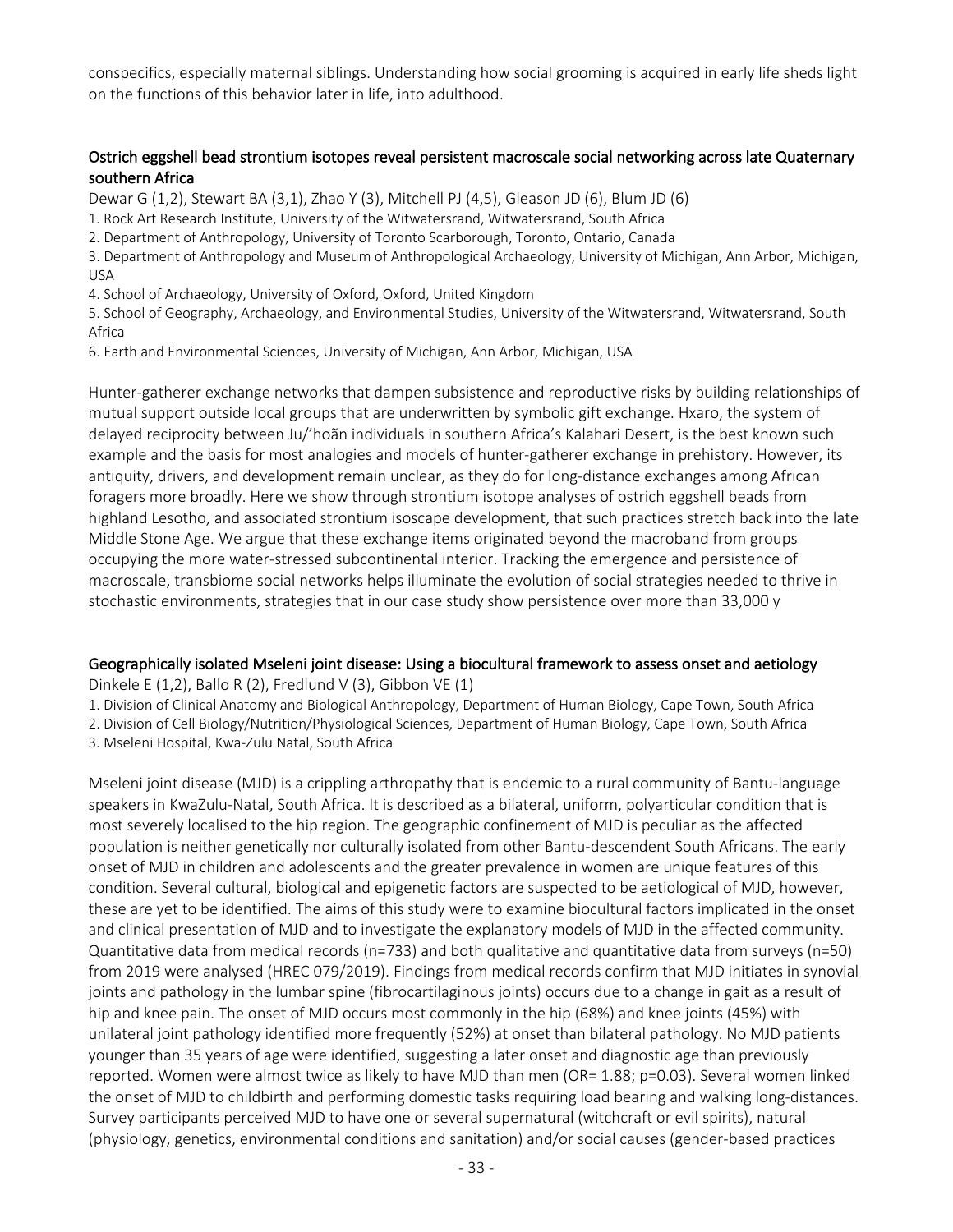and lifestyle). Fieldwork experiences, data collection procedures and results will be presented to highlight the translational applications of this research for Mseleni patients, healthcare providers and the affected community. This work emphasises the utility of the biocultural approach in understanding aetiologies and health-seeking behaviours associated with diseases in contemporary populations.

#### Preliminary insights from the Grave 5 charnel house at Wadi Faynan 100, Jordan

Dolphin AE (1), Meijer J (2), Coffin J (1), Adams RB (1)

- 1. University of Waterloo, Waterloo, Ontario, Canada
- 2. Trent University, Peterborough, Ontario, Canada

Wadi Faynan 100 (WF100) is located in the Faynan Basin in Southern Jordan and was excavated June 2019 in order to begin the recovery of Bronze Age human remains. The graves excavated during the 2019 field season are unique in that they appear to be stone-built charnel houses containing multiple co-mingled internments. Within the double stone-walled enclosure of Grave 5, a minimum of five individuals were present and looting appears to have minimally impacted the skeletal material. Three relatively intact adult crania, one adult frontal bone, and two fragments of a juvenile cranium lined the northwest corner of the grave. Some postcranial remains were found beneath the crania with most material located in the southern portion of the grave. Grave 5, and the other charnel houses of Wadi Faynan 100 appear to be unique among other Early Bronze Age graves excavated thus far within the Faynan region, but maybe demonstrate similarities to burial practices documented at Bāb edh-Dhrā, 100Km to the north. Preliminary assessments of the remains from Wadi Faynan 100 will be discussed, including signs of cranial trauma from Grave 5. This work also presents new insights regarding regional relationships in the Early Bronze Age of Southern Jordan.

#### Don't you misdiagnose me: *Actinomyces spp*. and the issues surrounding misdiagnosis in archaeological and clinical populations

\*Doucette RG (1), Merrett DC (1)

1. Department of Archaeology, Simon Fraser University, Burnaby, British Columbia, Canada

Bacterial disease is the most common cause of death in past and present human populations. Our role as palaeopathologists is to identify how bone is affected by the infectious disease process as well as develop an understanding of the subtleties of an immune system response. Major problems in the analysis of bone disease stem from a lack of sample specimens, poor preservation of the specimen, and misdiagnosis. In dry bone specimens, these problems intensify thus making a proper palaeopathological analysis exceptionally difficult or improbable. One of the most common infectious diseases misdiagnosed in dry bone, are those caused by *Actinomyces* spp., a gram-positive, non-acid fast bacterium, previously incorrectly classified as a fungus due to its filamentous appearance. The bony changes seen in archaeological and clinical specimens generally exhibit small, multiple lytic lesions with sclerotic margins, which are often very similar in appearance to those seen in cases of Tuberculosis and Leprosy. The pathogenic species of *Actinomyces* spp. do not present themselves in nature, however, are natural microflora of the oropharynx, gastrointestinal tract, and female genital tract. When presenting in a skeletal population, the bony changes are secondary to a tissue infection and are commonly located in the cervicofacial, abdominal, thoracic and central nervous system regions. The most significant archaeological instance of *Actinomyces* sp. identified in the archaeological record is that of the LeVesconte Burial Mounds in Southeastern Ontario by J.E. Molto (1990) which provides a differential diagnosis of rib lesions on middle woodland skeletons circa 230 AD. Through a combination of clinical information, differential diagnosis, and case study, this poster provides insight into issues surrounding misdiagnosis or lack thereof in archaeological populations and further compares Actinomycosis to similar presenting diseases such as Tuberculosis and Leprosy. Based on the information provided, researchers should consider Actinomycosis in their differential diagnoses when looking at palaeopathological findings as it may be the less common option but should not be dismissed.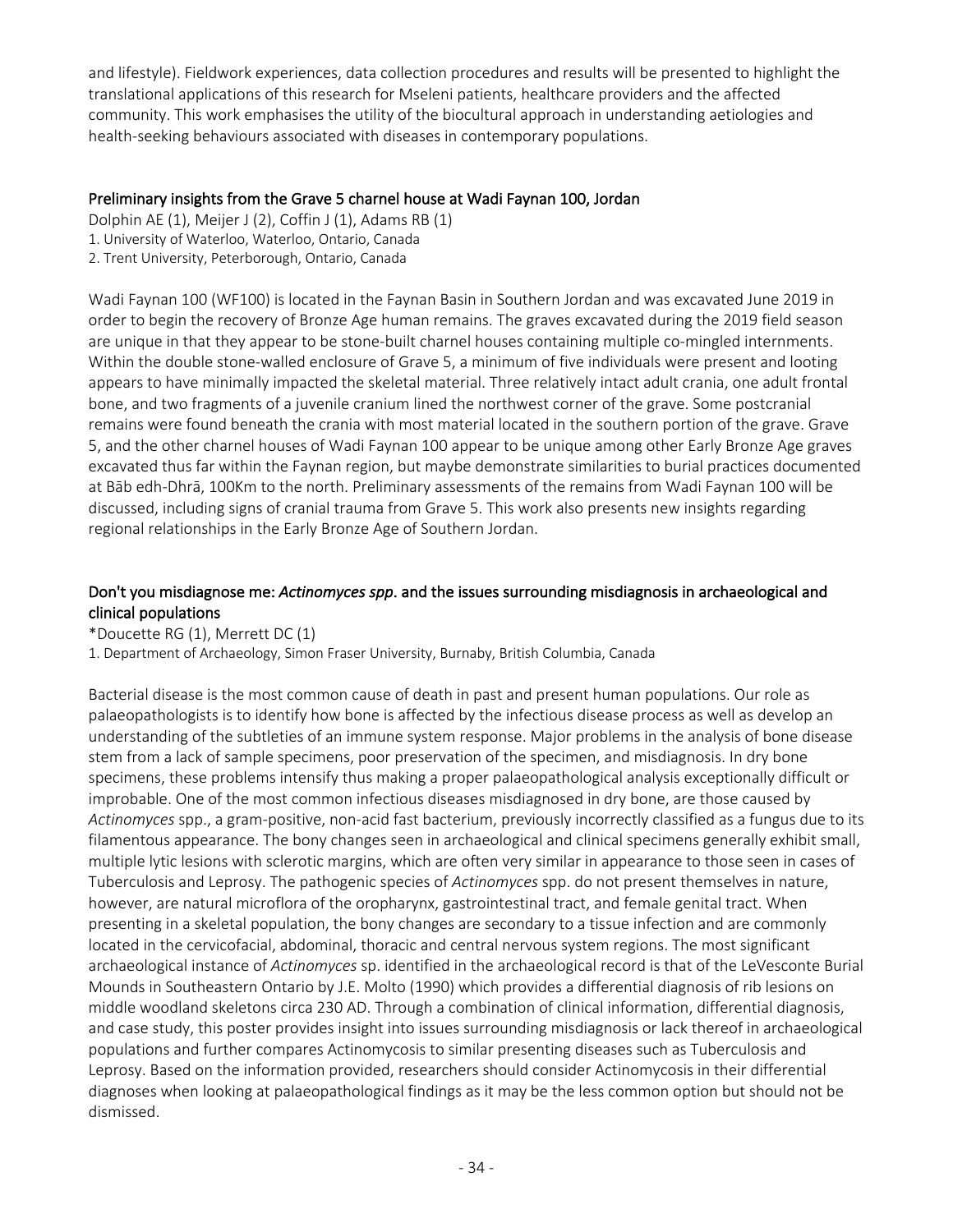#### Lab coats amongst the archives: Genomic resuscitation of Civil War vaccine strains from historical artefacts

Duggan AT (1), Poinar HN (1,2,3), Klunk J (4,5), Porter AF (6), Dhody AN (7,8), Hicks R (7,8), Smith GL (9), Humphreys M (10), McCollum AM (11), Davidson WB (11), Wilkins K (11), Li Y (11), Burke A (8), Polasky H (8), Flanders L (8), Poinar D (1), Raphenya AR (2), Lau TTY (2,12), Alcock B (2), McArthur AG (2), Golding GB (4), Holmes EC (6)

- 1. Department of Anthropology, McMaster University, Hamilton, , Ontario, Canada
- 2. M.G. DeGroote Institute for Infectious Disease Research, McMaster University, Hamilton, Ontario, Canada
- 3. Department of Biochemistry, McMaster University, Hamilton, Ontario, Canada
- 4. Department of Biology, McMaster University, Hamilton, Ontario, Canada
- 5. Present address: Arbor Biosciences, Ann Arbor, Michigan, USA
- 6. Marie Bashir Institute for Infectious Diseases and Biosecurity, University of Sydney, Sydney, New South Wales, Australia
- 7. Mütter Research Institute, Philadelphia, Pennsylvania, USA
- 8. Mütter Museum of The College of Physicians of Philadelphia, Philadelphia, Pennsylvania, USA
- 9. Department of Pathology, University of Cambridge, Cambridge, United Kingdom
- 10. Department of History, Duke University, Durham, North Carolina, USA

11. U.S. Centers for Disease Control and Prevention, Division of High-Consequence Pathogens and Pathology, Poxvirus and Rabies Branch, Atlanta, Georgia, USA

12. BC Cancer Research Centre, Vancouver, British Columbia, Canada

In 1980, following a 13-year eradication programme and almost 200 years after Edward Jenner's pioneering studies in vaccination, the World Health Organization declared the world free of smallpox. As we approach another era of mass global vaccination, we reflect on the wealth of behavioural and biological information preserved in the material record. Through non-destructive sampling of medical artefacts, stored in archives and museums around the world, we examine changes in medical cultural practices through time as well as interrogate the source materials for both host and pathogen DNA. Furthermore, the storage environment and careful curation of these items generally results in greatly reduced or negligible environmental contamination, generating DNA profiles that are more representative of the medical artefacts as opposed to ubiquitous exogenous contamination. These studies have begun to reveal fascinating aspects of 19th century vaccination practices. For example, sufficient DNA isolated from these materials have enabled the determination of biological sex and mitogenomic ancestry of individuals who aided in the perpetuation of these labile vaccines. In addition, the DNA enables genomic reconstruction of the viral strains associated with early vaccination campaigns. Through use of a novel methodology known as targeted enrichment for microbes of interest, we can place these historical pathogens into a phylogeny comparing them with modern strains. This allows us to begin to unravel the long evolutionary and shorter vaccination history of these immensely important viruses prior to their essential role in the eradication of one of humanity's most deadly pathogens.

#### Bifacial strategies before the Early Acheulean: new evidence from Kokiselei 6, West Turkana, Kenya 1.8 Ma.

Duke H  $(1)$ , Feibel C  $(2)$ , Harmand S  $(3)$ 

(1) Department of Anthropology, University of Toronto, Toronto, Ontario, Canada

(2) Department of Anthropology, Rutgers University, New Brunswick, New Jersey, USA

(3) Department of Anthropology & Turkana Basin Institute, Stony Brook University, Stony Brook, New York, USA

We present new evidence for the emergence of biface shaping from the Kokiselei Site Complex (KS) in West Turkana, Kenya, at the Kokiselei 6 (KS6) site. This rich and well-preserved new site presents an opportunity to investigate processes of technological change during the earliest development of biface shaping within a single site complex. The development of biface shaping in lithic technology is often used as evidence for increased and/or novel cognitive abilities that contrast prior hominins' flaking capacities. Yet, recent research reveals a story of gradual change over time in a variety of different flaking and shaping strategies. Here, we examine the emergence of biface shaping technology at KS6 with a focus on direct comparisons between flaking and shaping strategies at the site. The Kokiselei Site Complex preserves the oldest known Acheulean lithic assemblage, KS4 (1.76 Ma), as well as several older sites. The chronostratigraphic research shows that KS6 stratigraphically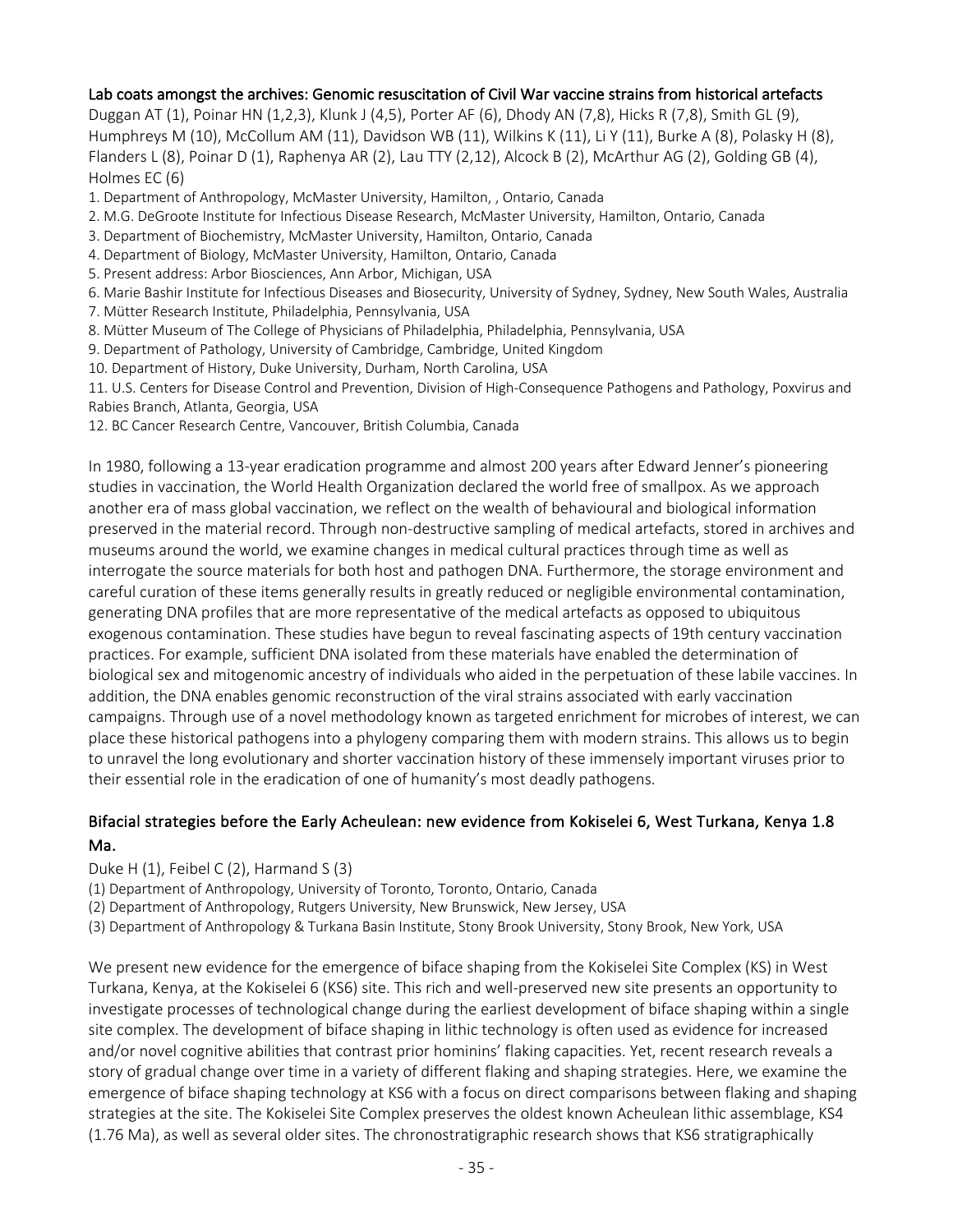underlies KS4 and is the oldest site in the complex at 1.8 Ma. The KS6 excavation yielded thousands of pieceplotted lithic artefacts and faunal remains. Technological analysis of the lithics (n=3856) indicates a prevalence of bifacial flaking strategies alongside minimal evidence for biface shaping. Bifacial flaking and biface shaping at KS6 draw on similar operations and abilities. The evidence from KS6 suggest that biface shaping emerged gradually out of variability in bifacial core reduction, ultimately leading to the systematic production of bifaces characteristic of the Acheulean. These conclusions question long held assumptions about hominin cognitive evolution that suggest Acheulean technology required new, and more complex, cognitive abilities and gestures. Instead, our results suggest that biface shaping required a reconfiguration of existing cognitive abilities that had deep roots in older flaking strategies.

#### 2D geometric morphometrics analysis of Liang Bua rat taxa

\*Eber A (1), Veatch EG (2,3), Tocheri MW (1,4,5)

1. Department of Anthropology, Lakehead University, Thunder Bay, Ontario, Canada

2. Department of Anthropology, Emory University, Atlanta, Georgia, USA

3. Department of Anthropology, Yale University, New Haven, Connecticut, USA

4. Human Origins Program, National Museum of Natural History, Smithsonian Institution, Washington DC, USA

5. Australian Research Council Centre of Excellence for Australian Biodiversity and Heritage, University of Wollongong, Wollongong, Australia

Using 2D geometric morphometrics (2DGM) and high-resolution images of mandibular rat molars, this research aims to develop a robust, quantitative method to differentiate among the multiple species of rat present at the archaeological site of Liang Bua (Flores, Indonesia). Currently, there are eight endemic species of rats recorded in the Liang Bua stratigraphy (*Papagomys armandvillei, Papagomys theodorverhoeveni, Spelaeomys florensis, Hooijeromys nusatenggara, Komodomys rintjanus, Paulamys naso, Rattus hainaldi,* and *Rattus exulans*) and these taxa vary in terms of their body size, habitat preferences, and adaptations. Using a set of 18 landmarks distributed throughout the molar row, results from this work successfully distinguish between species, particularly those of similar body size, and do not appear to be significantly affected by tooth wear. For example, Principal Components Analysis (PCA) of the Procrustes shape coordinates clearly separates two species of medium-sized rats (*Komodomys rintjanus* from *Paulamys naso*), regardless of wear stage, based on differences from one another in terms of subtle molar characteristics and relative dimensions. The PCA of the larger-bodied rats also results in clearly defined shape clusters for *Papagomys armandvillei, Papagomys theodorverhoeveni, Spelaeomys florensis,* and *Hooijeromys nusatenggara*. Overall, 2DGM appears to be an appropriate method for quantitatively assessing the taxonomy of the large number of rat jaws recovered at Liang Bua. The resulting 2D "warp grids" also provide visualizations of the key shape differences between various rat taxa. Because these different rat species are known to vary in terms of habitat preference, this 2DGM approach offers an important quantitative tool for studying paleoecological changes through time at Liang Bua and other archaeological sites on Flores.

#### Physical activity practices amongst Arab newcomers in Western societies: A need for equitable and culturally sensitive physical activity opportunities

\*Elshahat S (1), Newbold B (2), Moffat T (1)

1. Department of Anthropology, McMaster University, Hamilton, Ontario, Canada

2. School of Earth, Environment & Society, McMaster University, Hamilton, Ontario, Canada

Inadequate physical activity (PA) is the fourth leading risk factor for multiple non-communicable diseases and causes over 3 million deaths annually worldwide. The issue is much more prevalent among immigrants and refugees owing to socio-cultural and environmental factors such as discrimination and different social and physical environment attributes. This can be especially critical among Arab immigrants and refugees (AIR), who usually embody distinct cultural beliefs/values and previously lived in socio-physical environments that spontaneously fostered their PA levels. This review investigated PA patterns, knowledge, attitudes as well as barriers and facilitators to PA participation among AIR living in Western countries (the US, Canada, Australia,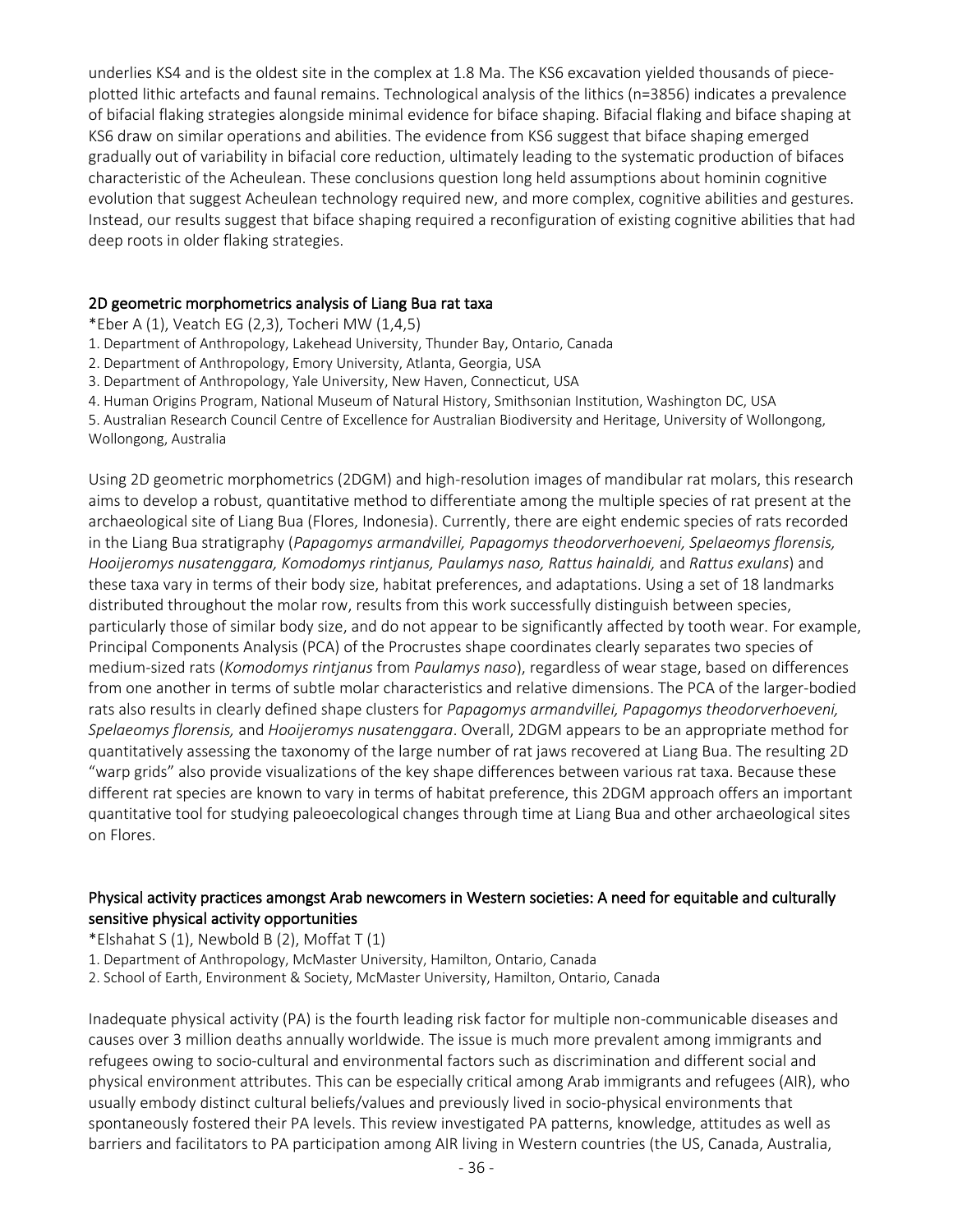New Zealand, and Europe). The aim of this review was to inform prospective PA research and policy development processes towards designing effective, culturally acceptable PA interventions for AIR. Despite demonstrating positive attitudes and reasonable knowledge of PA recommendations for health, AIR showed a low PA participation prevalence, highlighting the presence of a knowledge-compliance gap. The prevalence of adequate PA was lowest in the US, whereas Europe exhibited the highest adequate PA prevalence. Personal barriers to PA engagement included language issues and poor PA skills, whereas enhanced PA literacy was a primary facilitator. Family responsibility, perceived discrimination, and cultural restrictions were key psychosocial/cultural barriers, whereas social support, broader community cohesion, and culturally sensitive resources/spaces were powerful facilitators. Lack of availability of cyclist/pedestrian-friendly infrastructure was a leading environmental barrier among AIR living in North America, but not in Europe. Community-engaged and mixed-method PA studies of AIR are required to inform the development of evidence-based, culturally appropriate PA interventions. Intersectoral collaboration is needed to design PA-friendly environments/spaces and develop inclusive PA-enhancing policies, promoting AIR and other marginalized populations' PA engagement and hence, improving their overall health and well-being.

## Comparative mitogenomics of prehistoric longtail macaques *(Macaca fascicularis)* from Liang Bua (Flores, Indonesia): Implications for understanding of past modern human dispersals

Evans BJ (1), Gansauge M-T (2), Tocheri MW (3,4,5), Schillaci MA (6), Sutikna T (5,7,8), Jatmiko (8), Wahyu Saptomo E (8), Klegarth A (9), Tosi AJ (10), Melnick DJ (11), Meyer M (2)

- 1. Department of Biology, McMaster University, Hamilton, Ontario, Canada
- 2. Max Planck Institute for Evolutionary Anthropology, Leipzig, Germany
- 3. Department of Anthropology, Lakehead University, Thunder Bay, Ontario, Canada
- 4. Human Origins Program, National Museum of Natural History, Smithsonian Institution, Washington DC, USA

5. Australian Research Council Centre of Excellence for Australian Biodiversity and Heritage, University of Wollongong, Wollongong, Australia

- 6. Department of Anthropology, University of Toronto Scarborough, Toronto, Ontario, Canada
- 7. Centre for Archaeological Science, School of Earth and Environmental Sciences, University of Wollongong, Wollongong, Australia
- 8. Pusat Penelitian Arkeologi Nasional, Jakarta, Indonesia
- 9. Department of Anthropology, University of Washington, Seattle, Washington, USA
- 10. Department of Anthropology, Kent State University, Kent, Ohio, USA
- 11. Department of Ecology, Evolution, and Environmental Biology, Columbia University, New York, New York, USA

Wallace's Line demarcates a biogeographical boundary between the Indomalaya and Australasian ecoregions. Most placental mammalian genera, for example, occur to the west of this line, whereas most marsupial genera occur to the east. However, macaque monkeys are unusual because they naturally occur on both western and eastern sides. To further explore this anomalous distribution, we analyzed 222 mitochondrial genomes from ~20 macaque species, including new genomes from 60 specimens. These include population sampling of *Macaca fascicularis* (long-tailed macaque) specimens that were recovered during archaeological excavations at Liang Bua, a cave on the Indonesian island of Flores, and also museum specimens from other parts of the Lesser Sunda Islands, including specimens that were collected by Alfred R. Wallace. Direct calibrated radiocarbon ages for four macaque specimens from Liang Bua demonstrate that macaques were present on Flores by at least ~2,500 years ago, and analysis of ancient DNA from these specimens indicates that they were *M. fascicularis*. Mitochondrial genomes from these and other *M. fascicularis* specimens identifies three mitochondrial lineages that span the southernmost portion of Wallace's Line between Bali and Lombok, and divergences within these lineages are contemporaneous with, and possibly mediated by past dispersals of modern human populations. Taken together, these findings further characterize *M. fascicularis* evolution prior to and following modern human dispersal throughout Island Southeast Asia, and point to possible effects on biodiversity of ancient human cultural diasporas.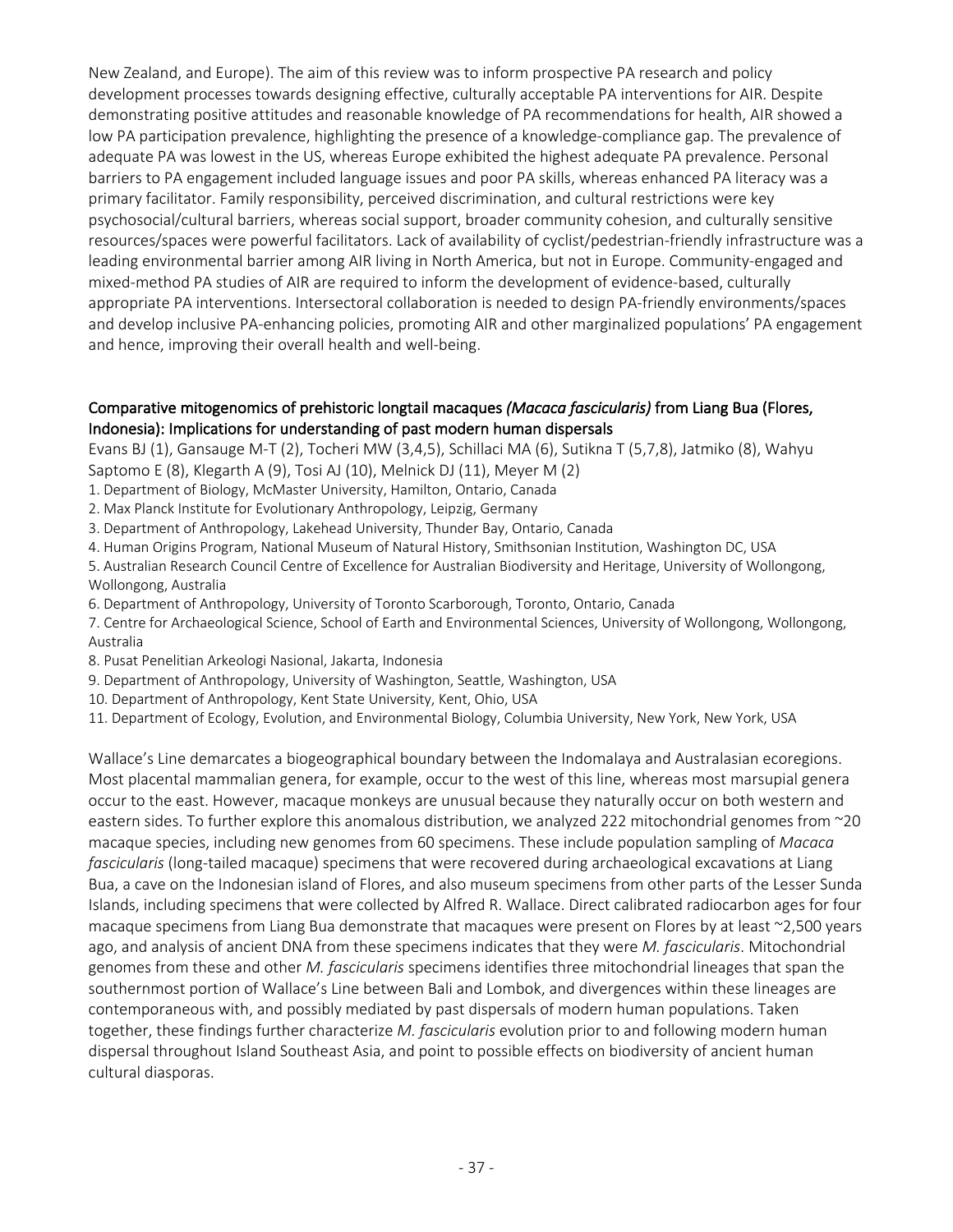# Terrestrial Forensic Taphonomy in Cape Town, South Africa

Finaughty DA (1), Gibbon VE (2)

1. School of Anthropology and Conservation, University of Kent, Canterbury, Kent, United Kingdom

2. Division of Clinical Anatomy and Biological Anthropology, Department of Human Biology, Faculty of Health Sciences,

University of Cape Town, Cape Town, South Africa

Cape Town, South Africa has a population of approximately 4 million people, and has the highest murder rate for any metropolitan region in the country. South Africa has a high rate of unnatural deaths and many of these are unidentified annually. Determination of the post-mortem interval (PMI) is a crucial element of forensic death investigations. An accurate estimate of PMI reduces the potential pool of individuals that the remains may belong to, thereby increasing the chances of correct identification. It also assists with understanding the context of a criminal case, narrowing the search window for police. In the case of a homicide, this can be used to exclude possible perpetrators or corroborate testimony. The estimation of PMI relies heavily on interpreting the state of decomposition, a continuous process influenced by multiple environmental factors, along with invertebrate and vertebrate activity. Since these factors can vary by geographic area, local data is crucial for forensic validity. The aim of this presentation is to introduce the multidisciplinary terrestrial taphonomic research enterprise based in Cape Town's forensically significant habitats and show the relevance of locally specific surface decomposition date for improving PMI estimates for the region. Using porcine carcasses as proxies for human decomposition, decay rates for clothed and unclothed carrion through both summer and winter seasons will be provided; the forensically significant role of the Cape grey mongoose (*Galerella pulverulenta*) as a wild scavenger will be explained; and we will introduce the locally developed fully automated data collection system comprising weather stations, carcass weighing apparatuses, and camera trapping which provides for truly quantitative measurement of variables comprising the decomposition ecosystem. A discussion of the findings to date will illuminate the importance of local data, the necessity for incorporation of ecological principles and forensic realism into taphonomic experimental design, and the value of automating data collection. In addition, an outline of the future and continued research at this site will be demonstrated.

# The relative effectiveness of different protected area types at reducing forest fire frequency in Madagascar

Frappier-Brinton T (1)

1. Department of Anthropology, University of Toronto, Toronto, Ontario, Canada

Climate change continues to increase the frequency of forest fires worldwide, and Madagascar already has some of the most prevalent fire use of any country, with an estimated 25-50% of land burning every year. Forest fires, as both slash-and-burn clearing and escaped grassland fires, are one of the major causes of rampant deforestation in Madagascar, and Madagascar has established over 50 terrestrial protected areas to preserve its forests and endemic species. However, researchers have raised concerns that some protected areas, particularly those that were rapidly established following the 2003 "Durban Vision" conservation initiative, may not be as effective as others at preserving their forest ecosystems. The majority of the recently established protected areas are "Special Reserves", meaning that they are not managed by Madagascar National Parks, and generally do not have park rangers enforcing forest protection regulations. Most Special Reserves were established with integrated community management in tandem with non-governmental conservation organizations. Research on the ability of community-protected areas to prevent forest fires compared to government-operated protected areas worldwide has found results that vary by region. This study will be the first to assess forest fire prevalence across all protected areas in Madagascar. Analysis will be conducted using FIRMS satellite data for fire location over the past 10 years. Data will be analyzed using ArcGIS to compare fire locations to protected areas, comparing their designation (Special Reserve vs National Park), IUCN category, habitat type, size, and year of establishment. The relative success of each protected area at reducing forest fire frequency will be assessed by comparing the number of forest fires per  $km^2$  within the park to that in a surrounding buffer area. These results will help inform conservation theory and implementation by highlighting which types of protected areas are most effective at decreasing fire frequency, as well as calling attention to particular protected areas in Madagascar that may need additional help to prevent future forest fires.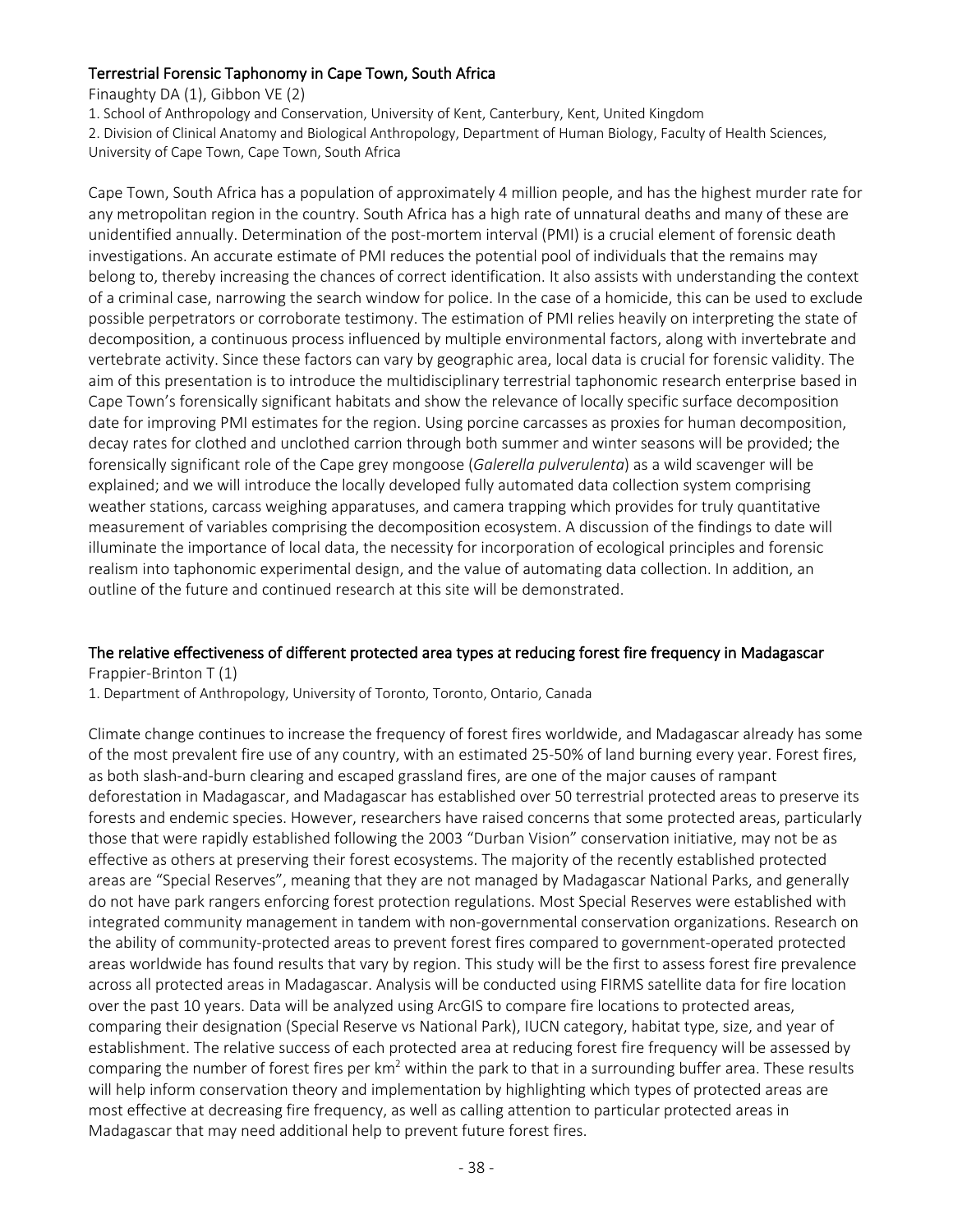## Eating the evidence: first documentation of forensically significant consumption of carrion entomofauna by the Cape grey mongoose *(Gaerella pulverulenta)*

French G (1), Spies MJ (2), Gibbon VE (2), Finaughty DA (1)

- 1. School of Anthropology and Conservation, University of Kent, Canterbury, United Kingdom
- 2. Division of Clinical Anatomy and Biological Anthropology, Department of Human Biology, Cape Town, South Africa

Blow fly larvae (maggots) play a vital role in decomposition and are often a primary signifier of the 'active' stage of decay. Being among the first inhabitants of carrion, determining the age of the oldest maggots is one of the most accurate and widely used methods for estimating the post-mortem interval (PMI). However, little research has considered the predator-prey dynamic that insects infesting a carcass face, leaving a gap in taphonomic research where PMI estimation is at risk. In South Africa, the Cape grey mongoose (CGM; *Galerella pulverulenta*) has been identified as a scavenger of forensic significance. Questions surrounding their potential impact on carrion insect assemblages are not conclusively answered. This research aimed to establish detailed insight into CGM carrion feeding patterns and behaviours. Four camera traps, capturing videographic footage, were situated around a single clothed porcine carcass, sensitive enough to be triggered by maggot mass movement. The footage revealed the first conclusive evidence of CGM consumption of carrion entomofauna. Totals were compared against times where the mongooses fed on the carcass itself or the maggots. Though carcass feeding grossed a higher quantity (86.24%), maggot feeding was observed frequently (12.84%) and is thought to have occurred more often than videographically documented. In addition to direct predation reducing carcass-based maggot population size, the mongooses exhibited a digging behaviour (335 instances) under the carcass, creating a tunnel wherein maggots may fall away from the carcass. Taken together, and considered in light of the paucity of international literature quantifying scavenging behaviour in forensic contexts, these previously undocumented CGM behaviours, and the extent thereof, pose serious implications for modelling decomposition and deriving PMI estimates in both local and international investigations. Towards addressing this, a standardised research methodology for quantifying such scavenging behaviours is proposed, and recommendations for future research are discussed.

## Three-dimensional geometric morphometric analysis of talar and medial cuneiform shape variation in chimpanzees and bonobos

#### \*Friesen SE (1), Knigge RP (2), Tocheri MW (1,3,4)

1. Department of Anthropology, Lakehead University, Thunder Bay, Ontario, Canada

2. Department of Integrative Biology & Physiology, University of Minnesota Medical School, Minneapolis, Minnesota, USA

3. Human Origins Program, National Museum of Natural History, Smithsonian Institution, Washington DC, USA

4. Australian Research Council Centre of Excellence for Australian Biodiversity and Heritage, University of Wollongong, Wollongong, New South Wales, Australia

Interpretations of early hominin locomotor behaviour typically rely upon comparisons of fossil hominin anatomy with that of extant humans and great apes. Establishing form-function relationships between extant great ape anatomy and their locomotor behaviours, as well as understanding the breadth of variation that exists within these taxa, helps inform interpretations of early hominin behaviour. Previous studies have shown that the shapes of the talus and medial cuneiform among gorillas are strongly linked to how frequently particular populations or taxa climb. In this study, we explore the extent of shape variation in these foot bones among chimpanzees and bonobos. Early studies reported that bonobos practiced more arboreal locomotion than chimpanzees; however, more recent fieldwork indicates that bonobo and chimpanzee locomotor behaviours are more similar to one another than previously thought. This suggests that the tali and medial cuneiforms of bonobos and chimpanzees should show minimal shape differences. A large sample of chimpanzee and bonobo tali and medial cuneiforms (N > 100 for each) was quantitatively analyzed using 3D geometric morphometric methods. We found that talar and medial cuneiform shape for all chimpanzee subspecies differed significantly from that of bonobos, and that both western chimpanzee and bonobo tali exhibit characteristics previously linked to a higher frequency of climbing in gorillas and generally among catarrhines. The first metatarsal facet of bonobo and some eastern and central chimpanzee medial cuneiforms displayed morphology associated with greater abduction of the hallux. Significant differences in talar and medial cuneiform shape were also found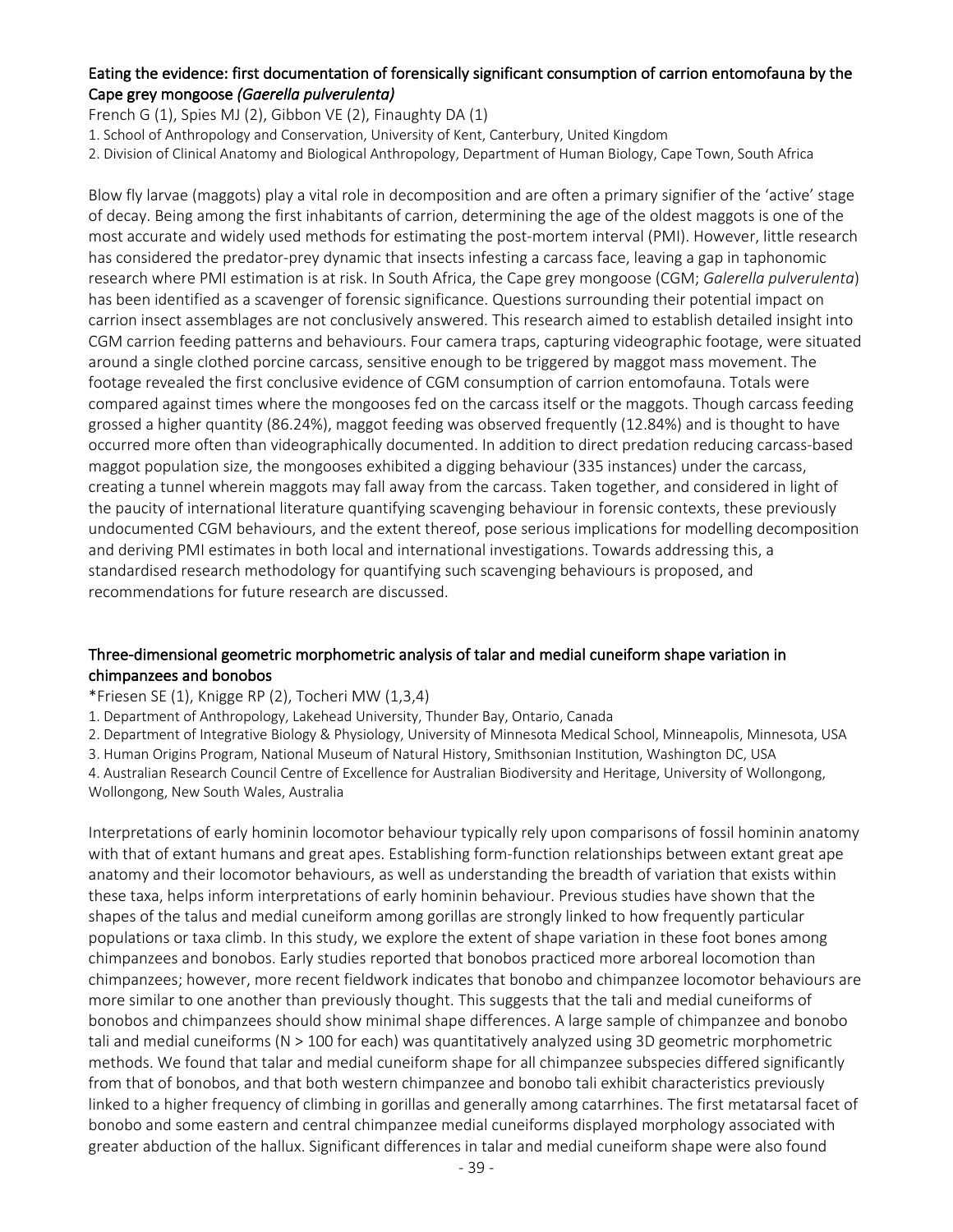between western, central, and eastern chimpanzees. Contrary to predictions, substantial variation in talar and medial cuneiform shape was observed among chimpanzees and bonobos, including features that may represent some degree of functional adaptations for climbing in some taxa.

## The influence of infant age, sex, and maternal parity on infant carrying in wild chimpanzees

- \*Gaudreault M (1), Landry F (2), Curteanu C (2), Desruelle K (2), Badescu I (2)
- 1. Département de sciences biologiques, Université de Montréal, Montréal, Québec, Canada
- 2. Département d'Anthropologie, Université de Montréal, Montréal, Québec, Canada

Primate mothers must hold and carry their infants in different positions to facilitate nursing, thermoregulation, transport, and safety. The positions of infants on the mother's body can therefore influence infant development and survival, which affects population growths. We studied 38 chimpanzee (*Pan troglodytes*) mother-infant pairs at Ngogo, Uganda to investigate the potential effects of infant age and sex, and maternal parity, on positions that infants adopt while in body contact with the mothers. We used 1-hour focal animal sampling of infants to record changes in positions, including ventral (PV), dorsal (PD), on the side (PS), lap (PL), low lap (PW), and in contact beside the mother (PB). We conducted Generalized Estimating Equations (GEE) to evaluate the effects of age, sex, and mother's parity on each infant's total number of positions, percentages (frequency of position/total positions\*100) and rates (frequency of position/focal hours). Results showed that younger infants, who are likely lighter, were held and carried more than older infants in PV, PL, PW (GEE % and rate: p < 0.01) and PS (p < 0.05). Older, and heavier, infants were held more than younger infants in PD (%: p < 0.05) and PB (%: p < 0.01). The total number of positions and rates, or the overall physical contact with the mother, decreased with infant age (p < 0.01). Female and male infants adopted positions at similar rates and percentages. Primiparous females tended to hold infants in PV (%: p = 0.06) more, possibly to facilitate easier handling, and showed PW more (% and rate: p < 0.05, p < 0.01), which may indicate maternal inexperience. Multiparous females, who may be more permissive, held their infants more in PD (rate: p < 0.01), PS (% and rate: p < 0.01, p < 0.05) and PB (rate: p < 0.05). This study contributes to better understanding the infant carrying strategies used by primate mothers to ensure their infants' safety and development, and sheds light on how these strategies may change with increasing maternal experience and as infants become more independent.

# Re-examining human variation in Equatorial Africa from the Late Stone Age to modern times: a 3D analysis of the temporal bone

\*Ghalem Y (1), Ribot I (1)

1. Department of Anthropology, Université de Montréal, Montréal, Québec

The human morphology of the cranium is a useful tool in exploring population history and adaptation. When establishing biological distances between groups, skull morphology, depending on the chosen anatomical region, reflects not only genetics but also environmental factors. For instance, studies have demonstrated that the face is associated with climatic adaptation, while part of the vault and the cranial base, especially the temporal bone, reflect human phylogeny. Thereby, the present study uses the temporal bone, a key anatomical region to investigate past and recent human diversity at several archaeological sites from Equatorial Africa. The bestpreserved temporal bones from the Late Stone Age (Shum Laka 7,000 – 3,000 BP), the Iron Age (Upemba Depression, 600 – 1,900 AD), and the late modern period (19th – 20th centuries) were selected and were morphometrically analyzed using 3D geometric morphometrics to investigate human diversity through time. Results show that: i) the 3D morphology of the temporal bone reflects phylogenetics; ii) there is morphological continuity from the Late Stone Age until the late modern period, and iii) there is morphological variation within the archaeological sample as well as within the recent sample. This study complements paleogenetics in highlighting the beneficial re-examination of archaeological human remains as they can provide novel information on humankind's diversity and adaptation in Equatorial Africa.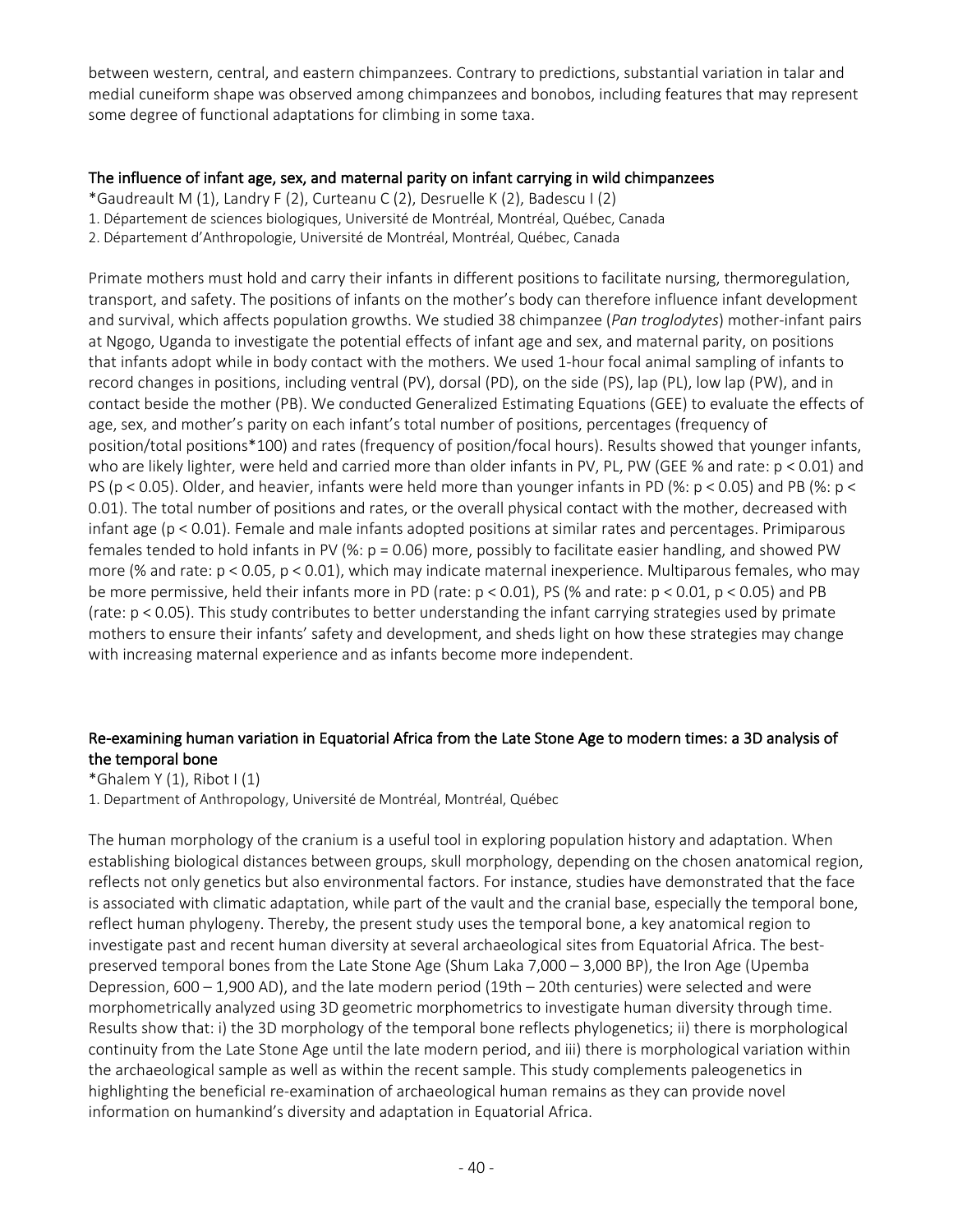#### Sexual orientation-based disparities in bone health among American adults

Gibb JK (1), Shattuck EC (2)

1. Department of Health & Society, University of Toronto Scarborough, Toronto, Ontario, Canada

2. Institute for Health Disparities Research, University of Texas at San Antonio, San Antonio, USA

Sexual minority (SM) people experience significant stress associated with stigma, contributing to a higher rate of adverse health outcomes. Several known factors (e.g. smoking) elevate risk of poor bone health, but to date little research has examined disparities in bone health among SM people. To address this, we analyzed sexual orientation differences in an available bone mineral density (BMD) cross-sectional dataset assessed via dual xray absorptiometry. We combined the 2007-2008, 2009-2010, and 2013-2014 cycles of US National Health and Nutrition Examination Survey to examine sexual orientation-based differences in z-scored BMD in the proximal femur (greater trochanter and intertrochanter locations), bone mineral content (BMC) in the femur and spine, and osteoporosis risk among Lesbian/Gay (n= 53), Bisexual (n= 97), Same-Sex Experienced (n= 103), and Heterosexual (n= 2,990) adults. Sexual orientation-based disparities in bone mass were observed across all anatomical sites. This effect was due to differences between heterosexual and gay men, and persisted in linear regressions after adjusting for risk factors. We found differences in femoral and femoral neck BMC in heterosexual and gay men (p = 0.02) and in femoral, femoral neck and spinal BMC between heterosexual and bisexual women (p = 0.05). Sexual orientation remained significant in BMC regressions. Our findings suggest that SM men but not women are at greater risk for poor bone health relative to heterosexuals and this disparity is independent of the lifestyle and psychosocial risks included in our models.

# Separating the illness from the individual: using bioarchaeology of disability to understand how Tuberculosis impacted life

Gooderham E (1), Cardoso HFV (1)

1. Department of Archaeology and Centre for Forensic Research, Simon Fraser University, Burnaby, British Columbia, Canada

This paper will operationalize bioarchaeology of disability, which applies theoretical frameworks from biology, disability studies, history, and biological anthropology to understand the impacts of marginalization due to disability in the past. Engaging with the social model of disability, it is understood that the disability community is marginalized due to physical and social barriers. Bioarchaeology of disability uses principles from paleopathology and osteobiography but emphasizes the analysis of disability as a social identity. As such, it is also distinguished from bioarchaeology of care because bioarchaeology of disability prioritizes the narratives of people with disabilities over the care they would have received from the able-bodied perspective. Using multidisciplinary theoretical perspectives, this paper seeks to understand how Tuberculosis and the consequential disability impacted the life of a nine-year-old child. Osteological and paleopathological data published by Gooderham et al. (2020) is used in this paper to show how paleopathological conditions can be contextualized within the larger social framework. Unpublished archival data associated with the child will inform on demographics to further support this analysis. The evaluation of the child's illness within the social framework of 1940s Lisbon will show how disability impacted this child's life and death. Engaging with both skeletal and archival data, this paper shows how bioarchaeology of disability can be a valuable theoretical perspective to understand how marginalization due to disability can impact health.

#### How to know you've 'caught' a pathogen: exploring *Brucella melitensis* presence in a medieval monk

\*Hider J (1,2), Duggan A (1,2), Klunk J (1,3), Eaton K (1,2), Long G (3), Fornaciari G (4), Golding B (4), Prowse T (2), Poinar H (1,2,5)

- 1. McMaster Ancient DNA Centre, McMaster University, Hamilton, Ontario, Canada
- 2. Department of Anthropology, McMaster University, Hamilton, Ontario, Canada
- 3. Department of Biology, McMaster University, Hamilton, Ontario, Canada

4. Department of Translational Research on New Technologies in Medicine and Surgery, University of Pisa, Pisa, Italy

5. Department of Biochemistry, Hamilton, Ontario, Canada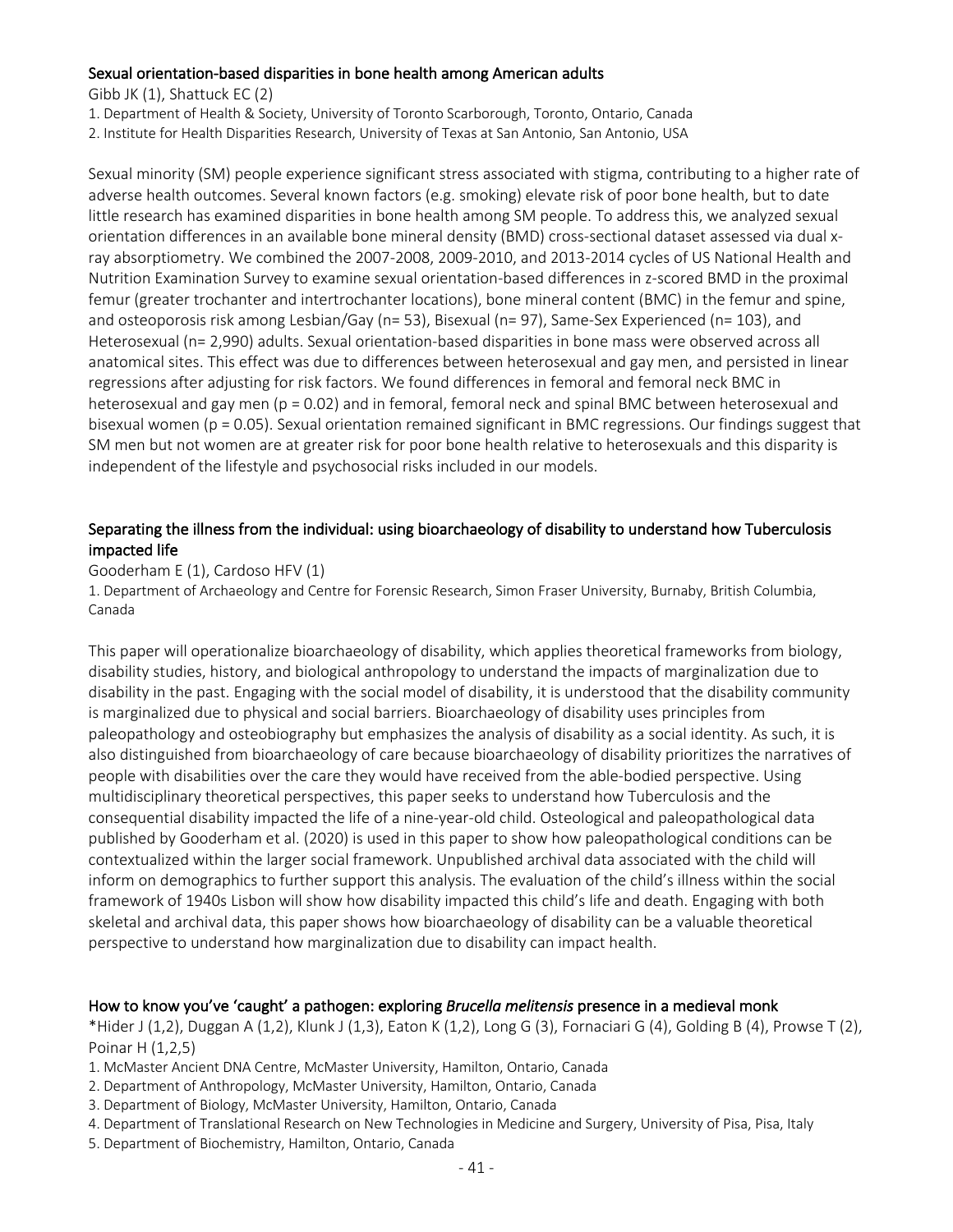Our ability to recover ancient DNA (aDNA) has significantly increased with next-generation sequencing and targeted enrichment. While our ability to recover pathogen DNA has improved, it is still challenging to recover from archaeological remains because of factors such as degradation of the target DNA, the addition of contaminant DNA and inhibitors of DNA amplification, and inefficient laboratory methods. If pathogen DNA can be recovered, the challenge then becomes determining whether the researcher has 'caught' the pathogen. This requires validating the classification of DNA as a match to a pathogen and determining whether it is authentic (i.e. ancient) DNA. This is particularly challenging when the potential pathogen aDNA is low abundance (e.g. less than 1000 molecules). We examine this issue by analyzing samples with a low abundance of *Brucella melitensis* from a 14th century CE Italian monk, Sante Brancorsini. We have identified a high-coverage *Brucella melitensis* genome from a calcified nodule from the monk. The 12 other samples we have from Sante Brancorsini include preserved tissue, bone, and calcified nodules. These samples show no evidence or very low abundance of *B. melitensis* DNA. It is challenging to validate classifications and authenticate them as ancient using standard methods (e.g breath of genomic coverage, DNA deamination) when working with low copy reads. We utilize an ensemble approach to validate classifications, which requires agreement between three taxonomic classification programs in their assignment of a read to *Brucella melitensis*. This decreases the likelihood of a false positive assignment. Preliminary results show that for one low copy sample (a calcified nodule) we are able to validate the *B. melitensis* assignment.

# Broken record: Informing contemporary trauma registries by asking questions of the past

\*Hogan JL $(1)$ , Mant M $(2)$ 

- 1. University of Alberta, Edmonton, Alberta, Canada
- 2. University of Toronto Mississauga, Mississauga, Ontario, Canada

Trauma is among the leading global causes of death and disability, killing over 5,000,000 people annually and indirectly affecting millions more. Rapid industrialization, sprawling urbanization, and increasing resource disparity demanded rapid adaptation from medical response systems. In the 1970s, trauma registries were implemented in American hospitals to empower surveillance systems with data-driven preventative strategies and treatment options. Trauma registries soon began forming in both high- and low-income countries, the latter of which experience 90% of all global traumas. Worldwide, there are 285 active registries in 35 different countries, including cost-effective and sustainable registries that have been introduced in low-resource settings such as Kenya. This country has faced traumas in the form of high traffic collision rates, unintentional burns, terrorist attacks, and post-election violence. In response to an expressed need for more complete hospital injury data that reflects this burden, Kenya's second-largest referral hospital implemented a trauma registry that revealed nearly six times more patient capture compared to retrospective chart reviews. 1,918 patients were included over six months, revealing important trends in injury types, severity, gender, geolocation, and careseeking practices. Examining current trauma incidents is vital, though there is potential for further enriching our knowledge through reviewing injuries of the more distant past. Bone records evidence of past trauma, allowing bioarchaeologists to assess antemortem and perimortem incidents for insights into lived experiences of trauma. Only rarely are health records associated with individual skeletons, limiting the possible conclusions to be drawn. Bioarchaeological research reinforces the importance of demographic data, assessing potential injury recidivism, and incorporating biocultural lines of information to assess individual risk. Looking to the lacunae evident in bioarchaeological datasets can help frame the questions we should be asking of contemporary injured people. Linking these data over time within a patient's health history is an important step in understanding trauma recidivism and creating a robust injury response system. This presentation discusses how lessons learned from injury data most difficult to obtain in bioarchaeological studies of trauma recidivism can be incorporated into current-day trauma registries to produce high-impact results.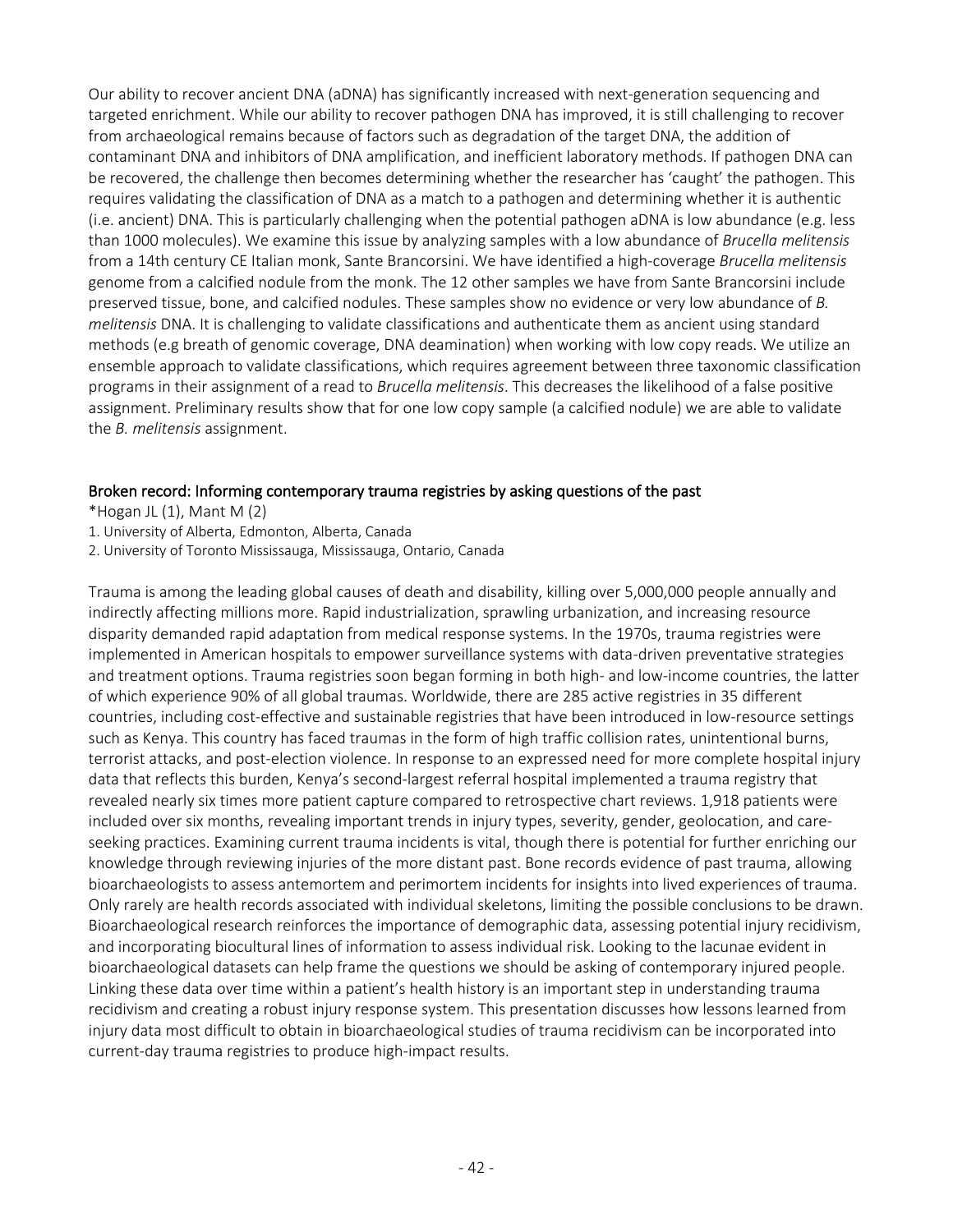# Unprecedented? Young adult conceptions of COVID-19

Holland AH (1), Prine A (2), Mant M (3)

- 1. Department of Family Medicine, McMaster University, Hamilton, Ontario, Canada
- 2. Groves Memorial Community Hospital, Fergus, Ontario, Canada,
- 3. Department of Anthropology, University of Toronto Mississauga, Mississauga, Ontario, Canada

COVID-19, the disease caused by the novel coronavirus SARS-CoV-2, has quickly become one of the most significant global health threats of the past century. Universities and colleges are special subpopulations, with complex local, national, and international networks, including domestic and international students, exchange students, and commuters versus students in residence. This research distributed an online survey to University of Toronto students (REB approval #39169), capturing a convenience sample of 592 students. This survey captured the earliest survey data in Canada following the university's cancellation of in-person classes and start of government-mandated lockdown (March 20-April 17, 2020), providing an important baseline dataset concerning student engagement with COVID-19-related information. Students were surveyed to assess their demographic factors, media use, self-reported anxiety, perceived severity of COVID-19, personal susceptibility, and adoption of health behaviours. Further, students were asked to compare COVID-19 to previous infectious disease outbreaks (i.e., SARS, H1N1, 1918 influenza) to understand their perceptions of the current outbreak in historical context. Social media was the most common media type accessed (97.0%) but was most likely to be perceived as poor in communicating unbiased information (39.0% of users) and most likely to cause anxiety (46.2%). Females were most likely to report high anxiety related to contracting COVID-19 after hearing or reading a media report. The majority of participants (60.1%) judged COVID-19 to be Very Severe; there was a significant relationship between being female and the adoption of new health behaviours. 57.4% indicated they felt susceptible to COVID-19, while 40.9% did not. Feeling susceptible was associated with studying a healthcare field or being personally affected by COVID-19. Individuals who stated they were not susceptible to COVID-19 declared mitigating factors such as new health behaviours to be a major driver in their perception. 52% of students considered COVID-19 to be worse than SARS and 56% deemed it worse than H1N1; only 10% said it was worse than 1918 influenza. Students cited advances in modern medical technology, increased globalization, and mass communication as factors influencing their comparisons of the present with the past outbreaks.

# A warrior, a pregnancy and a Highlander on the North Coast: Interpreting life events using multi-tissue stable isotope analysis, Virú Valley Peru

- \*Hyland C  $(1,2)$ , Millaire J-F  $(3)$ , Szpak P  $(1)$
- 1. Department of Anthropology, Trent University, Peterborough, Ontario, Canada
- 2. School of Archaeology, University of Oxford, Oxford, United Kingdom
- 3. Université du Québec à Trois-Rivières, Trois-Rivières, Québec, Canada

Stable isotope analysis can provide incredible insight into the life histories of individuals especially when multiple tissues are available and a wide range of analyses are employed. Multi-tissue (bone collagen, hair, nail, skin, and tendon) stable isotope analysis (carbon, nitrogen, sulfur, and strontium) on thirteen individuals from the lower Virú Valley identified non-seasonal changes in a predominantly C4-based terrestrial diet. Closer intra-individual examination revealed a potential past pregnancy for Burial 7 and further support for the identification of Burial 8 as a warrior. Burial 5, however, had a stable isotope signature unlike any previously found on the north coast of Peru, indicating both a large contribution of  $C_3$ -terrestrial resources to their diet and an  $87$ Sr/ $86$ Sr ratio suggestive of highland residence during childhood. This research provides the first strong stable isotope evidence of a highland individual within a coastal burial in northern Peru, provides new insight into the life histories of these individuals, and stands as an example of the wealth of information that can be gained from the combination of multiple stable isotope techniques.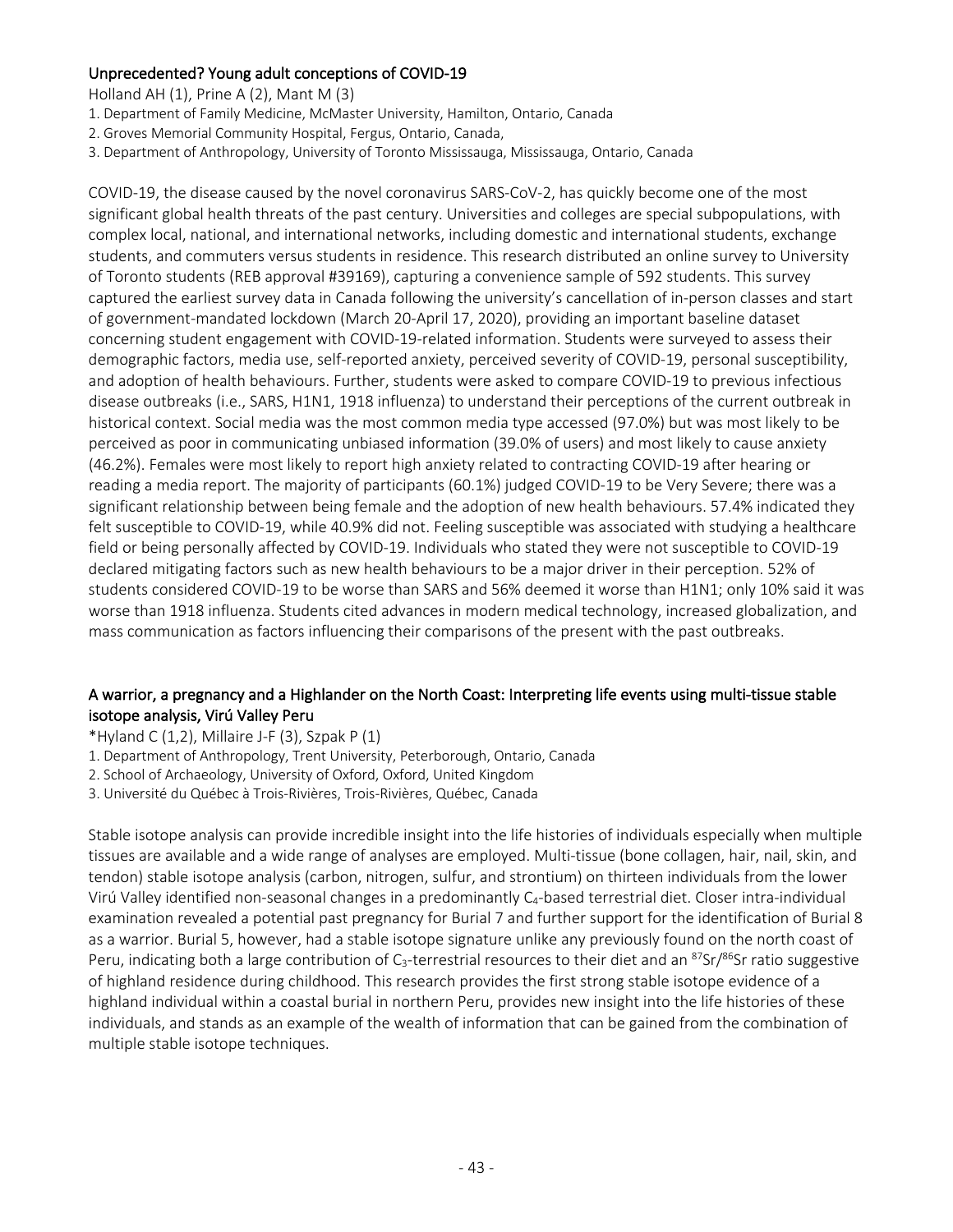# Spatial movement foraging strategies among free-ranging Japanese macaques *(Macaca fuscata)* at the Awajishima Monkey Center, Japan

Joyce MM (1), Teichroeb JA (2), Turner SE (1)

1. Department of Geography, Planning & Environment, Concordia University, Montréal, Québec, Canada

2. Department of Anthropology, University of Toronto Scarborough, Toronto, Ontario, Canada

Research has shown that nonhuman primates are capable of making intentional, directional movement choices in order to solve spatial navigation problems in foraging. Here, we investigated the influence of age, sex, rank, physical impairment and competition on route choice decision-making in solitary foraging trials. We conducted a multi-destination foraging experiment with 6 feeding platforms in a (4m x 8m) Z-array, recording 180 successful solitary trials by 30 identifiable individuals from a group of ~400 free-ranging Japanese macaques inhabiting forests around the Awajishima Monkey Center. Results from movement trials suggested that the macaques were able to: (1) select optimal routes (23.9% of the trials), and (2) use heuristics similar to primates in other studies (Nearest Neighbour rule 19.4%, Convex Hull 4.5%) (e.g. their movements were non-random). Our results also suggest that contextual factors led to variation in Japanese macaque route decision-making. For example, the animals used what we termed a sweep strategy (27.1% of trials), which allowed the individual to maintain vigilance on conspecifics (reducing the risk of competitors acquiring isolated food pieces), while also minimizing travel distance. We argue that this strategy was a response to the island's topography and high intragroup competition. Our research on individual variation in route choice contributes to a better overall understanding of group-level movements and the processes underlying foraging decisions.

# The temporal distribution of pottery and aquatic shellfish in the Holocene deposits at Liang Bua indicates major shifts in modern human behaviour through time

Julianto IMA (1), Sutikna T (2,3,4), Jatmiko (4), Faith JT (5), Tocheri MW (1,2,6)

1. Department of Anthropology, Lakehead University, Thunder Bay, Ontario, Canada

2. Australian Research Council Centre of Excellence for Australian Biodiversity and Heritage, University of Wollongong, Wollongong, Australia

3. Centre for Archaeological Science, School of Earth and Environmental Sciences, University of Wollongong, Wollongong, Australia

4. Pusat Penelitian Arkeologi Nasional, Jakarta, Indonesia

5. Natural History Museum of Utah & Department of Anthropology, University of Utah, Salt Lake City, Utah, USA

6. Human Origins Program, National Museum of Natural History, Smithsonian Institution, Washington DC, USA

Liang Bua (Flores, Indonesia), is best known as the type site of *Homo floresiensis*. However, this extinct hominin species vanished from the cave's archaeological record ~60 to 50 thousand years (ka) ago. Although there is some evidence of modern humans at Liang Bua between ~47 and 12 ka, it is during the Holocene epoch that a reasonably continuous material record of modern human behaviour is recorded. To date, 80 radiocarbon ages have been acquired from charcoal samples excavated from this Holocene sequence. These ages span the entire duration of the Holocene and indicate that there are no major temporal gaps within this ~12-ka-long depositional sequence. Using the R Bacon package for age-depth modelling and the calibrated radiocarbon ages, age-depth models for multiple excavated 2 x 2 m sectors were constructed, enabling a reasonably detailed examination of modern human cultural change at Liang Bua through the Holocene. Based on the age-depth models, we examine the temporal distribution of pottery and aquatic shellfish at the site in four adjacent sectors that together form a larger 4 x 4 m area. The age-depth models for this area derive from 35 calibrated radiocarbon ages that are relatively evenly dispersed between ~0.5 and 12.1 ka and span ~4 m depth of sediment. Our results suggest that locally sourced freshwater gastropods (Thiaridae and Neritidae) are absent or scarce through the first half of the Holocene but these shells become abundant after ~4 ka, with peak abundances occurring ~3.5 ka and a decline to moderate levels after ~3 ka. Pottery first appears at ~3 ka immediately above the shellfish midden and is consistently present in the sequence thereafter. Although the observed changes in pattern of freshwater shellfish exploitation clearly occurred over a longer period of time and were likely determined by factors other than the onset of an agricultural lifestyle, the appearance of pottery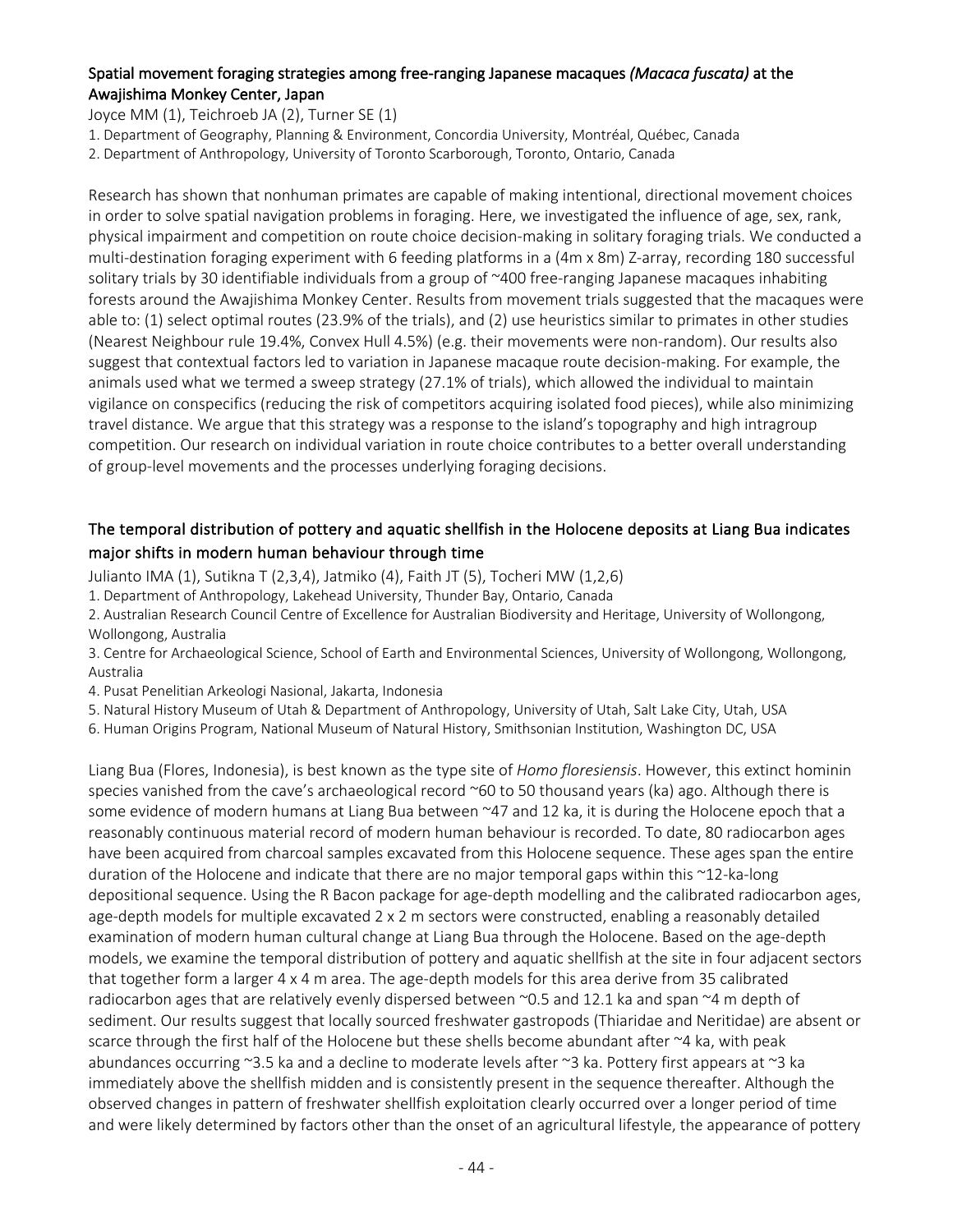at ~3 ka signals a likely shift to increased sedentism and/or farming. Moreover, the specific timing of this shift to pottery suggests that it may represent an influx of Austronesian culture and/or people to Flores.

## Addressing the legacy of residential school cemeteries: Exploring the important role of a Community Liaison

\*Kennedy D (1,2), \*Nichols K (3,4,5), Holland E (2), Albanese J (5,6), Reder D (3), Yang D (4,5), Cardoso H (4,5), Yellowhorn E (3)

- 1. Community Liaison for the Sioux Valley Dakota Nation, Manitoba, Canada
- 2. Department of Anthropology, Brandon University, Brandon, Manitoba, Canada
- 3. Department of Indigenous Studies, Simon Fraser University, Burnaby, British Columbia, Canada
- 4. Department of Archaeology, Simon Fraser University, Burnaby, British Columbia, Canada
- 5. Centre for Forensic Research, Simon Fraser University, Burnaby, British Columbia, Canada
- 6. Department of Sociology, Anthropology, and Criminology, University of Windsor, Windsor, Ontario, Canada

Calls to Action 74 & 75 of the Truth and Reconciliation Commission reaffirms the importance of locating and identifying graves and cemeteries of Indian residential schools. However, it is silent on the legal responsibilities and formal accountability held by federal and provincial agencies. Nor do academic researchers and community partners have clear guidelines for developing community engagement and partnerships required to undertake this sensitive work. Sioux Valley Dakota Nation is spearheading a project designed to locate and identify graves associated with the Brandon Residential School. Supported by faculty and students from Simon Fraser University, University of Windsor, and Brandon University, the project is founded on Indigenous aspirations to find, protect and return (if desired) individuals who died to their home communities. Our team is working to address the Commission's Calls to Action, while ensuring that all affected Indigenous Nations are involved. In the process, we have confronted many practical problems as we translate the recommendations into an applied investigation. This presentation will discuss the important role of the Sioux Valley Dakota Nation community liaison in establishing community relationships and navigating ethical, legal, political, and cultural complexities. By weaving western and Indigenous worldviews together, we work to find a resolution and honour the missing children, unmarked graves, and their communities at the Brandon Residential School.

# X-citing Bones: An investigation of the use of portable X-ray fluorescence (pXRF) in the identification of scurvy, rickets, and cribra orbitalia in archaeological bone

Kilburn NN (1), Gowland RL (1), Halldórsdóttir HH (2,3), Williams R (2,3), Thompson TJU (2)

1. Department of Archaeology, Durham University, Durham, United Kingdom

2. School of Health and Life Sciences, Teesside University, Tees Valley, Middlesbrough, United Kingdom

3. National Horizons Centre, Darlington, United Kingdom

This research investigates the applicability of portable X-ray fluorescence spectrometry (pXRF) in identifying potential chemical element changes resulting from scurvy, rickets, and cribra orbitalia in archaeological human skeletal remains. pXRF is a promising method for archaeological analyses as it is non-destructive and, compared to other chemical analysis methods, relatively fast and inexpensive. The use of pXRF could provide palaeopathologists with an additional diagnostic tool for accurately distinguishing pathological conditions, as well as furthering understanding about alterations to bone element composition occurring as a result of disease. The femora of 99 individuals (34 adult; 63 non-adult) from the Coach Lane skeletal collection (c. 1711-1829), curated at Durham University, were analyzed using pXRF. The resulting data was plotted on scatterplots and visually examined for variation in elemental content in relation to known disease categories, with possible patterns explored further statistically. No significant differences in the elemental ratios of individuals with scurvy, rickets, and cribra orbitalia were observed. In this instance, it is likely that the industrial location of the burial site, and its resultant post-depositional diagenetic changes, caused pathological bone element alterations to be obscured. While no differences were found in the analysis of metabolic diseases, further examination of chemical element composition in relation to other disease categories may still be worthwhile investigating in the future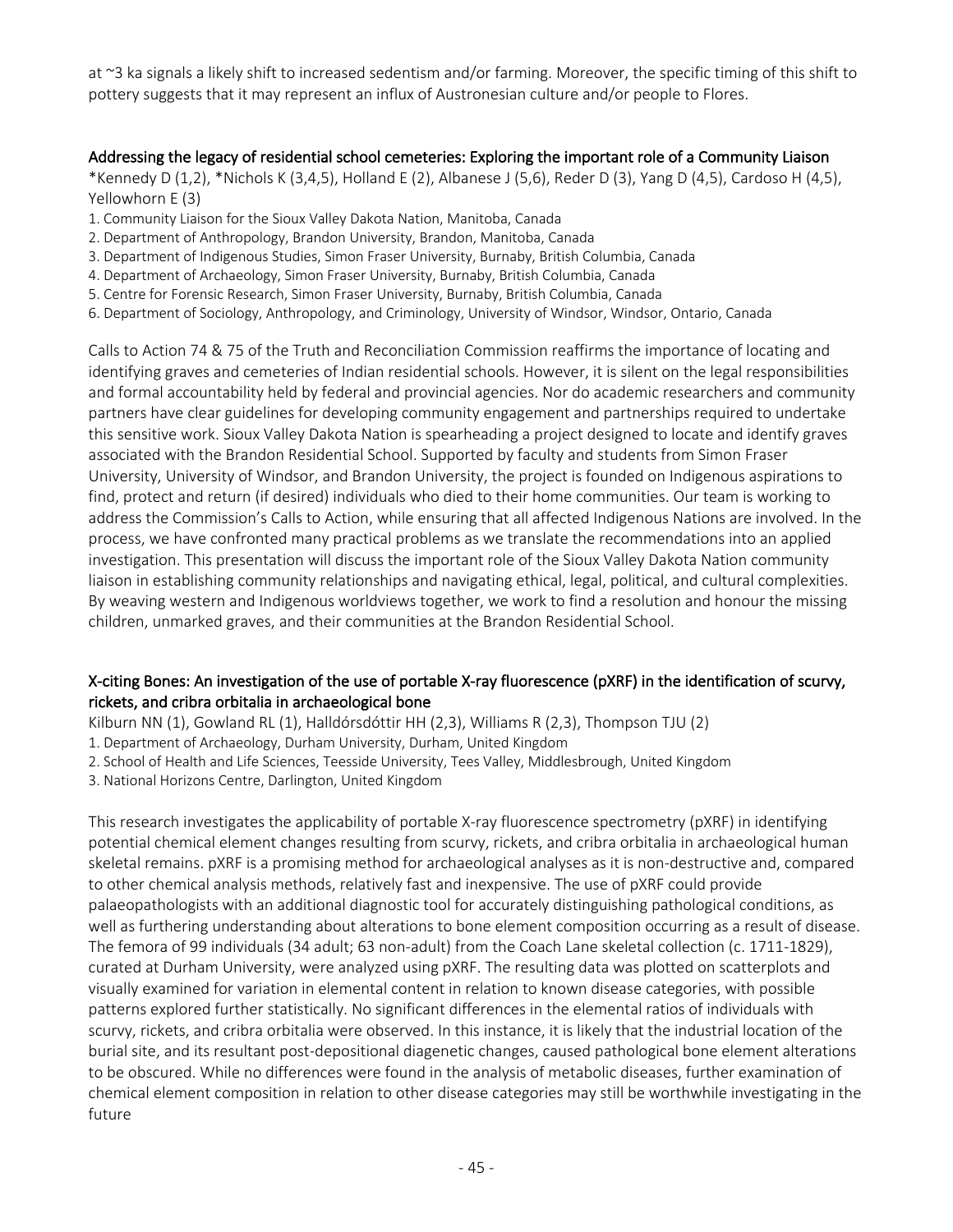## Morphological integration in the hominoid midfoot

Komza K (1), Viola TB (1,2), Netten T (1), Schroeder L (3,4,5)

1. Department of Anthropology, University of Toronto, Toronto, Ontario, Canada

- 2. Institute for Archaeology and Ethnography, Siberian Branch, Russian Academy of Sciences, Novosibirsk, Russia
- 3. Department of Anthropology, University of Toronto Mississauga, Mississauga, Ontario, Canada
- 4. Human Evolution Research Institute, University of Cape Town, Cape Town, South Africa
- 5. Buffalo Human Evolutionary Morphology Lab, Department of Anthropology, University at Buffalo, Buffalo, New York, USA

Patterns of morphological integration in living apes and humans can be used to make inferences about the evolvability of skeletal regions throughout hominin evolution, and can explain observed morphological patterns in the fossil record. Here, we consider the observation that medially-located elements of the foot appear more variable throughout the hominin lineage than laterally-located elements. Plio-Pleistocene hominins show adaptations for arboreal and terrestrial locomotion within the medial cuneiform, navicular, and metatarsals (Mts)  $1 - 2$ . Laterally, there appears to be less variation, with most hominins showing adaptations for a stiff foot. Based on these observations, we test the hypothesis that the medial elements of the great ape and human foot are less morphologically integrated compared to the lateral elements. This would imply that the medial elements are more evolvable, and would explain their high morphological variation throughout hominin evolution. The study sample is composed of midfoot elements (the cuneiforms, navicular, cuboid, and Mts  $1 - 5$ ) of *Homo sapiens* (n=83), *Pan troglodytes* (n=63), *Gorilla gorilla* (n=41), and *Pongo* sp. (n=42). Integration was quantified using interlandmark distances from these elements, organized into sets of *a priori* defined functional modules. Patterns of integration across these functional modules were then compared against sets of random traits from the whole midfoot. Results show that all non-human apes have less integrated medial elements, whereas modern humans have highly integrated medial elements. This may explain the morphological diversity we see in the medial elements of habitually and facultatively bipedal hominins. It also suggests that an abducted hallux is less integrated than an adducted one, and that the former may be more evolvable. For a large portion of the hominoid lineage, the medial midfoot may have been more evolvable, up until the evolution of obligate bipedalism. Afterwards, the medial midfoot became more integrated, and less likely to produce new morphological variation. Results also show that chimpanzees have relatively consistent magnitudes of integration throughout the midfoot, corresponding with their variable locomotor repertoire. In contrast, specialized taxa (i.e., orangutans and humans) have more distinct patterns of integration that correspond with plantar pressure distribution during locomotion.

## The effects of growth rates on rachitic porotic lesion expression and the consideration of the medial clavicle in active rickets

\*Lamer M (1), Veselka B (2), Hoogland MLP (3), Brickley MB (1)

- 1. Department of Anthropology, McMaster University, Hamilton, Ontario, Canada
- 2. Department of Art Sciences and Archaeology, Brussels, Belgium
- 3. Faculteit Archeologie, Universiteit Leiden, Leiden, Netherlands

Rickets is the inadequate endochondral mineralization of newly deposited osteoid resulting from vitamin D deficiency. The body's failure to mineralize osteoid at the growing ends of the bones results in the formation of porotic lesions at the metaphyseal growth plates. Porotic lesions form more readily and are most severe where the bone is rapidly growing during deficiency. As such, faster growing long bones would be first to form porotic lesions, and the resulting porotic lesions would be more severe than those in slower growing bones. This poster examines the effects of the growth rates of long bones on the timing and expression of porotic lesions using the distal femur and ulna, and the medial clavicle metaphyseal growth plates. The slower growing medial clavicle has to date not been investigated in cases of rickets, and was examined in this research to determine if active cases of rickets can be recorded in older individuals, as the medial clavicle is the latest fusing bone in the human body. The absolute annual growth rates of the femur, ulna, and clavicle were calculated using data from a combination of longitudinal and cross-sectional growth studies by subtracting the bone length from one year by the total bone length of the preceding year. Porotic lesions at the distal femur and ulna metaphyseal growth plates and the medial clavicle metaphyseal growth plates were recorded in 17/69 (24.6%) of individuals from the Dutch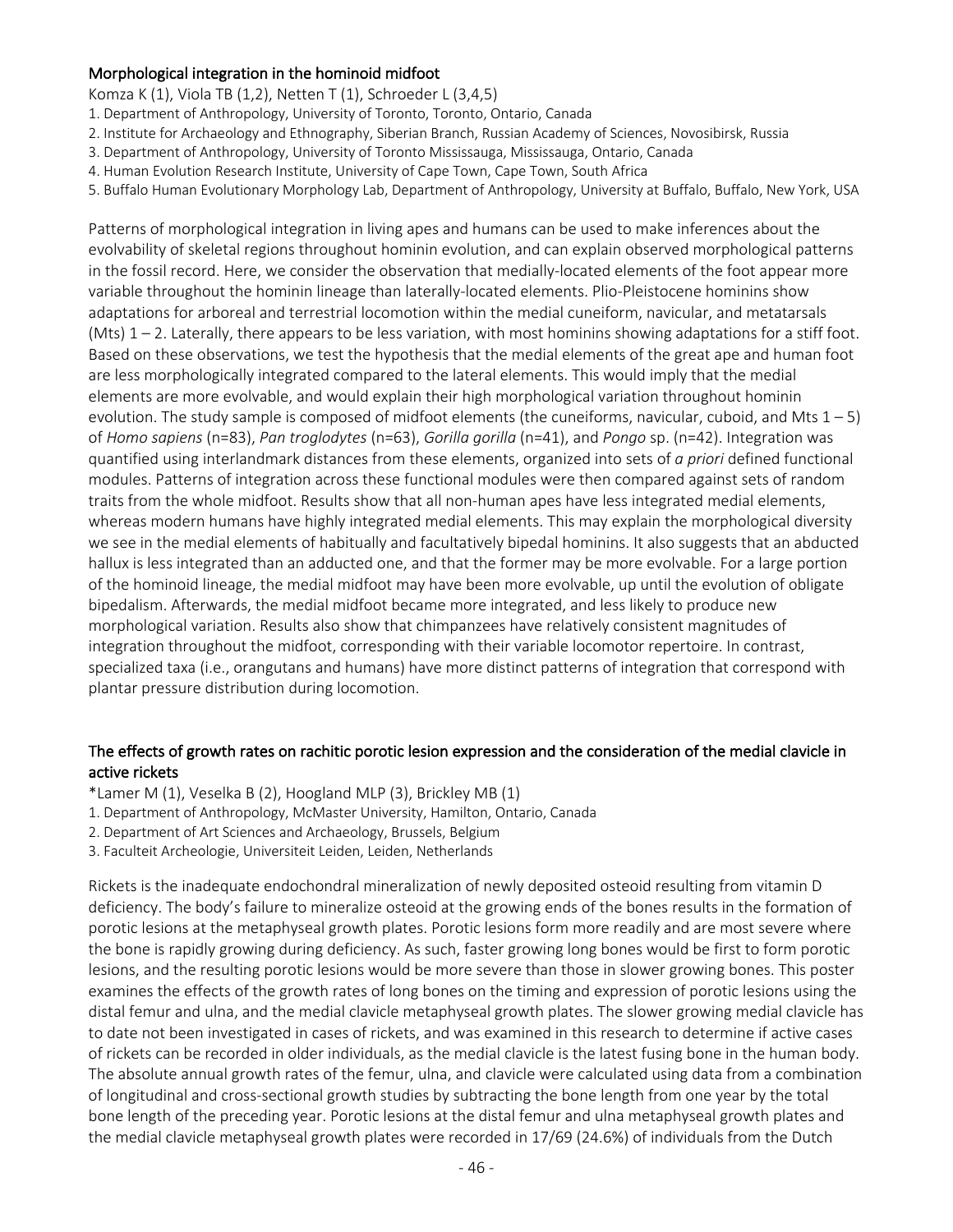skeletal collections of Middenbeemster and Hattem (17th to 19th centuries). A variation of growth plate porosity scores was found within the same individuals. The growth rates of the long bones at the time of death were used to determine the progression and stage of the vitamin D deficiency being experienced. Porotic lesions at the medial clavicle were found to form more slowly and were recorded in seven individuals between the ages of 18-25 years. Recording porotic lesions at the medial clavicle is valuable, as it continues to grow throughout adolescence and into early adulthood, allowing active rickets to be identified in older individuals.

## Stone artefact assemblage composition as a proxy for changing Holocene land use practices at Liang Bua

Lin SC (1,2), Jatmiko (3,2), Julianto IMA (4), Ferdianto A (1,2), Sutikna T (2,1,3)

1. Centre for Archaeological Science, School of Earth and Environmental Sciences, University of Wollongong, Wollongong, Australia

2. Australian Research Council Centre of Excellence for Australian Biodiversity and Heritage, University of Wollongong, Wollongong, Australia

3. Pusat Penelitian Arkeologi Nasional, Jakarta, Indonesia

4. Department of Anthropology, Lakehead University, Thunder Bay, Ontario, Canada

The Liang Bua stone artefact sequence is marked by the persistence of a casual approach to stone tool production from the Pleistocene to the Holocene. This pattern gave rise to an impression of simplicity and stasis in the hominin technological behaviour represented at the site. However, beyond stone tool manufacture, hominin technological complexity is also expressed in the selection, use and transport of stone tools. Through this lens, 'simple' artefacts may be used and managed in dynamic ways by past mobile groups as they organised and carried out activities across the landscape. In this study, we examine a sample of stone artefacts from the Holocene layers of Sector XVI at Liang Bua that span between ~6,000 years ago to the recent past. Despite the simple nature of the core reduction techniques and the dominance of locally abundant raw material types, the lithic assemblages exhibit clear temporal variation in the selection and transport of artefacts that are symptomatic of broader changes in human movement and land use practices. In particular, between ~4,000-3,000 years ago, increased lithic discard frequencies and core size suggest that Liang Bua cave was utilised more regularly at this time. Analyses of flake size distribution show that smaller flakes were underrepresented in the lithic assemblage during this period, possibly reflecting the repeated production and transport of small cuttingedge pieces for localised activities outside the cave. Coinciding with the peak in shellfish consumption and a noticeable increase in abundance of pig remains at Liang Bua, these data indicate a reorganisation of human land use practices in the Liang Bua region ~4,000-3,000 years ago, where human settlement potentially shifted towards a more localised system focused along the river valley immediately prior to the onset of farming in the region. Following the appearance of pottery at the site ~3,000 years ago, the lithic discard pattern shows a decline in the use of the cave with respect to stone tool production and use. This change reflects a sustained shift in the focus of human activities elsewhere on the landscape after the uptake of food production.

# The legacy of Canadian soldiers killed in action during the First and Second World Wars

Lockyer S (1)

1. Directorate of History and Heritage, Department of National Defence, Ottawa, Ontario, Canada

Anthropological methods, along with methods from other disciplines, allow the Canadian Armed Forces's Casualty Identification Program to attempt to identify recently discovered human skeletal remains of Canadian service members who died during the First and Second World Wars and the conflict in Korea, approximately 27,000 of whom have no known grave. Families are at the core of the Program. The passage of time, in some cases more than 100 years, and the fact that they have never met in person in no way diminishes the legacy of these service members and the impact on their families, both their military family and their family in the more traditional sense. When the remains are identified, every effort is made to notify the service member's family that their ancestor has been found and will be buried by their unit. If the remains cannot be identified, the military family will bury the service member regardless of regimental association. Over the years, the effect the identification process and subsequent burial has with the families continues to resonate. From the small militia regiment whose members volunteered at a rate of 65% to participate in the burial of one of their soldiers, to the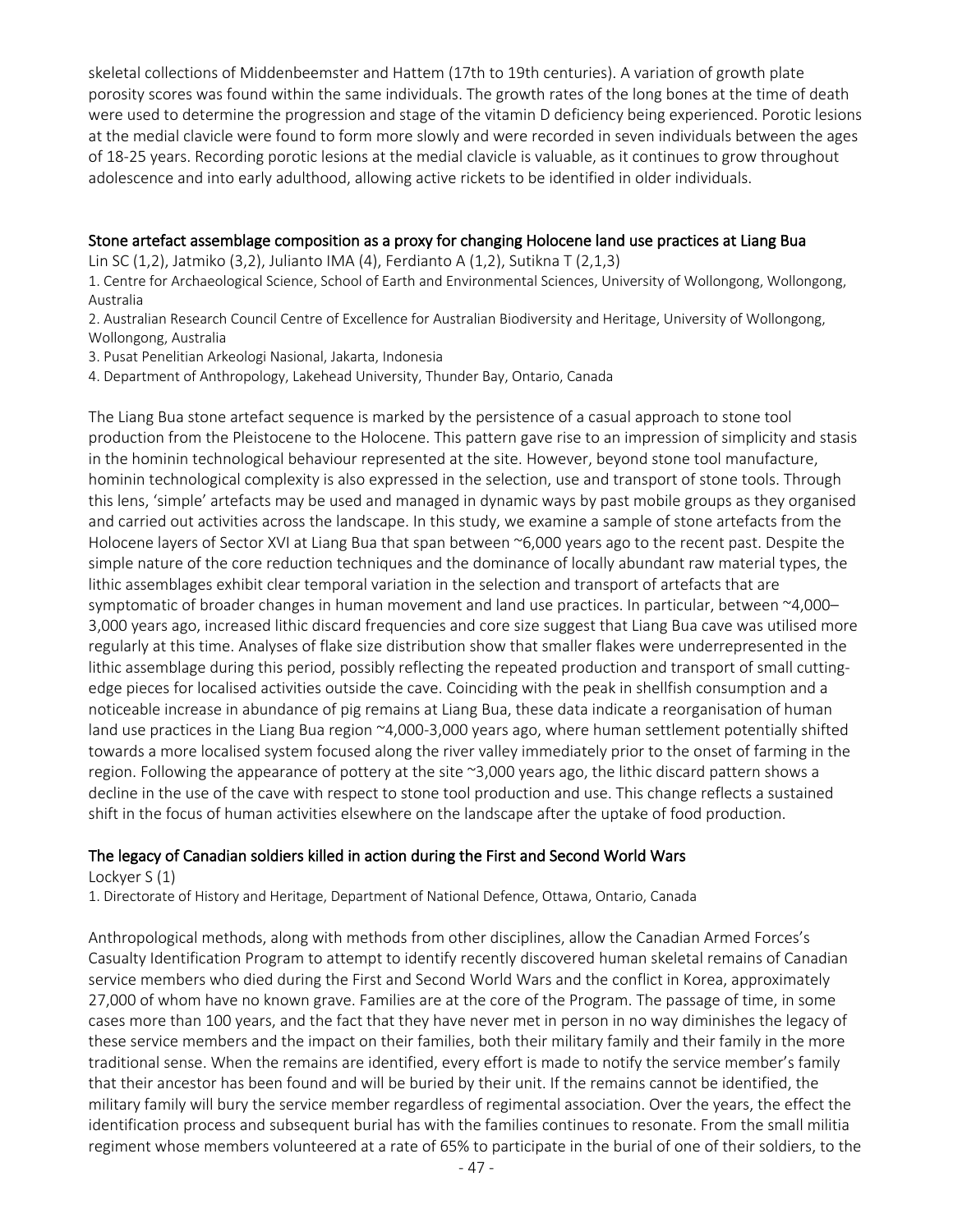great-nephew (a high school history teacher) who shouted "They found Harold!" when he entered his class the morning after being told his great-uncle had been found, these deaths that occurred over 100 years ago profoundly affect people alive today. This paper will discuss a number of cases and experiences the author shared with the families demonstrating the enduring connection between the past, the work of the Canadian Armed Forces's Casualty Identification Program, and the present.

## Discrete vs. descriptive: Examining sexual dimorphism in the juvenile pelvis

Mackay-Brown A (1), Holland E (2)

- 1. School of Science & Engineering, University of Dundee, Dundee, Scotland, United Kingdom
- 2. Department of Anthropology, Brandon University, Brandon, Manitoba, Canada

Due to the inextricable relationship between early sexual dimorphism and the process of growth and maturation, identifying secondary sex characteristics in the juvenile pelvis for sex assessment is often avoided. Regardless of difficulty and limited accuracy, differentiating between male and female individuals remains important for understanding potential sex differences in archaeological populations, as well as being a key demographic indicator in forensic identification that requires demonstrable accuracy and error. This study examines the applicability of the Phenice traits to juvenile remains through both the original Phenice method, and the modified method by Klales, which utilizes an ordinal scale. This research contributes to the understanding of how these three sexually dimorphic traits vary with age and which method is best able to measure their expression in juvenile remains. Sex was determined for 44 individuals between the ages of 6 and 18 in the Hamann-Todd Osteological collection utilizing the left *os coxa*. Neither method was able to effectively predict sex between the ages of 10 and 14 (the amount of error peaks between these ages), while the accuracy of prediction wavers before 10 and increases after 14. However, through noting that these inconsistencies are associated with age groups that are primarily female, as well as observations during the application of the methods, the reasons for the failure of both methods was explored. As the Klales method required increased attention to the form of the ventral arc, noted patterns suggested that the ventral arc in juveniles may not be well articulated. Modifying the description of the ventral arc to encompass the 'precursor arc' and 'symphyseal wrap-around', the Klales method can predict an individual to be female 62% of the time. It was concluded that the onset of puberty confounds the ability for both methods to accurately predict sex during this age range and that altering our understanding of the ventral arc to encompass preliminary stages of sexual dimorphism contributes to an increase in assessment accuracy. The results point to necessary further research of the preliminary ventral arc and the necessity of a unified descriptive system for juvenile osteological traits.

# 3D geometric morphometric analysis of the trapezoid in extant great apes and humans as well as fossil hominins

Mackereth EM (1,2), Tocheri MW (2,3,4)

- 1. Department of Pathology & Anatomical Sciences, University of Missouri, Columbia, Columbia, Missourri, USA
- 2. Department of Anthropology, Lakehead University, Thunder Bay, Ontario, Canada
- 3. Human Origins Program, National Museum of Natural History, Smithsonian Institution, Washington DC, USA

4. Australian Research Council Centre of Excellence for Australian Biodiversity and Heritage, University of Wollongong, Wollongong, Australia

Past studies have shown that quantitative assessments of carpal morphology capture important details about the functional morphology and evolutionary history of hominins and hominids. Here we use three-dimensional geometric morphometrics (3DGM) to explore trapezoid morphology in a relatively large comparative sample of extant hominids ( $N = 267$ ) and fossil hominins ( $N = 6$ ). Using the commercial software Stratovan Checkpoint, patches of landmarks with a density of 9 x 9 each were placed on the scaphoid, trapezium facet, second metacarpal, and capitate facets. A Generalized Procrustes Analysis was conducted on the landmarked data followed by a Principal Component Analysis (PCA) to visualize the resulting shape variation. A second analysis that did not include the patched landmarks for the capitate facet was also conducted because this facet is absent in most of our gorilla sample. All statistical analyses were conducted in R. The PCAs of both 3DGM analyses result in similar shape distributions along the first and second PC axes. Modern humans and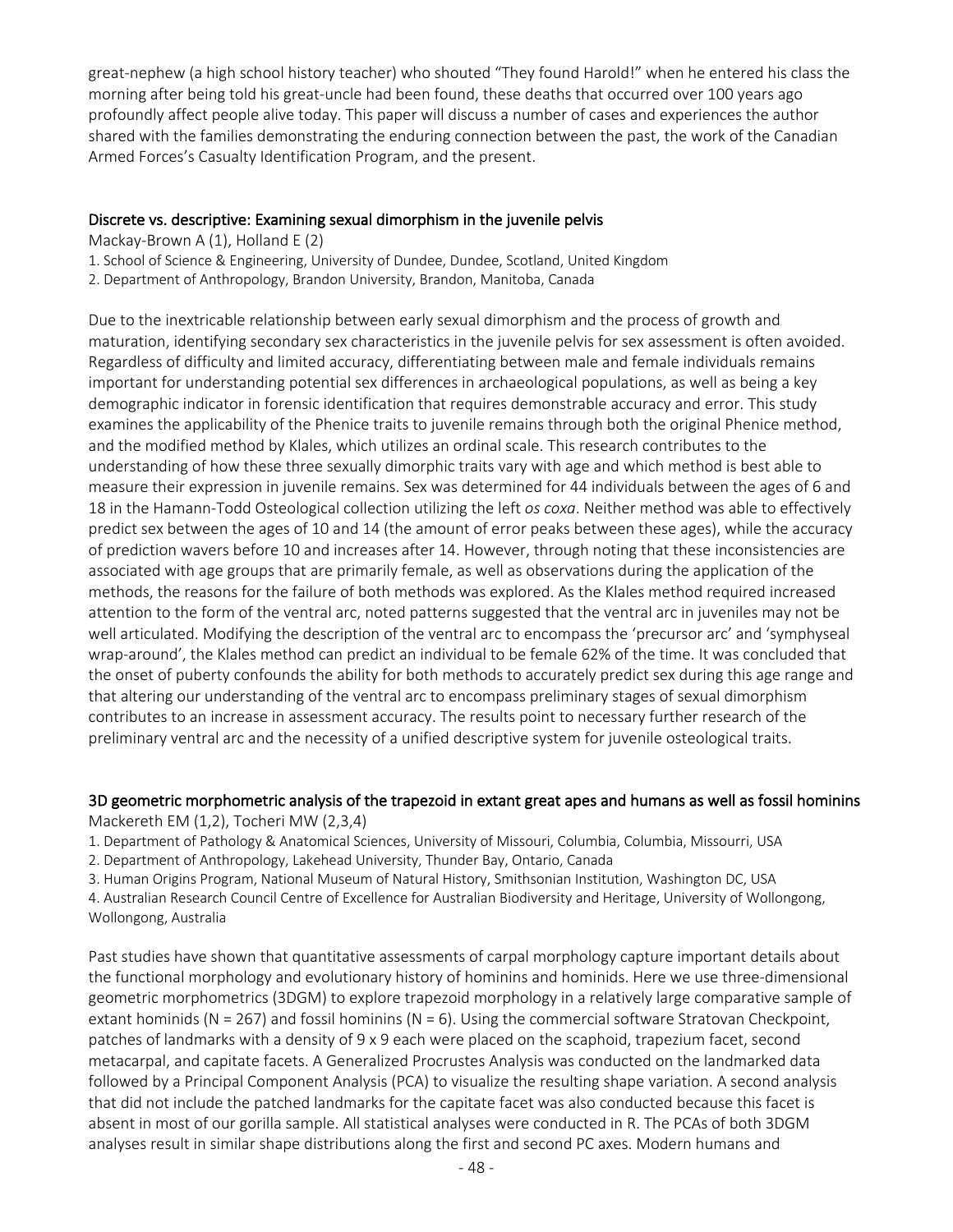Neandertals cluster positively along PC1 due to their more boot-shaped trapezoids whereas extant great apes and Homo floresiensis cluster negatively due to their more pyramidal wedge-shaped trapezoids. These findings are consistent with previous studies that examined trapezoid shape using a combination of articular surface angles and relative areas. However, previous work did not include bonobos and our results show that bonobos and orangutans cluster together positively along PC2 while chimpanzees and gorillas cluster together negatively. This suggests that the primitive trapezoid shape condition for hominids may have been more similar to that of orangutans and bonobos rather than chimpanzees and gorillas.

## Dynevor Indian Hospital (1908-1934): Historical trauma, tuberculosis, and persistent colonial legacy

Mant M  $(1)$ , Abonyi S  $(2)$ , Hackett P  $(3)$ 

- 1. Department of Anthropology, University of Toronto Mississauga, Mississauga, Ontario, Canada
- 2. Department of Community Health & Epidemiology, University of Saskatchewan, Saskatoon, Saskatchewan, Canada
- 3. Department of Geography & Planning, University of Saskatchewan, askatoon, Saskatchewan, Canada

This research concerns the early (1908-1934) history of the Dynevor Indian Hospital outside of Selkirk, Manitoba. In 1939 the hospital was purchased by the Canadian government for use as the first tuberculosis hospital in Canada exclusively for Indigenous people, operated on Ottawa's behalf by the Sanatorium Board of Manitoba. Our work is the first investigation of the primary hospital admission records from Dynevor Hospital during its tenure as part of the Indian Hospital System. Dynevor's service area covered much of southern Manitoba and parts of northwestern Ontario. Many young patients were sent directly from residential schools to Dynevor; an overwhelming number were suffering from tuberculosis. Tuberculosis, even in the years before Dynevor became a dedicated tuberculosis hospital, was the most frequent reason for admission; of the admitted cases from 1908-1934, 62.9% were children and youths under the age of 20. Indigenous individuals in Canada today have much higher rates of tuberculosis than non-Indigenous Canadian-born individuals. Analysis of records from settler institutions such as hospitals helps us uncover and address this legacy of colonialism, a step critical for reconciliation. Indeed, during the current COVID-19 pandemic we have already witnessed the stigmatizing of minority populations in Canada as potential vectors of disease – this research speaks to the historical context of framing groups as sites of contagion.

# The influence of developing technological infrastructure on sleep and circadian rhythm in a community of Guatemalan Kaqchikel Maya

\*McKinnon L (1), Samson DR (1), Nunn CL (2,3), Rowlands A (4), Salvante KG (4), Nepomnaschy PA (4)

- 1. Department of Anthropology, University of Toronto Mississauga, Mississauga, Ontario, Canada
- 2. Department of Evolutionary Anthropology, Duke University, Durham, North Carolina, USA
- 3. Duke Global Health Institute, Duke University, Durham, North Carolina, USA

4. Maternal and Child Health Laboratory, Faculty of Health Sciences, Simon Fraser University, Burnaby, British Columbia, Canada

Humans rely on sleep for a host of functions related to survival and reproduction, including immune response, memory consolidation, cellular maintenance, and emotional regulation. Thus, identifying the factors that affect sleep behaviour is important for understanding human health and fitness. A number of factors appear to influence sleep duration and circadian rhythm, including characteristics of industrialization such as access to electricity and reduced exposure to circadian regulators (e.g., sunlight, temperature fluctuation). We investigated the association between industrialization and sleep using data collected in a population of Guatemalan Kaqchikel Maya who are in a transitional stage of industrial development. We tested the circadian entrainment hypothesis, predicting that Maya sleep will be longer and more efficient than sleep in populations with lower industrialization levels and shorter and less efficient than sleep in populations with higher industrialization levels. Additionally, we predicted that Maya circadian rhythms will be weaker than those in contexts with greater environmental exposure and stronger than those in more environmentally-buffered settings. Data were obtained using CamNtech MotionWatch 8 actigraphs, which are non-invasive wearable devices that provide objective sleep and circadian rhythm measures. The data were compared with those from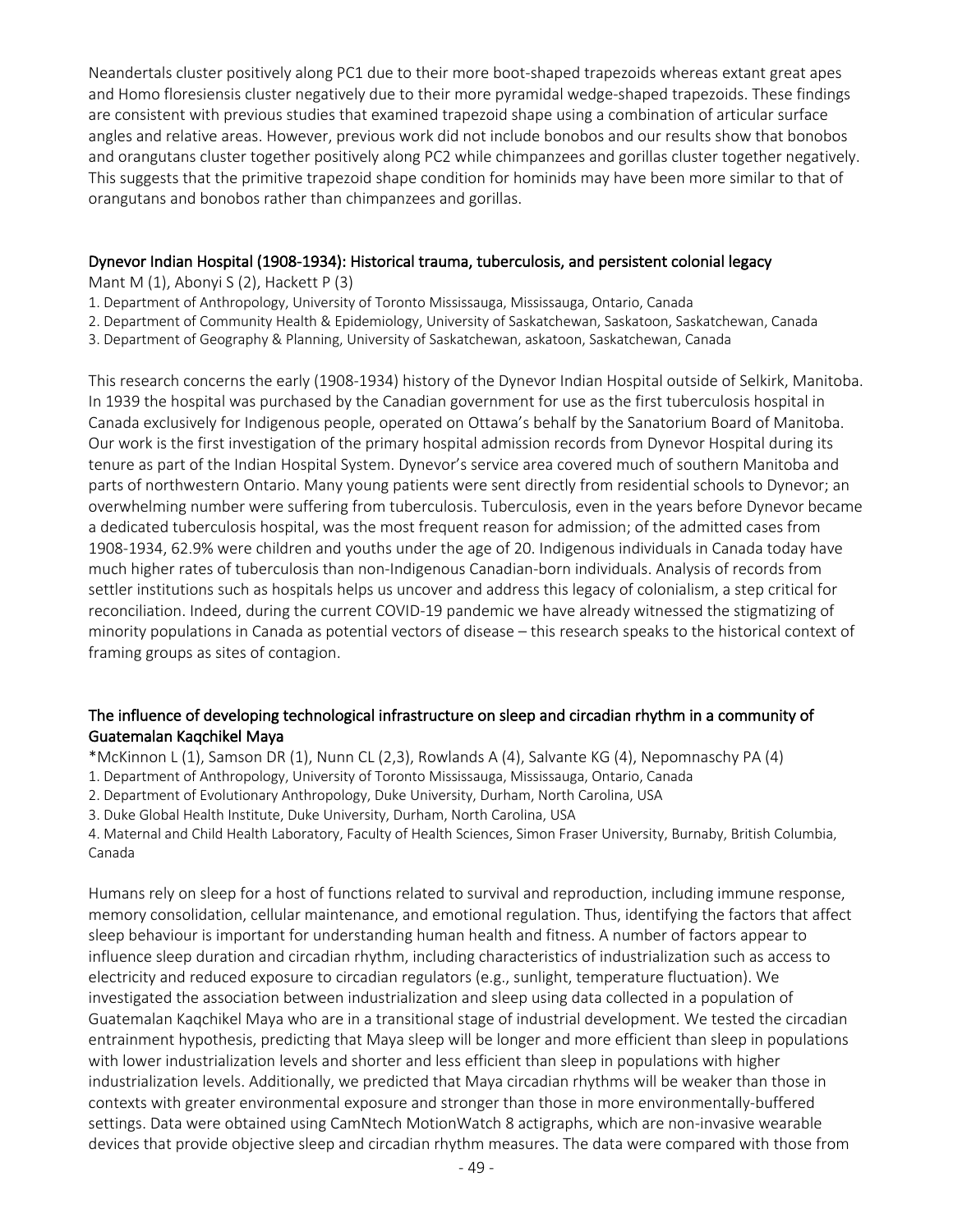populations with varying degrees of industrialization. As expected, we found that individuals from this population tend to sleep longer (mean = 6.52 hours, SD = 1.14) and more efficiently (mean = 78.39%, SD = 8.75) than individuals from small-scale populations with lower industrialization levels, but shorter and less efficiently than individuals from more industrialized settings. Counter to predictions, circadian rhythm amplitude (mean = 0.92, SD = 0.07) and stability (mean = 0.58, SD = 0.28) are higher than in both small-scale and industrial contexts. Despite the purported role of industrialization in driving a sleep loss epidemic, our results reveal that higher industrialization levels do not reduce sleep duration and quality; instead, the safety and comfort of sleeping sites afforded by technological development appear to improve sleep in this population. Importantly, the Maya exhibit strong, stable circadian rhythms, suggesting that an intermediate degree of environmental exposure and technological buffering supports optimal circadian rhythm strength and stability.

#### Have fowl, will travel: Chickens and the transition to farming at Liang Bua, Flores

Meijer HJM (1,2), Walker SJ (1), Jatmiko (3,4), Wahyu Saptomo E (3,4)

- 1. University Museum, Department of Natural History, University of Bergen, Bergen, Norway
- 2. Human Origins Program, National Museum of Natural History, Smithsonian Institution, Washington DC, USA
- 3. Pusat Penelitian Arkeologi Nasional, Jakarta, Indonesia

4. Australian Research Council Centre of Excellence for Australian Biodiversity and Heritage, University of Wollongong, Wollongong, Australia

Chickens *(Gallus gallus var. domesticus)* are the most widespread domestic animals in the world and have become a dominant part of our diets. They became first domesticated in the Neolithic in Southeast Asia, and then spread both eastwards and westwards. Their eastward spread into Island Southeast Asia and the Pacific is believed to have been part of the Neolithic package and linked to the arrival of dogs, pigs and pottery. In the Pacific, Neolithic chicken remains appear closely linked to human migration. However, chickens are extremely rare in the archaeological record of Island Southeast Asia. The routes and timing of the dispersal of chickens from their native range in Mainland Southeast Asia into Island Southeast Asia, and from Island Southeast Asia into the Pacific, remain therefore unclear. Here we present the first archaeological evidence for chickens on Flores, Indonesia from the site of Liang Bua. Liang Bua has yielded an extensive faunal sequence that spans the Late Pleistocene and Holocene. Despite junglefowl being native to Flores, they are absent from Liang Bua's Pleistocene sequence and appear for the first time in the Holocene deposits. Twelve chicken remains have been unearthed so far and the oldest remains, a premaxilla and a tibiotarsus fragment, are dated to ~2.2 and ~2.3 thousand years (ka) ago, respectively. The youngest chicken remains are dated to ~0.3 ka and include an immature radius. The absence of any junglefowl remains in older deposits, the cutmarks on some of the bones, and the presence of juveniles suggests that these remains likely represent domesticated chickens. If correct, this is the first evidence for domesticated chickens on Flores, and in Wallacea more broadly. Their first recorded appearance in the Liang Bua sequence occurs a few centuries after pottery first appeared  $\approx$ 3 ka ago and the oldest directly-dated modern human burials at the site that have pottery as grave goods (~2.7–2.6 ka). Thus, chickens are found at Liang Bua within an archaeological context of farming but whether they were introduced nearer to the onset of agriculture on the island remains unclear.

#### Hominin Ecology of the Early Oldowan 2 Ma

Mercader J (1,2), Akuku P (3), Boivin N (1,2,4,5), Bugumba R (6), Bushozi P (7), Camacho A (8), Carter T (9), Clarke S (1), Cueva-Temprana A (2), Durkin P (8), Favreau J (9), Fella K (7), Haberle S (10), Hubbard S (1), Inwood J (1), Itambu M (7), Koromo S (11), Lee P (12), Mohammed A (7), Mwambwiga A (1), Olesilau L (11), Patalano R (2), Roberts P (2,4), Rule S (10), Saladie P (3), Siljedal G (1), Soto M (13,14), Umbsaar J (1), Petraglia M (2,4,5)

- 1. University of Calgary, Calgary, Alberta, Canada
- 2. Max Planck Institute for the Science of Human History, Jena, Germany
- 3. Institut Català de Paleoecologia Humana i Evolució Social (IPHES), Tarragona, Spain
- 4. School of Social Science, University of Queensland, Brisbane, Queensland, Australia
- 5. National Museum of Natural History, Smithsonian Institution, Washington DC, USA
- 6. Ministry of Natural Resources and Tourism, Dar es Salaam, Tanzania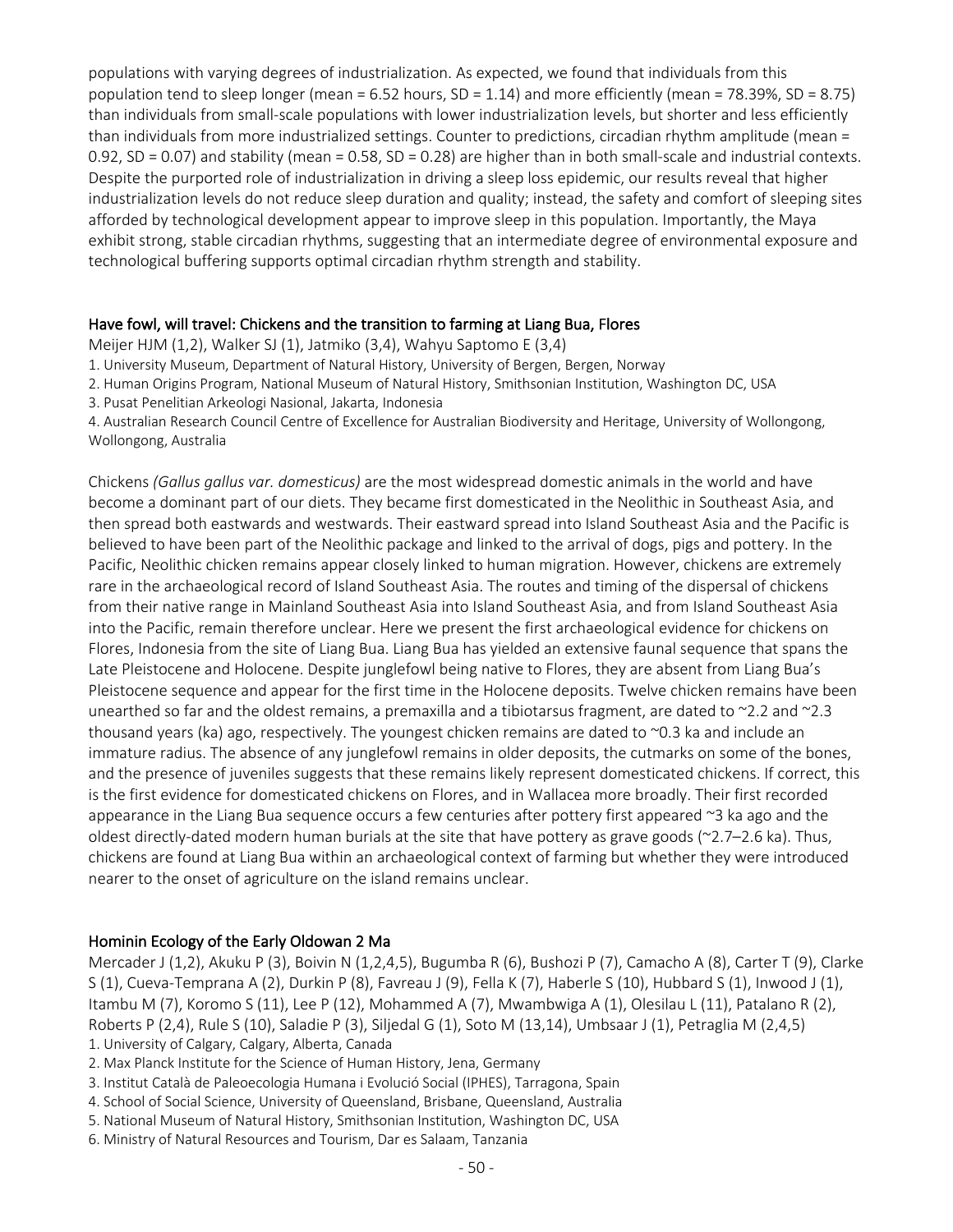- 7. University of Dar es Salaam, Dar es Salaam, Tanzania
- 8. University of Manitoba, Winnipeg, Manitoba, Canada
- 9. McMaster University, Hamilton, Ontario, Canada
- 10. Australian National University, Canberra ACT, Australia
- 11. University of Iringa, Tanzania
- 12. University of Toronto, Toronto, Ontario, Canada
- 13. Universidad Autónoma de Madrid, Spain
- 14. Madrid Institute for Advanced Study, Madrid, Spain

Environmental change is key for human evolution, especially at times of anatomical and behavioral change in life histories, such as the origin of meat consumption, economic diversification, and dispersal. However, for the earliest phase of human evolution featuring the technology-dependent hominins that shaped our lineage since 2.6 Ma, the Oldowan, there is a dearth of archaeological evidence directly associated with rich chronostratigraphic and environmental datasets amenable to tracking ecological change and adaptation to new physiographic conditions. One place where this type of information has been recently retrieved is the Western Plio-Pleistocene rift basin of Olduvai Gorge (now Oldupai), Tanzania. We explore habitat range by Oldowanbearing hominins amidst extremely diverse ecosystems throughout a stratified sequence 235 ka-long, thus predating by >180 ka the earliest landmark fossil hominins and classic Oldowan from the Eastern side of the basin. Our study provides multi-proxy evidence of environmental adaptability, demonstrating colonisation of fresh volcanic landscapes and occupation of fast-changing biomes by 2 Ma.

# 2D taphonomy: Reconstructing the taphonomic histories of Andean funerary bundles with conventional radiography

\*Motley J (1), Nelson AJ (1), Watson L (2), Poeta L (1), Hopkins Barriga A (3)

- 1. Department of Anthropology, Western University, London, Ontario, Canada
- 2. Universidad Nacional Mayor de San Marcos, Ciudad Universitaria, Lima, Perú
- 3. Directora del Museo de Sitio Huallamarca, Ministerio de Cultura, San Isidro, Lima, Perú

This presentation reports on the taphonomic analysis of Andean funerary bundles from the archaeological site Huaca Huallamarca (Lima, Peru) through the examination of plane x-rays. On the Central Coast of what is now Peru, funerary bundles consist of human remains wrapped in large amounts of textiles. A taphonomic study of these bundles would contribute both to understanding their state of preservation and to the reconstruction of past funerary rituals. The traditional method of studying these bundles is to unwrap them. However, unwrapping is destructive. X-rays remain the most cost effective and portable non-destructive option for paleoradiographers in the field. A methodology to systematically assess bundle contents from these x-rays would assist museums in their curatorial efforts as well as provide data for answering cultural, biological, and taphonomic questions. However, taphonomic analysis from 2D superimposed x-ray images has limitations. This presentation will describe those limitations and how methodical approaches using illustration, ground truthing through damaged bundles and comparative computed tomography scans, and novel taphonomic methods can produce information on burial positioning, decomposition processes, secondary burial, and the overall condition of mummies. This presentation will demonstrate that conventional radiography can contribute to the reconstruction of taphonomic histories. When integrated with other bioarchaeological data, these histories can facilitate the creation of hypotheses for further study and produce baseline data for comparison with future 3D analyses.

#### Childhood lead exposure in 18th-19th century North Atlantic fisheries

\*Munkittrick TJA (1), Scott A (2), Grimes V (1,3)

- 1. Department of Archaeology, Memorial University of Newfoundland, St. John's, Newfoundland, Canada
- 2. Department of Anthropology, University of New Brunswick, Fredericton, New Brunswick, Canada
- 3. Department of Earth Sciences, Memorial University of Newfoundland, St. John's, Newfoundland, Canada

Lead is a toxic substance with no biological function, but the metal's properties were so useful that its mining and subsequent use in cultural materials were ubiquitous for centuries. In modern contexts, lead toxicity is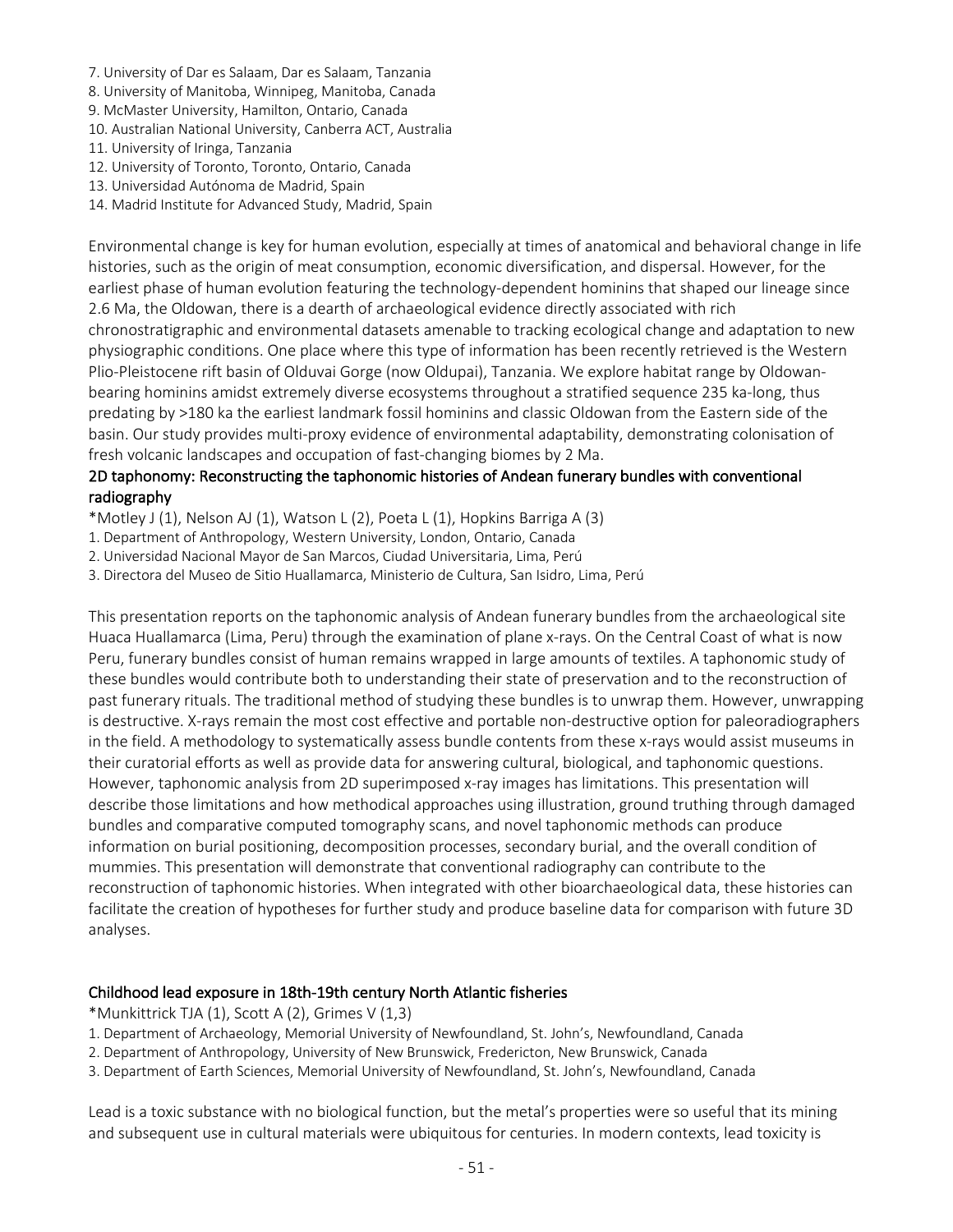attributed to air pollution from mining/industrial activities or accidental ingestion. However, it is not clear that this holds true in the Atlantic World. Previous bioarchaeological studies established that throughout England, humans were exposed to significant amounts of lead from a common source during the medieval and industrial periods; yet, studies in North America are mainly from the industrial period and suggest that their source was local lead ore. In contrast, there was no mining of lead-bearing resources that could have caused exposure to European migrants and settlers during the 18th to mid-19th centuries in Atlantic Canada. Since teeth form during childhood and lead exposure reflects individuals' interactions with their physical and cultural environments, this tissue presents an ideal means of examining movement and lead sourcing. To test whether 18th-19th century populations in Atlantic Canada were exposed to 'foreign' versus 'local' lead, tooth enamel from 27 individuals from four fishing settlements in Newfoundland and 19 individuals from the earliest cemetery at the Fortress of Louisbourg, Nova Scotia were sampled. A further 19 individuals from a Royal Naval cemetery in Newfoundland were sampled as a comparative. Samples were preferentially taken from the enamel of second molars, which represent 2-8 years of age. Lead concentrations were determined using solution-ICPMS and lead isotope ratios using MC-ICP-MS. These data suggest that lead exposure to individuals in the fishing settlements were greater than expected from the natural environment alone. Additionally, the lead is consistent with English and Western European lead ore, likely originating from imported lead-containing cultural materials such as ceramics. However, there are outliers consistent with values seen at other 19th century sites in America and New Zealand. Through lead concentration and isotope analyses, our study significantly contributes to our understanding of the role that physical versus material environments play in lead exposure and the utility of lead isotopes for identifying distinct cultural groups during the 18th and 19th centuries.

# Do the regions of the spinal column record stress differently? An analysis of growth stunting in the vertebral neural canal

\*Nelson J (1), Holland E (2), Harrington L (1), Cardoso HFV (3)

- 1. University of Alberta, Edmonton, Alberta, Canada
- 2. Brandon University, Brandon, Manitoba, Canada
- 3. Simon Fraser University, Burnaby, British Columbia, Canada

The diameters of the vertebral neural canal (VNC) are used as an indicator of non-specific stress during early childhood because VNC growth occurs during the first years of life and cannot experience catch-up growth once fusion has occurred. Most studies that assess the VNC prioritize measurements of the lumbar region, as these vertebrae undergo post-natal growth over the longest period, and therefore have the greatest potential for growth disruption. This study explores the validity of such a focus by comparing the levels of growth stunting (defined by z-score ≤-2) in the cervical, thoracic, and lumbar VNC diameters of 58 subadult individuals from a documented skeletal collection. Data from 50 adult individuals provided a standard for VNC diameters by which to generate z-scores for the subadults. ANOVA was used to assess for differences in the mean z-scores for each vertebral region of those individuals who were identified as stunted. No significant difference between means in the level of growth stunting was identified in the anterior-posterior diameter ( $p = 0.813$ ). Growth stunting in the transverse diameter of the cervical region differed significantly from the lumbar ( $p \le 0.000$ ) and thoracic regions (p ≤ 0.000). Contrary to expectations, the cervical region was found to be more stunted in TRD than both the thoracic and lumbar regions. These findings indicate that a focus on the lumbar region alone could overlook growth stunting recorded by the earlier developing cervical vertebrae. *(Funding for this project was provided by SSHRC - Social Sciences and Humanities Research Council of Canada. An earlier version of this abstract was published in the AJPA but not presented at the 2020 meeting of the AAPA.)*

#### Syphilis in antiquity: Examination of paleopathological presentation and its history

\*Nguyen Y (1)

1. Department of Anthropology, McMaster University, Hamilton, Ontario, Canada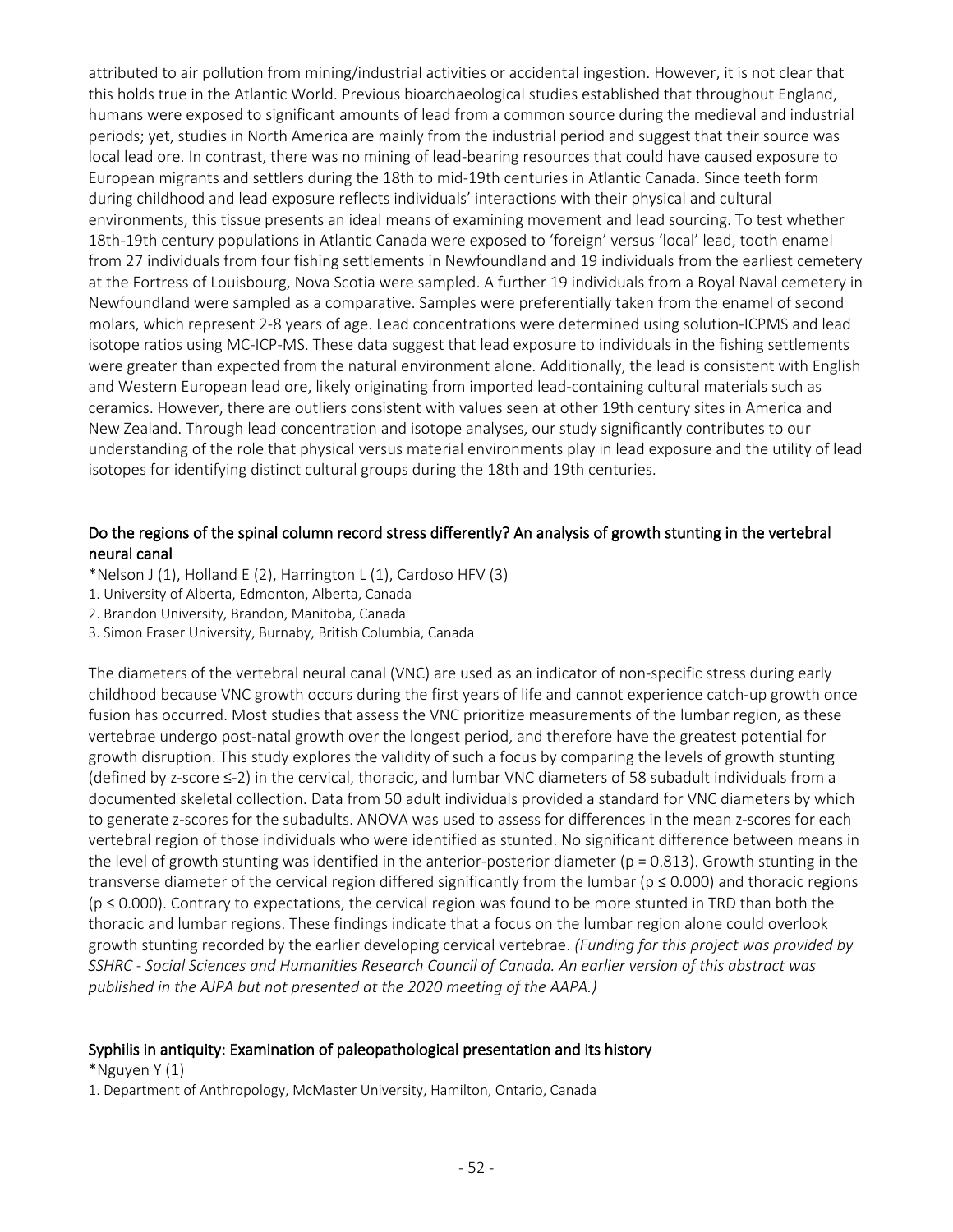Syphilis, a bacterial infection that is caused by a bacterium otherwise known as *Treponema pallidum*. In modernity syphilis's most common mode of transmission is associated with sexual transmission and its active form can often appear in the form of rashes, fevers, and weight loss in patients. However, sexual transmission is not the only mode, many researchers have found that syphilis can be passed onto a baby from a mother who suffers from the disease (congenital), from close quarters, poorly maintained living conditions and unhygienic practices. In the archaeological record, syphilis is diagnosed by extensive changes to the ectocranial table with lesions appearing as smooth nodules that are raised and rounded. In addition, syphilis may present as peg-like and crescent-like shapes in the teeth. However, the appearance of Hutchinson's teeth is often associated with mammary teeth rather than permanent dentition. Within this poster, we will examine a case of Hutchinson's teeth and its unusual appearance in permanent dentition and the possible causes of this unusual case. Although syphilis is still prevalent in modernity, by examining how syphilis may have arisen, evolved, and spread in antiquity allows researchers to get a better grasp of the pathological presentation. Researchers have suggested approximately three main hypotheses. The Columbian hypothesis, the pre-Columbian hypothesis, and the unitarian hypothesis. This poster further will explore the origins of syphilis and its spread. In addition, it will examine the presentation of syphilis in the archaeological records and how researchers may definitively diagnose syphilis in antiquity.

## Adolescence and innovation in the European Upper Paleolithic

Nowell A (1), French JC (2)

1. Department of Anthropology, University of Victoria, Victoria, British Columbia, Canada

2. Department of Archaeology, Classics and Egyptology, University of Liverpool, Liverpool, United Kingdom

Childhood and adolescence are two stages of development that are unique to the human life course. While childhood in the Pleistocene has received considerable attention in recent years, adolescence during the same period remains an understudied area of research. Yet it is during adolescence that key social, physical and cognitive milestones are reached. Thus, through studying adolescents, there is enormous potential for improving our understanding of Upper Palaeolithic lifeways more broadly. The reason for the dearth of these types of studies may be the perceived methodological difficulty of identifying adolescents in the archaeological record. In many ways, it is easier to distinguish children (*sensu lato*) from adults based on size, developmental age and associated artefacts. Adolescents, however, are often seen as more ambiguous, more liminal. Working within an evolutionary framework and using a definition of adolescence rooted in biology, we draw on psychology, ethnography and palaeodemography to develop a model of what it might have meant to be a 'teenager' in the European Upper Palaeolithic. Citing the biological, social and cognitive changes that occur during this life stage, we propose an important role of teenagers in the origins and spread of new ideas and innovations throughout the Late Pleistocene.

#### Paramedics, power, politics and precaution: Lessons from SARS and COVID-19

Oliphant A (1), Nouvet E (1), Faulds C (1), Bengall S (1) 1. Faculty of Health Sciences, Western University, London, Ontario, Canada

In 2020, Ontario faced a second, substantial pandemic in the form of COVID-19, comparable only to the SARS pandemic of 2002. Paramedics are often the first point of contact for acute health concerns in communities. Their responsibilities range from acute interventional care to supportive care, often providing this care in unconventional, unpredictable environments. As a result of these environments, their experience as healthcare providers diverges from those who work in clinical settings. It is unclear how experiences of paramedics during SARS informed practice, risk, and safety for paramedics during COVID-19. We conducted 22 interviews with paramedics ranging in skill from PCP to ACP across Ontario. We then compared our emerging thematic data against the literature that relates to paramedics in Ontario generated during SARS. We found that 1) Inequities that emerged in Ontario's paramedics services during SARS have not necessarily been rectified or considered during COVID, and these inequalities persist, 2) Protocols that emerged during SARS such as the Precautionary Principle were not implemented adequately for paramedics and 3) Despite a recognition of their role as frontline healthcare providers, they are not adequately represented in the literature or media, as evident both in events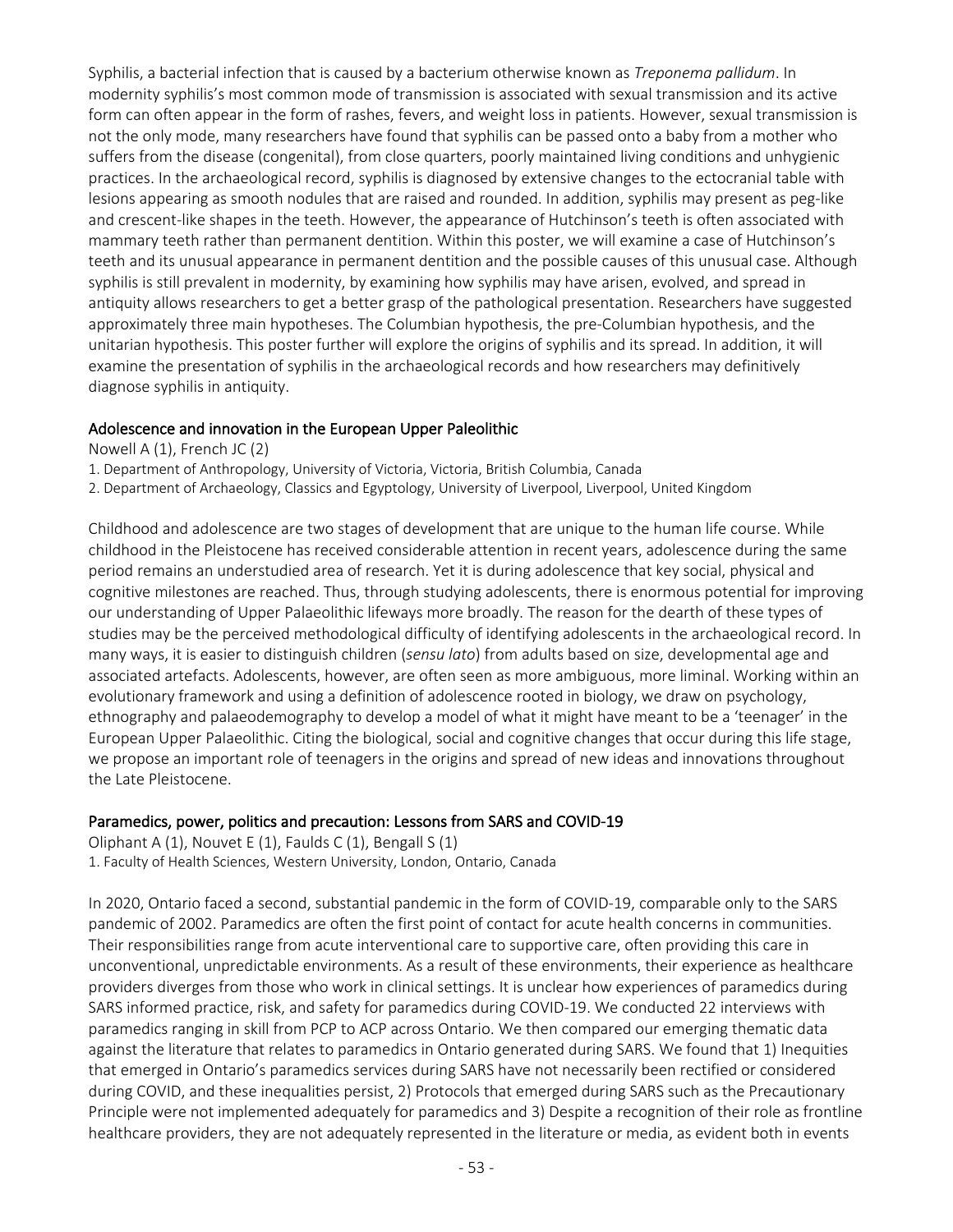that occurred during SARS, and COVID-19. We conclude that lessons from SARS did not necessarily translate to practice and protocol implementation during COVID-19, and paramedics remain an under-represented group in the discussion of front-line healthcare providers in Ontario during points of crisis.

#### Human genetic variation across the Holocene at Liang Bua

Oliveira S (1), Pugach I (1), Hubner A (1,2), Essel E (1), Hajdinjak M (3,1), Jatmiko (4,5), Sutikna T (5,6,4), Wahyu Saptomo E (4,5), Tocheri MW (7,8,5), Meyer M (1), Stoneking M (1)

- 1. Max Planck Institute for Evolutionary Anthropology, Leipzig, Germany
- 2. Max Planck Institute for the Science of Human History, Jena, Germany
- 3. The Francis Crick Institute, London, United Kingdom
- 4. Pusat Penelitian Arkeologi Nasional, Jakarta, Indonesia

5. Australian Research Council Centre of Excellence for Australian Biodiversity and Heritage, University of Wollongong, Wollongong, Australia

6. Centre for Archaeological Science, School of Earth and Environmental Sciences, University of Wollongong, Wollongong, Australia

7. Department of Anthropology, Lakehead University, Thunder Bay, Ontario, Canada

8. Human Origins Program, National Museum of Natural History, Smithsonian Institution, Washington DC, USA

The appearance of pottery (as a proxy signal for farming) in Island Southeast Asia has long been linked to ideas about the spread of Austronesian languages and culture through the region. Present-day Eastern Indonesians carry a mosaic of DNA segments that are related to Papuan and Austronesian groups. This dual genetic ancestry has been interpreted as a signature of admixture between indigenous foragers and Austronesian-speaking farmers who expanded out of Taiwan beginning ~5 thousand years (ka) ago. However, it is not clear whether the Papuan-related ancestry identified in contemporary groups represents the ancestry of indigenous groups, or whether it was introduced more recently. Moreover, there is uncertainty as to when the contact between Austronesians and indigenous foragers took place in Eastern Indonesia, reflecting limitations in both the methods used to date admixture from genetic data, as well as the information contained in present-day genomes. To overcome some of these limitations, we generated genome-wide ancient DNA data from skeletal remains of eight modern human individuals recovered from Holocene sediments at Liang Bua. Bones from two of these individuals yielded direct calibrated radiocarbon ages before present (ka cal. BP) of 3.7 and 2.7 ka cal. BP, while another has a modelled U-series age of ~7.5 ka. The exact ages of the other four are less certain as they have not yet been directly dated, although one is from a similar burial context as the 2.7 ka-old individual. Our preliminary analysis shows that two of the individuals (~2.7 ka old) share ancestry with both Papuan and Austronesian groups, while the others exhibit no Austronesian-related ancestry and are most closely related to present-day Australians and Papuans (Australopapuans) albeit highly differentiated from them. These data suggest that the cultural changes observed at Liang Bua after ~3 ka ago are associated with a component of Austronesian ancestry. Our analyses further indicate that the split between the pre-Austronesian Liang Bua individuals and Australopapuans occurred before the split of Australopapuans and Negrito groups from the Philippines, suggesting that the pre-Austronesians from Liang Bua harbor ancient ancestry related to an earlier modern human settlement of this region.

#### The influenza pandemic of 1918-1919 in Cape Breton Island, Nova Scotia

#### Parish J (1)

1. Department of L'nu, Political, and Social Studies, Cape Breton University, Sydney, Nova Scotia, Canada

The influenza pandemic of 1918-1919 remains one of the most devastating pandemics caused by an acute infection in recorded history. While much has been written about the pandemic around the world and within the research of CAPA members, we are still uncovering details about the impacts that the influenza pandemic had over a hundred years later. The connectedness of populations is invariably one of the driving forces of perpetuating infectious diseases in humans. Interpersonal contact is paramount to allowing infectious agents to spread and be introduced to an increasing environment of resources found in previously uninfected individuals.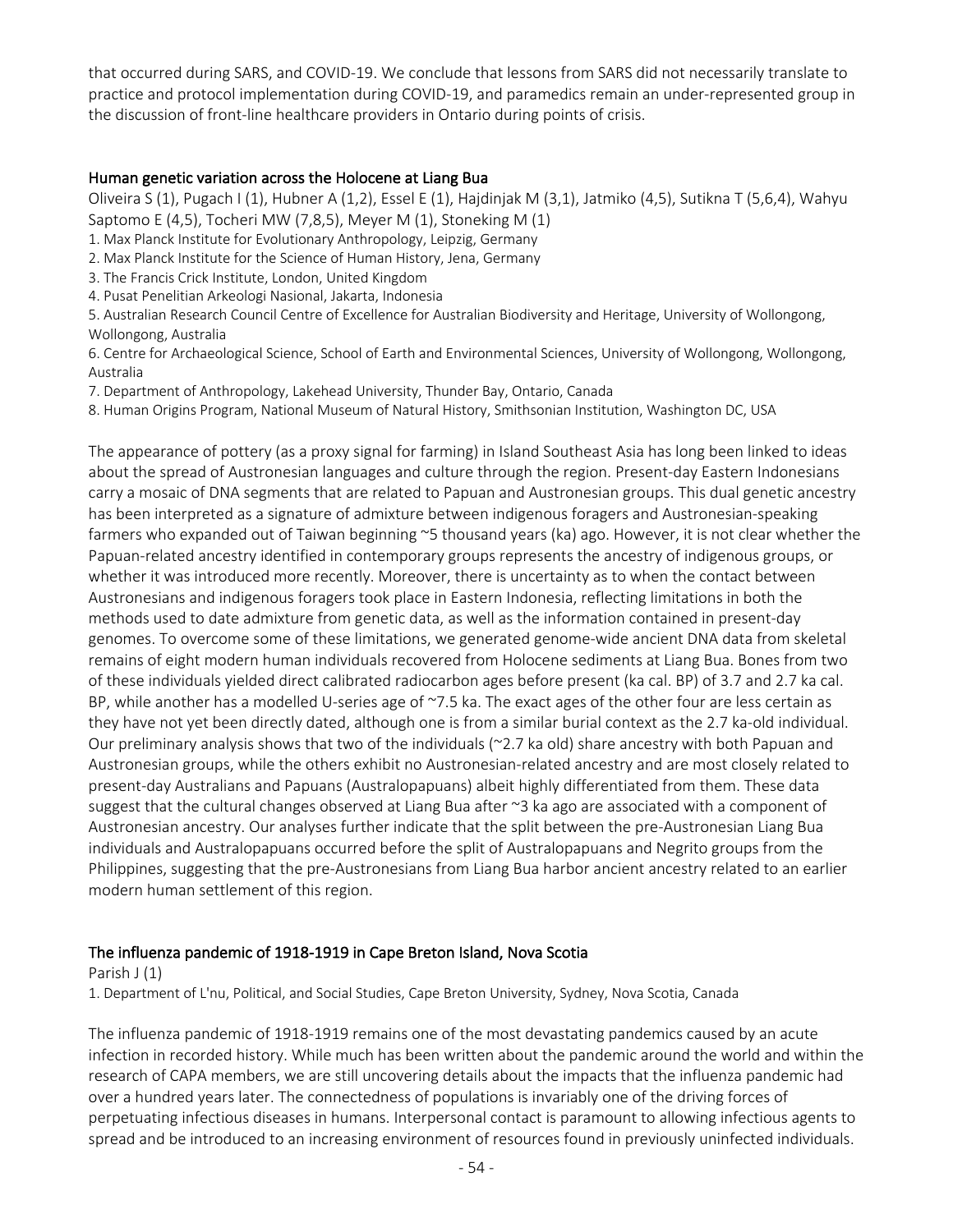Islands have the potential to thwart this spread if that contact is recognised as problematic and measures are taken to restrict it sufficiently. They have the unique ability to cut off traffic flow to and from the island by way of a limited number of entry points. This can also backfire if quarantines are enacted too late. As we are finding out in 2020, population bubbles can effectively lessen the cases during pandemics. This research poster explores some of the initial findings of a multi-year, ongoing project to transcribe and investigate the death records of the four counties of Cape Breton Island, Nova Scotia. The scope of the project will eventually include the 12 years before, during and after the pandemic proper (1913-1924). This poster explores the initial findings of two years of transcription revealing the death records of 2,065 individuals from 1918-1924 in the smaller two counties, and the death records of 3,416 individuals from 1918-1919 in the larger two counties of Cape Breton. Each record contains up to 49 pieces of data, including primary and immediate causes of death. Early indications suggest that Cape Breton Island may have partially mitigated the effects of the 1918-1919 influenza virus but that its deaths from related pulmonary infections were unaffected or heightened in the period following the pandemic. A careful analysis of the records reveals the traffic of military personnel, due to Sydney's status as a port city, may have negatively contributed to the arrival of the pandemic.

#### Multi-resolution scanning of a shrunken head

- \*Poeta LS (1), Nelson AJ (1), Fournier E (2)
- 1. Department of Anthropology, Western University, London, Ontario, Canada
- 2. Object Research Systems, Montréal, Québec, Canada

This presentation examines the application of clinical and micro-computed tomography (CT) to examine traits used to differentiate ceremonial tsantsas from commercial tsantsas. Tsantsas are shrunken heads traditionally created from the remains of enemies after a battle by indigenous tribes from southern Ecuador and northern Peru. Victorian-era European collectors drove a commercial market for tsantsas, resulting in a large number of fakes being made from animal skins or unclaimed human bodies in collections amongst the real ceremonial tsantsas. Work by our group and others has demonstrated 16 features such as the conservation of tissue, evidence for production techniques, and specific features of the head that can be used for authenticity assessments. These traits have, until now, been assessed using visual examination or clinical computed tomography. However, six of these traits are difficult to assess at the resolution permitted by clinical CT, and we propose that they would be better assessed using micro-CT. The poster will examine these six traits in detail in order to evaluate a tsantsa from the collection of the Chatham-Kent Museum. This project will prove the analysis of tsantsas at several levels of resolution using clinical and micro-CT will significantly advance the ability of researchers to authenticate tsantsas, but this technology will also aid in repatriation efforts of the ceremonial tsantsas, situating them in their proper ethnographic context, and contribute to conservation efforts via their digital preservation. It will also generate valuable visualizations and information for museum exhibitions to aid in the mobilization of knowledge about these unique cultural specimens.

# Occurrence of the critically endangered Coquerel's Sifaka *(Propithecus coquereli)* across a fragmented landscape in Northwestern Madagascar

Ramilison ML (1), Andriatsitohaina B (1,2), Chell C (3), Rakotondravony R (1), Radespiel U (2), Ramsay MS (2,4)

- 1. Faculté des Sciences, de Technologies et de l'Environnement, Université de Mahajanga, Mahajanga, Madagascar
- 2. Institute of Zoology, University of Veterinary Medicine Hannover, Hannover, Germany
- 3. University Centre, Bishop Burton College, Beverley, United Kingdom
- 4. Department of Anthropology, University of Toronto, Toronto, Ontario, Canada

Habitat loss and fragmentation affect species occurrence and distribution in rapidly changing ecosystems. These issues are especially relevant on the island of Madagascar where modern deforestation has been widespread and is ongoing. We investigated the occurrence of the critically endangered Coquerel's sifaka *(Propithecus coquereli)* in an anthropogenically modified landscape: the Mariarano region of Northwestern Madagascar. We surveyed four large forest sites from 500 to 5,000 ha and 16 forest fragments ranging from 1.5 to 19.2 ha in size.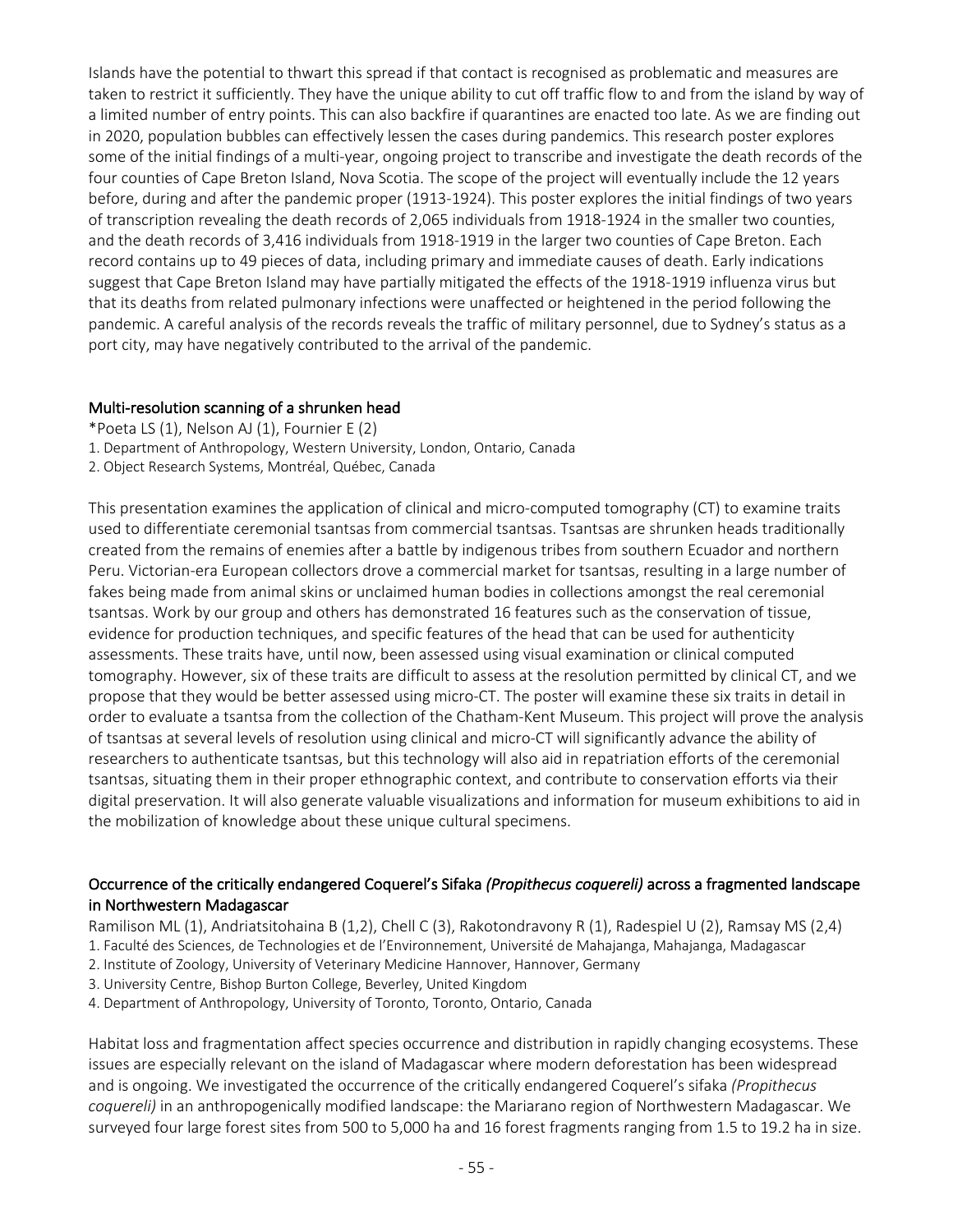We recorded various attributes of the visited sites such as area, distance to nearest large forest, and anthropogenic disturbance. We encountered sifakas in 10 of 16 fragments and in all large forest sites, with the majority of encounters occurring in habitat edge zones. Furthermore, we encountered 19 sifakas in the matrix such as in villages and fields. We found that neither human disturbance, area, nor distance to a large forest predict the presence of sifakas in the Mariarano region. Our results suggest that Coquerel's sifakas are able to persist in highly degraded and small forest fragments under certain conditions, but further research is needed on their long-term viability in anthropogenically modified landscapes.

## Origin myths of critically endangered Coquerel's Sifaka

Ramsay MS (1,2), Ramilison ML (3), Andrinambinina G (4)

- 1. Department of Anthropology, University of Toronto, Toronto, Ontario, Canada
- 2. Institute of Zoology, University of Veterinary Medicine Hannover, Hannover, Germany
- 3. Faculté des Sciences, de Technologies et de l'Environnement, Université de Mahajanga, Mahajanga, Madagascar 4. Département des Eaux et Forêts de l'Ecole Supérieure des Sciences Agronomiques, Université de Antananarivo,

Antananarivo, Madagascar

How humans relate to the "natural" environment around them is influenced by their cultural upbringing and values. These perceptions, whether positive or negative, can directly impact conservation initiatives. When attempting to conserve a particular species it is vital to understand how local people perceive their environment and where these perceptions come from. In order to understand the local perceptions of the critically endangered Coquerel's sifaka *(Propithecus coquereli)* we conducted a series of interviews in the Mariarano region of northwestern Madagascar. We asked participants about their knowledge of the origins of sifaka and how they perceived sifaka in a spiritual, economic, or other sense. We conducted 105 interviews in three villages in the Mariarano region. Five separate origin myths were recorded in the Sakalava dialect of Malagasy and then translated to English, to our knowledge the first recordings of these myths. Based on these interviews, women were more likely than men to know and pass on a myth regarding the origins of sifaka. Additionally, knowledge of an origin myth led to an increased positive perception of sifaka in these villages. The generally positive perceptions of sifaka in Mariarano match the relative biological abundance of sifaka in this region. While there are many factors that go into the conservation of the critically endangered Coquerel's sifaka, we suggest that myths passed on by Sakalava women may be playing a pivotal and underappreciated role.

#### Ancient Maya catchment use: Stable sulphur isotopic evidence from Caledonia, Cayo District, Belize

 $*$ Rand A (1), Freiwald C (2), Grimes V (1,3)

- 1. Department of Archaeology, Memorial University of Newfoundland, St. John's, Newfoundland, Canada
- 2. Department of Sociology and Anthropology, The University of Mississippi, University, Mississippi, USA
- 3. Department of Earth Sciences, Memorial University of Newfoundland, John's, Newfoundland, Canada

Stable sulphur isotope analysis of archaeological human and animal bone collagen is an increasingly popular means of investigating diet and mobility in past societies. The recent application of this technique in the Maya Region suggests there is sufficient heterogeneity in environmental sulphur isotopes to contribute to understandings of subsistence and mobility in this culture area. While anomalous sulphur values within a dataset are typically interpreted as nonlocal individuals, the consumption of protein from catchments with distinct environmental sulphur values can also contribute to variability in human bone collagen. This study presents the sulphur, carbon, and nitrogen isotope results of 18 individuals from the Maya site of Caledonia, Cayo District, Belize, who primarily date to the Late Classic period. The strategic location of Caledonia on the Vaca Plateau across the Macal River from the nearby Mountain Pine Ridge allowed the Maya who lived there to utilize resources from multiple catchment areas. Because these catchments have different environmental sulphur isotope values, the isotopic results demonstrate that some local individuals obtained dietary protein from animals hunted from the Mountain Pine Ridge, while others were more reliant on maize grown on the limestone based Vaca Plateau. One individual with an unusually elevated sulphur value was also identified as a migrant to the site, perhaps from the Central Petén. This indicates that the variability in human sulphur isotope values at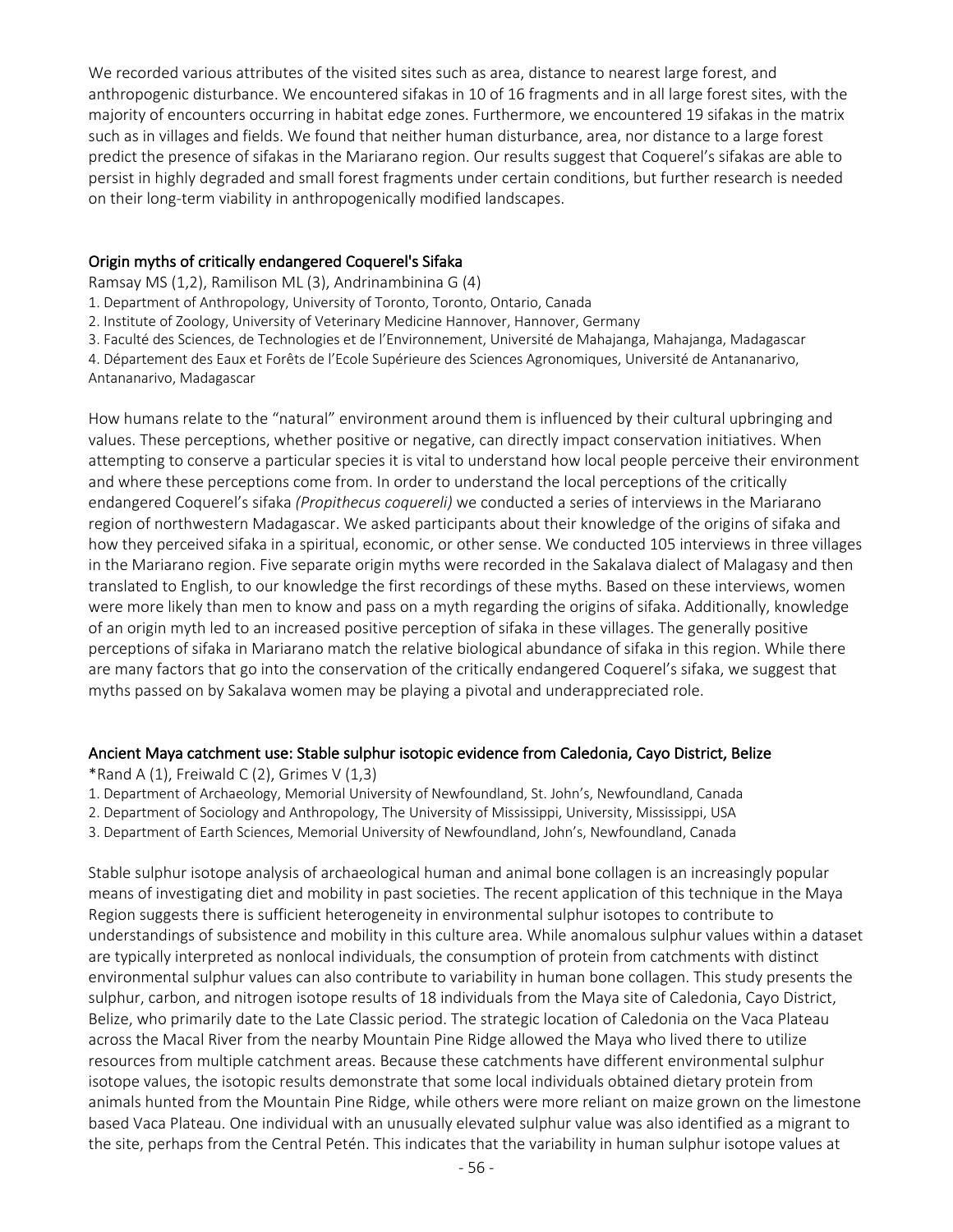Maya sites may not only indicate the presence of nonlocal individuals, but also the consumption of protein from isotopically distinct catchments. This research contributes to understandings of Maya catchment use through the direct analysis of human remains rather than animal proxies and demonstrates the necessity of a multiisotopic approach when reconstructing subsistence and mobility practices in the past.

## Application of 3D scanning techniques for the digitalization of pre-Columbian crania collections

Rangel-de Lázaro G (1,2,3), Martínez-Fernádez A (4), Rangel-Rivero A (5), Benito-Calvo A (6)

- 1. Department of Earth Sciences, Natural History Museum, London, United Kingdom
- 2. Institut Català de Paleoecologia Humana i Evolució Social, Tarragona, Spain
- 3. Universitat Rovira i Virgili, Departament d'Història i Història de l'Art, Tarragona, Spain
- 4. Department of Geography, University of Valladolid, Valladolid, Spain
- 5. Museo Antropológico Montané, Universidad de La Habana, La Habana, Cuba
- 6. Centro Nacional de Investigación sobre la Evolución Humana, Burgos, Spain

During the 19th and 20th centuries, numerous museums, scientific societies, and royal academies were founded in Europe and America. In this scenario, the Anthropological Museum Montané was founded in Havana, Cuba. Its collection has grown over the years, thanks to researchers, antiquarians, and amateurs. Since its foundation, the Museum Montané has become an essential institution for anthropological and archaeological research in the region. Nowadays, the Museum Montané, like other museums in developing countries, faces a challenge in the introduction of state-of-the-art technologies to digitizing exhibits and the creation of innovative projects to attract visitors. The current possibilities of virtualization of cultural heritage using digital technologies have a favorable impact on the preservation, access, and management of museum collections. The use of threedimensional (3D) models fosters engagement with visitors, stimulates new forms of learning, and revalorizes the exhibits. In the current study, we use a hand-held structured light scanner to create 3D reality-based models of pre-Columbian crania from the Caribbean and South American collection of the Anthropological Museum Montané. The resulting 3D models were used for producing 3D printing replicas and animated videos. The 3D resources derived will encourage new knowledge through research and provide broader access to these pre-Columbian crania collections through learning and outreach activities. The significance of digitizing these specimens goes beyond the creation of 3D models. It means protecting these fragile and valuable collections for future generations. The methodology and results reported here can be used in other museums with similar collections to digitally document, study, protect, and disseminate the archaeological heritage. In the future, we seek to continue exploring the application of novel methods and digital techniques to the study of the pre-Columbian crania collections in Latin American and the Caribbean area.

#### Lunar and meteorological variables influence sleep in diurnal gibbon *(Hylobates moloch* and *Hylobates pileatus)*

\*Reyes KR (1), Samson DR (2), Nunn CL (3), Patel UA (4)

- 1. Department of Anthropology, University of Toronto Mississauga, Mississauga, Ontario, Canada
- 2. Department of Anthropology, University of Toronto Mississauga, Mississauga, Ontario, Canada
- 3. Department of Anthropology, Duke University, Durham, North Carolina, USA
- 4. Department of Anthropology, University of Toronto Mississauga, Mississauga, Ontario, Canada

Sleep in the primate order remains understudied, with only 7% of species having reported total sleep duration. Even less have had their sleep quantified synchronously with meteorological data, drivers that have been reported to influence sleep-wake regulatory behaviours across the animal kingdom. In the current preliminary study, we investigate how wind, humidity, temperature, lunar phase, and illumination from moonlight influence sleep-wake regulation, including sleep quota variables such as sleep duration, sleep fragmentation, and sleep efficiency in two captive gibbon subspecies, the Javan Gibbon *(Hylobates moloch)* and the Pileated Gibbon *(Hylobates pileatus)* (N = 52 nights). Gibbons performed strict diurnal behaviour showing little nighttime activity and a remarkable sleep efficiency mean of 98.3. We found illumination from moonlight in relation to the lunar phase, and amount of wind to be the strongest drivers of high-quality sleep (longer duration, less fragmentation,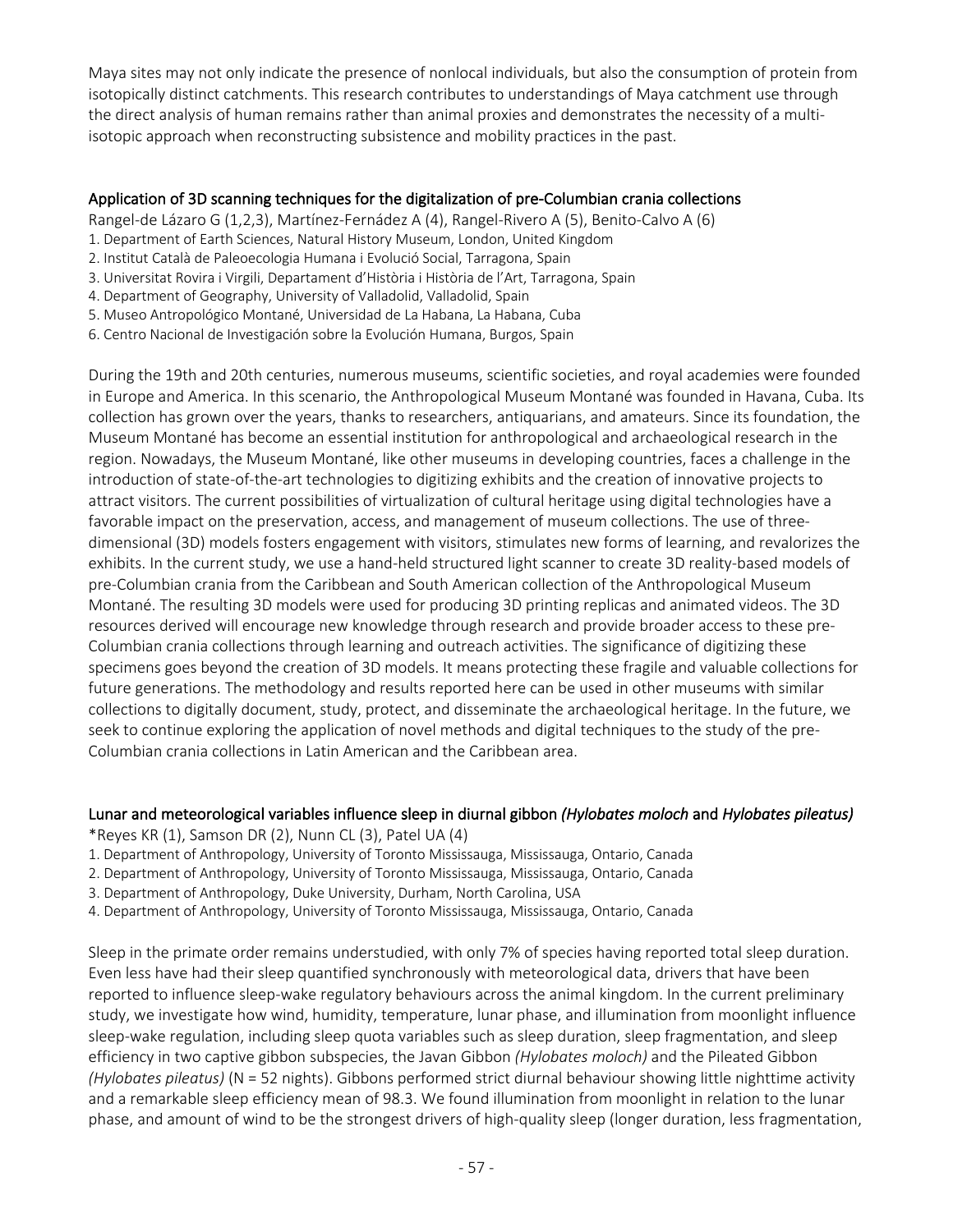and higher sleep efficiency). From these results, it appears illumination and wind sensitively while sleeping may be evolutionarily advantageous and conserved in arboreal diurnal primates.

## New data on Early Holocene funerary practices at Ganj Dareh (Iran)

Riel-Salvatore J (1), Lythe A (1) 1. Université de Montréal, Département d'Anthropologie, Montréal, Québec, Canada

The Early Neolithic site of Ganj Dareh (Kermanshah, Iran) is arguably one of the most significant sites for enhancing our understanding of goat domestication and the onset of sedentism. Despite its central importance, it has proven difficult to obtain contextually reliable data from it and integrate the site in regional syntheses because it was never published in full after excavations ceased in 1974. Here, we present the Ganj Dareh archive at Université de Montréal (housed in the Laboratoire d'archéologie de l'Anthropocène) and show how the documentation and artifacts it comprises still offer a great deal of useful information about the site. In this presentation, we focus on three aspects. First, we present the complete first stratigraphic profile for the site, which reveals a more complex depositional history than Smith's five-level sequence. Second, we explore the spatial organization of different levels which highlights the presence of a single burial in Level B-02 and of a triple burial in an elaborate structure in Level C-01. Finally, we describe and analyze these mortuary data and situate them into the broader context of PPN mortuary practices in the Zagros, showing both similarities and differences from funerary practices at other coeval sites. These data help refine our understanding of Ganj Dareh's depositional and occupational history and recenter it as a key site to improve our understanding of the social dimensions of the Neolithization process in the Middle East.

## New hominin finds from Velika Balanica and Kozja Cave, Serbia

Roksandic M (1), Lindal J (2), Radović P (3), Mihailović D (4)

- 1. Department of Anthropology, University of Winnipeg, Winnipeg, Manitoba, Canada
- 2. Department of Anthropology, University of Manitoba, Winnipeg, Manitoba, Canada
- 3. National Museum Kraljevo, Kraljevo, Serbia
- 4. Department of Archaeology, Faculty of Philosophy, University of Belgrade, Belgrade, Serbia

The Central Balkans – the area south of the Danube River and north of Greece – is increasingly being recognized as an important area for the potential admixture of Neanderthal and modern human populations, as testified by new genetic evidence of the early presence of modern humans at the site of Bacho Kiro (Bulgaria). On the other side of the continent, new evidence from Portugal has pushed back the earliest appearance of the Aurignacian in the furthest corners of Western Europe to 38-40 kBP, some 5 millennia older than the oldest previously established date. Further in the past, Apidima 1 and 2 testify that Neanderthals and modern humans either overlapped or succeeded one another as inhabitants of the Balkan Peninsula between 210-160 kBP. We present preliminary results on new specimens from Serbia uncovered this field season: two teeth from Velika Balanica in Southern Serbia, and a mandibular fragment from Kozja Cave in the Iron Gates hinterland. The Velika Balanica teeth come from two different layers: the older is dated radiometrically to 300 kBP, while the younger has not been dated directly, but is no younger than 120 kBp. The specimen from Kozja Cave has not been dated yet, but it was found in association with Mousterian artifacts. Another cave in the vicinity, Mala Cave, has a small Aurignacian tool assemblage dated to the period before the Campanian Ignimbrite (CI) eruption. The mandible shows a mixture of Neanderthal and modern human traits which makes it remarkably interesting.

# Investigating origins of individuals from a British Royal Navy Hospital Cemetery, English Harbour, Antigua: A multi-isotopic analysis

 $*$ Ross JB  $(1)$ , Varney T $(1)$ 1. Department of Anthropology, Lakehead University, Thunder Bay, Ontario, Canada

Excavations and research concerning a British Royal Naval Hospital Cemetery (c. 1763-1834) in English Harbour, Antigua have shed light on the intricacies of the lives of those interred. Questions regarding diet and toxic trace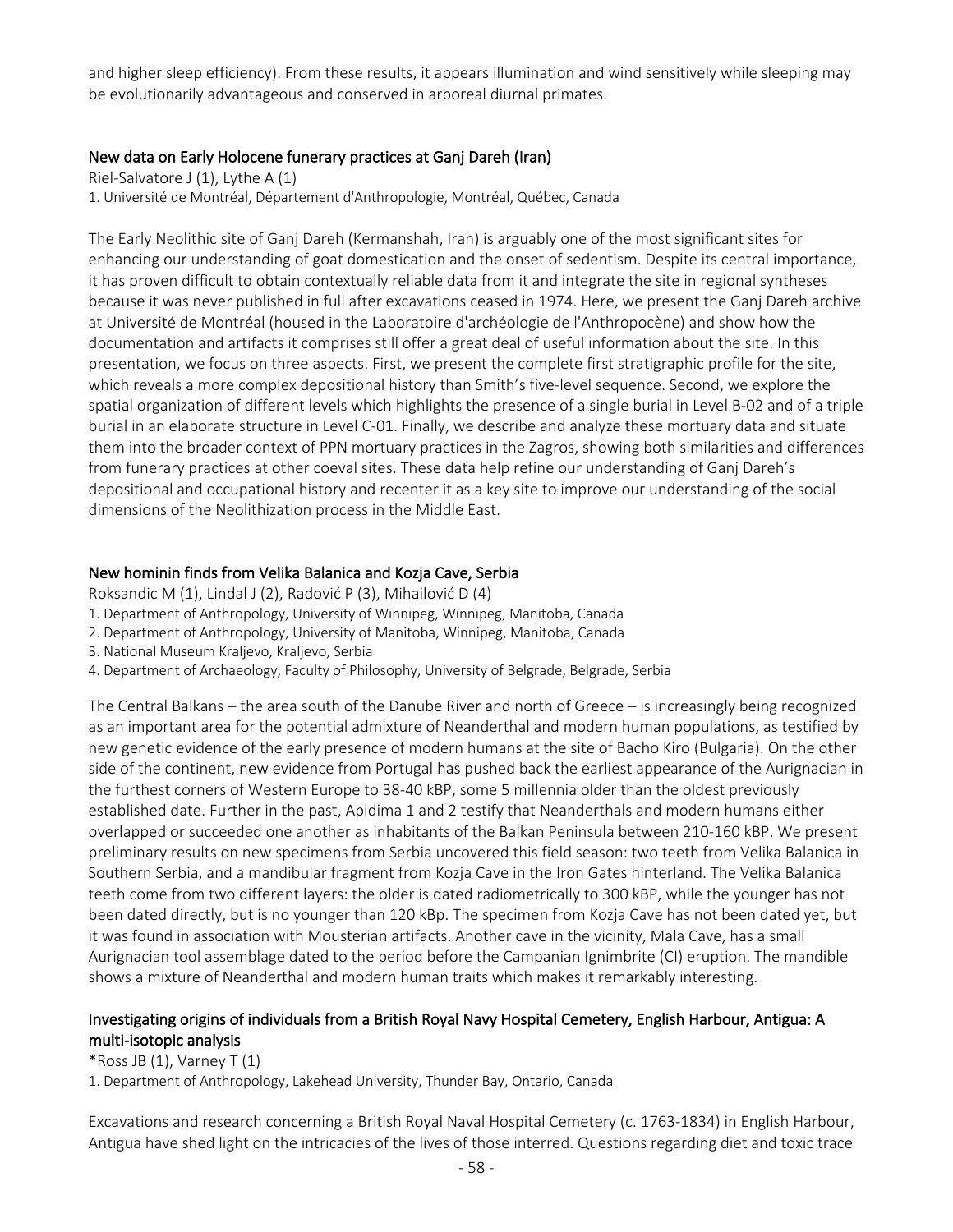element exposure have allowed for a unique glimpse into the diverse lived experiences of enslaved and free Black individuals, and Europeans that served the British Royal Navy stationed in the West Indies. However, still unexplored is the natal origin of the deceased, a significant element in the reconstruction of life histories, especially for Black individuals who experienced the African diaspora. This study details strontium (Sr), oxygen (O), and carbon (C) isotope analyses of tooth enamel and bone apatite to ascertain the possible birthplace for 19 adult male individuals. Dental and bone tissues are examined in tandem for  $\delta^{18}$ O and  $\delta^{13}$ C to provide childhood versus adulthood values, respectively. Strontium isotope analysis is at the forefront of mobility studies since it relies on distinct chemical signatures in underlying bedrock, however, disparate regions do sometimes possess overlapping <sup>87</sup>Sr/<sup>86</sup>Sr ratios. To elucidate these intersections, archaeologists have used Sr in combination with  $\delta^{18}$ O and  $\delta^{13}$ C isotope analysis, which depends on drinking water and the carbohydrate portion of diet respectively to successfully estimate archaeological populations' natal origins. It was hypothesized due to the transient nature of colonial-era military sites that interred individuals would originate from diverse locations, including Africa, Europe, or other Caribbean islands. Seven individuals exhibit isotopic signals that suggest natal origins outside of Antigua or a significant change in locality throughout their life. Previous osteological analysis of craniofacial features assessed five of these individuals to be of Black ancestry, and two of European ancestry. One of the latter is the only known individual excavated, an assistant surgeon from the HMS Pyramus, whose isotopic ratios indicate likely natal origins in Britain. Three Black individuals show strong evidence for natal origins in Africa based on high (>0.71) dental <sup>87</sup>Sr/<sup>86</sup>Sr ratios as well as their  $\delta^{18}$ O and  $\delta^{13}$ C isotopic values. These results support previous assessments of ancestry as well as the diverse nature of British naval personnel in the West Indies.

## The hypothalamic-pituitary-adrenal axis and sleep as modulators of metabolic energy across the adolescent transition in a group of Mayan girls

Rowlands A (1), Salvante KG (1), McKinnon L (2), Samson D (2), Prescivalli AP (1), Nepomnaschy PA (1) 1. Maternal and Child Health Laboratory, Faculty of Health Sciences, Simon Fraser University, Burnaby, British Columbia, Canada

2. Department of Anthropology, University of Toronto Mississauga, Mississauga, Ontario, Canada

We hypothesize that changes in two critical metabolic energy modulators may mediate the adolescent transition: sleep and the hypothalamic-pituitary-adrenal axis (HPAA). We argue that sleep and stress may interact, influencing the onset and pace of the adolescent transition. We investigate these interactions in 21 Mayan girls aged 12 to 15 years (avg = 13.5 y). We monitored growth (BMI and waist/hip ratios); sleep (actigraphy data - CamNtech MotionWatch 8); HPAA activity (first morning urinary [FMU] cortisol); metabolic energy (FMU adiponectin and c-peptide); and reproductive maturity (FMU estrogen, progesterone, and folliclestimulating hormone). Preliminary results suggest that BMI, waist/hip ratio and the proportion of girls reaching menarche was lower in 12 than 15 year olds (BMI: 24.0 to 31.06; waist/hip ratio: 0.84 to 0.80; menarche status: 40% to 100%, respectively). Sleep quality was higher in older girls (sleep fragmentation 24.24% in 12 year olds vs 19.99% in 15 year olds). Cortisol levels initially increased from 12 to 13 year olds (36 ng/ml to 46 ng/ml), then gradually declined with age. Adiponectin levels were highest in 12 year olds (1.8 ng/ml) and lowest in 15 year olds (1.35 ng/ml). C-Peptide decreased from 12 to 13 year olds (29.32 ng/ml to 21.02 ng/ml) then increased in 14 year olds (28.46 ng/ml). Lower energy reserve levels (adiponectin) at age 12 coincided with an HPAA activity peak, which suggests a shift in energy allocation at the time when most girls are entering their reproductive maturation transition. Increased sleep quality with age suggests an increased need for energy restoration, as girls began investing more energy into the maturation of reproductive tissues and function. This study will contribute novel information about how sleep and HPAA may modulate metabolic trade-offs and the variation in the onset, pace, and timing of reproductive maturation in girls.

#### Confronting new mysteries and old problems: Ancient DNA and legacy skeletal collections

Sawchuk EA (1,2), Prendergast ME (3,4)

1. Department of Anthropology, University of Alberta, Edmonton, Alberta, Canada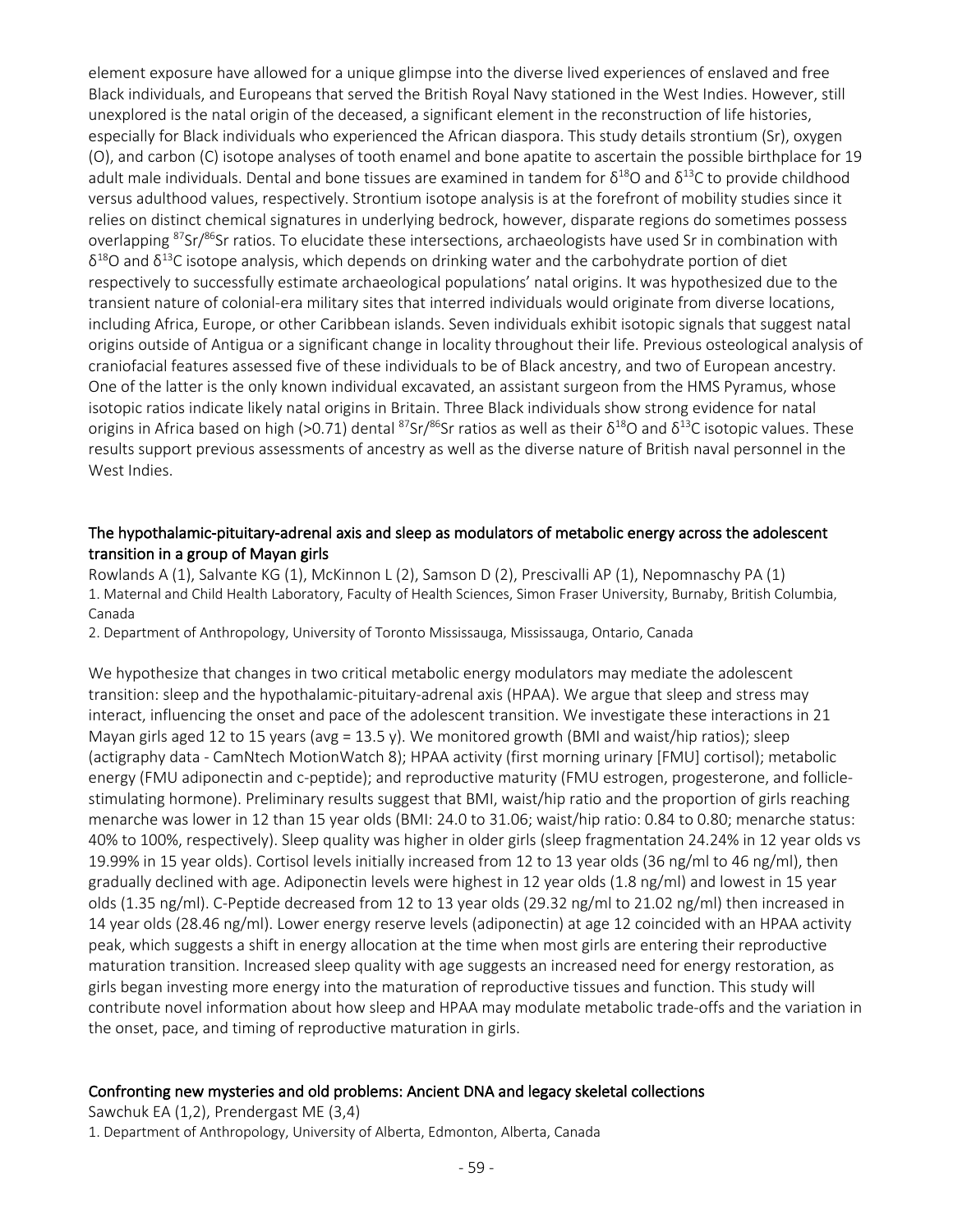- 2. Department of Anthropology, Stony Brook University, Stony Brook, New York, USA
- 3. Division of Humanities, Saint Louis University-Madrid, Madrid, Spain
- 4. Department of Anthropology, Rice University, Houston, Texas, USA

Since the first fully-sequenced ancient human genome was published in 2010, ancient DNA (aDNA) methods have been applied to a growing list of archaeological questions worldwide. Paleogenomic research has generated an enormous amount of data on the past, but it has also given rise to a host of brand new mysteries. Many surprising discoveries have come from aDNA recovered from 'legacy' skeletal collections accessioned in the late 19th/early 20th century with absent, spotty or missing records on archaeological context. It is not clearcut whether such poorly-documented collections should even be included in aDNA research. Given the destructive nature of aDNA sampling, research proposals should target sites and individuals with the best chances of testing specific hypotheses based on established radiocarbon dates and associated material culture. Yet when contextual information is unavailable or lost, aDNA – in tandem with direct dating – may be one of the only means left of obtaining information on ancient individuals. For this reason, some curators are keen to support paleogenomic research on legacy collections. To illustrate this dilemma, we present three cases from our research on the Pastoral Neolithic era in eastern Africa (~4000-1200 BP): Prettejohn's Gully, Gishimangeda Cave, and Molo Cave. Individuals sequenced from these sites could radically alter what we know about this time period, but interpretations remain frustratingly limited without contextual data and the next steps for research are unclear. Recovering aDNA under these circumstances compels us to confront long-standing issues surrounding legacy skeletal collections and ask ourselves how we do right by the individuals we have undertaken to curate in perpetuity.

#### White faced capuchins across environments: Captive, wild and urban

\*Schmidt  $Z(1)$ , Mirville M $(1)$ , Bolt L $(1)$ 1. University of Wisconsin-Oshkosh, Oshkosh, Wisconsin, USA

Non-human primates face unique risks from anthropogenic threat due to their close genetic relationship with humans and proximity to human settlements. Due to their susceptibility to human disease, modification and loss of habitat, many non-human primates are considered threatened or endangered. One species of non-human primate that interacts frequently with humans is the white faced capuchin *(Cebus capucinus)*. These Neotropical primates are dietary generalists with specialized behaviours allowing them to inhabit areas on the periphery of human-dominated landscapes. Living in these areas can result in conflict between humans and non-human primates, which can result in injury and death of affected primates. Rehabilitation centers exist to mitigate the effects of humans on non-human primates; however, the rehabilitation process can be very complicated for capuchin monkeys, given their characteristics as a social and high-energy species. Given this complexity, capuchins may change their behaviour when in human-influenced environments. In an attempt to understand the effect of anthropogenic involvement on capuchin behaviour, I compared the activity budgets and state behaviours of capuchin monkeys studied in captive, urban, and wild environments in Montezuma, Costa Rica. I collected data in October and November 2019 using continuous-time focal animal sampling for 30 mins on individual focal animals with occasional scans samples, and collected 100 hours of data in total. I expected that foraging, vigilance, and locomotion behaviors would be drastically different in the urban populations with intermittent differences with the captive capuchins due to human-wildlife contact. The urban group exhibited a higher rate of vigilance and frugivory than the wild population, and also travelled using substrates that were atypical of the wild group. Captive capuchins exhibited behaviours that were similar to both wild and urban populations. Capuchins are behaviourally very flexible and can adapt to urban environments, these adaptations have a possibility of yielding negative health effects.

#### The evolution of the human chin: A quantitative genetics perspective

Schroeder L (1,2,3), Scott JE (4), Robinson CA (5,6,7), von Cramon-Taubadel N (3) 1. Department of Anthropology, University of Toronto Mississauga, Mississauga, Ontario, Canada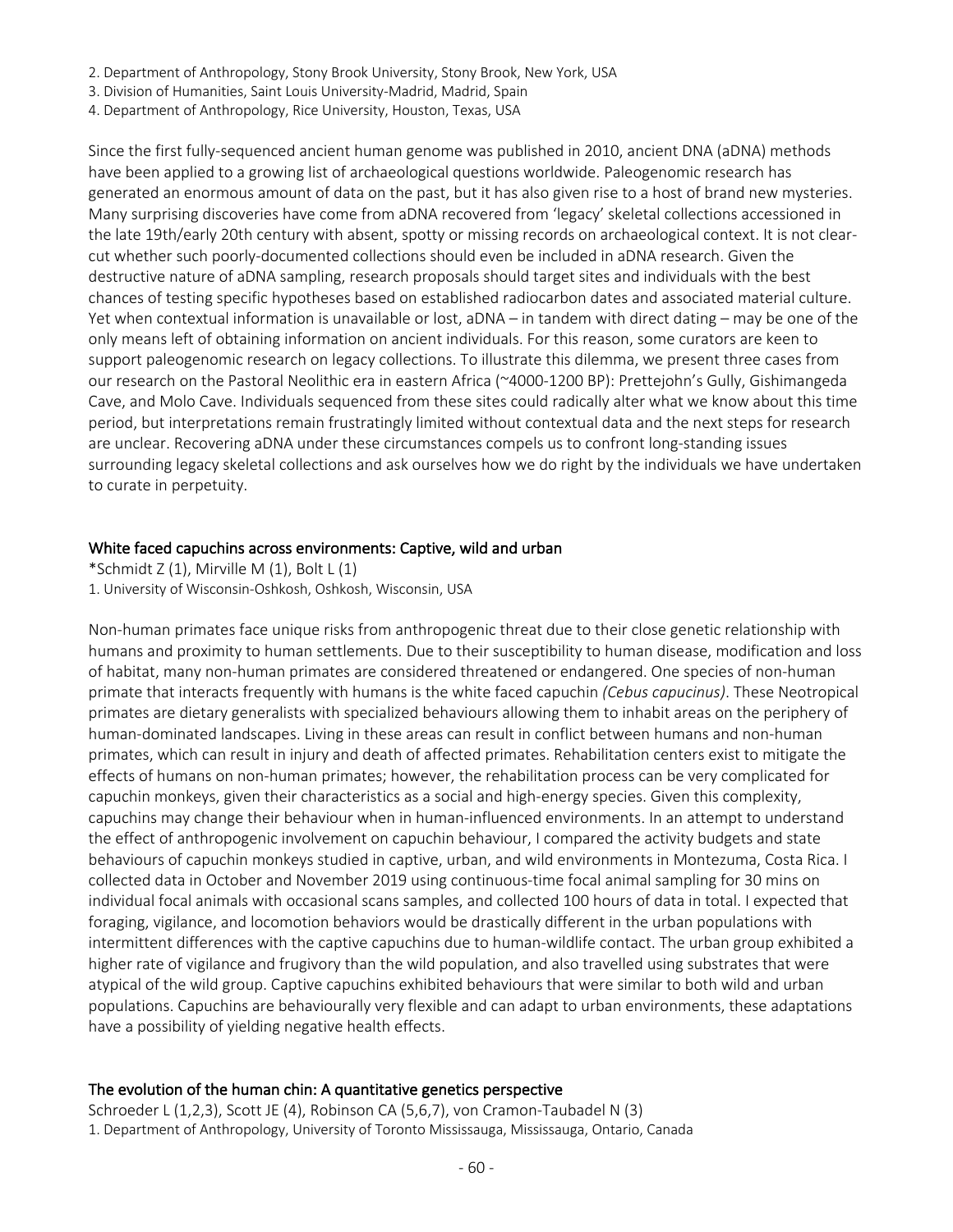- 2. Human Evolution Research Institute, University of Cape Town, Cape Town, South Africa
- 3. Buffalo Human Evolutionary Morphology Lab, Department of Anthropology, University at Buffalo, Buffalo, New York, USA
- 4. Department of Sociology and Anthropology, Metropolitan State University of Denver, Denver, Colorado, USA
- 5. Department of Biological Sciences, Bronx Community College (CUNY), New York, USA
- 6. Doctoral Program in Anthropology, City University of New York Graduate Center, New York, USA
- 7. The New York Consortium in Evolutionary Primatology (NYCEP)

The evolution of the chin in humans is a longstanding area of inquiry in evolutionary studies. Previous research, ranging from biomechanical and ontogenetic approaches to studies of mandibular symphyseal form and rate of evolution, have provided a number of potential theories to explain the processes underlying chin prominence. Some have invoked the role of direct selection or interpreted the chin as a product of biomechanical, developmental, and architectural constraints on the skull, while others hold the view that the chin is a spandrel – a by-product of evolution. Here, we use a quantitative genetic approach to assess the latter. First, we estimated evolutionary rates, via Lande's generalized genetic distance, along each branch of a fully-resolved hominoid phylogeny to detect rate-shifts in masticatory and basicranial morphology. Second, where directional selection was identified, we reconstructed the pattern of selection acting on specific traits. Overall, results indicate that much of the diversity in extant hominoid mandibular form can be explained by strong stabilizing selection; however, a rapid evolutionary rate (suggestive of directional selection) was detected along the branch to humans. Reconstructed selection gradients indicate strong selection acting to decrease palatal, basicranial, and alveolar length (for both the mandible and maxilla), as well as anterior corpus width and height, and to increase posterior mandibular width, consistent with selection for a parabolic dental arcade. However, for the majority of the traits related to the chin, selection gradients and trait responses occurred either in opposite directions, indicating correlated responses to selection, or selection gradients were not significantly different from zero. The correlated responses were all negative, indicating that they were under the influence of strong negative selection coefficients acting elsewhere, likely related to facial retraction. Thus, our results provide evidence that the distinct human chin could be an evolutionary by-product of direct selection on other aspects of skull form.

#### Intra-observer reproducibility test of age-related features on the auricular surface

- \*Sierra E (1), Albanese J (2)
- 1. Simon Fraser University, Burnaby, British Columbia, Canada
- 2. University of Windsor, Windsor, Ontario, Canada

Perhaps the greatest challenge to those investigating human skeletal material is accurate age estimation. Factors that contribute to shape an individual's morphology are numerous, and variability increases with chronological age. Maybe because of the challenge of characterizing natural human variation, traditional research has focused on testing for accuracy over precision on age estimation. However, for this study the aim was set on examining reproducibility. Therefore, we defined a new data collection protocol that integrates sources of age-related skeletal variability in the pelvic region: a series of features and landmarks on the auricular surface. Reproducibility was assessed in a blind intra-observer analysis on 30 individuals. These were chosen using a sampling strategy to include a wide range of variation, which resulted in a series of test cases equally distributed by sex over a broad range of ages. Specimens were selected from the Terry Collection (Smithsonian Institution). Our protocol divided the range of age-related variation in several stages, represented by a numerical score. Results show that >90% of the times the score is the same or falls within the neighbouring stage. These intraobserver reproducibility results, together with our previous results on the pubic symphysis, show potential for further studies about how to include more variability in age estimation methods based on the pelvis.

#### Mapping biogenic and diagenetic lead exposure in experimentally altered bone

\*Simpson R (1), Cooper DML (2), Coulthard I (3), Swanston T (4,5), Grimes V (6,7), Munkittrick TJA (6), Jankauskas R (8), Varney TL (9)

1. Department of Anthropology, University of Alberta, Edmonton, Alberta, Canada

2. Department of Anatomy, Physiology, and Pharmacology, University of Saskatchewan, Saskatoon, Saskatchewan, Canada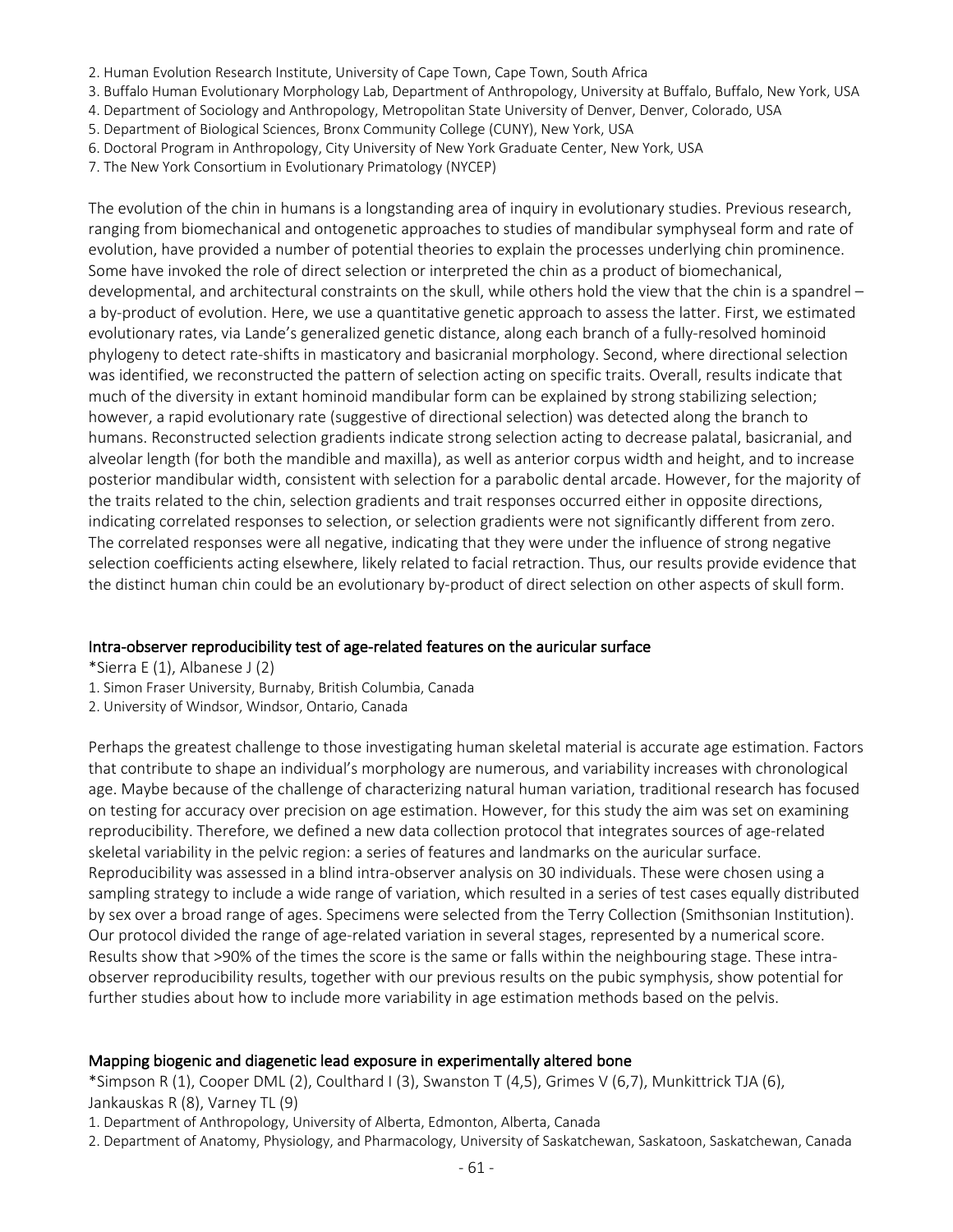- 3. Canadian Light Source, Saskatoon, Saskatchewan, Canada
- 4. Department of Anthropology, Economics, Political Science, MacEwan University, Edmonton, Alberta, Canada
- 5. Department of Biological Sciences, MacEwan University, Edmonton, Alberta, Canada
- 6. Department of Archaeology, Memorial University, St. John's, Newfoundland, Canada
- 7. Department of Earth Sciences, Memorial University, St. John's, Newfoundland, Canada
- 8. Department of Anatomy, Histology and Anthropology, Vilnius University, Vilnius, Lithuania
- 9. Department of Anthropology, Lakehead University, Thunder Bay, Ontario, Canada

Trace element analysis of lead (Pb) in bioarchaeological skeletal remains can provide valuable insights into past human lifeways, but this area is severely limited by diagenesis, the chemical, physical, and biological alteration of remains occurring in the depositional environment. Bone can be particularly susceptible to diagenetic contamination. Elemental mapping techniques (e.g. synchrotron radiation X-ray fluorescence imaging [SR-XFI]) may provide one means of distinguishing between biogenic (lifetime) and diagenetic Pb uptake. To test the hypothesis that biogenic and diagenetic Pb exposure result in different spatial distributions within bone microstructural features, we experimentally induced Pb diagenesis in modern human bone samples from Saskatoon, Saskatchewan. We used inductively coupled plasma-mass spectrometry (ICP-MS) to determine bulk Pb concentrations of bone samples and SR-XFI to map the spatial distribution of Pb on the microscale in the untreated and experimentally treated modern bone samples and in archaeological bone samples from Antigua and Lithuania that represent probable cases of primarily biogenic versus diagenetic lead exposure, respectively. Results from both modern unaltered and altered modern bone samples support the hypothesis that there is a clear difference in the distribution of Pb for biogenic and diagenetic uptake that aligns with patterns previously observed in the archaeological bone samples from Antigua and Lithuania. Biogenic Pb distributes heterogeneously across bone microarchitecture according to bone remodeling dynamics, while diagenetic Pb is mainly confined to the periosteal surfaces of bone with some enrichment of post-mortem cracks and subperiosteal canals. These data will help distinguish biogenic and diagenetic Pb uptake and inform sampling strategies in archaeological bone in future studies.

#### Kin-like bonds: Allocare between co-religionists increases when kin are less available

Spake L(1), Shaver J(1) 1. Religion Programme and Centre for Research on Evolution, Belief, and Behaviour, University of Otago, Dunedin, New Zealand

Alloparenting is a key feature of human societies that has contributed to their demographic success. In smallscale societies, kin are the most likely to provide alloparental support to mothers. Modernization, however, has led to the fragmentation of the kin networks which traditionally provided alloparental support. Modernization has also led to a rise in fertility differentials between religious and non-religious individuals. We propose that cooperation between co-religious in the form of alloparenting is one of the mechanisms through which religious individuals achieve higher fertility than their secular peers without reduced offspring outcomes. In this presentation, we evaluate whether religious women receive more alloparental support than non-religious women. An online questionnaire was distributed to women with at least one child under the age of 5 years and residing either in the US ( $N = 615$ ) or the UK ( $N = 921$ ). Each woman answered questions about her religious practices, her fertility history, her kin and social networks, and the people who help her care for her focal child. We explore the associations between the number of people who provide alloparental care and (1) the mother's religious behaviors (2) the number of kin residing within an hour's travel. In the US, regular prayer is associated with a larger number of alloparents, but regular attendance at a house of worship is not. The association between regular prayer and the number of alloparents is also present in the UK, albeit more weakly. In both cases, having a greater number of kin residing locally increases the number of alloparents. Women in the US receive help from fewer kin members than women in the UK, potentially because they also tend to have fewer kin residing nearby. For religious women, a greater number of co-religionist allocarers is associated with fewer kin residing nearby. This suggests that co-operation between co-religionists helps religious parents to care for children when they are not able to recruit help from kin.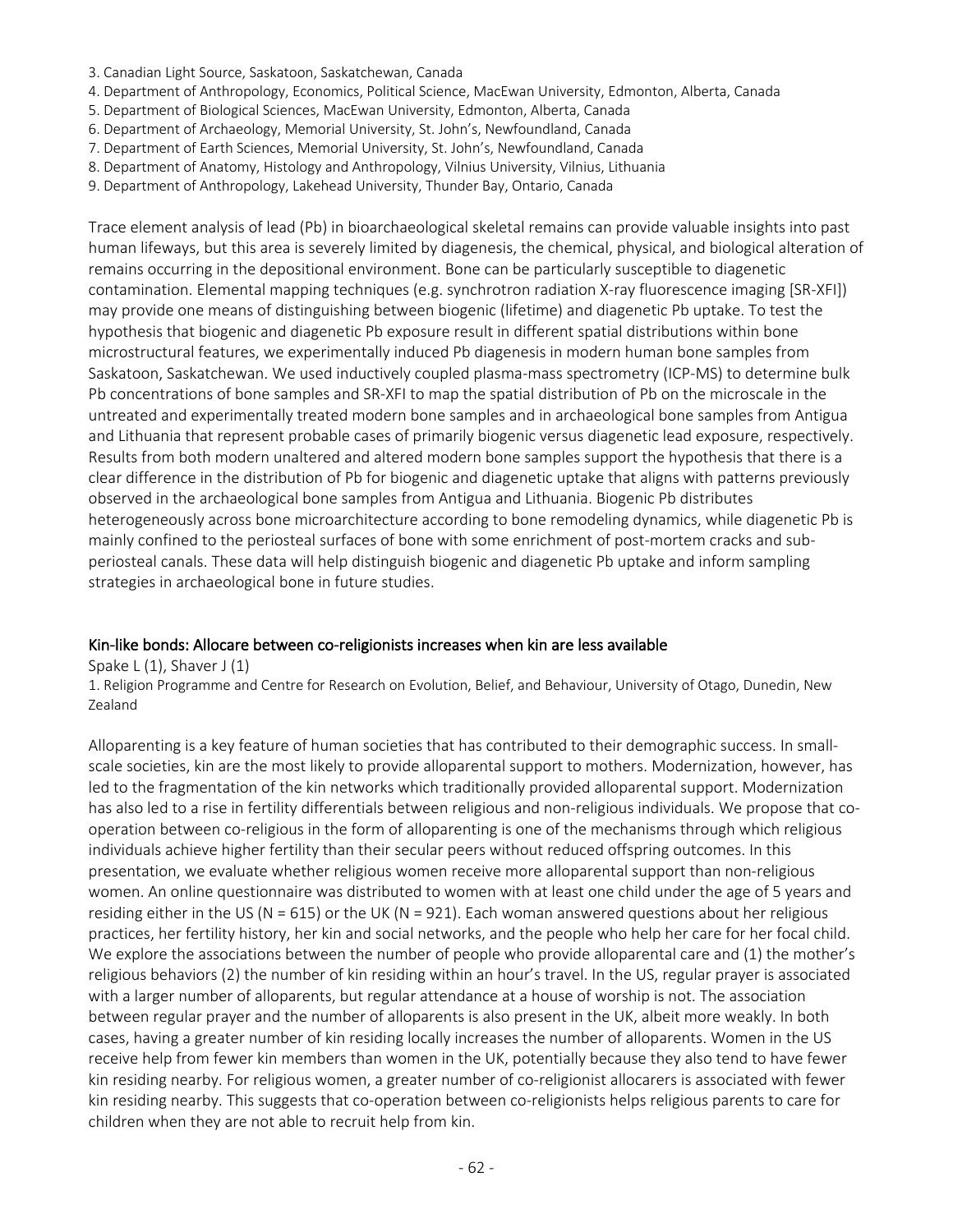# Climate change impacts on potential future ranges of non-human primate species based on cumulative  $CO<sub>2</sub>$ emissions and the resulting surface temperature increase

\*Stewart BM (1), Turner SE (1), Matthews HD (1)

1. Department of Geography, Planning & Environment, Concordia University, Montréal, Québec, Canada

Climate change is likely to negatively affect the habitats of non-human primate species. Recent research has identified a near-linear relationship between cumulative  $CO<sub>2</sub>$  emissions, and the resulting regional and seasonal temperature increase. We use this relationship to assess the potential impact that cumulative  $CO<sub>2</sub>$  emissions could have on the range areas available to primate species. Climate change is expected to exacerbate habitat loss, as temperatures move further from primate historical temperature ranges. We used data from the IUCN on range areas for 426 species and subspecies of non-human primates, combined with spatial climate data from the Coupled Model Intercomparison Project Phase 5 (CMIP5) that represents temperature changes per unit CO<sub>2</sub> emissions. Using these data, we estimated the portions of each species' range area where annual-average temperatures exceed the pre-industrial seasonal maximum temperatures (PSMT), for cumulative  $CO<sub>2</sub>$  emissions from 0.6 – 2.0 teratonnes of carbon. For the level of emissions corresponding to a 2°C global temperature increase scenario, 26.1% of all habitat ranges had temperatures in excess of their PSMTs, and for 8% of species, the entire current habitat was above their PSMT. As cumulative  $CO<sub>2</sub>$  emissions increase (0.6TtC to 2.0TtC), the percentage of primate habitat with temperatures above the PSMT, increases from 10% to 64%. This suggests potential for considerable loss of or compromised habitat for non-human primates on a global scale, as a result of the emergence of climate conditions that are outside the range of historical experience. Our results point to priority areas for conservation efforts, and the need for future research on strategies to increase the resilience of vulnerable local non-human primate populations.

## Skeletal phenotypes and life history theory: Ancient clues to interpret modern health and disease Stock JT (1)

1. Department of Anthropology, University of Western Ontario, London, Ontario, Canada

Human physiology is subject to limitations imposed by the physics of energetic systems. The alimentary limits of human digestion provide an upper limit to human energetic intake and thus expenditure and constrains the energy that can be deployed within the body towards physiological processes. Life history theory (LHT) predicts that energetic allocation within the body will represent trade-offs between competing demands and provides a theoretical framework for integrating studies of human variation. In this context, phenotypic variation in the human body represents trade-offs between competing energetic demands of maintenance, growth, reproduction, and immune function. These are often seen as discrete areas of research, despite the fundamental links in how the body is constrained in its 'investment' in these systems. The application of life history theory to the study of phenotypic variation from prehistoric human remains provides us with the potential to better understand the ecology and etiology of health and disease today. In this presentation I review recent contexts where the investigation of non-pathological phenotypic skeletal variation has informed us about the etiology of contemporary disease: a) the identification of regions of plasticity within the skeleton that reflect adaptive trade-offs in human growth, b) the early Holocene emergence of low lean mass in South Asia as a precursor to contemporary patterns of metabolic disease, and c) the reduction in bone quality associated with subsistence transitions as a precursor to modern frequencies of osteopenia. The results demonstrate the utility of a life history approach to our understanding of the ecology of contemporary health and disease.

#### Faunal change through the Holocene at Liang Bua: Endemic versus introduced mammals

Sutikna T (1,2,3), Faith JT (4), Jatmiko (3,1), Wahyu Saptomo E (3,1), Tocheri MW (5,6,1) 1. Australian Research Council Centre of Excellence for Australian Biodiversity and Heritage, University of Wollongong, Wollongong, Australia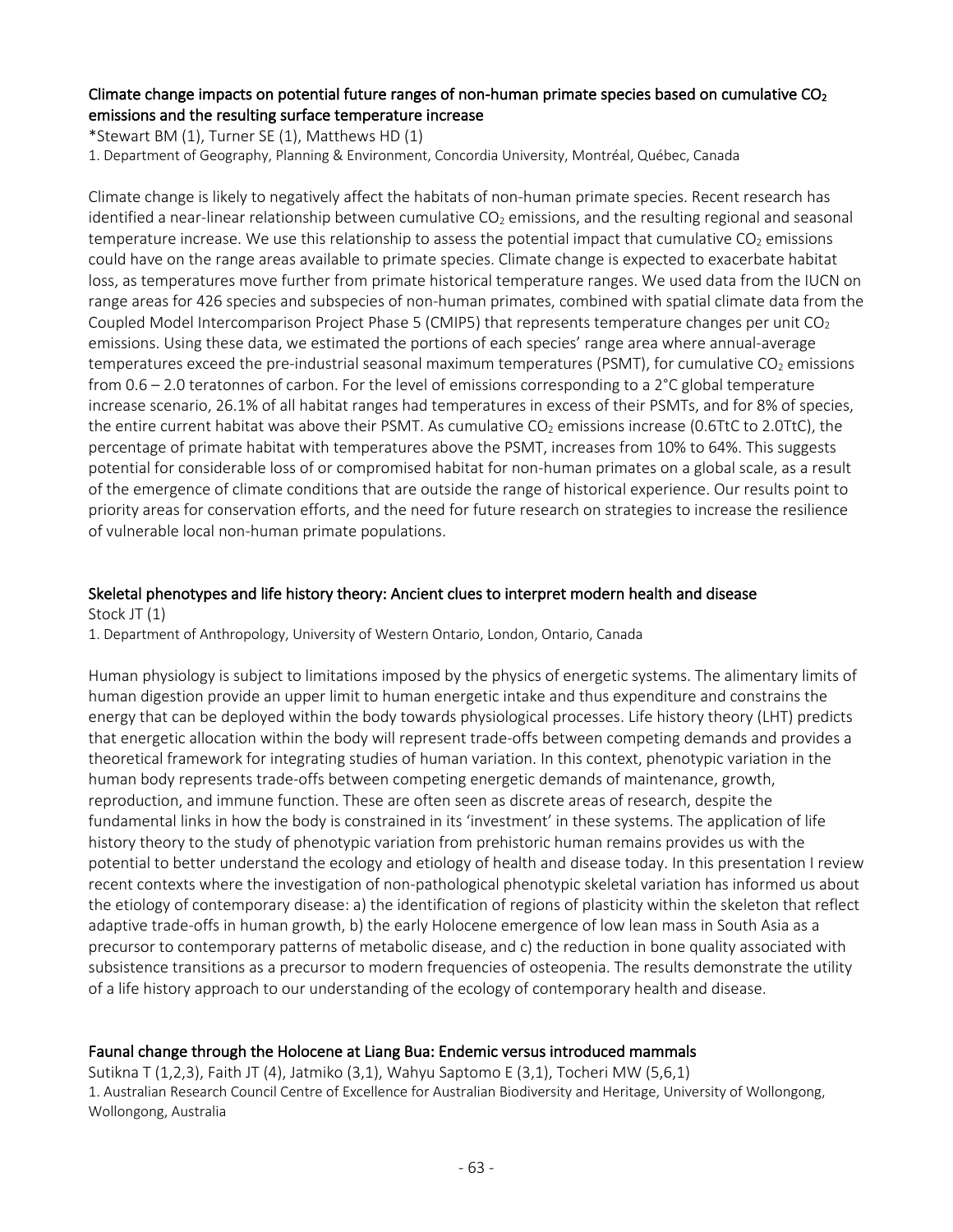2. Centre for Archaeological Science, School of Earth and Environmental Sciences, University of Wollongong, Wollongong, Australia

- 3. Pusat Penelitian Arkeologi Nasional, Jakarta, Indonesia
- 4. Natural History Museum of Utah & Department of Anthropology, University of Utah, Salt Lake City, Utah, USA
- 5. Department of Anthropology, Lakehead University, Thunder Bay, Ontario, Canada
- 6. Human Origins Program, National Museum of Natural History, Smithsonian Institution, Washington DC, USA

Flores is an oceanic island that has never been connected by land to either the Asian or Australian continents (during the Pleistocene these are referred to as Sundaland and Sahul, respectively). Because of this lack of past land connections, there is a paucity of terrestrial mammalian taxa that have successfully dispersed to Flores. At the archaeological site of Liang Bua, which preserves a relatively complete stratigraphic sequence that spans the past ~190 thousand years (ka), the first recorded appearance on Flores of a number of terrestrial mammals occurs during the Holocene. Here we examine the first appearance ages and subsequent distribution of several non-endemic taxa at Liang Bua in relation to the initial occurrence of pottery at ~3 ka ago and the oldest directly-dated modern human burials at the site that also include pottery as a grave good (2.7 ka and 2.6 ka). Pig is the only non-endemic mammal observed at Liang Bua prior to ~3 ka ago but it is relatively scarce through the earlier parts of the Holocene. Beginning ~3.6 ka ago pig becomes noticeably abundant relative to the total vertebrate assemblage. Macaques, porcupines, and civet cats appear together ~3 ka ago and are all consistently present in the sequence thereafter, albeit at lower relative abundances than pigs. In contrast, deer and dog are only observed within the past 1,000 years although a few putative fragments of deer are observed as far back as ~3 ka ago. In total, these results suggest major changes to the Flores mammalian fauna occurred between ~3.6 and 3 ka ago and these immediately preceded the onset of C<sub>4</sub>-plant agriculture on the island. The observed pattern suggests that each of these non-endemic taxa was likely transported intentionally to Flores by modern humans (presumably Austronesians) although further evidence is needed to test this hypothesis.

#### Are a third of archaeological bone collagen stable isotope measurements unreliable?

Szpak P (1), Guiry EJ (1,2)

1. Department of Anthropology, Trent University, Peterborough, Ontario, Canada

2. School of Archaeology and Ancient History, University of Leicester, Leicester, United Kingdom

The carbon ( $\delta^{13}$ C) and nitrogen ( $\delta^{15}$ N) isotopic compositions of human bone and tooth collagen can provide a powerful tool for studying past cultural and biological phenomena, including diet and mobility. Collagen has a well-understood chemical composition that has enabled the development of invaluable quality control (QC) criteria for isotopic data – something that is extremely rare among archaeological biogeochemical research as a whole. The most important of these collagen QC criteria is C:N Atomic (% ratio of carbon to nitrogen), which provides an indicator for the extent to which the amount of carbon and nitrogen present in a sample matches the known composition of pure collagen, thereby indicating whether contamination or diagenesis may be influencing a sample's isotopic compositions. Using acceptable C:N Atomic range (2.9-3.6) criteria identified in the 1980s, tens of thousands of archaeological and modern bone and tooth collagen isotopic measurements have been parsed to remove data with unreliable isotopic compositions. Our aims in this presentation are twofold. First we show that, while in some cases the traditional C:N Atomic collagen QC parameters are applicable, in many others they can result in use of unreliable (skewed) isotopic data. We therefore argue that the traditional 'one size fits all' approach to the C:N Atomic QC criterion should be used with caution. Second, we outline new taxon- and region-specific collagen QC criteria, based on revised acceptable C:N Atomic ranges, that can help to improve archaeological interpretations of past human diets by more accurately identifying problematic isotopic data. Based on a survey of 25,000+ isotope compositions published in the last 30 months, more than a third of recent analyses fall outside our revised C:N Atomic. It is therefore critical that future research pays closer attention to collagen QC criteria.

#### Assessment of optimal methods for the demineralization of bone for stable isotope analyses

\*Tait V  $(1)$ , Grogan T  $(1)$ , Szpak P  $(1)$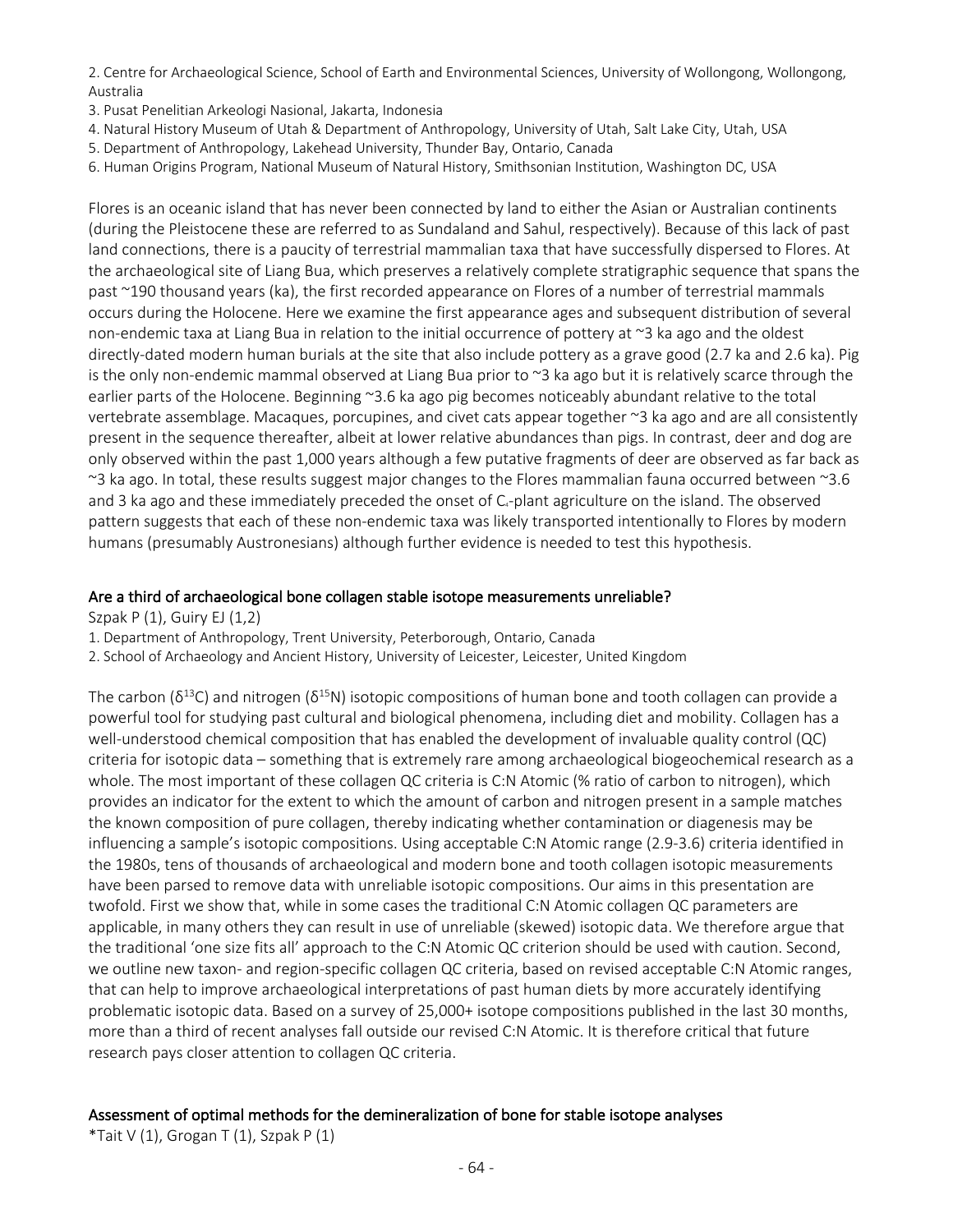1. Department of Anthropology, Trent University, Peterborough, Ontario, Canada

The purpose of our research is to better understand how bone collagen extraction methods can potentially affect collagen yields and stable isotope ratios. Many isotope labs follow a modified Longin (1971) collagen extraction method, however this method has not been rigorously tested and modifications to the protocol are frequently based on assumed optimal conditions. For this project, we assessed the demineralization step, specifically how much time it takes to demineralize bones of different grain sizes. Demineralization is the process by which the mineral component of bone is removed leaving the organic material behind. What is of primary focus in regard to demineralization is that collagen isolation procedures have the potential to damage and reduce yields available for analysis. Determining the best combination of demineralization time and bone size will help to offset unnecessary loss of usable collagen. Five bones of ranging quality and preservation were used including modern cow (n=3) and well-preserved archaeological terrestrial mammal bone (n=2), each bone producing 55 samples for a total of 275 samples. Bone pieces were demineralized in 0.5 M HCl for 11 different time periods, starting at 10 minutes and increasing to 7 days. In addition, 5 bone particle sizes ranging from larger chunks to powdered bone fractions were analyzed to see if any combination of factors produced optimal collagen yields. Preliminary results indicate that demineralization time and bone size have a large impact on collagen yields. Further research will include additional modern and well-preserved archaeological bones as well as poorly-preserved archaeological mammal bone to determine whether bones of different preservation status require different demineralization procedures. Samples with promising collagen yields will be subject to stable carbon and nitrogen isotope analysis to ensure the variable demineralization procedures do not produce spurious data.

# Standardization of NaOH treatment for the removal of humics from archaeological bone collagen

Teeter MA (1), Szpak P (1)

1.Trent Environmental Archaeology Laboratory, Department of Anthropology, Trent University, Peterborough, Ontario, Canada

The removal of contaminants from archaeological material before stable isotope analysis is essential for producing valid and reliable data. The use of a sodium hydroxide (NaOH) has long been the standard procedure for removing a class of contaminants known as humics. Humic substances occur naturally in the burial environment and are generally dark in colour, acidic, aromatic, and hydrophilic compounds that are derived from decaying organic matter. These compounds have been found to infiltrate and bond with bone collagen, one of the primary analytical substrates used for stable isotope analysis. When compared to bone collagen, humic compounds are carbon-rich, nitrogen-poor, and have low  $\delta^{13}$ C values, and therefore must be removed to isolate the collagen for stable isotope analysis. A major caveat concerning NaOH treatment is that the compound by nature is a highly caustic base that decomposes proteins via hydrolysis of peptide bonds. Therefore, an optimal number of treatments, concentration, and time duration must be used to remove humics from collagen without degrading the collagen itself. To date very little has been done to standardize the NaOH treatment protocol. In fact, inter-laboratory procedures can vary in the concentration, duration, and number of treatments of NaOH used to remove humics. This research looks to standardize this procedure with recommendations pertaining to the variables mentioned above for archaeological samples in various states of preservation. Seventeen skeletal samples in various states of preservation, ranging from modern cow bone to ancient human and animal remains, were used. Bulk material from each bone sample was subdivided and exposed to 20 different treatments of varying time, number of washes, and concentrations of NaOH. Additionally, one subdivided sample from each bone was given no treatment. Collagen yield,  $\delta^{13}$ C and  $\delta^{15}$ N values, and C:N atomic were used to assess the efficacy of each treatment for removing humic contaminants while maintaining collagen integrity across all levels of preservation.

# The impact of handling time and food quality on vervet monkey foraging decisions

Teichroeb JA (1), Vasey EN (1), Arseneau-Robar TJM (1,2)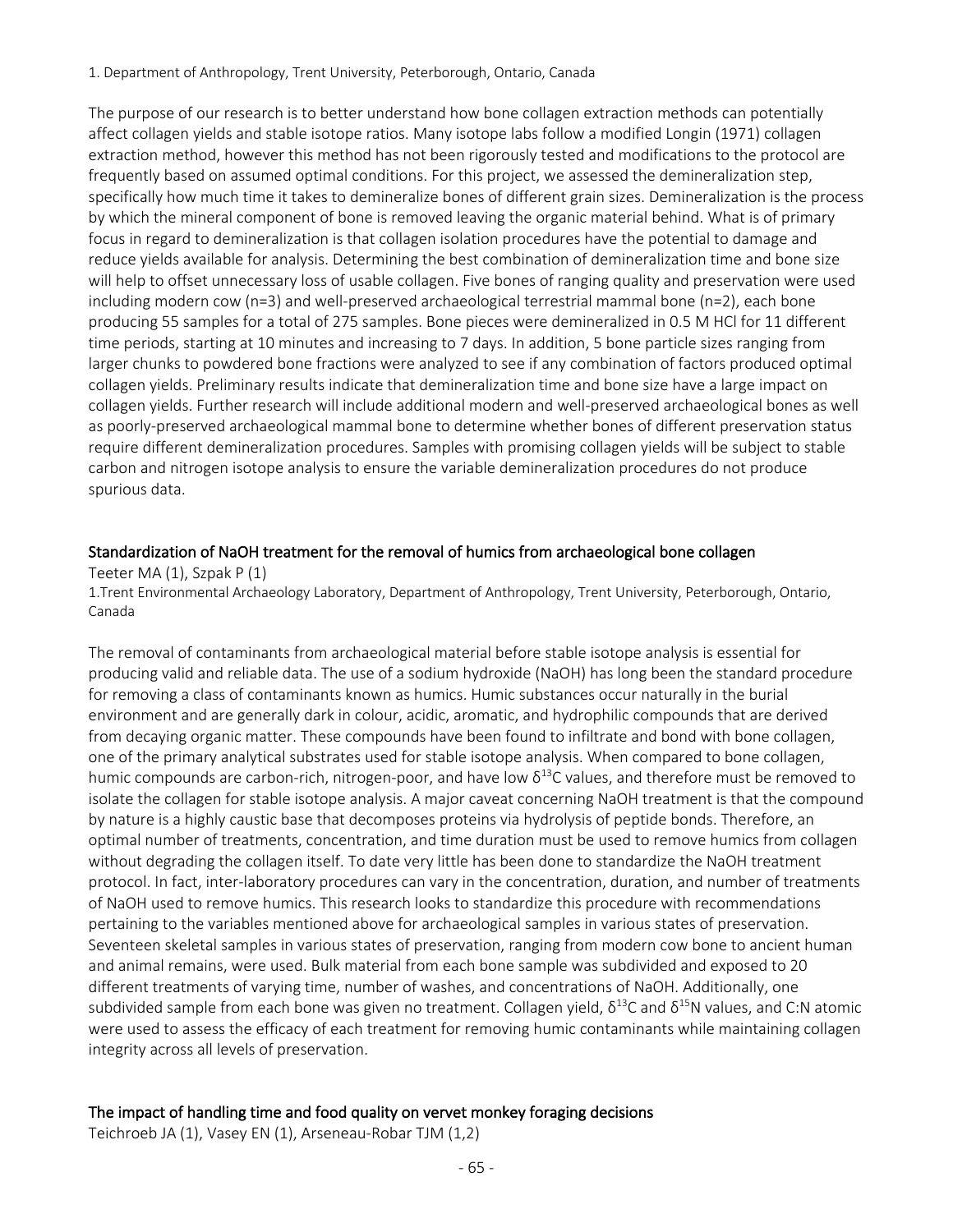- 1. Department of Anthropology, University of Toronto Scarborough, Toronto, Ontario, Canada
- 2. Department of Biology, Concordia University, Montréal, Québec, Canada

Resources vary along multiple dimensions, including quantity, quality, ease of access, dispersion, distance, predation risk, and the level of competition. Animals have to quickly assess all these factors before making foraging decisions. The cognitive mechanisms and trade-offs involved, as well as how animals rank these factors are all largely unknown. We ran an experiment examining the impact of handling time and food quality on wild vervet monkey *(Chlorocebus pygerythrus)* foraging decisions at Lake Nabugabo, Uganda. We set up a multidestination pentagon array (5 platforms) where each target was located 5 m from others. On each trial (N=935), 4 platforms were baited with 3 kernels of less-preferred maize, and 1 platform contained a preferred highquality resource (half banana) that required handling time (located in a box with a hole cut at the top). We found that when monkeys foraged in the array alone (N=441) and they knew they could get every resource, they usually took the most efficient path, choosing platforms in order of distance (82.6% of trials), regardless of where the high-quality/handling time resource lay. Whereas when monkeys were in competition (N=494), they often bypassed corn platforms (37% of trials) and raced for the high-quality/handling time target (p<0.0002). Dominant vervets were far more tolerant of subordinates snatching corn in competitive trials than the banana (p<0.0001). For individuals, handling time decreased significantly with experience with the box (p<0.0001) and there was a tendency to be faster at removing the banana when more competitors were present (p=0.062). This experiment builds upon previous foraging experiments in our study system that are beginning to elucidate multifactor foraging decisions in vervet monkeys. Here, we demonstrate that vervets make profitable choices that simultaneously consider resource quality, ease of access (handling time and distance), and degree of competition.

## The onset of farming on Flores by at least ~2,700 years ago and the implications for Austronesian cultural history and dispersal

- Tocheri MW (1,2,3), Sutikna T (3,4,5), Faith JT (6), Jatmiko (5), France C (7), Dupras TL (8)
- 1. Department of Anthropology, Lakehead University, Thunder Bay, Ontario, Canada
- 2. Human Origins Program, National Museum of Natural History, Smithsonian Institution, Washington DC, USA
- 3. Australian Research Council Centre of Excellence for Australian Biodiversity and Heritage, University of Wollongong, Wollongong, Australia

4. Centre for Archaeological Science, School of Earth and Environmental Sciences, University of Wollongong, Wollongong, Australia

- 5. Pusat Penelitian Arkeologi Nasional, Jakarta, Indonesia
- 6. Natural History Museum of Utah & Department of Anthropology,University of Utah, Salt Lake City, Utah, USA
- 7. Smithsonian Museum Conservation Institute, Suitland, Maryland, USA
- 8. Department of Anthropology, University of Central Florida, Orlando, Florida, USA

Agriculture is a key underlying factor of numerous modern human dispersals during the Holocene. The spread of Austronesian populations across the Pacific over the past five thousand years (ka) represents one of the last major prehistoric human dispersal events, but the role of farming in this biological, cultural and linguistic expansion from Taiwan into Island Southeast Asia and beyond remains poorly understood. Here we show that modern humans, rats (murine rodents), and pigs from Liang Bua, an archaeological cave site on the eastern Indonesian island of Flores, abruptly shifted to eating  $C_4$  plants  $\sim$ 2.7 thousand calibrated radiocarbon years before present (ka cal. BP), following a ~15-ka-period of C<sub>3</sub>-dominated diets. This observed dietary shift, which occurs almost simultaneously with the first appearance of pottery (~3 ka) in the Liang Bua stratigraphic sequence, suggests significant anthropogenic landscape transformation for cultivation and a substantial change in the subsistence economy of prehistoric human populations living around Liang Bua. To date, multiple modern human burials with grave goods, including pottery and polished adzes, have been recovered from the Holocene sequence at Liang Bua. Although most of these were excavated between 1965 and 1989, we recovered three additional burials in 2019, one of which had associated pottery and one included a polished adze. Two of these burials yielded direct ages of  $\approx$  2.7 and  $\approx$  2.6 ka cal. BP and their carbon stable isotope values indicate a substantial C<sub>4</sub> component. In total, our results provide the first unequivocal demonstration that farming of an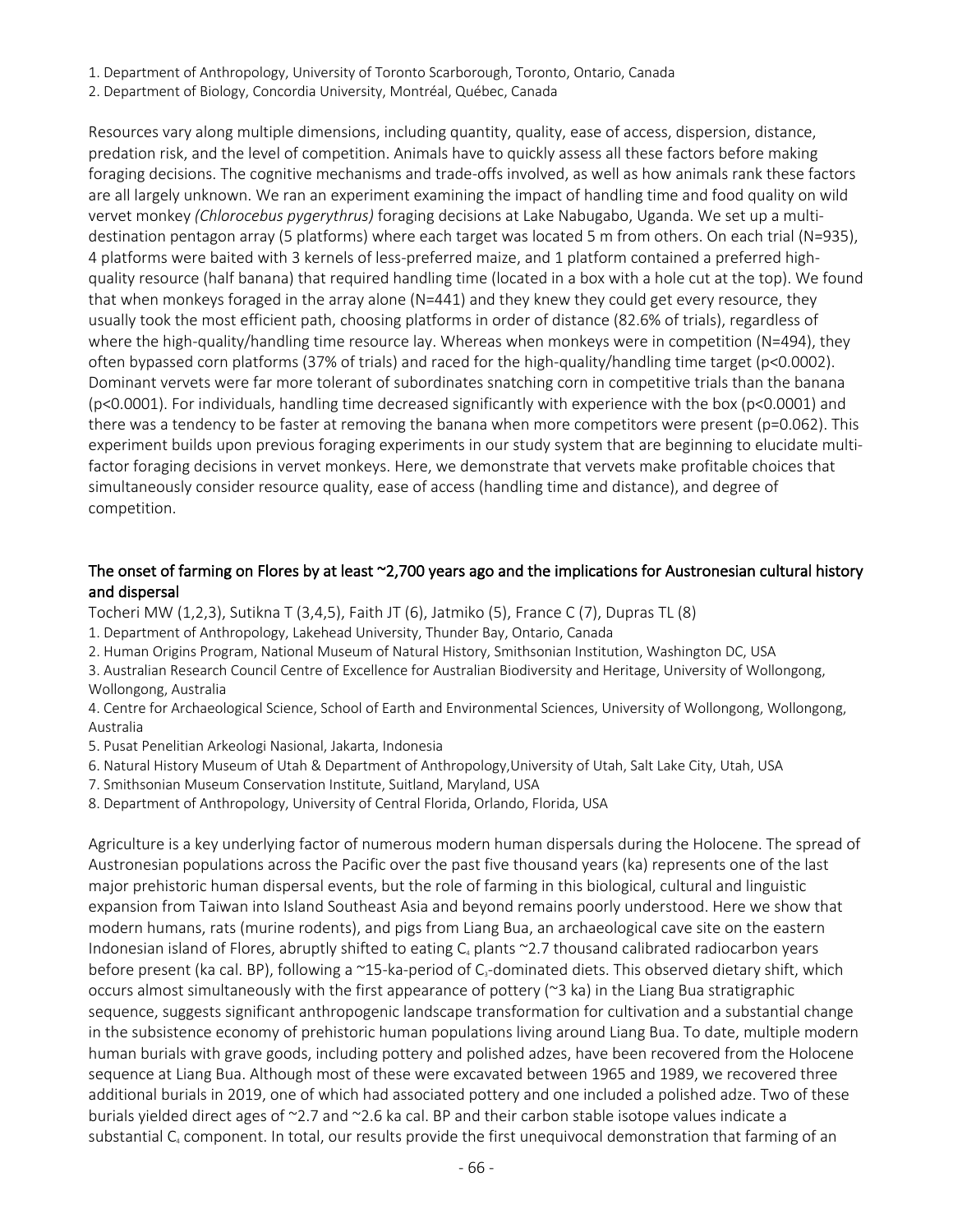introduced  $C_4$  plant(s), most likely millet, was adopted in eastern Indonesia by  $\approx$ 2.7 ka ago, corroborating linguistic, archaeological, and genetic evidence of Austronesian dispersal in Island Southeast Asia.

# Tattoo or post-mortem markings? An experimental approach to analyzing skull markings from Muge Valley (Portugal)

- \*Tratch ML (1), Roksandic M (2)
- 1. Department of Anthropology, University of Manitoba, Winnipeg, Manitoba, Canada
- 2. Department of Anthropology, University of Winnipeg, Winnipeg, Manitoba, Canada

This research focuses on attempting to replicate a red marking discovered on the left temporal squama of an individual skull exhumed from the Cabeço da Arruda site (dating from 8,500 to 6,900 cal BP) in Muge Valley, Portugal. The marking is measured at roughly 3.75 cm in diameter and appears to represent a sun or sun-like imagery. There are two possible explanations for this marking: it was either a post-decompositional ochre drawing on an already defleshed skull, or the result of ochre-based ink staining the skull during deep-tissue tattooing. We conducted an experimental study in order to replicate the marking and test the latter tattoo hypothesis. Two skulls, a pig (*Sus scrofa domestica*) and a sheep (*Ovis aries*), were tattooed using traditional tattooing techniques. In order to approximate the Mesolithic tattooing techniques, pigment was made from a charcoal-water mix and smeared into wounds made from a needle modified from a Cervid metapodial. The frontal and parietal regions of the skulls – with the thinnest soft tissue layers – were targeted. The skulls were buried and left to decompose over the summer months. Upon exhumation of the remains, we observed the following: there was no ink staining on the frontal bone of the pig skull, whereas, the sheep presented staining on the parietal bones. While the ink was able to reach and stain the bones of the sheep, the marking was not as clear as the one present on the individual from the Muge Valley. This study revealed that, while it is possible for traditional tattoo ink to stain the underlying bone in regions where the soft tissue layer is thin, the possibility of a tattoo producing the clear marking on the Cabeço da Arruda skull is less likely.

#### The 1918/19 pandemic influenza: Hidden heterogeneity in an island population

Tripp L (1), Sawchuk LA (2)

- 1. Department of Anthropology, Prince George, British Columbia, Canada
- 2. Department of Anthropology, University of Toronto, Scarborough, Toronto, Ontario, Canada

The current pandemic caused by SARS-CoV-2, has led many to observe that there is a great variation in the morbidity and severity of the disease. The questions we asked about why some locations are so hard hit, yet others are barely touched by the disease, are familiar to scholars studying the last 'Great pandemic.' Numerous studies on the 1918 influenza pandemic have explored explanations such as: urban/rural differences; variation in socio-economic (SES), population density, age and sex composition, as well as previous exposure (or lack of) to influenza pandemics and other respiratory diseases as modifiers in immune response to the novel 1918 virus. Yet, there is little consensus as to the importance of any of the above explanatory factors in playing a role in influenza susceptibility in populations. Further, the link of previous respiratory diseases and heightened susceptibility to, or conversely sensitisation/immunity to the 1918/19 influenza virus, has not been empirically examined.

In our paper, we examine the relationship of two childhood respiratory diseases (measles and whooping cough) with influenza mortality in the Maltese city with the highest death rate during the second wave of 1918 influenza (Sept. to Nov.). There was a significant difference between the higher death rate of suburban communities with the lower rural and urban influenza deaths rates (x2=32.32, p<0.01). In particular, in the central suburban community of Birchicara, the influenza death rate was 5.3 per 1000, which was double the overall rate of the island (2.59 per 1000), and nearly 20% of deaths were in children under 10 years. Preliminary results indicate that whooping cough in 1917/18, which preceded the influenza pandemic, by a few months, rather than measles, could have explained the elevated influenza death rates in the children in the community.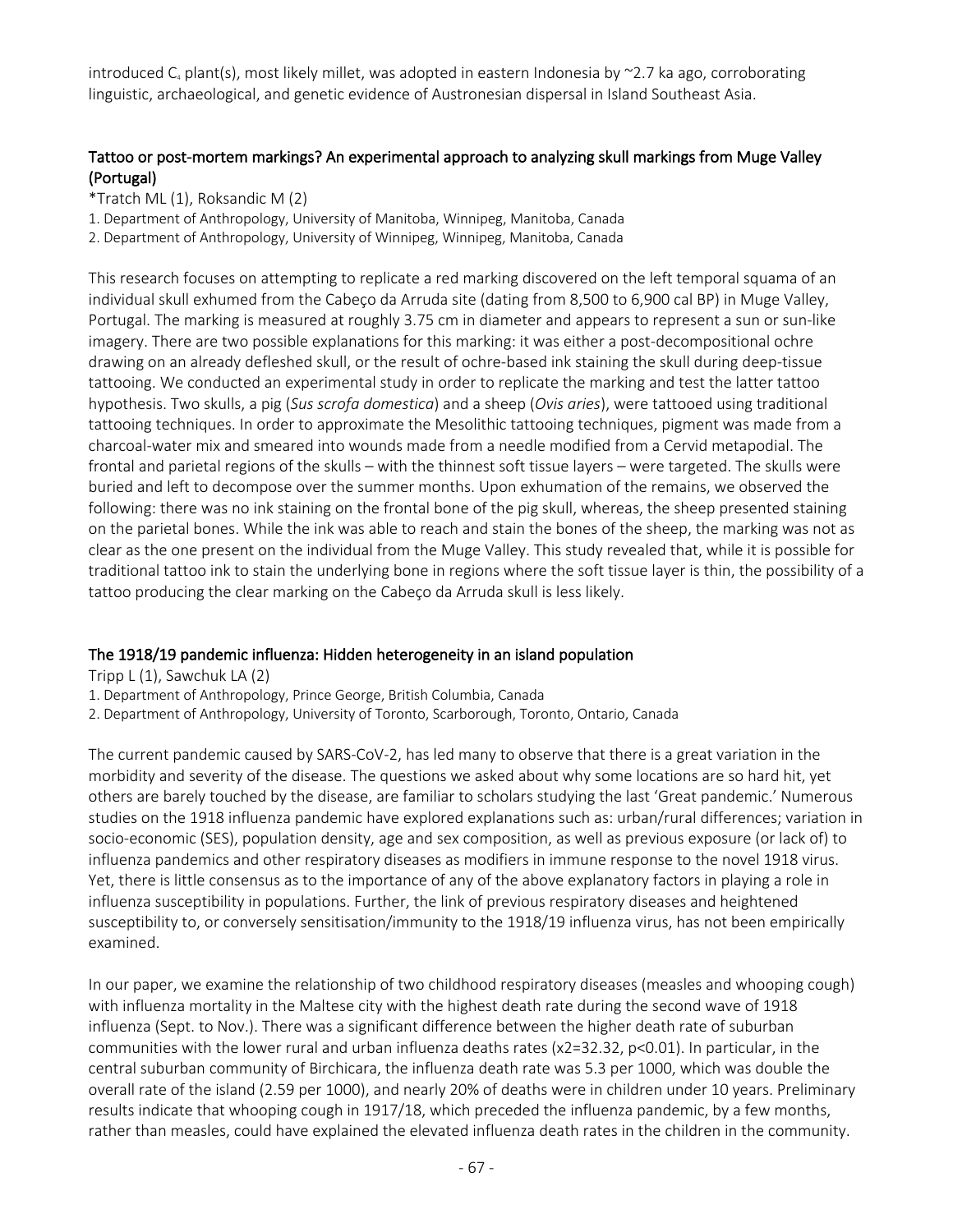Whooping cough was highest in Birchicara at an alarming rate of 535.7 per 1000 versus 127.35 per 1000 on the rest of the island. Factors, such as SES, and population density did not play a role. Therefore, we speculate the whooping cough may have had a syndemic potential in increasing influenza severity in children previously infected with whooping cough.

## Female dominance rank and having a disabled infant predict fecal cortisol levels in free-ranging female Japanese macaques

Turner SE (1), Fedigan LM (2), Moriarity RJ (1), Matthews HD (1), Shimizu K (3)

- 1. Department of Geography, Planning and Environment, Concordia University, Montréal, Québec, Canada
- 2. Department of Anthropology, University of Calgary, Calgary, Alberta, Canada
- 3. Okayama University of Science, Okayama, Japan

Cortisol, a hormone released in response to stressors, can provide a useful window into an organism's physiological well-being. Experiencing chronic challenges to homeostasis has been found to be associated with significant deviations from mean baseline cortisol in many species. In the group of free-ranging Japanese macaques (*Macaca fuscata*) at the Awajishima Monkey Center (AMC) in Japan, more than 15% of individuals have congenital limb malformations (CLMs), which presents a unique opportunity to investigate the relationships among physical impairment, behaviour, and physiological stress levels in adult primates. We collected 569 fecal samples from 27 female Japanese macaques over three consecutive birth seasons, which were analyzed using enzyme immunoassay to extract cortisol levels. Using these data, we explored the relationship between fecal cortisol levels and individual (physical impairment and reproductive status), social (dominance rank and availability of close kin for social support) and ecological variables (exposure to potential predators, rainfall, and wild fruit availability). Physical impairment in adult females was not significantly related to cortisol levels; however, having a disabled infant was associated significantly with higher cortisol in the mother. Dominance rank showed a significant positive correlation with cortisol, such that higher-ranking females tended to have lower baseline cortisol levels than lower-ranking females. However, exposure to potential predators, rainfall, fruit availability, and social support availability had no significant effect on cortisol levels. In summary, these results point to the effectiveness with which disabled monkeys can behaviourally compensate for their physical impairments and the potential physiological cost to mothers associated with providing extra care for disabled infants who are unable to cling. Additionally, social variables, such as dominance rank, may influence cortisol levels in free-ranging female Japanese macaques.

# L'organisation spatiale: Analyse quantitative et comparative des Homo sapiens et des Néandertaliens au site de Riparo Bombrini ( Ligurie, Italie)

#### Vallerand A (1)

1. Département d'Anthropologie, Université de Montréal, Montréal, Québec, Canada

La disparition des Néandertaliens est l'un des plus grands débats en préhistoire. La période où l'on assiste à leur déclin correspond à l'arrivée des Homo sapiens en Europe, il y a environ 40 000 ans. On suppose ainsi que des différences fondamentales distinguent les deux espèces, ce qui aurait permis aux Homo sapiens de mieux s'adapter à l'Europe du Pléistocène supérieur. Un élément souvent mentionné afin de distinguer notre espèce des autres représentants du genre Homo est la capacité de structurer son espace au sein des sites qu'ils occupaient. Toutefois, des fouilles récentes de sites clairement attribués aux Néandertaliens ont livré des preuves de l'utilisation de l'espace de manière structurée notamment aux sites de Tor Faraj en Jordanie, La Folie en France, à l'Abric Romani en Espagne et tout récemment à Amalda I en Espagne. Afin d'établir si ces prétendues différences fondamentales entre les Néandertaliens et les Homo sapiens existent bel et bien, il est nécessaire de procéder à des analyses comportementales afin de comparer directement les deux espèces. Dans le cadre de ma thèse de maîtrise, je procède à une analyse spatiale comparative au site de Riparo Bombrini (Ligurie, Italie), un abri sous-roche effondré du Paléolithique supérieur et moyen contenant des artéfacts aurignaciens et moustériens. Ce projet représente une opportunité unique et sans précédent de caractériser un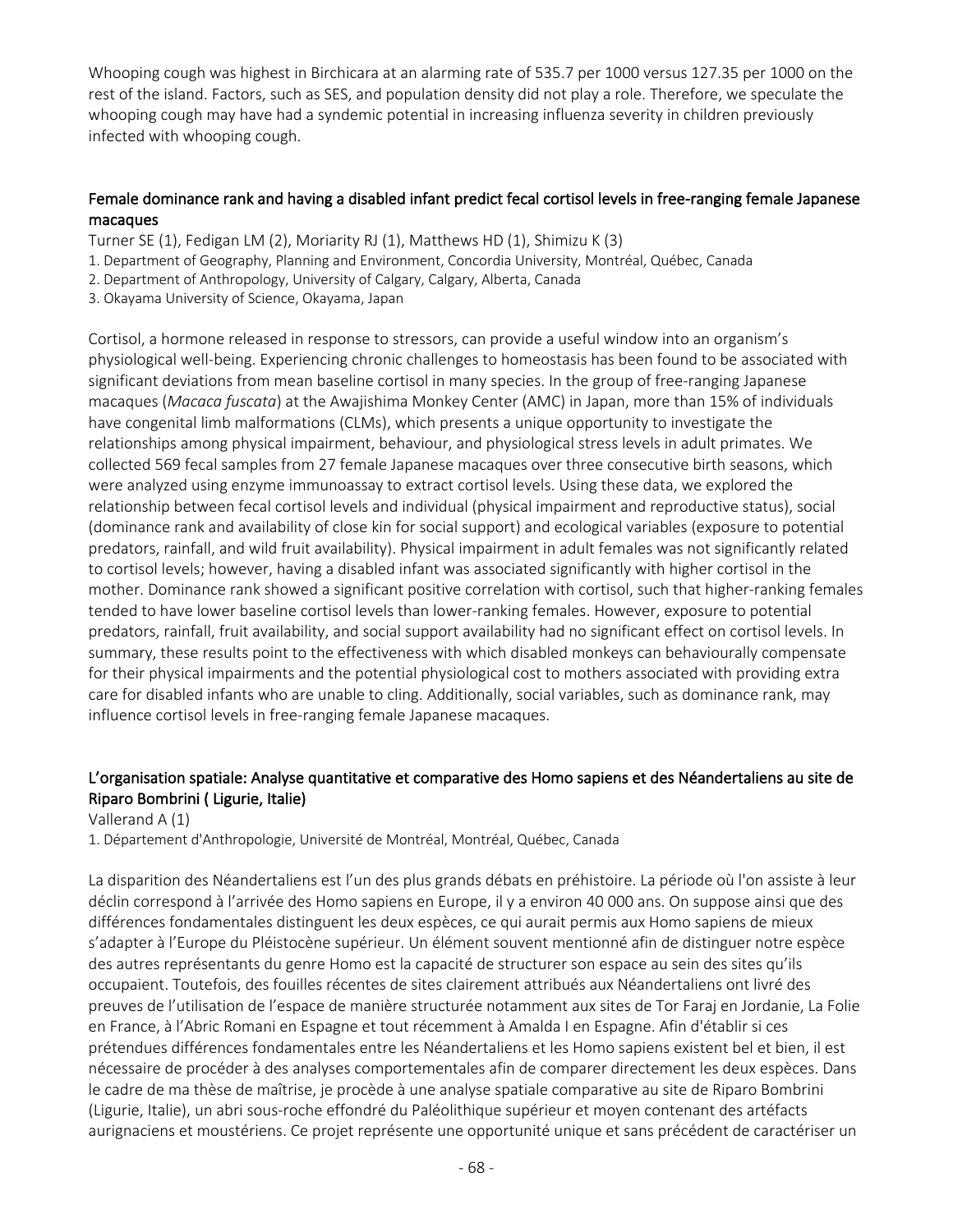comportement clé chez les Néandertaliens et les Homo sapiens dans un même site. Cette étude est intimement liée à l'utilisation et l'application des outils SIG en archéologie préhistoriques et à l'analyse quantitative des données. À travers cette présentation, je présenterai les résultats préliminaires des analyses spatiales au site de Riparo Bombrini de deux couches protoaurignaciennes (A1, A2) et d'une couche moustérienne (MS) ainsi que les résultats des analyses précédentes sur les assemblages. Le but de cette analyse est donc d'utiliser des méthodes statistiques afin de mettre à jour les différences qualitatives des schémas d'utilisation de l'espace des deux espèces, d'observer la variabilité comportementale et de donner du sens à cette variabilité.

## Vitamin D deficiency and soft diet alters mandible morphology and size: implications for archaeological human populations from a mouse model system

\*Van Ankum EM (1), Majcher KB (2), Dolovich AT (2), Johnston JD (2), Boughner JC (1)

1. Department of Anatomy, Physiology & Pharmacology, University of Saskatchewan, Saskatoon, Saskatchewan, Canada

2. Department of Mechanical Engineering, University of Saskatchewan, Saskatoon, Saskatchewan, Canada

Sociocultural factors influence variation in human mandibular form. Throughout archaeological time, mandibles have become smaller and less prognathic, while also changing in population-specific ways. For instance, the Industrial Revolution (IR) was a large-scale sociocultural shift in Britain ca. 1760-1850, followed by significant changes to human craniofacial structure. These changes arose alongside a dietary shift from harder to softer foods. Biomechanical forces influence bone remodeling by increasing bone cell signalling, differentiation, and matrix secretion, subsequently influencing jaw shape. Remodeling is also influenced by vitamin D, which regulates bone cell differentiation and signalling. Vitamin D deficiency became more frequent post-IR, as evidenced by paleopathological signs of rickets. It is unclear how diet texture and vitamin D translate into variation in adult mandible morphology. Via a mouse model and specialized diets, we tested the effects of dietary texture and vitamin D on mandibular form. We hypothesized that vitamin D is: 1) imperative for normal mandibular growth, and; 2) a greater influence on mandibular form than diet texture. C57BL/6J mice weaned at 7 weeks were raised on a soft or hard diet with vitamin D (n=40; n=48), or a soft diet lacking vitamin D (n=39). Post-sacrifice, adult mice were scanned with a Skyscan1172 micro-CT system and landmarked in Amira. Landmark datasets underwent Principal Component Analysis (PCA) in Morphologika. Mice fed soft diets had shorter mandibles with diminutive alveolar bone, gentler masseteric crests, wider angle between dentary bones, and larger bicondylar breadth. Diet groups occupied distinct but overlapping regions of shape space, with diet texture accounting for 30.8% (PC1) of total shape variance. Presence/absence of vitamin D accounted for 13.8% (PC2) of total shape variance between soft diet groups. Mice fed vitamin D had mandibles with more flaring angular processes, more robust masseteric crests, and elevated alveolar bone. In sum, vitamin D influenced mandible shape less than diet. These results indicate mandibular regions that are sensitive to vitamin D and more prone to variability during growth. Parsing out how these regions are influenced by diet helps explain archaeological variation in jaw phenotype, particularly among agricultural and industrialized populations.

#### Zooarchaeology at Liang Bua: Anthropogenic traces of human subsistence on small mammals

\*Veatch EG (1,2), Jatmiko (3,4), Wahyu Saptomo E (3,4)

1. Department of Anthropology, Emory University, Atlanta, Georgia, USA

2. Department of Anthropology, Yale University, New Haven, Connecticut, USA

3. Pusat Penelitian Arkeologi Nasional, Jakarta, Indonesia

4. Australian Research Council Centre of Excellence for Australian Biodiversity and Heritage, University of Wollongong, Wollongong, Australia

From the time modern humans first appear in the stratigraphic record (~46 ka) until the appearance of pottery ( $\approx$ 3 ka) and the onset of  $C_4$ -plant farming ( $\approx$ 2.7 ka) at Liang Bua, the primary mammalian prey available to these foraging populations would have included almost exclusively endemic murine rodents (i.e., rats). At ~3 ka and after on Flores, agriculture and several non-endemic mammals are introduced to the island that undoubtedly altered their diets and subsistence pathways from foraging endemics to consuming domesticates. The extent to which local populations hunted local murines prior to, during, and after the transition to sedentism at Liang Bua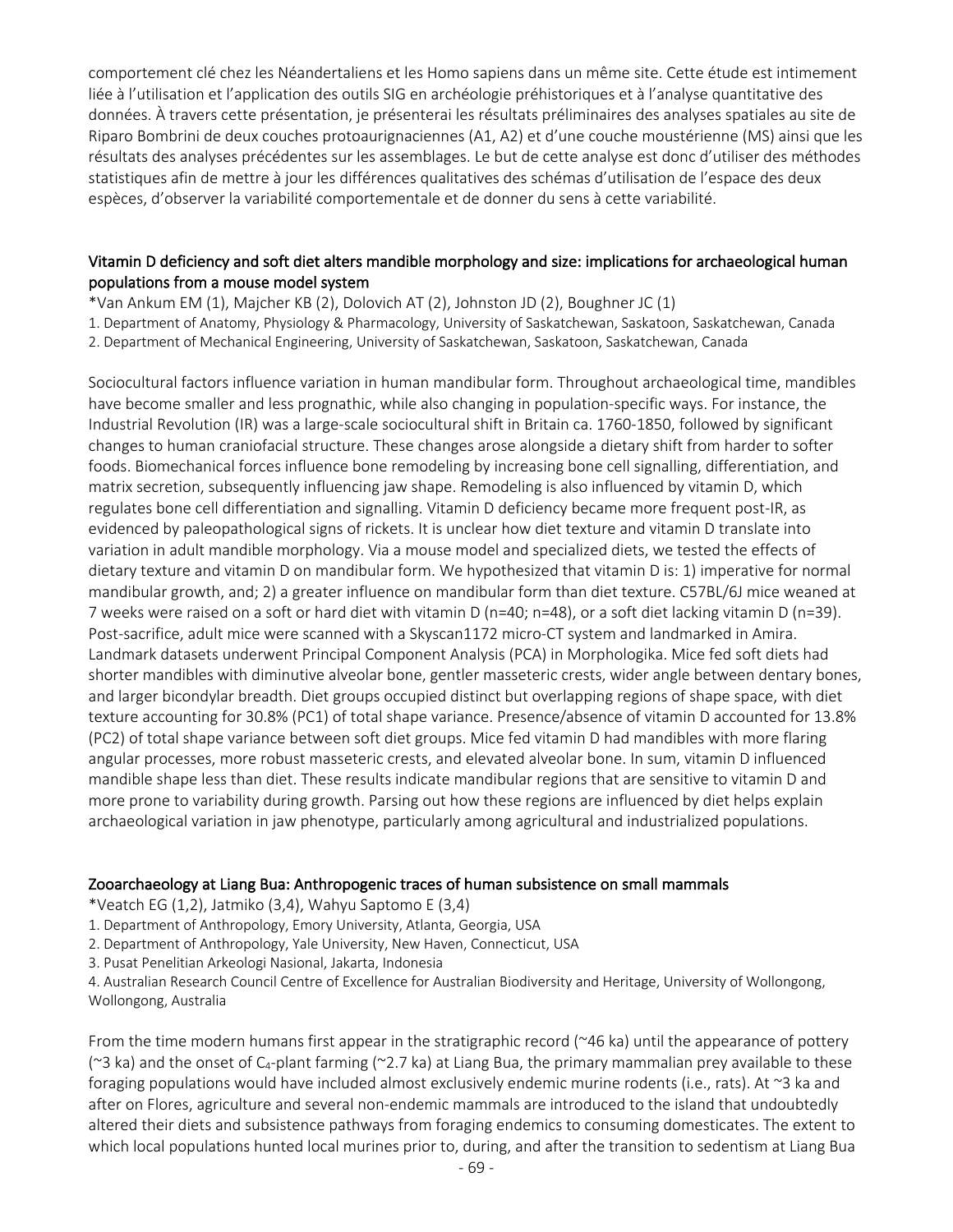is unknown. Here, a taphonomic and zooarchaeological study was performed on a sample of 2,747 cranial and postcranial murine elements to identify human activity during this time. Skeletal elements derive from a single Sector (XI) retaining stratigraphic units of foraging activity (~18–5 ka), increased sedentism (~5–3 ka), and farming practices (~3 ka – present). Where possible, skeletal elements were identified to a body size category and analyzed for traces of human activity. Results from skeletal element abundances, bone surface modification analysis, and burning patterns indicate gradual yet fluctuating periods of human activity in the cave with a noticeable peak corresponding to the introduction of pottery (~3 ka) followed by a substantial decrease in fireuse. Cutmarks identified on large-bodied murines—indicating direct human consumption—before ~5 ka are scarce, but the greater relative abundance of large to giant-body sized murines (>600 g) coupled with an increasing amount of burnt bone may indicate a slow but increasing amount of human activity from ~18–5 ka. Between ~5 and 3 ka, small murines became incorporated into the human diet for the first time. This expansion of diet breadth—coupled with intensified shellfish harvesting—may indicate the presence of other biodegradable technologies (i.e., nets, snares, traps) used to collect these additional resources. Finally, the presence of cutmarks on large to giant-bodied size murines soon after ~3 ka suggest that humans continued to forage for endemic small mammals after the transition to farming.

#### Skeletons in wells: Post-mortem treatments in Roman Eretria, Greece

Weerasinghe P (1) 1. Department of Anthropology, University of Waterloo, Waterloo, Ontario, Canada

This paper reports on adult and juvenile human skeletal remains that were excavated by the Swiss School of Archaeology in Greece (ESAG) from a 3rd century CE Gymnasium well excavated in 2016-17 at Eretria on the island of Euboea, Greece. A major question in the excavation concerned the nature of this unusual deposition of human remains. The bones were commingled and incomplete; attempts to identify individuals yielded little additional information. Age, sex, pathology, as well as taphonomic and other changes on bone were recorded. The data were used to determine whether these individuals were deposited in the well as skeletonized individuals or as whole bodies. The level of breakage, the post-mortem sharp force trauma, and the missing elements of bone suggest that the adults and juveniles entered the well as skeletonized individuals. It is likely that these individuals were buried elsewhere first and that the deposit in the Gymnasium well is a secondary internment. The paper further argues that the individuals that were deposited in the Eretrian Gymnasium well received a variation of a "normative" manner of burial in ancient Greece as opposed to a form of "deviant" burial that human skeletal remains in wells have come to be associated with in archaeological literature.

#### The Stone Age archaeology of Iringa Region, southern Tanzania

Willoughby PR (1) 1. Department of Anthropology, University of Alberta, Edmonton, Alberta, Canada

The Iringa Region, in the Southern Highlands of Tanzania, contains an archaeological and fossil hominin record ranging from the Acheulean through historic and modern times. Acheulean sites are located in open-air gullies, where Pleistocene sediments are exposed. A survey in 2018 located numerous new sites besides the famous Isimila Korongo. The region is also well known for its extensive rock outcrops with shelters. In them, a record from the Middle Stone Age (MSA) to present has been identified. Fossil modern human teeth have been recovered from one shelter (Magubike) and a partial Pleistocene human skeleton in another (Mlambalasi). The paper reviews recent work in Iringa and the role of this region in the emergence of modern *Homo sapiens*.

#### Examining the impact of demineralization methods on the stable isotope composition of bone collagen

Wilson T $(1)$ , Szpak P $(1)$ 1. Department of Anthropology, Trent University, Peterborough, Ontario, Canada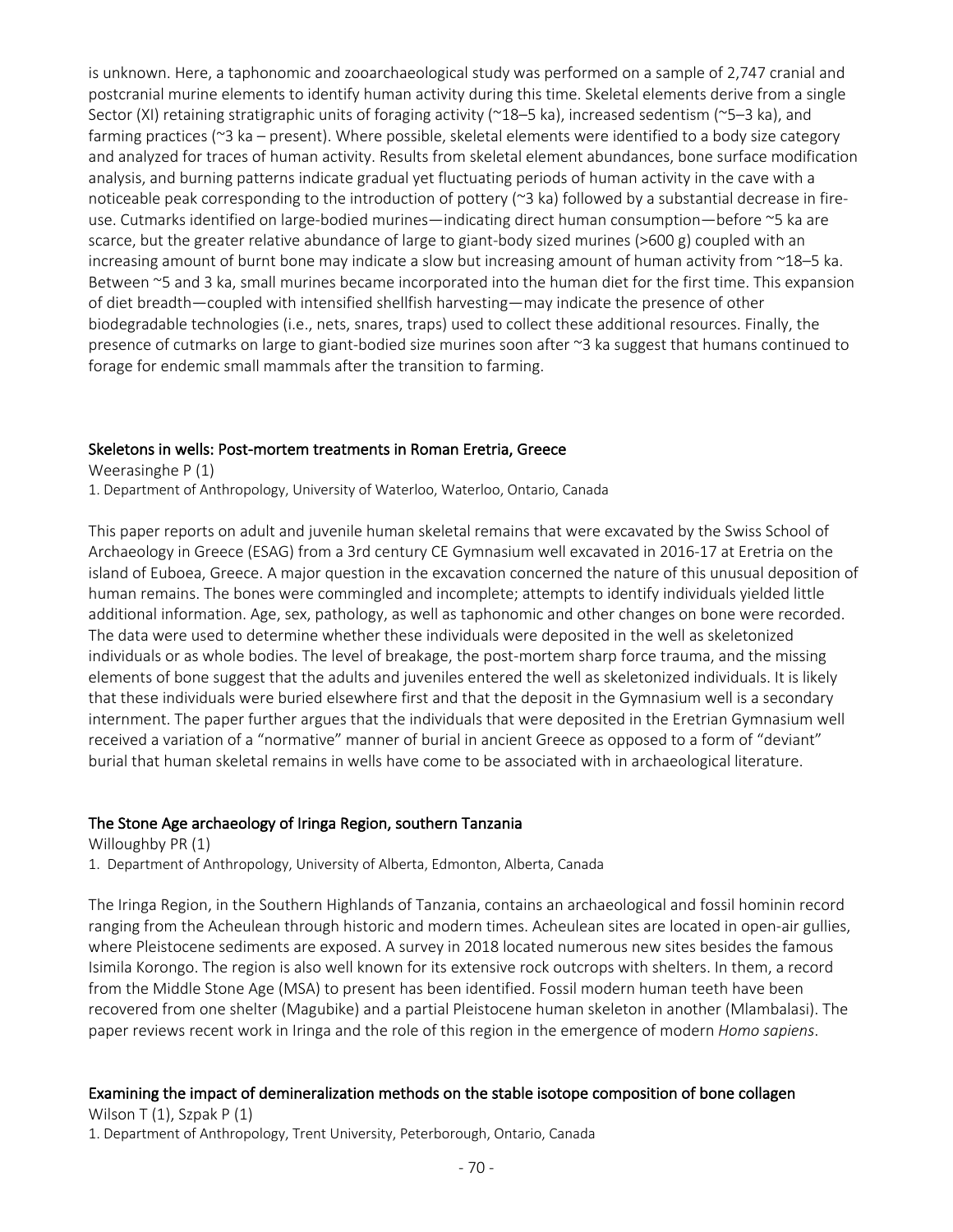The purpose of this research was to further our understanding of the impact that demineralization methods may or may not have on bone collagen stable isotope composition. To test the null hypothesis that no significant differences will exist in the stable isotope composition of bone collagen regardless of demineralization method, we compared the  $^{13}$ C and  $^{15}$ N values of modern terrestrial mammal bones that have been exposed to three different treatment protocols that are commonly referenced in the literature. The isotopic data for samples left untreated (whole bone powder), treated with EDTA and treated with HCl were compared to evaluate the impact of demineralization. We predicted that the samples pretreated using HCl and those pretreated with EDTA would produce statistically similar <sup>13</sup>C and <sup>15</sup>N values, but significantly different <sup>13</sup>C and <sup>15</sup>N values from the equivalent samples left untreated. This study represents a significant contribution to the literature, given that all dietary and trophic ecology interpretations using stable isotope composition of bone collagen rely on the production of robust data that are not influenced by pre-treatment methodologies. Currently, there is some concern that demineralization alters <sup>13</sup>C and <sup>15</sup>N values, and therefore the recommendation to use whole bone powder rather than pure collagen has become more common. The results of this study will examine this concern and further elucidate the efficacy of various demineralization methods as compared to the analysis of untreated whole bone powder.

#### Variation in the cross-sectional geometry of the first metatarsal and the relationship with the femur and tibia

Wollmann J (1), Cameron M (1)

1. Department of Anthropology, University of Toronto, Toronto, Ontario, Canada

The examination of cross-sectional geometric properties (CSGP) of long bones can be informative about differential activity patterns and levels of terrestrial mobility. Typically, these analyses focus on the femur and tibia, but it is currently questioned if the metatarsals in an individual reflect the same mobility signature as the corresponding femur and tibia. This study examines femora, tibiae, and first metatarsals to evaluate variation in the CSGP between groups with different mobility patterns and the relationship between CSGP of bones within the lower limb. The sample consists of protohistoric Andaman Islanders (n=28) and Later Stone Age (LSA) Southern Africans (n=36) from the forest and fynbos biomes from 10,000 – 2,000 BP. Data were acquired from past studies of these groups. Mann Whitney U-tests and multivariate statistics evaluated variation between groups. Ordinary least squares regression evaluated the relationships between CSGP of the femur, tibia, and first metatarsal. Mann Whitney U-tests show that LSA Southern Africans had significantly more robust femora and tibiae, but not first metatarsals, than Andaman Islanders. Multivariate statistics show that LSA Southern Africans had a much broader range of variation in CSGP than Andaman Islanders but that groups could not be separated from each other. Regressions revealed that the strength of relationships between the CSGP in the leg is dependent upon group distinction, in that Andaman Islander females had the strongest relationships and LSA Southern African males had the weakest relationships. Additionally, while the femur and tibia are always closely related, the relationships to the first metatarsal are variable. LSA Southern Africans are more terrestrially mobile than Andaman Islanders and have a wider range of variation in the intensity of their mobility, but these differences are not reflected in the first metatarsals. The femur and tibia experience similar patterns of loading, specifically in compression and tension, but this loading pattern is different in the first metatarsal. Overall, first metatarsals alone do not accurately reflect differential levels of mobility between groups.

#### Syphilis, blame, and stigma across the centuries

Woodley C (1) 1. Department of Anthropology, McMaster University, Hamilton, ON

This project examines how a blame framework surrounding syphilis evolved and interacted with societal and political factors since the 15th century in the Western World. A review of published articles which reference historical records and osteological investigations to create a timeline of blame patterning. Political enemies and those who were "immoral" were blamed for syphilis throughout the 15th-16th century. During the 17th-18th